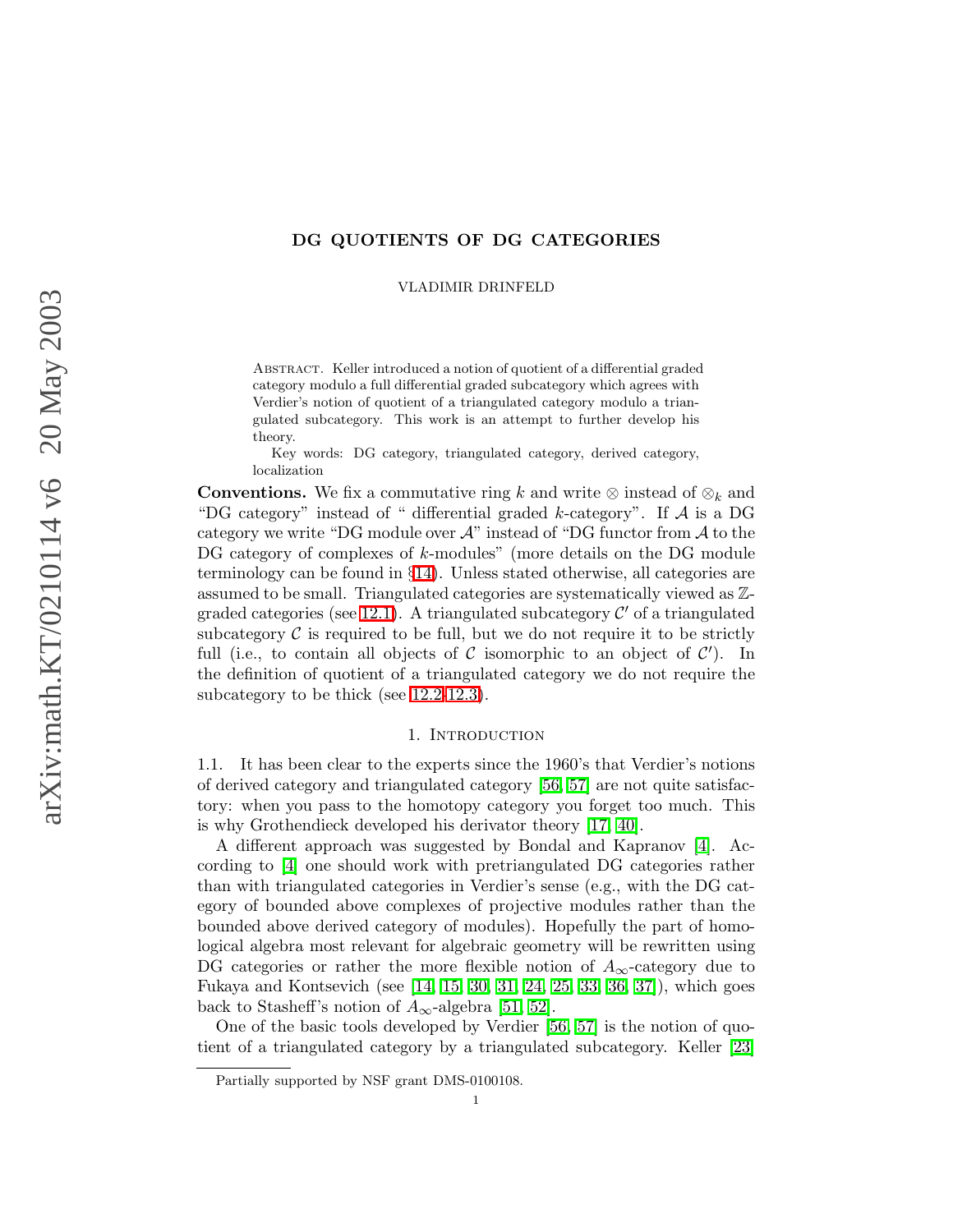has started to develop a theory of quotients in the DG setting. This work is an attempt to further develop his theory. I tried to make this article essentially self-contained, in particular it can be read independently of [\[23\]](#page-47-6).

The notion of quotient in the setting of  $A_{\infty}$ -categories is being developed by Kontsevich – Soibelman [\[33\]](#page-48-3) and Lyubashenko – Ovsienko [\[38\]](#page-48-8)).

1.2. The basic notions related to that of DG category are recalled in §2. Let A be a DG category and  $\mathcal{B} \subset \mathcal{A}$  a full DG subcategory. Let  $\mathcal{A}^{tr}$  denote the triangulated category associated to  $A$  (we recall its definition in [2.4\)](#page-7-0). A DG quotient (or simply a quotient) of A modulo  $\beta$  is a diagram of DG categories and DG functors

<span id="page-1-0"></span>
$$
(1.1) \t\t \mathcal{A} \xleftarrow{\approx} \tilde{\mathcal{A}} \xrightarrow{\xi} \mathcal{C}
$$

such that the DG functor  $\tilde{\mathcal{A}} \to \mathcal{A}$  is a quasi-equivalence (see [2.3](#page-7-1) for the definition), the functor  $\text{Ho}(\tilde{\mathcal{A}}) \to \text{Ho}(\mathcal{C})$  is essentially surjective, and the functor  $\tilde{\mathcal{A}}^{tr} \to \mathcal{C}^{tr}$  induces an equivalence  $\mathcal{A}^{tr}/\mathcal{B}^{tr} \to \mathcal{C}^{tr}$ . Keller [\[23\]](#page-47-6) proved that a DG quotient always exists (recall that our DG categories are assumed to be small, otherwise even the existence of  $\mathcal{A}^{tr}/\mathcal{B}^{tr}$  is not clear). We recall his construction of the DG quotient in §[4,](#page-13-0) and give a new construction in §[3.](#page-9-0)

The new construction is reminiscent of but easier than Dwyer-Kan localization [\[11,](#page-47-7) [12,](#page-47-8) [13\]](#page-47-9). It is very simple under a certain flatness assumption (which is satisfied automatically if one works over a field): one just kills the objects of  $\beta$  (see [3.1\)](#page-9-1). Without this assumption one has to first replace  $\mathcal A$ by a suitable resolution (see [3.5\)](#page-10-0).

The idea of Keller's original construction of the DG quotient (see §[4\)](#page-13-0) is to take the orthogonal complement of  $\beta$  as a DG quotient, but as the orthogonal complement of  $\beta$  in  $\mathcal A$  is not necessarily big enough he takes the complement not in  $\mathcal A$  but in its ind-version  $\mathcal A$  studied by him in [\[22\]](#page-47-10). The reason why it is natural to consider the orthogonal complement in  $\mathcal{A}$  is explained in [1.5.](#page-3-0) Of course, instead of  $\mathcal{A}$  one can use the pro-version  $\mathcal{A}$ .

Keller's construction using  $\mathcal{A}$  (resp.  $\mathcal{A}$ ) is convenient for considering right (resp. left) derived DG functors (see §[5\)](#page-17-0).

In [6.1](#page-19-0) we show that the DG quotient of  $A$  modulo  $B$  is "as unique as possible", so one can speak of the DG quotient of  $A$  modulo  $B$  ("thhe" is the homotopy version of "the"). In [1.6.2](#page-4-0) and [1.7](#page-5-0) we give another explanation of uniqueness. Unfortunately, both explanations are somewhat clumsy.

1.3. Hom complexes of the DG quotient. We are going to describe them first as objects of the derived category of k-modules (see [1.3.1\)](#page-2-0), then in a stronger sense (see [1.3.2\)](#page-2-1). We will do it by successive approximation starting with less precise and less technical statements.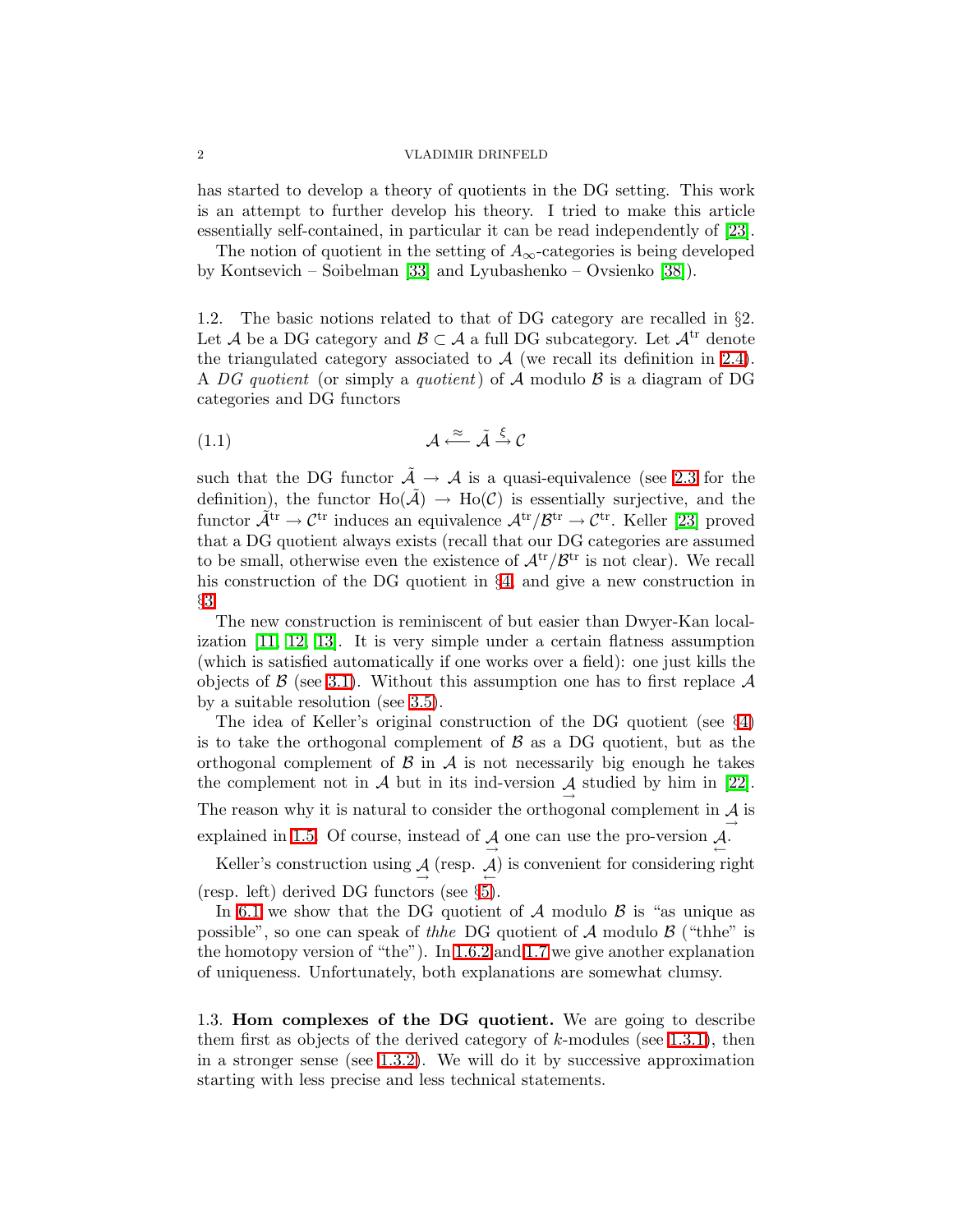<span id="page-2-2"></span><span id="page-2-0"></span>1.3.1. Each construction of the DG quotient shows that if  $X, Y \in Ob \mathcal{A}$ ,  $\tilde{X}, \tilde{Y} \in \text{Ob } \tilde{\mathcal{A}}, \tilde{X} \mapsto X, \tilde{Y} \mapsto Y$  then the complex

(1.2) 
$$
\text{Hom}_{\mathcal{C}}(\xi(\tilde{X}), \xi(\tilde{Y}))
$$

<span id="page-2-3"></span>viewed as an object of the derived category of complexes of k-modules is canonically isomorphic to

(1.3) 
$$
\text{Cone}(h_Y \overset{L}{\otimes}_{\mathcal{B}} \tilde{h}_X \to \text{Hom}(X, Y)),
$$

where  $h_Y$  is the right DG B-module defined by  $h_Y(Z) := \text{Hom}(Z, Y), Z \in \mathcal{B}$ , and  $h_X$  is the left DG B-module defined by  $h_X(Z) := \text{Hom}(X, Z)$ ,  $Z \in$ B. One can compute  $h_Y \otimes_B \tilde{h}_X$  using a semi-free resolution of  $h_Y$  or  $h_X$ (see [14.8](#page-35-0) for the definition of "semi-free"), and this corresponds to Keller's construction of the DG quotient. If  $h_Y$  or  $\tilde{h}_X$  is homotopically flat over k (see

[3.3](#page-10-1) for the definition of "homotopically flat") then one can compute  $h_Y \overset{L}{\otimes}_{\mathcal{B}}$  $h_X$  using the bar resolution, and this corresponds to the new construction of the DG quotient (see [3.6\(](#page-11-0)i)).

<span id="page-2-1"></span>1.3.2. Let  $D(\mathcal{A})$  denote the derived category of *right* DG modules over  $\mathcal{A}$ . By [2.7](#page-8-0) the functor  $D(\mathcal{A}) \to D(\tilde{\mathcal{A}})$  is an equivalence, so for fixed  $\tilde{Y} \in \text{Ob } \tilde{\mathcal{A}}$ the complex [\(1.2\)](#page-2-2) defines an object of  $D(\mathcal{A})$ . This object is canonically isomorphic to [\(1.3\)](#page-2-3). Quite similarly, for fixed  $X \in Ob \mathcal{A}$  the complex [\(1.2\)](#page-2-2) viewed as an object of  $D(\tilde{\mathcal{A}}^{\circ})$  is canonically isomorphic to [\(1.3\)](#page-2-3). If  $\tilde{\mathcal{A}}$  is homotopically flat over  $k$  (see [3.3\)](#page-10-1) then [\(1.2\)](#page-2-2) and [\(1.3\)](#page-2-3) are canonically isomorphic in  $D(\tilde{\mathcal{A}} \otimes_k \tilde{\mathcal{A}}^{\circ})$  (see [3.6\(](#page-11-0)i)). (Without the homotopical flatness assump-

tion they are canonically isomorphic as objects of the category  $D(\mathcal{A} \overset{L}{\otimes} \mathcal{A}^{\circ})$ defined in [16.5.](#page-42-0))

1.3.3. Let  $(1.2)$ <sub>Y</sub> denote  $(1.2)$  viewed as an object of  $D(\mathcal{A})$ . The morphism  $(1.3)_{Y} \rightarrow (1.2)_{Y}$  $(1.3)_{Y} \rightarrow (1.2)_{Y}$  $(1.3)_{Y} \rightarrow (1.2)_{Y}$  $(1.3)_{Y} \rightarrow (1.2)_{Y}$  mentioned in [1.3.1](#page-2-0) and [1.3.2](#page-2-1) is uniquely characterized by the following property: the composition  $h_Y := \text{Hom}(?, Y) \rightarrow$  $(1.3)_{Y} \rightarrow (1.2)_{Y}$  $(1.3)_{Y} \rightarrow (1.2)_{Y}$  $(1.3)_{Y} \rightarrow (1.2)_{Y}$  $(1.3)_{Y} \rightarrow (1.2)_{Y}$  equals the obvious morphism  $Hom(?, Y) \rightarrow (1.2)_{Y}$ . To prove the existence and uniqueness of such a morphism we may assume that  $\tilde{\mathcal{A}} = \mathcal{A}$  and the DG functor  $\tilde{\mathcal{A}} \to \mathcal{A}$  equals id<sub>A</sub>. Rewrite the DG  $\mathcal{A}^{\circ}\text{-module}$  $X \mapsto h_Y \overset{L}{\otimes}_{\mathcal{B}} \tilde{h}_X$  as  $L \text{ Ind } \text{Res } h_Y$  (here Res :  $D(\mathcal{A}) \to D(\mathcal{B})$  is the restriction functor and  $L \text{Ind}$  is its left adjoint, i.e., the derived induction functor) and notice that  $\text{Hom}(L \text{ Ind} \cdot \text{Res } h_Y, M) = 0$  for every DG  $\mathcal{A}^{\circ}$ -module M with Res  $M = 0$ , in particular for  $M = (1.2)<sub>Y</sub>$  $M = (1.2)<sub>Y</sub>$  $M = (1.2)<sub>Y</sub>$ . As Res  $(1.2)<sub>Y</sub> = 0$  and Res LInd  $\simeq$  id, the fact that our morphism  $(1.3)_Y \to (1.2)_Y$  $(1.3)_Y \to (1.2)_Y$  $(1.3)_Y \to (1.2)_Y$  $(1.3)_Y \to (1.2)_Y$  is an isomorphism is equivalent to the implication (i)⇒(ii) in the following proposition.

<span id="page-2-4"></span>1.4. Proposition. Let  $\xi : A \to C$  be a DG functor and  $B \subset A$  a full DG subcategory such that the objects of  $\xi(\mathcal{B})$  are contractible and  $Ho(\xi)$ :  $Ho(A) \to Ho(C)$  is essentially surjective. Then the following properties are equivalent: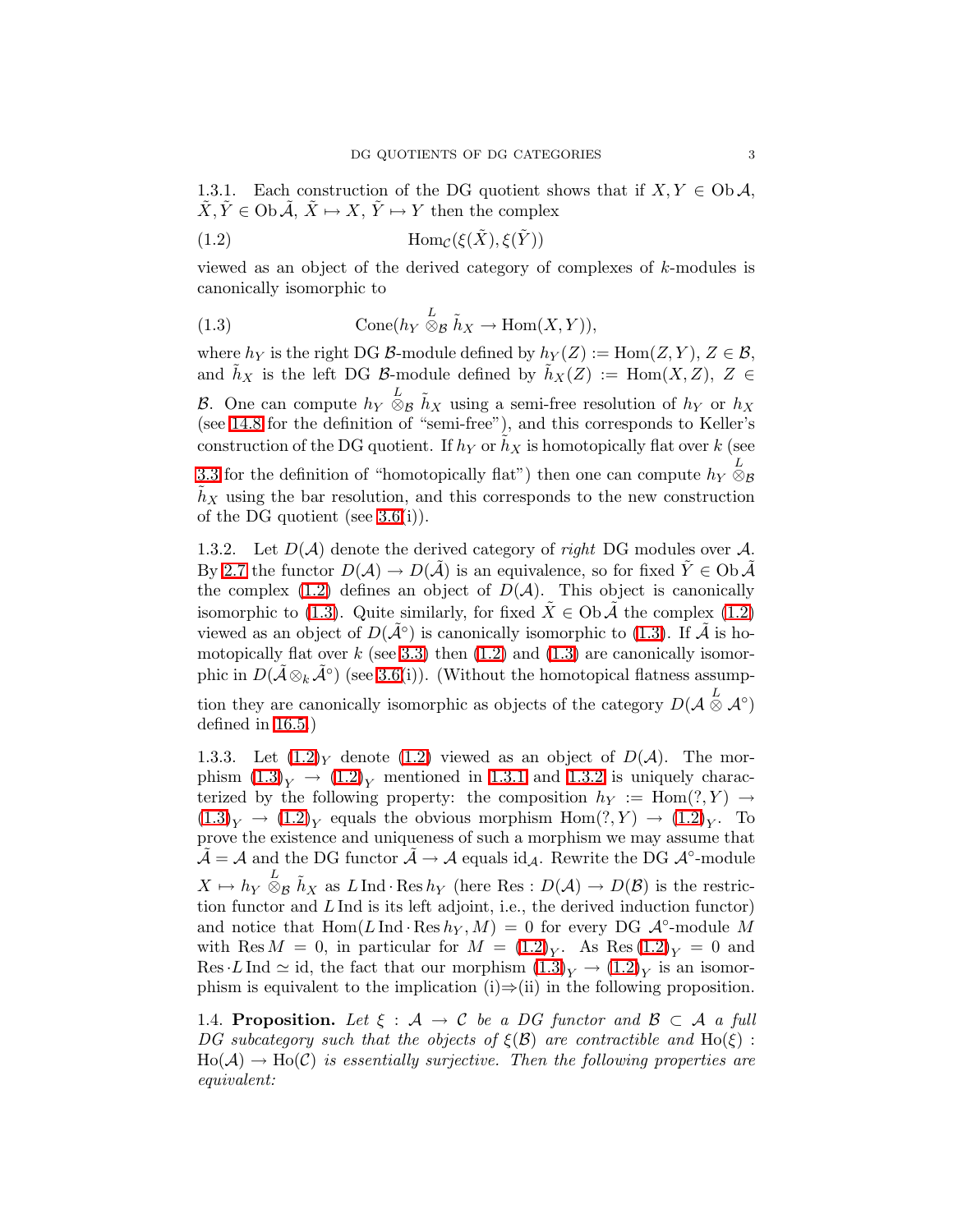(i)  $\xi : \mathcal{A} \to \mathcal{C}$  is a DG quotient of  $\mathcal{A}$  modulo  $\mathcal{B}$ ; (ii) for every  $Y \in \mathcal{A}$  the DG  $\mathcal{A}^{\circ}\text{-module}$ 

(1.4) 
$$
X \mapsto \text{Cone}(\text{Hom}_{\mathcal{A}}(X, Y) \to \text{Hom}_{\mathcal{C}}(\xi(X), \xi(Y)))
$$

is in the essential image of the derived induction functor  $L \text{ Ind } : D(\mathcal{B}) \to$  $D(A)$ ;

 $(i^{o})$  for every  $X \in \mathcal{A}$  the DG A-module

<span id="page-3-2"></span> $Y \mapsto \text{Cone}(\text{Hom}_{\mathcal{A}}(X, Y) \to \text{Hom}_{\mathcal{C}}(\xi(X), \xi(Y)))$ 

is in the essential image of  $L \text{ Ind}: D(\mathcal{B}^{\circ}) \to D(\mathcal{A}^{\circ}).$ 

The proof is contained in [9.3.](#page-27-0)

**Remark.** A DG  $\mathcal{A}^{\circ}$ -module M belongs to the essential image of the derived induction functor  $L \text{ Ind}: D(\mathcal{B}) \to D(\mathcal{A})$  if and only if the morphism L Ind Res  $M \to M$  is a quasi-isomorphism.

<span id="page-3-0"></span>1.5. On Keller's construction of the DG quotient. As explained in [10.2,](#page-28-0) the next proposition follows directly from [1.4.](#page-2-4) The symbol Ho· below denotes the graded homotopy category (see [2.3\)](#page-7-1).

<span id="page-3-1"></span>1.5.1. Proposition. Let  $\xi : \mathcal{A} \to \mathcal{C}$  be a DG quotient of A modulo B and let  $\xi^*: D(\mathcal{C}) \to D(\mathcal{A})$  be the corresponding restriction functor. Then

(a) the composition Ho  $(C) \hookrightarrow D(C) \rightarrow D(A)$  is fully faithful;

(b) an object of  $D(\mathcal{A})$  belongs to its essential image if and only if it is isomorphic to Cone(LInd Res  $a \to a$ ) for some  $a \in$  Ho  $(\mathcal{A}) \subset D(\mathcal{A})$ , where  $L \text{Ind}$  (resp. Res) is the derived induction (resp. restriction) functor corresponding to  $\mathcal{B} \hookrightarrow \mathcal{A}$ .

**Remark.** In fact, the whole functor  $D(\mathcal{C}) \to D(\mathcal{A})$  is fully faithful (see  $1.6.2(ii)$  $1.6.2(ii)$  or  $4.6(ii)$ 

1.5.2. So if  $\xi : \mathcal{A} \to \mathcal{C}$  is a DG quotient then Ho'( $\mathcal{C}$ ) identifies with a full subcategory of  $D(\mathcal{A})$ . But  $D(\mathcal{A}) = Ho(\mathcal{A})$ , where  $\mathcal{A}$  is the DG category of semi-free DG  $\mathcal{A}^{\circ}$ -modules (see [14.8\)](#page-35-0). Thus Ho $(\mathcal{C})$  identifies with the graded homotopy category of a certain DG subcategory of  $\mathcal{A}$ . This is the DG quotient  $A \nearrow B$  from §[4.](#page-13-0)

### 1.6. Universal property of the DG quotient.

1.6.1. 2-category of DG categories. There is a reasonable way to organize all (small) DG categories into a 2-category DGcat, i.e., to associate to each two DG categories  $A_1, A_2$  a *category of quasi-functors*  $T(A_1, A_2)$  and to define weakly associative composition functors  $T(A_1, A_2) \times T(A_2, A_3) \rightarrow$  $T(\mathcal{A}_1, \mathcal{A}_3)$  so that for every DG category A there is a weak unit object in  $T(A, \mathcal{A})$ . Besides, each  $T(A_1, A_2)$  is equipped with a graded k-category structure, and if  $\mathcal{A}_2$  is pretriangulated in the sense of [2.4](#page-7-0) then  $T(\mathcal{A}_1, \mathcal{A}_2)$  is equipped with a triangulated structure. We need DGcat to formulate the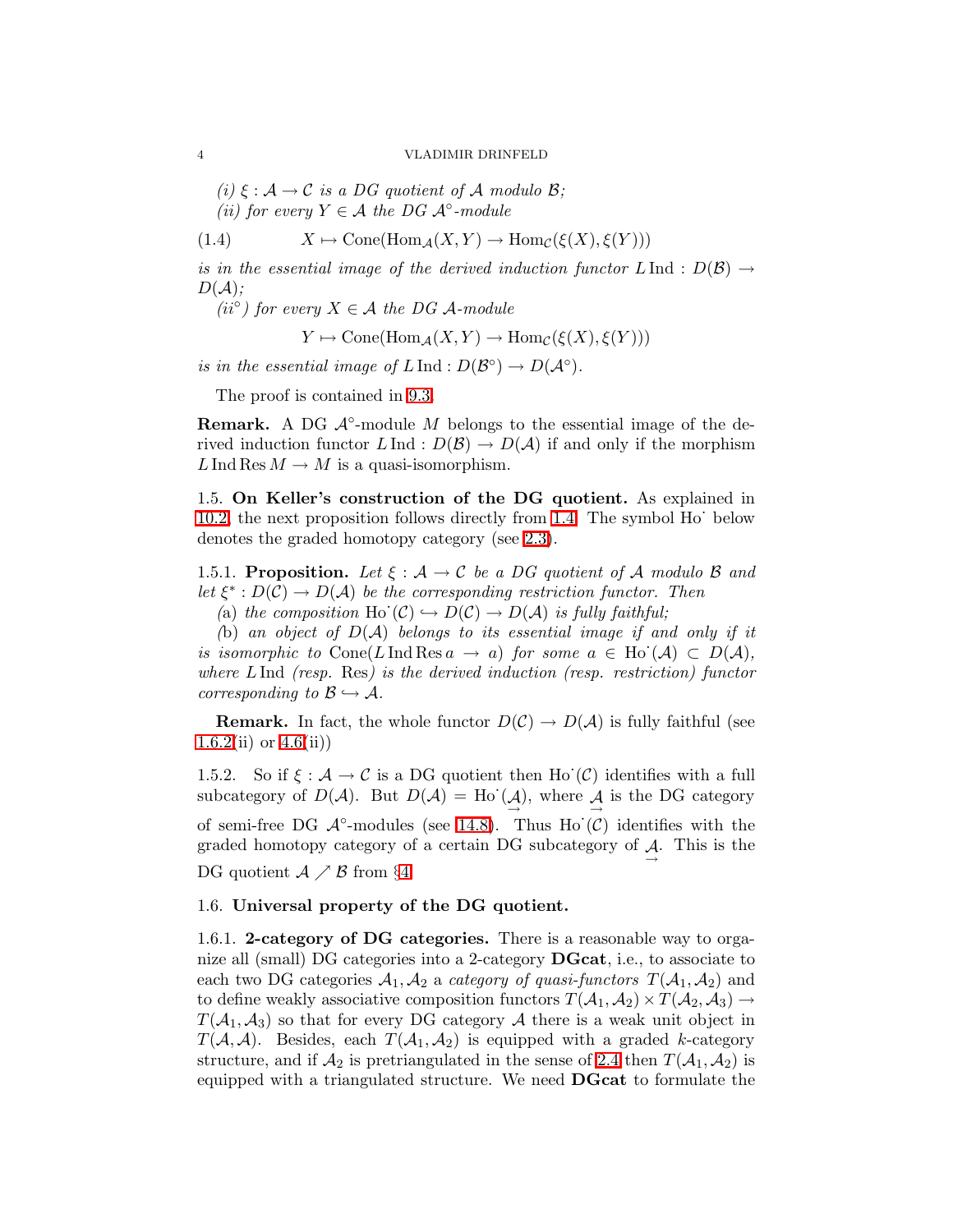universal property [1.6.2](#page-4-0) of the DG quotient. The definition of DGcat will be recalled in §[16.](#page-41-0) Here are two key examples.

**Examples.** (i) Let  $K$  be a DG model of the derived category of complexes of k-modules (e.g.,  $\mathcal{K} =$  the DG category of semi-free DG k-modules). Then  $T(\mathcal{A}, \mathcal{K})$  is the derived category of DG  $\mathcal{A}$ -modules. (If  $\mathcal{K}$  is not small then  $T(A, K)$  is defined to be the direct limit of  $T(A, K')$  for all small full DG subcategories  $\mathcal{K}' \subset \mathcal{K}$ ).

(ii) If  $\mathcal{A}_0$  is the DG category with one object whose endomorphism DG algebra equals k then  $T(A_0, A)$  is the graded homotopy category Ho  $(A)$ .

It is clear from the definition of  $T(A_1, A_2)$  (see §[16\)](#page-41-0) or from Example (ii) above that  $\Phi \in T(\mathcal{A}_1, \mathcal{A}_2)$  induces a graded functor  $\text{Ho}^{\cdot}(\mathcal{A}_1) \to \text{Ho}^{\cdot}(\mathcal{A}_2)$  and thus Ho· becomes a (non-strict) 2-functor from DGcat to that of graded categories. It is also clear from §[16](#page-41-0) that one has a bigger 2-functor  $A \mapsto A^{tr}$ from DGcat to the 2-category of triangulated categories (with triangulated functors as 1-morphisms).

A DG functor  $F: \mathcal{A}_1 \to \mathcal{A}_2$  defines an object  $\Phi_F \in T(\mathcal{A}_1, \mathcal{A}_2)$  (see [16.7.1\)](#page-43-0). Thus one gets a 2-functor  $\text{DGcat}_{\text{naive}} \to \text{DGcat},$  where  $\text{DGcat}_{\text{naive}}$  is the 2-category with DG categories as objects, DG functors as 1-morphisms, and degree zero morphisms of DG functors as 2-morphisms. If  $F$  is a quasiequivalence then  $\Phi_F$  is invertible. So a diagram  $\mathcal{A}_1 \stackrel{\approx}{\longleftarrow} \tilde{\mathcal{A}}_1 \stackrel{F}{\rightarrow} \mathcal{A}_2$  still defines an object of  $T(A_1, A_2)$ . All isomorphism classes of objects of  $T(A_1, A_2)$  come from such diagrams (see [16.7.2](#page-43-1) and [13.5\)](#page-33-1).

<span id="page-4-0"></span>1.6.2. Main Theorem. Let  $\beta$  be a full DG subcategory of a DG category A. For all pairs  $(C, \xi)$ , where C is a DG category and  $\xi \in T(A, C)$ , the following properties are equivalent:

(i) the functor  $Ho(A) \to Ho(C)$  corresponding to  $\xi$  is essentially surjective, and the functor  $A^{tr} \rightarrow C^{tr}$  corresponding to  $\xi$  induces an equivalence  $\mathcal{A}^{\mathrm{tr}}/\mathcal{B}^{\mathrm{tr}} \to \mathcal{C}^{\mathrm{tr}};$ 

(ii) for every DG category K the functor  $T(\mathcal{C}, \mathcal{K}) \to T(\mathcal{A}, \mathcal{K})$  corresponding to  $\xi$  is fully faithful and  $\Phi \in T(A, \mathcal{K})$  belongs to its essential image if and only if the image of  $\Phi$  in  $T(\mathcal{B},\mathcal{K})$  is zero.

A pair  $(C, \xi)$  satisfying (i)-(ii) exists and is unique in the sense of **DGcat**.

A weaker version of the universal property was proved by Keller, who worked not with the 2-category **DGcat** but with the category whose morphisms are 2-isomorphism classes of 1-morphisms of DGcat (see Theorem 4.6, Proposition 4.1, and Lemma 4.2 of [\[23\]](#page-47-6)) . Theorem [1.6.2](#page-4-0) will be proved in [11.2](#page-28-1) using the following statement, which easily follows (see [11.1\)](#page-28-2) from Proposition [1.4.](#page-2-4)

<span id="page-4-1"></span>1.6.3. Proposition. Let  $\xi : \mathcal{A} \to \mathcal{C}$  be a quotient of a DG category A modulo a full DG subcategory B. If a DG category  $\mathcal K$  is homotopically flat over k then  $\xi \otimes id_{\mathcal{K}} : \mathcal{A} \otimes \mathcal{K} \to \mathcal{C} \otimes \mathcal{K}$  is a quotient of the DG category  $\mathcal{A} \otimes \mathcal{K}$  modulo  $\mathcal{B}\otimes\mathcal{K}.$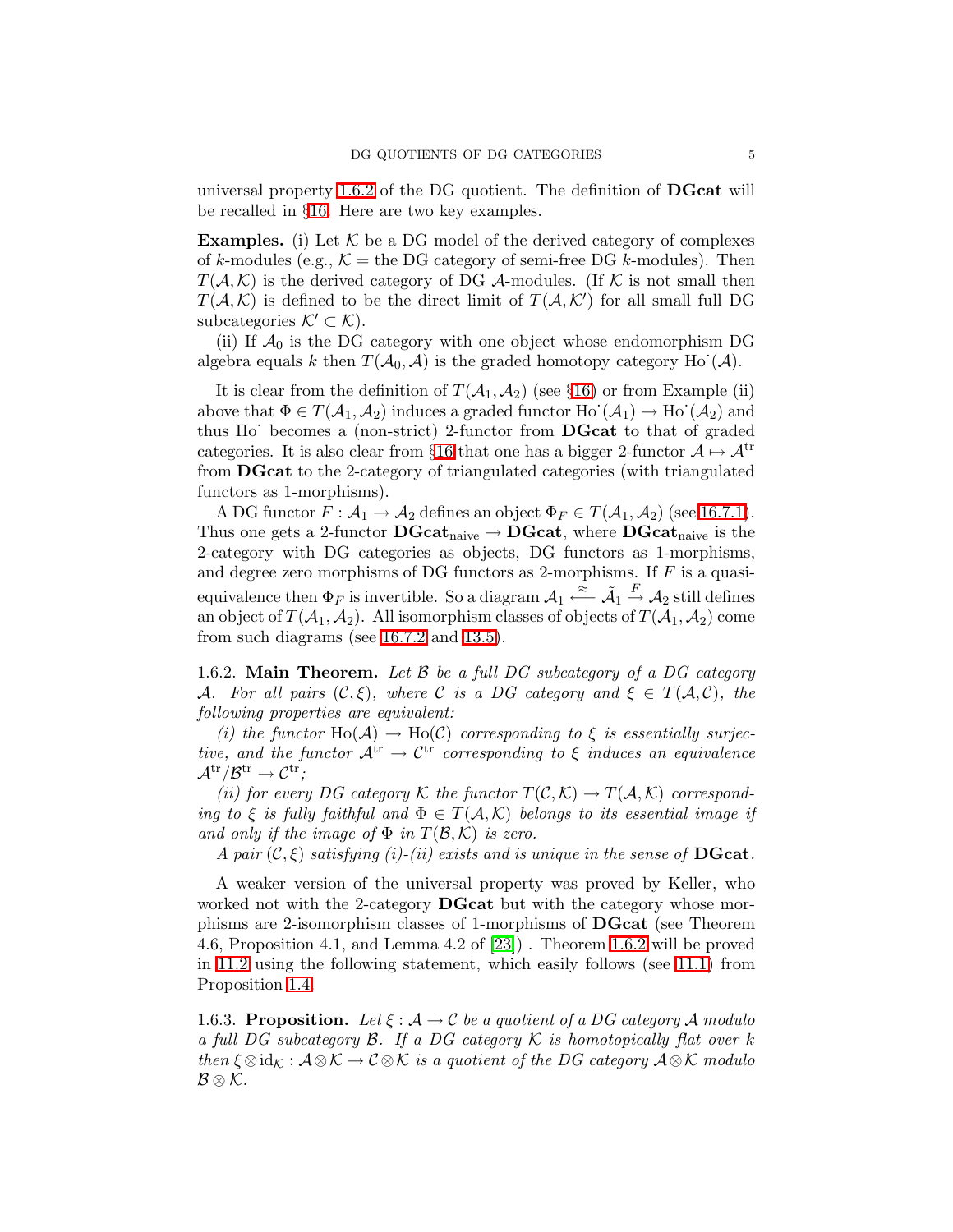<span id="page-5-0"></span>1.7. More on uniqueness. Let  $(C_1, \xi_1)$  and  $(C_2, \xi_2)$ ,  $\xi_i \in T(A, C_i)$ , be DG quotients of A modulo B. Then one has an object  $\Phi \in T(\mathcal{C}_1, \mathcal{C}_2)$  defined up to unique isomorphism. In fact, the graded category  $T(\mathcal{C}_1, \mathcal{C}_2)$  comes from a certain DG category (three choices of which are mentioned in [16.8\)](#page-45-0) and one would like to lift  $\Phi$  to a homotopically canonical object of this DG category. The following argument shows that this is possible under reasonable assumptions. If  $C_1$  and  $C_2$  are homotopically flat over k in the sense of [3.3](#page-10-1) these assumptions hold for the Keller model (see [16.8,](#page-45-0) in particular [\(16.4\)](#page-46-1) ).

Suppose that  $T(A, C_i)$  (resp.  $T(C_1, C_2)$ ) is realized as the graded homotopy category of a DG category  $\mathbb{DG}(\mathcal{A}, \mathcal{C}_i)$  (resp.  $\mathbb{DG}(\mathcal{C}_1, \mathcal{C}_2)$ ) and suppose that the graded functor

<span id="page-5-1"></span>
$$
T(A, C_1) \times T(C_1, C_2) \times T(A, C_2)^\circ \to \{\text{Graded } k\text{-modules}\}\
$$

defined by  $(F_1, G, F_2) \mapsto \bigoplus_n \text{Ext}^n(F_2, GF_1)$  is lifted to a DG functor

(1.5) 
$$
\Psi: \mathbb{DG}(\mathcal{A}, \mathcal{C}_1) \times \mathbb{DG}(\mathcal{C}_1, \mathcal{C}_2) \times \mathbb{DG}(\mathcal{A}, \mathcal{C}_2)^\circ \to k\text{-DGmod},
$$

where  $k$ -DGmod is the DG category of complexes of  $k$ -modules. We claim that once  $\xi_i$ ,  $i \in \{1,2\}$ , is lifted to an object of  $\mathbb{DG}(\mathcal{A}, \mathcal{C}_i)$  one can lift  $\Phi \in T(\mathcal{C}_1, \mathcal{C}_2)$  to an object of  $\mathbb{DG}(\mathcal{C}_1, \mathcal{C}_2)$  in a homotopically canonical way. Indeed, once  $\xi_i$  is lifted to an object of  $\mathbb{DG}(\mathcal{A}, \mathcal{C}_i)$  the DG functor  $(1.5)$  yields a DG functor  $\psi : \mathbb{DG}(\mathcal{C}_1, \mathcal{C}_2) \to k\text{-DGmod such that the corresponding$ graded functor  $T(\mathcal{C}_1, \mathcal{C}_2) \rightarrow \{\text{Graded } k\text{-modules}\}\$ is corepresentable (it is corepresentable by  $\Phi$ ). Such a functor defines a homotopically canonical object of  $DG(\mathcal{C}_1, \mathcal{C}_2)$  (see [14.16.2-](#page-38-0)[14.16.3\)](#page-38-1).

<span id="page-5-2"></span>1.8. What do DG categories form? To formulate uniqueness of the DG quotient in a more elegant and precise way than in [1.7](#page-5-0) one probably has to spell out the relevant structure on the class of all DG categories (which is finer than the structure of 2-category). I hope that this will be done by the experts. Kontsevich and Soibelman are working on this subject. They introduce in  $[33, 34]$  $[33, 34]$  a notion of homotopy *n*-category so that a homotopy 1-category is same as an  $A_{\infty}$ -category (the notion of homotopy category is defined in [\[34\]](#page-48-9) with respect to some category of "spaces", and in this descrip-tion of the results of [\[34\]](#page-48-9) we assume that "space"="complex of  $k$ -modules"). They show that homotopy 1-categories form a homotopy 2-category and they hope that homotopy *n*-categories form a homotopy  $(n + 1)$ -category. They also show that the notion of homotopy n-category is closely related to the little n-cubes operad. E.g., they prove in [\[32,](#page-48-10) [34\]](#page-48-9) that endomorphisms of the identity 1-morphism of an object of a homotopy 2-category form an algebra over the chain complex of the little squares operad (Deligne's conjecture). As DG categories are  $A_{\infty}$ -categories we will hopefully understand what DG categories form as soon as Kontsevich and Soibelman publish their results.

In the available texts they assume that the ground ring  $k$  is a field. Possibly the case of an arbitrary ground ring  $k$  is not much harder for experts, but a non-expert like myself becomes depressed when he comes to the conclusion that DG models of the triangulated category  $T(A, \mathcal{K})$  are available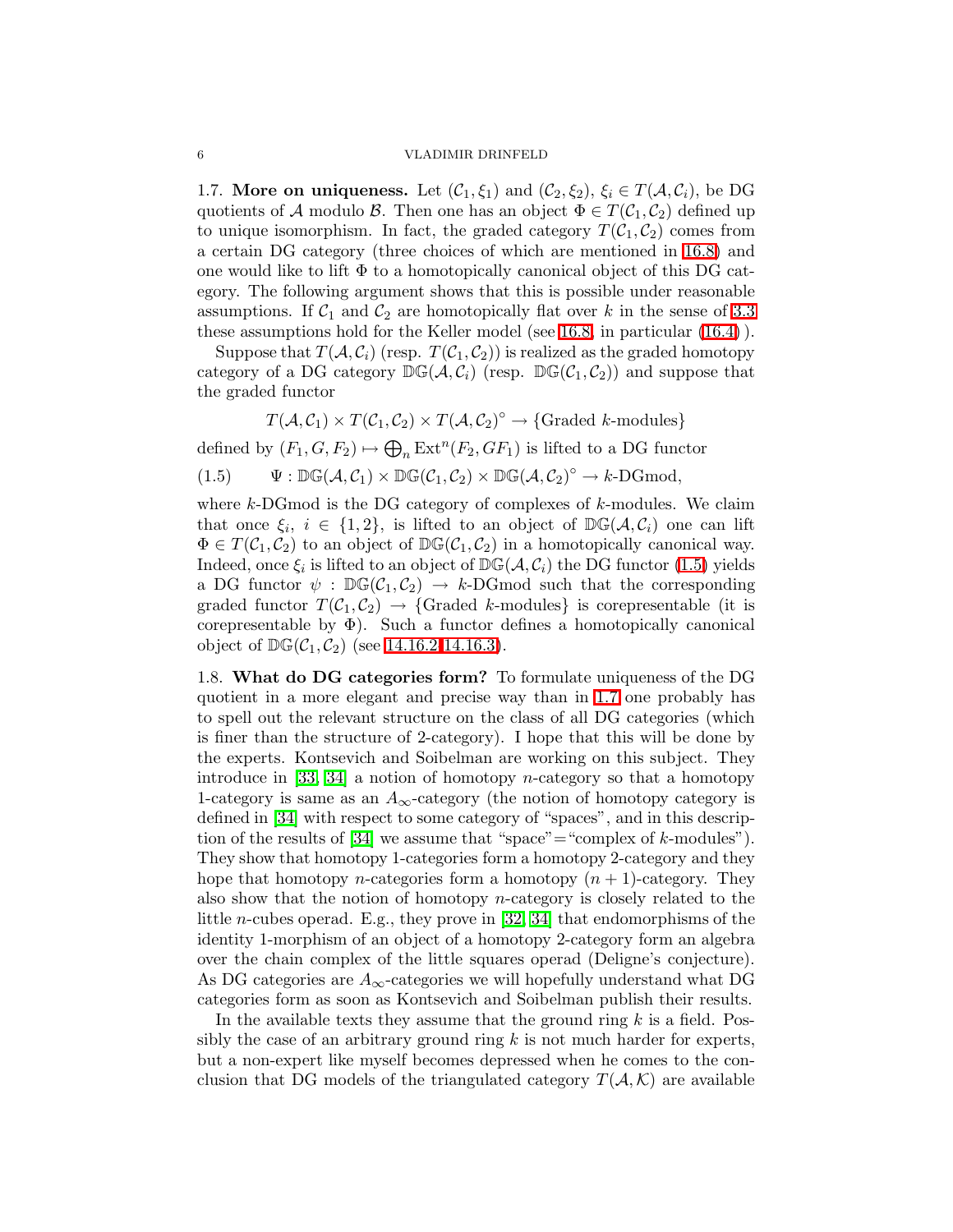only if you first replace  $\mathcal A$  or  $\mathcal K$  by a resolution which is homotopically flat over  $k$  (see [16.8\)](#page-45-0).

1.9. Structure of the article. In  $\S$ [2](#page-6-0) we recall the basic notions related to DG categories. In §§[3](#page-9-0)[,4](#page-13-0) we give the two constructions of the quotient DG category. In §[5](#page-17-0) and §[7](#page-22-0) we discuss the notion of derived DG functor. The approach of §[5](#page-17-0) is based on Keller's construction of the DG quotient, while the approach of §[7](#page-22-0) is based on any DG quotient satisfying a certain flatness condition, e.g., the DG quotient from §[3.](#page-9-0) In §[6](#page-19-1) we give an explanation of the uniqueness of DG quotient. In §§[8-](#page-24-0)[11](#page-28-3) we prove the theorems formulated in §§[3-](#page-9-0)[7.](#page-22-0)

Finally, §§[12-](#page-29-2)[16](#page-41-0) are appendices; hopefully they make this article essentially self-contained.

1.10. I am very grateful to R. Bezrukavnikov who asked me how to introduce the notion of quotient in the framework of DG categories and drew my attention to Keller's article [\[22\]](#page-47-10). I thank A. Neeman, P. Deligne, V. Hinich, M. Kapranov, Y. Soibelman, A. Tikaradze and especially A. Beilinson and M. Kontsevich for stimulating discussions. I thank B. Keller, V. Lyubashenko, S. Majid, M. Mandell, J. P. May, J. Stasheff, and D. Yetter for useful references.

### 2. DG categories: recollections and notation

<span id="page-6-0"></span>2.1. We fix a commutative ring k and write ⊗ instead of  $\otimes_k$  and "DG category" instead of " differential graded  $k$ -category". So a DG category is a category A in which the sets Hom $(X, Y)$ ,  $X, Y \in Ob \mathcal{A}$ , are provided with the structure of a Z-graded k-module and a differential  $d : Hom(X, Y) \to$ Hom $(X, Y)$  of degree 1 so that for every  $X, Y, Z \in Ob\mathcal{A}$  the composition map  $\text{Hom}(X,Y) \times \text{Hom}(Y,Z) \to \text{Hom}(X,Z)$  comes from a morphism of complexes  $Hom(X, Y) \otimes Hom(Y, Z) \to Hom(X, Z)$ . Using the super commutativity isomorphism  $A \otimes B \stackrel{\sim}{\longrightarrow} B \otimes A$  in the category of DG k-modules one defines for every DG category A the dual DG category  $\mathcal{A}^{\circ}$  with  $\mathrm{Ob}\, \mathcal{A}^{\circ} = \mathrm{Ob}\, \mathcal{A}$ ,  $\text{Hom}_{\mathcal{A}^{\circ}}(X, Y) = \text{Hom}_{\mathcal{A}}(Y, X)$  (details can be found in §1.1 of [\[22\]](#page-47-10)).

The tensor product of DG categories  $A$  and  $B$  is defined as follows:

(i)  $\text{Ob}(\mathcal{A}\otimes\mathcal{B}) := \text{Ob}\,\mathcal{A}\times\text{Ob}\,\mathcal{B}$ ; for  $a\in\text{Ob}\,\mathcal{A}$  and  $b\in\text{Ob}\,\mathcal{B}$  the corresponding object of  $A \otimes B$  is denoted by  $a \otimes b$ ;

(ii)  $\text{Hom}(a \otimes b, a' \otimes b') := \text{Hom}(a, a') \otimes \text{Hom}(b, b')$  and the composition map is defined by  $(f_1 \otimes g_1)(f_2 \otimes g_2) := (-1)^{pq} f_1 f_2 \otimes g_1 g_2, p := \deg g_1, q := \deg f_2.$ 

2.2. Remark. Probably the notion of DG category was introduced around 1964 (G. M. Kelly [\[29\]](#page-47-11) refers to it as a new notion used in [\[28\]](#page-47-12) and in an unpublished work by Eilenberg and Moore).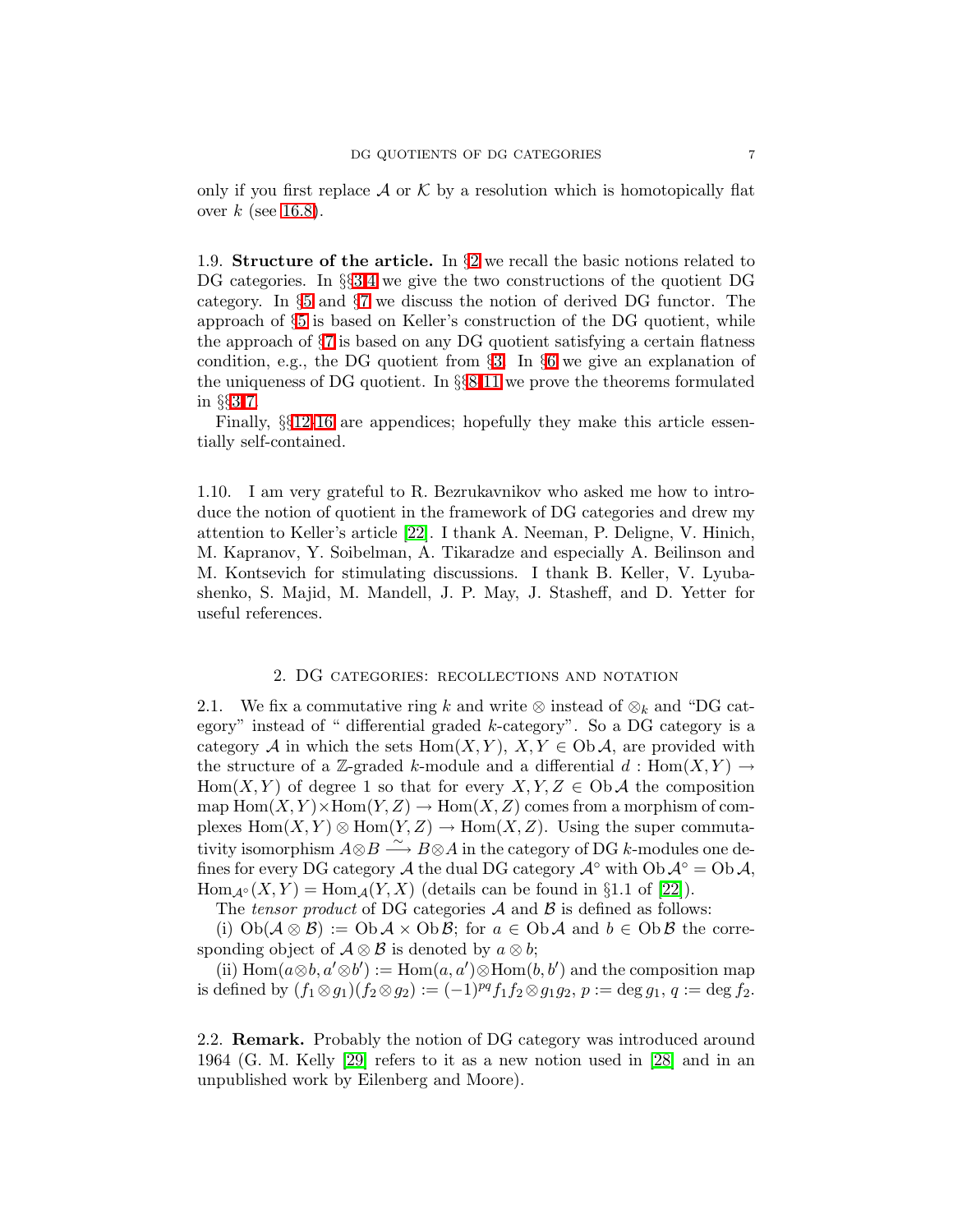<span id="page-7-1"></span>2.3. Given a DG category  $A$  one defines a graded category Ho  $(A)$  with Ob Ho $(\mathcal{A}) = \mathrm{Ob}\,\mathcal{A}$  by replacing each Hom complex by the direct sum of its cohomology groups. We call  $\text{Ho}^{\cdot}(\mathcal{A})$  the graded homotopy category of  $\mathcal{A}$ . Restricting ourselves to the 0-th cohomology of the Hom complexes we get the *homotopy category*  $Ho(A)$ .

A DG functor F is said to be a quasi-equivalence if Ho  $(F)$ : Ho  $(\mathcal{A}) \rightarrow$ Ho  $(\mathcal{B})$  is fully faithful and Ho(F) is essentially surjective. We will often use the notation  $\mathcal{A} \stackrel{\approx}{\longrightarrow} \mathcal{B}$  for a quasi-equivalence from  $\mathcal{A}$  to  $\mathcal{B}$ . The following two notions are less reasonable.  $F : A \rightarrow B$  is said to be a *quasi-isomorphism* if Ho'(F) is an isomorphism. We say that  $F : A \rightarrow B$  is a DG equivalence if it is fully faithful and for every object  $X \in \mathcal{B}$  there is a closed isomorphism of degree 0 between X and an object of  $F(A)$ .

<span id="page-7-0"></span>2.4. To a DG category A Bondal and Kapranov associate a triangulated category  $\mathcal{A}^{tr}$  (or  $\text{Tr}^{+}(\mathcal{A})$  in the notation of [\[4\]](#page-46-0)). It is defined as the homotopy category of a certain DG category  $\mathcal{A}^{\text{pre-tr}}$ . The idea of the definition of  $\mathcal{A}^{\text{pre-tr}}$ is to formally add to  $A$  all cones, cones of morphisms between cones, etc. Here is the precise definition from [\[4\]](#page-46-0). The objects of  $\mathcal{A}^{\text{pre-tr}}$  are "one-sided twisted complexes", i.e., formal expressions  $(\bigoplus_{i=1}^n C_i[r_i], q)$ , where  $C_i \in \mathcal{A}$ ,  $r_i \in \mathbb{Z}, n \geq 0, q = (q_{ij}), q_{ij} \in \text{Hom}(C_j, C_i)[r_i - r_j]$  is homogeneous of degree 1,  $q_{ij} = 0$  for  $i \geq j$ ,  $dq + q^2 = 0$ . If  $C, C' \in \text{Ob }\mathcal{A}^{\text{pre-tr}}, C = (\bigoplus_{j=1}^{n} C_j[r_j], q)$ ,  $C' = (\bigoplus_{i=1}^m C'_i[r'_i], q')$  then the Z-graded k-module  $\text{Hom}(C, C')$  is the space of matrices  $f = (f_{ij}), f_{ij} \in \text{Hom}(C_j, C'_i)[r'_i - r_j],$  and the composition map  $Hom(C, C') \otimes Hom(C', C'') \rightarrow Hom(C', C'')$  is matrix multiplication. The differential  $d : \text{Hom}(C, C') \to \text{Hom}(C, C')$  is defined by  $df := d_{\text{naive}}f + q'f (-1)^{l} f q$  if deg  $f_{ij} = l$ , where  $d_{\text{naive}} f := (df_{ij}).$ 

 $\mathcal{A}$ <sup>pre-tr</sup> contains A as a full DG subcategory. If  $X, Y \in \mathcal{A}$  and  $f: X \to$ Y is a closed morphism of degree 0 one defines  $Cone(f)$  to be the object  $(Y \oplus X[1], q) \in \mathcal{A}^{\text{pre-tr}},$  where  $q_{12} \in \text{Hom}(X, Y)[1]$  equals f and  $q_{11} = q_{21} =$  $q_{22} = 0.$ 

Remark. As explained in [\[4\]](#page-46-0), one has a canonical fully faithful DG functor (the Yoneda embedding)  $\mathcal{A}^{\text{pre-tr}} \rightarrow \mathcal{A}^{\circ}\text{-DGmod}$ , where  $\mathcal{A}^{\circ}\text{-DGmod}$  is the DG category of DG  $\mathcal{A}^{\circ}$ -modules; a DG  $\mathcal{A}^{\circ}$ -module is DG-isomorphic to an object of  $A<sup>pre-tr</sup>$  if and only if it is finitely generated and semi-free in the sense of [14.8.](#page-35-0) Quite similarly one can identify  $A<sup>pre-tr</sup>$  with the DG category dual to that of finitely generated semi-free DG A-modules.

A non-empty DG category  $A$  is said to be *pretriangulated* if for every  $X \in \mathcal{A}, k \in \mathbb{Z}$  the object  $X[k] \in \mathcal{A}^{\text{pre-tr}}$  is homotopy equivalent to an object of  $A$  and for every closed morphism  $f$  in  $A$  of degree 0 the object Cone(f)  $\in \mathcal{A}^{\text{pre-tr}}$  is homotopy equivalent to an object of A. We say that A is *strongly pretriangulated*  $(+)$ -pretriangulated in the terminology of  $[4]$ ) if same is true with "homotopy equivalent" replaced by "DG-isomorphic" (a DG-isomorphism is an invertible closed morphism of degree 0).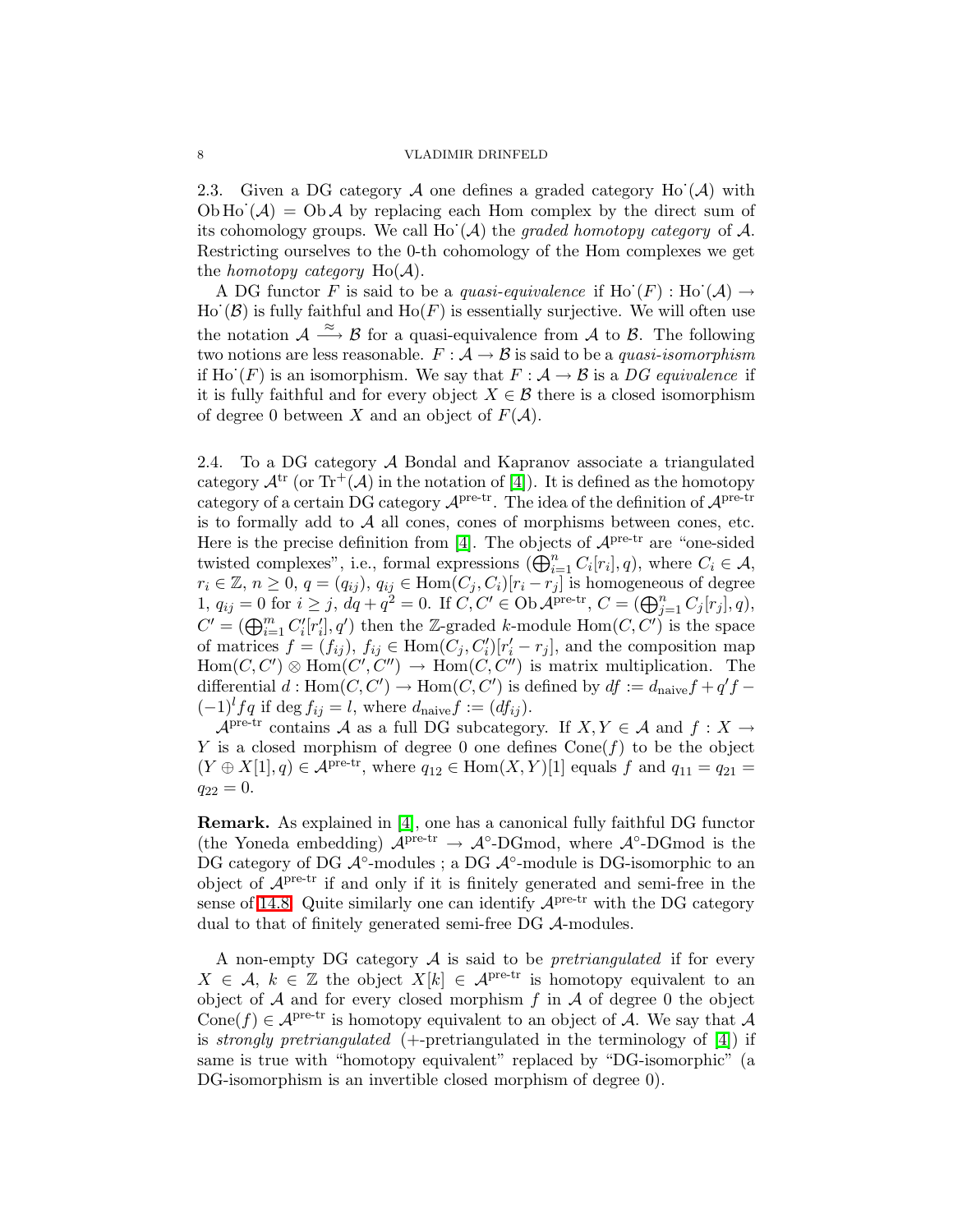If A is pretriangulated then every closed degree 0 morphism  $f: X \to Y$ in A gives rise to the usual triangle  $X \to Y \to \text{Cone}(f) \to X[1]$  in Ho(A). Triangles of this type and those isomorphic to them are called distinguished. Thus if A is pretriangulated then Ho  $(A)$  becomes a triangulated category (in fact, the Yoneda embedding idenitifies  $\text{Ho}^{\cdot}(\mathcal{A})$  with a triangulated subcategory of Ho' $(A^{\circ}\text{-}\mathrm{DGmod})$ ).

If  $A$  is pretriangulated (resp. strongly pretriangulated) then every object of  $\mathcal{A}^{\text{pre-tr}}$  is homotopy equivalent (resp. DG-isomorphic) to an object of  $\mathcal{A}$ . As explained in [\[4\]](#page-46-0), the DG category  $A<sup>pre-tr</sup>$  is always strongly pretriangulated, so  $\mathcal{A}^{tr} := Ho^{'}(\mathcal{A}^{pre-tr})$  is a triangulated category.

<span id="page-8-1"></span>2.5. Proposition. If a DG functor  $F : A \rightarrow B$  is a quasi-equivalence then same is true for the corresponding DG functor  $F^{\text{pre-tr}}: \mathcal{A}^{\text{pre-tr}} \to \mathcal{B}^{\text{pre-tr}}.$ 

The proof is standard.

2.6. **Remark.** Skipping the condition " $q_{ij} = 0$  for  $i \geq j$ " in the definition of  $\mathcal{A}^{\text{pre-tr}}$  one gets the definition of the DG category Pre-Tr( $\mathcal{A}$ ) considered by Bondal and Kapranov [\[4\]](#page-46-0). In Proposition [2.5](#page-8-1) one *cannot* replace  $A<sup>pre-tr</sup>$ and  $\mathcal{B}^{\text{pre-tr}}$  by Pre-Tr(A) and Pre-Tr(B). E.g., suppose that A and B are DG algebras (i.e., DG categories with one object), namely  $A$  is the de Rham algebra of a  $C^{\infty}$  manifold M with trivial real cohomology and nontrivial  $\pi_1$ ,  $\mathcal{B} = \mathbb{R}$ , and  $F : \mathcal{A} \to \mathcal{B}$  is the evaluation morphism corresponding to a point of M. Then Pre-Tr $(F)$ : Pre-Tr $(\mathcal{A}) \to$  Pre-Tr $(\mathcal{B})$  is not a quasi-equivalence. To show this notice that  $K_0(M) \otimes \mathbb{Q} = \mathbb{Q}$ , so there exists a vector bundle  $\xi$  on M with an integrable connection  $\nabla$  such that  $\xi$  is trivial but  $(\xi, \nabla)$  is not.  $\xi$ -valued differential forms form a DG  $\mathcal A$ -module M which is free as a graded A-module. Considering M as an object of  $Pre-Tr(A)$  we see that Pre-Tr( $F$ ) is not a quasi-equivalence.

<span id="page-8-0"></span>2.7. Derived category of DG modules. Let  $A$  be a DG category. Fol-lowing [\[22\]](#page-47-10) we denote by  $D(\mathcal{A})$  the derived category of DG  $\mathcal{A}^\circ$ -modules, i.e., the Verdier quotient of the homotopy category of DG  $\mathcal{A}^{\circ}$ -modules by the triangulated subcategory of acyclic DG  $\mathcal{A}^{\circ}$ -modules. According to The-orem 10.12.5.1 of [\[6\]](#page-47-13) (or Example 7.2 of [\[22\]](#page-47-10)) if a DG functor  $A \rightarrow B$  is a quasi-equivalence then the restriction functor  $D(\mathcal{B}) \to D(\mathcal{A})$  and its left adjoint functor (the derived induction functor) are equivalences. This also follows from [4.3](#page-13-1) because  $D(\mathcal{A})$  can be identified with the homotopy category of semi-free DG  $\mathcal{A}^{\circ}$ -modules (see [14.8\)](#page-35-0).

<span id="page-8-2"></span>2.8. Given DG functors  $\mathcal{A}' \to \mathcal{A} \leftarrow \mathcal{A}''$  one defines  $\mathcal{A}' \times_{\mathcal{A}} \mathcal{A}''$  to be the fiber product in the category of DG categories. This is the most naive definition (one takes the fiber product both at the level of objects and at the level of morphisms). More reasonable versions are discussed in §[15.](#page-38-2)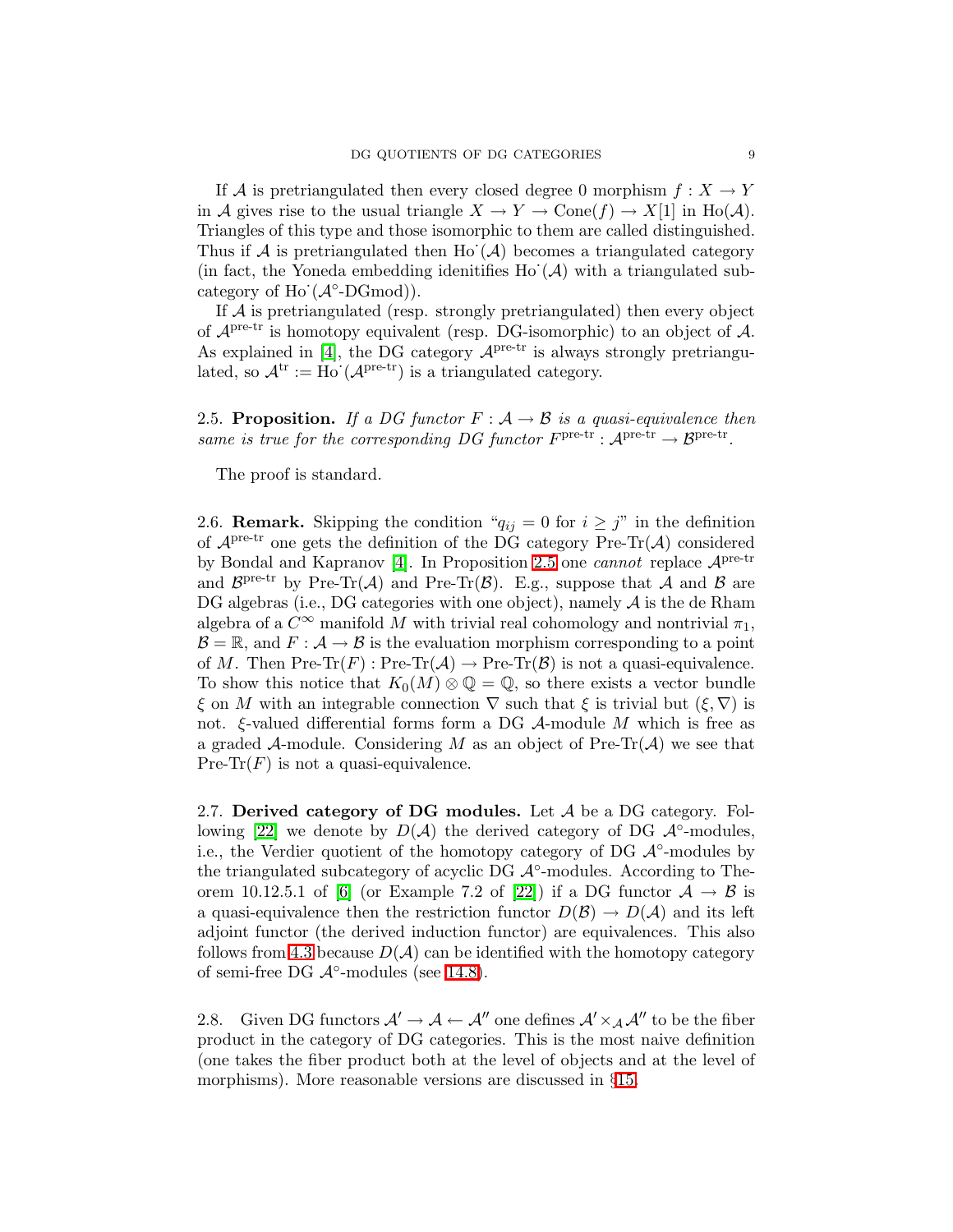<span id="page-9-2"></span>2.9. To a DG category A we associate a new DG category  $\mathcal{M}or\mathcal{A}$ , which is equipped with a DG functor Cone :  $\mathcal{M}or \mathcal{A} \to \mathcal{A}^{\text{pre-tr}}$ . The objects of Mor A are triples  $(X, Y, f)$ , where  $X, Y \in Ob$  A and f is a closed morphism  $X \to Y$  of degree 0. At the level of objects  $Cone(X, Y, f)$  is the cone of f. We define  $\text{Hom}((X, Y, f), (X', Y', f'))$  to be the subcomplex

 ${u \in \text{Hom}(\text{Cone}(f), \text{Cone}(f')) \mid \pi' u i = 0},$ 

where  $i: Y \to \text{Cone}(f)$  and  $\pi' : \text{Cone}(f') \to X'[1]$  are the natural morphisms. At the level of morphisms, Cone :  $Hom((X, Y, f), (X', Y', f')) \rightarrow$  $Hom(Cone(f), Cone(f'))$  is defined to be the natural embedding. Composition of the morphisms of  $\mathcal{M}or\mathcal{A}$  is defined so that Cone :  $\mathcal{M}or\mathcal{A} \to \mathcal{A}^{pre-tr}$ becomes a DG functor. There is an obvious DG functor  $\mathcal{M}or\mathcal{A}\to\mathcal{A}\times\mathcal{A}$ such that  $(X, Y, f) \mapsto (X, Y)$ .

<span id="page-9-5"></span>2.10. Given a DG category  $A$  one has the "stupid" DG category  $Mor_{\text{stup}} A$ equipped with a DG functor  $F : \mathcal{M}or_{\text{stup}} \mathcal{A} \to \mathcal{A} \times \mathcal{A}$ : it has the same objects as  $Mor \mathcal{A}$  (see [2.9\)](#page-9-2),  $Hom((X,Y,f),(X',Y',f'))$  is the subcomplex

 $\{(u, v) \in \text{Hom}(X, X') \times \text{Hom}(Y, Y') \mid f'u = vf\},\$ 

 $F(X,Y,f) := (X,Y), F(u,v) = (u,v),$  and composition of the morphisms of  $Mor_{\text{stup}} A$  is defined so that  $F : Mor_{\text{stup}} A \to A \times A$  becomes a DG functor. There are canonical DG functors  $\Phi : \mathcal{M}or_{\text{stup}} \mathcal{A} \to \mathcal{M}or \mathcal{A}$  and  $\Psi : \mathcal{M}$  or  $\mathcal{A} \to \mathcal{M}$  or  $\sup \mathcal{A}$  such that  $\Phi(X, Y, f) := (X, Y, f), \Psi(X, Y, f) :=$  $(Y, Cone(f), i)$ , where  $i : Y \to Cone(f)$  is the natural morphism. So one gets the DG functor

<span id="page-9-4"></span><span id="page-9-0"></span>(2.1) 
$$
\Phi\Psi : \mathcal{M}or \mathcal{A} \to \mathcal{M}or \mathcal{A}
$$

### 3. A new construction of the DG quotient

<span id="page-9-1"></span>3.1. Construction. Let A be a DG category and  $\mathcal{B} \subset \mathcal{A}$  a full DG subcategory. We denote by  $A/B$  the DG category obtained from A by adding for every object  $U \in \mathcal{B}$  a morphism  $\varepsilon_U : U \to U$  of degree  $-1$  such that  $d(\varepsilon_U) = id_U$  (we add neither new objects nor new relations between the morphisms).

<span id="page-9-3"></span>So for  $X, Y \in \mathcal{A}$  we have an isomorphism of graded k-modules (but not an isomorphism of complexes)

(3.1) 
$$
\bigoplus_{n=0}^{\infty} \text{Hom}_{\mathcal{A}/\mathcal{B}}^{n}(X, Y) \xrightarrow{\sim} \text{Hom}_{\mathcal{A}/\mathcal{B}}(X, Y)
$$

where  $\mathrm{Hom}^n_{\mathcal{A}/\mathcal{B}}(X,Y)$  is the direct sum of tensor products  $\mathrm{Hom}_{\mathcal{A}}(U_n,U_{n+1})\otimes$  $k[1]\otimes \text{Hom}_{\mathcal{A}}(U_{n-1},U_n)\otimes k[1]\ldots\otimes k[1]\otimes \text{Hom}_{\mathcal{A}}(U_0,U_1), U_0 := X, U_{n+1} := Y,$  $U_i \in \mathcal{B}$  for  $1 \leq i \leq n$  (in particular,  $\text{Hom}_{\mathcal{A}/\mathcal{B}}^0(X, Y) = \text{Hom}_{\mathcal{A}}(X, Y)$ ); the morphism [\(3.1\)](#page-9-3) maps  $f_n \otimes \varepsilon \otimes f_{n-1} \ldots \otimes \varepsilon \otimes f_0$  to  $f_n \varepsilon_{U_n} f_{n-1} \ldots \varepsilon_{U_1} f_0$ , where  $\varepsilon$  is the canonical generator of k[1]. Using the formula  $d(\varepsilon_U) = id_U$  one can easily find the differential on the l.h.s. of [\(3.1\)](#page-9-3) corresponding to the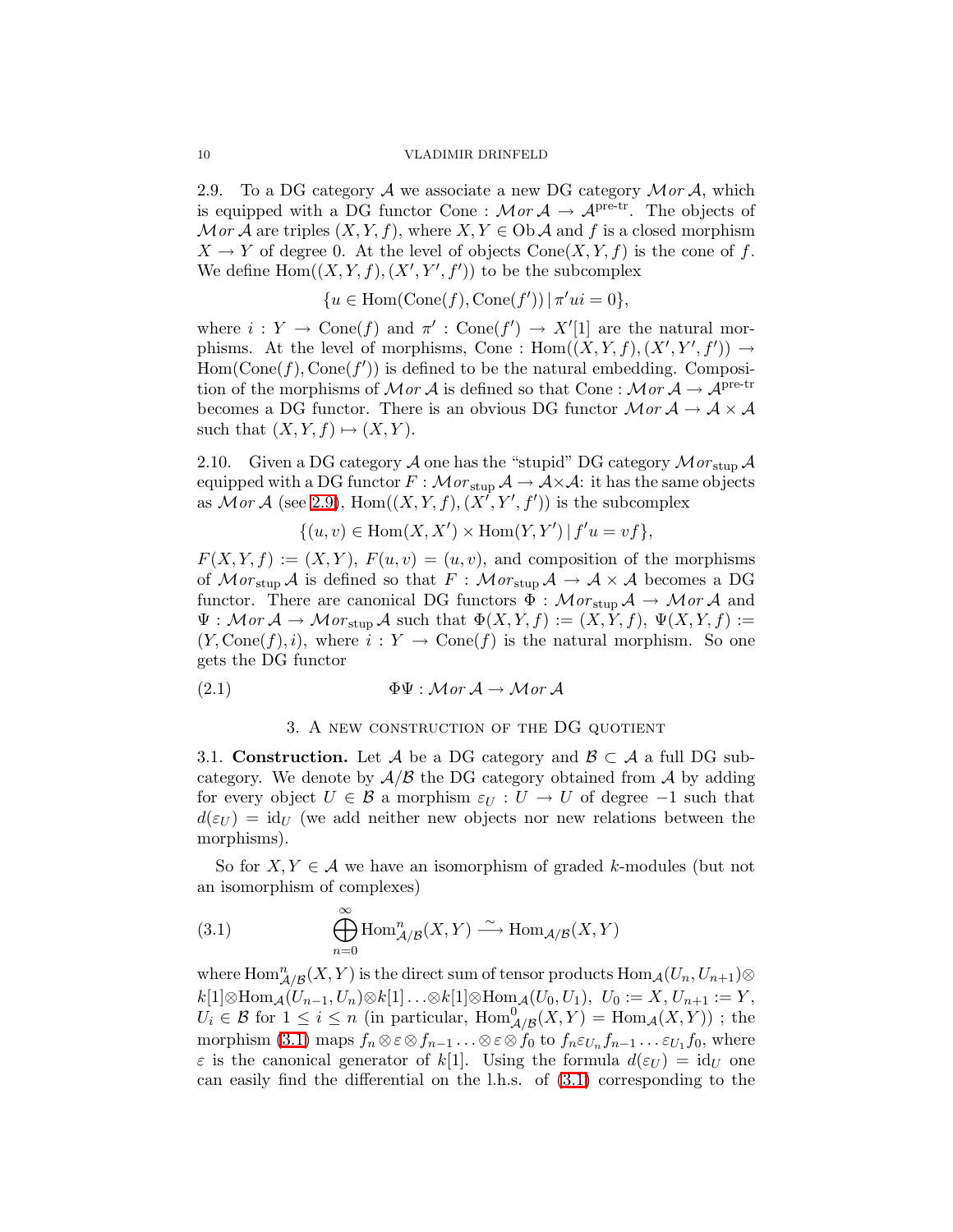<span id="page-10-5"></span>one on the r.h.s. The image of  $\bigoplus_{n=0}^N \text{Hom}_{\mathcal{A}/\mathcal{B}}^n(X, Y)$  is a subcomplex of Hom<sub>A/B</sub>(X,Y), so we get a filtration on  $\text{Hom}_{A/B}(X, Y)$ . The map [\(3.1\)](#page-9-3) induces an isomorphism of complexes

(3.2) 
$$
\bigoplus_{n=0}^{\infty} \text{Hom}_{\mathcal{A}/\mathcal{B}}^n(X, Y) \stackrel{\sim}{\longrightarrow} \text{gr Hom}_{\mathcal{A}/\mathcal{B}}(X, Y)
$$

3.2. **Example.** If A has a single object U with  $\text{End}_A U = R$  then  $A/A$  has a single object U with  $\text{End}_{A/A} U = R$ , where the DG algebra R is obtained from the DG algebra R by adding a new generator  $\varepsilon$  of degree -1 with  $d\varepsilon = 1$ . As a DG R-bimodule, R equals Cone(Bar(R)  $\rightarrow$  R), where Bar(R) is the bar resolution of the DG R-bimodule R. Both descriptions of  $\tilde{R}$  show that it has zero cohomology.

A more interesting example can be found in [3.7.](#page-11-1)

<span id="page-10-1"></span>3.3. The triangulated functor  $\mathcal{A}^{tr} \to (\mathcal{A}/\mathcal{B})^{tr}$  maps  $\mathcal{B}^{tr}$  to zero and therefore induces a triangulated functor  $\Phi: \mathcal{A}^{tr}/\mathcal{B}^{tr} \to (\mathcal{A}/\mathcal{B})^{tr}$ . Here  $\mathcal{A}^{tr}/\mathcal{B}^{tr}$ denotes Verdier's quotient (see  $\S12$ ). We will prove that if k is a field then  $\Phi$  is an equivalence. For a general ring k this is true under an additional assumption. E.g., it is enough to assume that  $A$  is homotopically flat over k (we prefer to use the name "homotopically flat" instead of Spaltenstein's name "K-flat" which is probably due to the notation  $K(\mathcal{C})$  for the homotopy category of complexes in an additive category  $\mathcal{C}$ ). A DG category  $\mathcal{A}$ is said to be *homotopically flat* over k if for every  $X, Y \in \mathcal{A}$  the complex  $Hom(X, Y)$  is homotopically flat over k in Spaltenstein's sense [\[50\]](#page-48-11), i.e., for every acyclic complex C of k-modules  $C \otimes_k Hom(X, Y)$  is acyclic. In fact, homotopical flatness of  $A$  can be replaced by one of the following weaker assumptions:

<span id="page-10-3"></span><span id="page-10-2"></span>(3.3) Hom $(X, U)$  is homotopically flat over k for all  $X \in \mathcal{A}, U \in \mathcal{B}$ ;

(3.4) Hom $(U, X)$  is homotopically flat over k for all  $X \in \mathcal{A}, U \in \mathcal{B}$ .

<span id="page-10-4"></span>Here is our first main result.

3.4. Theorem. Let A be a DG category and  $\mathcal{B} \subset \mathcal{A}$  a full DG subcategory. If either [\(3.3\)](#page-10-2) or [\(3.4\)](#page-10-3) holds then  $\Phi : \mathcal{A}^{tr}/\mathcal{B}^{tr} \to (\mathcal{A}/\mathcal{B})^{tr}$  is an equivalence.

The proof is contained in §[8.](#page-24-0)

<span id="page-10-0"></span>3.5. If [\(3.3\)](#page-10-2) and [\(3.4\)](#page-10-3) are not satisfied one can construct a diagram [\(1.1\)](#page-1-0) by choosing a homotopically flat resolution  $\tilde{\mathcal{A}} \stackrel{\approx}{\longrightarrow} \mathcal{A}$  and putting  $\mathcal{C} :=$  $\tilde{\mathcal{A}}/\tilde{\mathcal{B}}$ , where  $\tilde{\mathcal{B}} \subset \tilde{\mathcal{A}}$  is the full subcategory of objects whose image in  $\mathcal{A}$  is homotopy equivalent to an object of  $\beta$ . Here "homotopically flat resolution" means that A is homotopically flat and the DG functor  $A \rightarrow A$  is a quasi-equivalence (see [2.3\)](#page-7-1). The existence of homotopically flat resolutions of  $A$ follows from Lemma [13.5.](#page-33-1)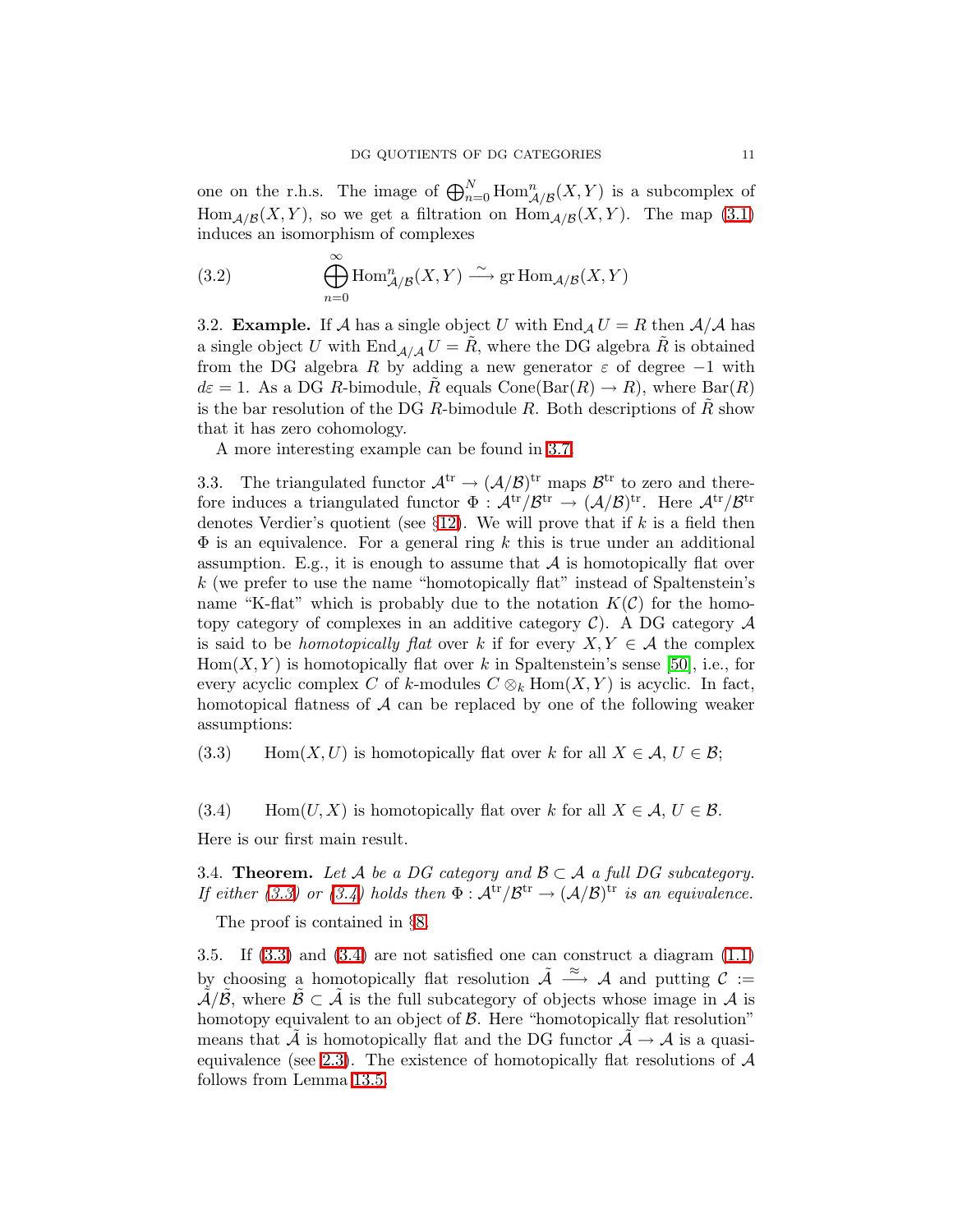<span id="page-11-0"></span>3.6. **Remarks.** (i) If  $(3.3)$  or  $(3.4)$  holds then one can compute  $(1.3)$  using the bar resolution of the DG  $\mathcal{B}$ -module  $\tilde{h}_X$  or the DG  $\mathcal{B}^{\circ}$ -module  $h_Y$ . The corresponding complex representing the object [\(1.3\)](#page-2-3) of the derived category is precisely  $\text{Hom}_{\mathcal{A}/\mathcal{B}}(X, Y)$ .

(ii) Let  $\tilde{\mathcal{A}}$  and  $\tilde{\mathcal{B}}$  be as in [3.5](#page-10-0) and suppose that [\(3.3\)](#page-10-2) or [\(3.4\)](#page-10-3) holds for both  $\mathcal{B} \subset \mathcal{A}$  and  $\mathcal{B} \subset \mathcal{A}$ . Then the DG functor  $\mathcal{A}/\mathcal{B} \to \mathcal{A}/\mathcal{B}$  is a quasiequivalence, i.e., it induces an equivalence of the corresponding homotopy categories. This follows from Theorem [3.4.](#page-10-4) One can also directly show that if  $X, Y \in Ob(\mathcal{A}/\mathcal{B}) = Ob \mathcal{A}$  are the images of  $X, Y \in Ob(\mathcal{A}/\mathcal{B}) = Ob \mathcal{A}$  then the morphism  $\text{Hom}_{\tilde{\mathcal{A}}/\tilde{\mathcal{B}}}(\tilde{X}, \tilde{Y}) \to \text{Hom}_{\mathcal{A}/\mathcal{B}}(X, Y)$  is a quasi-isomorphism (use [\(3.2\)](#page-10-5) and notice that the morphism  $\text{Hom}^n_{\tilde{\mathcal{A}}/\tilde{\mathcal{B}}}(\tilde{X}, \tilde{Y}) \to \text{Hom}^n_{\mathcal{A}/\mathcal{B}}(X, Y)$  is a quasi-isomorphism for every  $n$ ; this follows directly from the definition of Hom<sup>n</sup> and the fact that [\(3.3\)](#page-10-2) or [\(3.4\)](#page-10-3) holds for  $\mathcal{B} \subset \mathcal{A}$  and  $\tilde{\mathcal{B}} \subset \tilde{\mathcal{A}}$ ).

(iii) Usually the DG category  $A/B$  is huge. E.g., if A is the DG category of all complexes from some universe U and  $\mathcal{B} \subset \mathcal{A}$  is the subcategory of acyclic complexes then the complexes  $\text{Hom}_{\mathcal{A}/\mathcal{B}}(X,Y), X,Y \in \mathcal{A}$ , are not U-small for obvious reasons (see [\[18\]](#page-47-14), §1.0 for the terminology) even though  $(\mathcal{A}/\mathcal{B})^{\text{tr}}$ is a U-category. But it follows from Theorem [3.4](#page-10-4) that whenever  $(\mathcal{A}/\mathcal{B})^{\text{tr}}$  is a U-category there exists an  $A_{\infty}$ -category C with U-small Hom complexes equipped with an  $A_{\infty}$ -functor  $\mathcal{C} \to \mathcal{A}/\mathcal{B}$  which is a quasi-equivalence (so one can work with C instead of  $A/B$ .

(iv) The DG category  $A/B$  defined in [3.1](#page-9-1) depends on the ground ring k, so the full notation should be  $(\mathcal{A}/\mathcal{B})_k$ . Given a morphism  $k_0 \to k$  we have a canonical functor  $F: (\mathcal{A}/\mathcal{B})_{k_0} \to (\mathcal{A}/\mathcal{B})_k$ . If [\(3.3\)](#page-10-2) or [\(3.4\)](#page-10-3) holds for both  $k_0$ and k then the functor  $(\mathcal{A}/\mathcal{B})_{k_0} \to (\mathcal{A}/\mathcal{B})_k$  is a quasi-isomorphism by [3.4.](#page-10-4)

### <span id="page-11-3"></span><span id="page-11-1"></span>3.7. Example.

3.7.1. Let  $\mathcal{A}_0$  be the DG category with two objects  $X_1, X_2$  freely generated by a morphism  $f: X_1 \to X_2$  of degree 0 with  $df = 0$  (so  $Hom(X_i, X_i) = k$ , Hom $(X_1, X_2)$  is the free module kf and Hom $(X_2, X_1) = 0$ . Put  $\mathcal{A} :=$  $\mathcal{A}^{\text{pre-tr}}_0$  $0^{\text{pre-tr}}$ . Let  $\mathcal{B} \subset \mathcal{A}$  be the full DG subcategory with a single object Cone(f). Instead of describing the whole DG quotient  $A/B$  we will describe only the full DG subcategory  $(\mathcal{A}/\mathcal{B})_0 \subset \mathcal{A}/\mathcal{B}$  with objects  $X_1$  and  $X_2$  (the DG functor  $(\mathcal{A}/\mathcal{B})_0^{\text{pre-tr}} \to (\mathcal{A}/\mathcal{B})^{\text{pre-tr}}$  is a DG equivalence in the sense of [2.3,](#page-7-1) so  $\mathcal{A}/\mathcal{B}$  can be considered as a full DG subcategory of  $(\mathcal{A}/\mathcal{B})_0^{\text{pre-tr}}$  $_0^{\text{pre-tr}}$ ). Directly using the definition of  $A/B$  (see [3.1\)](#page-9-1) one shows that  $(A/B)<sub>0</sub>$  equals the DG category K freely generated by our original  $f: X_1 \to X_2$  and also a morhism  $g: X_2 \to X_1$  of degree 0, morphisms  $\alpha_i: X_i \to X_i$  of degree  $-1$ , and a morphism  $u: X_1 \to X_2$  of degree  $-2$  with the differential given by  $df = dg = 0, d\alpha_1 = gf - 1, d\alpha_2 = fg - 1, du = f\alpha_1 - \alpha_2 f$ . On the other hand, one has the following description of Ho  $((\mathcal{A}/\mathcal{B})_0)$ .

<span id="page-11-2"></span>3.7.2. Lemma.  $\text{Ext}_{\mathcal{A}/\mathcal{B}}^n(X_i, X_j) = 0$  for  $n \neq 0$ ,  $\text{Ext}_{\mathcal{A}/\mathcal{B}}^0(X_i, X_i) = k$ , and  $\operatorname{Ext}^0_{\mathcal{A}/\mathcal{B}}(X_1,X_2), \operatorname{Ext}^0_{\mathcal{A}/\mathcal{B}}(X_2,X_1)$  are free k-modules generated by f and  $f^{-1}$ .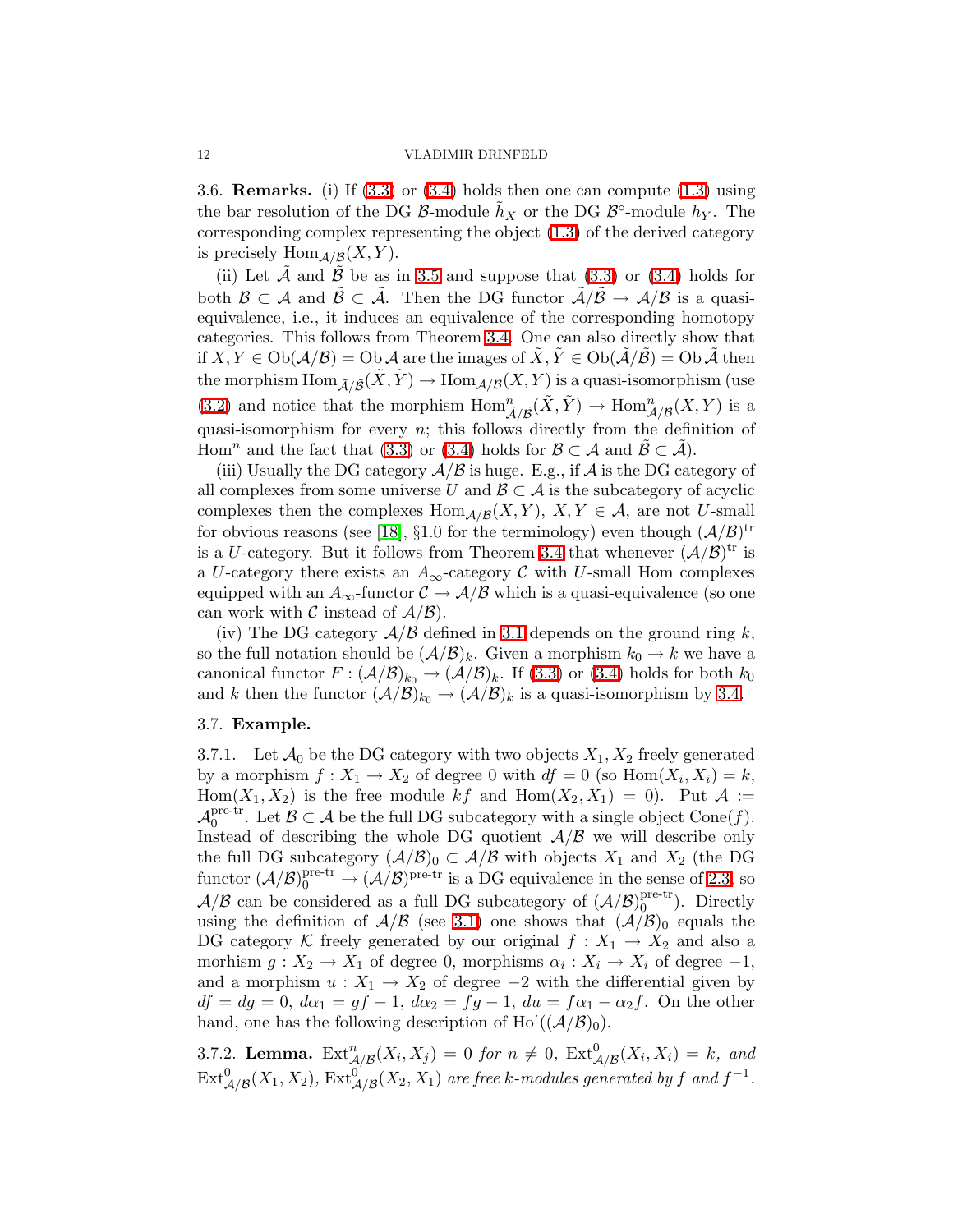As  $(\mathcal{A}/\mathcal{B})_0 = \mathcal{K}$  one gets the following corollary.

<span id="page-12-0"></span>3.7.3. Corollary. K is a resolution of the k-category  $I_2$  generated by the category  $J_2$  with 2 objects and precisely one morphism with any given source and target.

Clearly  $K$  is semi-free in the sense of [13.4.](#page-32-0)

3.7.4. Proof of Lemma [3.7.2.](#page-11-2) By [3.4,](#page-10-4) Ho $(\mathcal{A}/\mathcal{B}) = \mathcal{A}_0^{\text{tr}}/\mathcal{B}^{\text{tr}}$ . As  $X_2 \in$  $(\mathcal{B}^{\text{tr}})^{\perp}$  the map  $\text{Ext}_{\mathcal{A}}^{n}(X_i, X_2) \to \text{Ext}_{\mathcal{A}_0^{\text{tr}}/\mathcal{B}^{\text{tr}}}(X_i, X_2), i = 1, 2$ , is an isomor-phism by [12.4.](#page-30-1) Therefore  $\text{Ext}_{\mathcal{A}/\mathcal{B}}^n(X_i, X_2)$  is as stated in the lemma. But  $f: X_1 \to X_2$  becomes an isomorphism in Ho( $\mathcal{A}/\mathcal{B}$ ), so  $\text{Ext}^n_{\mathcal{A}/\mathcal{B}}(X_i, X_1)$  is also as stated.  $\hfill \square$ 

3.7.5. Modification of the proof. In the above proof we used Theorem [3.4](#page-10-4) and [12.4](#page-30-1) to show that  $\varphi$ :  $\text{Ext}_{\mathcal{A}}^n(X_i,X_2) \to \text{Ext}_{\mathcal{A}/\mathcal{B}}^n(X_i,X_2)$  is an isomorphism. In fact, this follows directly from [\(3.2\)](#page-10-5), which is an immediate consequence of the definition of  $A/B$ . Indeed,  $\varphi$  is induced by the canonical morphism  $\alpha$ : Hom<sub> $\mathcal{A}(X_i, X_2) \to \text{Hom}_{\mathcal{A}/\mathcal{B}}(X_i, X_2)$ . By [\(3.2\)](#page-10-5)  $\alpha$  is injective</sub> and  $L := \text{Coker } \alpha_i$  is the union of an increasing sequence of subcomplexes  $0 = L_0 \subset L_1 \subset \ldots$  such that  $L_n/L_{n-1} = \text{Hom}_{\mathcal{A}^{\text{pre-tr}}/\mathcal{B}}^n(X_i, X_2)$  for  $n \geq 1$ . Finally,  $\text{Hom}^n_{\mathcal{A}^{\text{pre-tr}}/\mathcal{B}}(X_i, X_2)$  is acyclic for all  $n \geq 1$  because the complex  $Hom_{\mathcal{A}}(U,X_2), U := Cone(f : X_1 \rightarrow X_2),$  is contractible.

3.7.6. **Remarks.** (i) The DG category K from [3.7.1](#page-11-3) and the fact that it is a resolution of  $I_2$  were known to Kontsevich [\[31\]](#page-48-2). One can come to the definition of  $K$  as follows. The naive guess is that already the DG category K' freely generated by  $f, g, \alpha_1, \alpha_2$  as above is a resolution of  $\mathbf{I}_2$ , but one discovers a nontrivial element  $\nu \in \text{Ext}^{-1}(X_1, X_2)$  by representing  $fgf - f$ as a coboundary in two different ways (notice that  $f(gf - 1) = fgf - f =$  $(fg-1)f$ ). Killing  $\nu$  one gets the DG category  $\mathcal{K}$ , which already turns out to be a resolution of  $J_2$ .

(ii) The DG category K from [3.7.1](#page-11-3) has a topological analog  $K_{\text{top}}$ . This is a topological category with two objects  $X_1, X_2$  freely generated by morphisms  $f \in \text{Mor}(X_1, X_2), g \in \text{Mor}(X_2, X_1)$ , continuous maps  $\alpha_i : [0,1] \to$  $\text{Mor}(X_i, X_i)$ , and a continuous map  $u : [0,1] \times [0,1] \rightarrow \text{Mor}(X_1, X_2)$  with defining relations  $\alpha_i(0) = id_{X_i}, \alpha_1(1) = gf, \alpha_2(1) = fg, u(t, 0) = f\alpha_1(t),$  $u(t, 1) = \alpha_2(t) f$ ,  $u(0, \tau) = f$ ,  $u(1, \tau) = f g f$ . It was considered by Vogt [\[58\]](#page-49-1), who was inspired by an article of R. Lashof. The spaces  $Mor_{\mathcal{K}_{top}}(X_i, X_j)$ are contractible. This can be easily deduced from [3.7.3](#page-12-0) using a cellular decomposition of  $Mor_{\mathcal{K}_{\text{top}}}(X_i, X_j)$  such that the composition maps

$$
\text{Mor}_{\mathcal{K}_{\text{top}}}(X_i, X_j) \times \text{Mor}_{\mathcal{K}_{\text{top}}}(X_j, X_k) \to \text{Mor}_{\mathcal{K}_{\text{top}}}(X_i, X_k)
$$

are cellular and the DG category one gets by replacing the topological spaces  $Mor_{\mathcal{K}_{\text{top}}}(X_i, X_j)$  by their cellular chain complexes equals  $\mathcal{K}$ .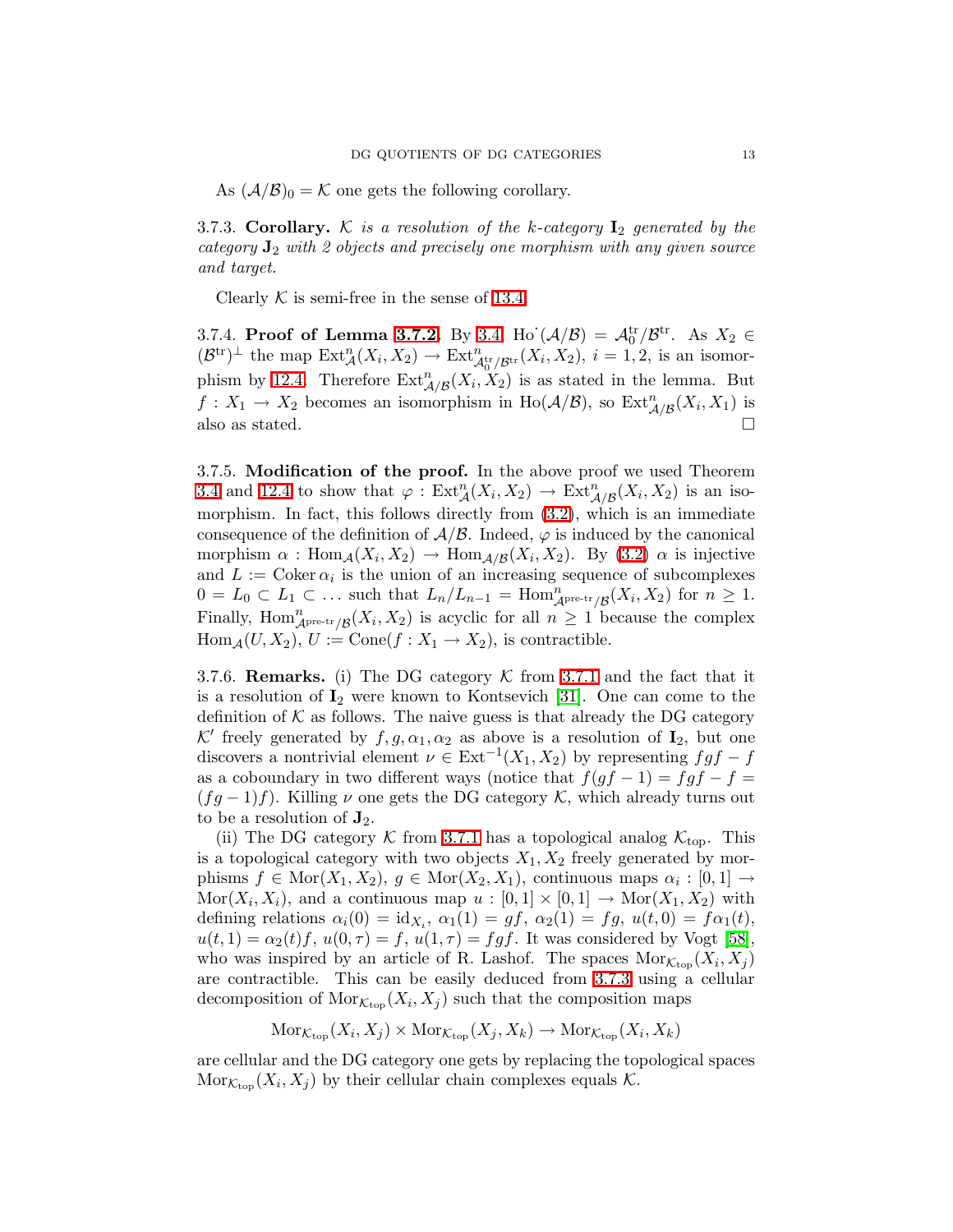# <span id="page-13-0"></span>4. THE DG CATEGORIES  $\mathcal{A}$  and  $\mathcal{A}$ . Keller's construction of the DG QUOTIENT.

The DG category  $A/B$  from §[3](#page-9-0) depends on the ground ring k (see [3.6\(](#page-11-0)iv)). Here we describe Keller's construction of a quotient DG category, which does not depend at all on k (if you like, assume  $k = \mathbb{Z}$ ). The construction makes use of the DG category  $\mathcal A$  studied by him in [\[22\]](#page-47-10), which may be considered as a DG version of the category of ind-objects. There is also a dual construction based on  $\mathcal{A}$  (a DG version of the category of pro-objects).

<span id="page-13-3"></span>4.1. If A is a DG category we denote by  $\underset{\rightarrow}{A}$  the DG category of semi-free DG  $\mathcal{A}^{\circ}$ -modules (see [14.8](#page-35-0) for the definition of "semi-free"). The notation  $\mathcal{A}$  $\rightarrow$ has been chosen because one can think of objects of  $\mathcal{A}$  as a certain kind of direct limits of objects of  $\mathcal{A}^{\text{pre-tr}}$  (see [4.2\)](#page-13-2). We put  $\mathcal{A} := (\mathcal{A}^{\circ})^{\circ}$ . Of course, the DG categories  $\mathcal{A}$  and  $\mathcal{A}$  are not small. They are strongly pretriangulated in the sense of [2.4,](#page-7-0) and  $\text{Ho}(\mathcal{A}) = \mathcal{A}^{\text{tr}}$  identifies with the derived category  $D(\mathcal{A})$  of DG  $\mathcal{A}^{\circ}$ -modules (see [14.8\)](#page-35-0). We have the fully faithful DG functors  $A \leftarrow A \rightarrow A$ . Given a DG functor  $B \rightarrow A$  one has the induction DG functors  $\beta \rightarrow \mathcal{A}$  and  $\beta \rightarrow \mathcal{A}$  (see [14.9\)](#page-35-1). In particular, if  $\beta \subset \mathcal{A}$  is a full subcategory then  $\beta$ ,  $\beta$  are identified with full DG subcategories of  $\beta$ ,  $\beta$ .

<span id="page-13-2"></span>4.2. **Remark.** Here is a small version of  $\mathcal{A}$ . Fix an infinite set I and consider the following DG category  $\mathcal{A}^{\text{pre-tr}\rightarrow}_{I}$  $I_I^{\text{pre-tr}\rightarrow}$  (which coincides with the DG category  $\mathcal{A}^{\text{pre-tr}}$  from [2.4](#page-7-0) if  $I = \mathbb{N}$ ). To define an object of  $\mathcal{A}_I^{\text{pre-tr}\rightarrow}$  make the following changes in the definition of an object of  $\mathcal{A}^{\text{pre-tr}}$ . First, replace  $\bigoplus_{i=1}^{n} C_i[r_i]$ by  $\bigoplus_{i\in I} C_i[r_i]$  and require the cardinality of  $\{i \in I | C_i \neq 0\}$  to be strictly less then that of  $I$ . Second, replace the triangularity condition on  $q$  by the existence of an ordering of I such that  $q_{ij} \neq 0$  only for  $i < j$  and  $\{i \in I | i < j\}$ is finite for every  $j \in I$  (in other words, for  $j \in I$  let  $I_{\leq j}$  denote the set of  $i \in I$  for which there is a finite sequence  $i_0, \ldots, i_n \in I$  with  $n > 0$ ,  $i_0 = j$ ,  $i_n = i$  such that  $q_{i_{k+1}i_k} \neq 0$ , then for every  $j \in I$  the set  $I_{\leq j}$  should be finite and should not contain j). Morphisms of  $\mathcal{A}$  are defined to be matrices  $(f_{ij})$  as in [2.4](#page-7-0) such that  $\{i \in I | f_{ij} \neq 0\}$  is finite for every  $j \in I$ . The DG functor  $\mathcal{A} \to \mathcal{A}$  extends in the obvious way to a fully faithful DG functor  $\mathcal{A}_I^{\text{pre-tr}\rightarrow} \rightarrow \mathcal{A}.$ 

<span id="page-13-1"></span>One also has the DG category  $\mathcal{A}_I^{\text{pre-tr}\leftarrow}$  $I^{\text{pre-tr}\leftarrow} := ((\mathcal{A}^{\circ})^{\text{pre-tr}\rightarrow}_{I})$  $I^{\text{pre-tr}\rightarrow}$ <sup>o</sup> and the fully faithful DG functor  $\mathcal{A}_I^{\text{pre-tr}\rightarrow} \to \mathcal{A}$ .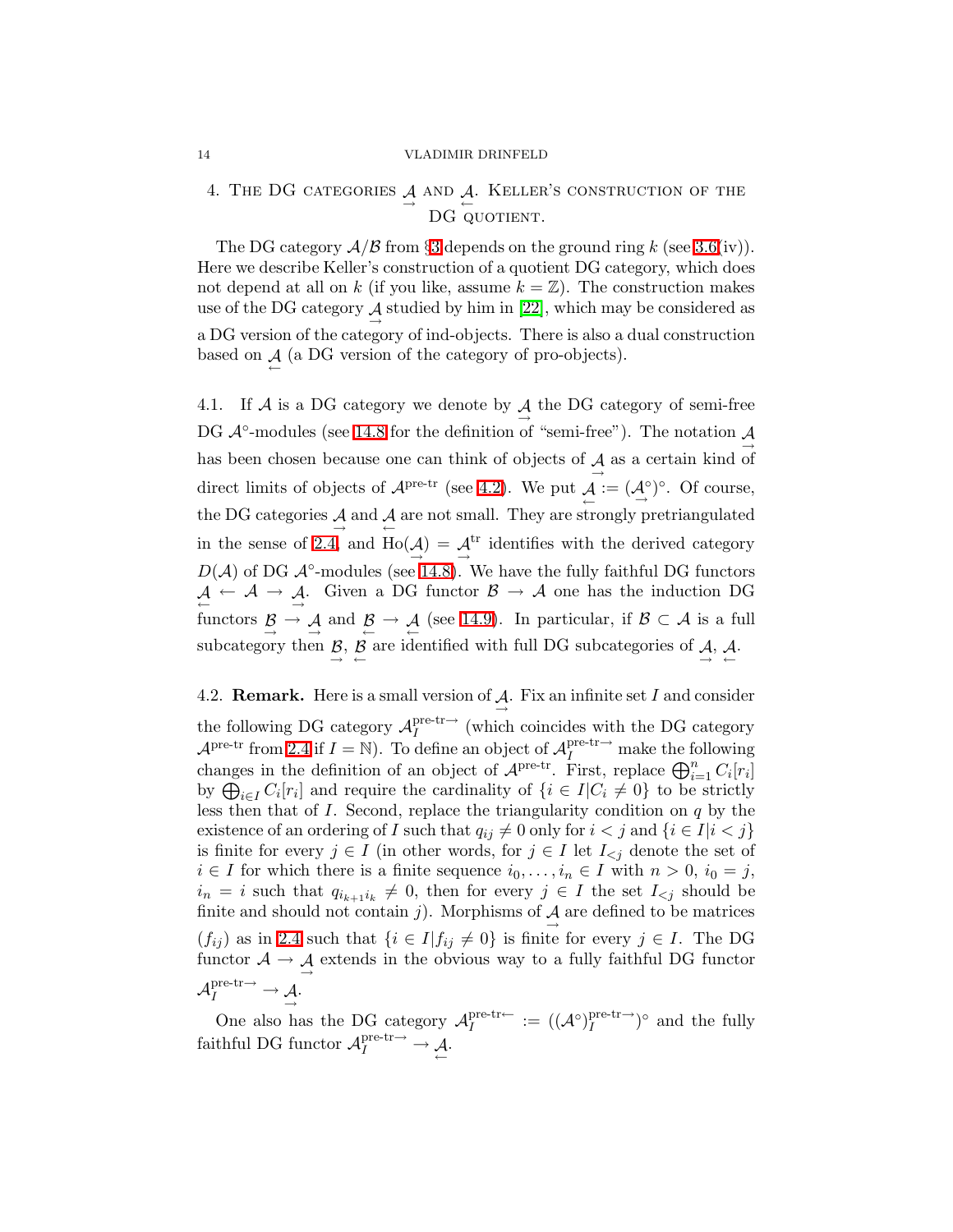4.3. **Remark.** A quasi-equivalence  $F : A \xrightarrow{\approx} B$  induces quasi-equivalences  $\mathcal{A} \xrightarrow{\approx} \mathcal{B}, \mathcal{A} \xrightarrow{\approx} \mathcal{B}, \mathcal{A}_I^{\text{pre-tr}\rightarrow}$  $I \longrightarrow \mathcal{B}_I^{\text{pre-tr}\rightarrow}$ ,  $\mathcal{A}_I^{\text{pre-tr}\leftarrow}$  $I_I^{\text{pre-tr}\leftarrow} \overset{\approx}{\longrightarrow} B_I^{\text{pre-tr}\leftarrow}$  (the fact that  $A \rightarrow \mathcal{B}$  is a quasi-equivalence was mentioned in [2.7\)](#page-8-0). This is a consequence of the following lemma.

<span id="page-14-2"></span>4.4. **Lemma.** A triangulated subcategory of  $\text{Ho}(\mathcal{A})$  containing  $\text{Ho}(\mathcal{A})$  and closed under (infinite) direct sums coincides with  $\text{Ho}(\mathcal{A})$ . A triangulated subcategory of  $\text{Ho}(\mathcal{A}^{\text{pre-tr}\rightarrow}_{I})$  $I_I^{\text{pre-tr}}$ ) containing Ho(A) and closed under direct sums indexed by sets J such that Card J < Card I coincides with  $\text{Ho}(\mathcal{A}^{\text{pre-tr-}}_I)$  $I^{\text{pre-tr}\rightarrow}$ ).

This was proved by Keller ([\[22\]](#page-47-10), p.69). Key idea: if one has a sequence of DG  $\mathcal{A}^{\circ}$ -modules  $M_i$  and morphisms  $f_i: M_i \to M_{i+1}$  then one has an exact sequence  $0 \to M \longrightarrow{1-f} M \to \lim_{\longrightarrow} M_i \to 0$ , where  $M := \bigoplus_i M_i$  and  $f : M \to M$ is induced by the  $f_i$ 's.

4.5. Now let  $\mathcal{B} \subset \mathcal{A}$  be a full DG subcategory. Let  $\mathcal{B}^{\perp}$  (resp.  $^{\perp}\mathcal{B}$ ) denote the full DG subcategory of  $\mathcal{A}$  (resp. of  $\mathcal{A}$ ) that consists of objects X such that for every  $b \in \mathcal{B}$  the complex  $\text{Hom}(b, X)$  (resp.  $\text{Hom}(X, b)$ ) is acyclic. Recall that  $D(\mathcal{A}) = Ho(\mathcal{A}) = \mathcal{A}$ tr .

<span id="page-14-0"></span>4.6. Proposition. Let  $\xi : A \to C$  be a quotient of a DG category A modulo  $\mathcal{B} \subset \mathcal{A}$ . Then

(i)  $\xi : A \to C$  is a quotient of A modulo  $\beta$ ;  $\xrightarrow{}$ (i')  $\xi : A \to C$  is a quotient of A modulo  $\beta$ ;

(ii) the restriction functor  $D(C) \to D(A)$  is fully faithful, and its essential image consists precisely of objects of  $D(\mathcal{A})$  annihilated by the restriction functor  $\rho: D(\mathcal{A}) \to D(\mathcal{B})$ ; the functor  $D(\mathcal{A})/D(\mathcal{C}) \to D(\mathcal{B})$  induced by  $\rho$  is an equivalence.

See [10.3](#page-28-4) for the proof.

<span id="page-14-1"></span>4.7. **Proposition.** (i) The essential image of  $\mathcal{B}^{\text{tr}}$  in  $\mathcal{A}^{\text{tr}}$  is right-admissible in the sense of [12.6.](#page-30-2)

- (ii) The right orthogonal complement of  $\mathcal{B}^{tr}$  in  $\mathcal{A}^{tr}$  equals  $(\mathcal{B}^{\perp})^{tr}$ .  $\rightarrow$   $\rightarrow$
- (iii) The functor  $(\mathcal{B}^{\perp})^{tr} \to \mathcal{A}^{tr}/\mathcal{B}^{tr}$  is an equivalence.

(iv) The functor  $A^{tr}/B^{tr} \rightarrow A^{tr}/B^{tr}$  is fully faithful.

(i<sup>o</sup>)-(iv<sup>o</sup>) Statements (i)-(iv) remain true if one replaces  $A<sup>tr</sup>$  and  $B<sup>tr</sup>$  by

$$
\stackrel{\text{At}^{\text{tr}}}{\leftarrow} \text{ and } \stackrel{\text{at}^{\text{tr}}}{\leftarrow}, \text{ "right" by "left", and B\perp by \perpB.
$$

The proof will be given in [10.1.](#page-27-1)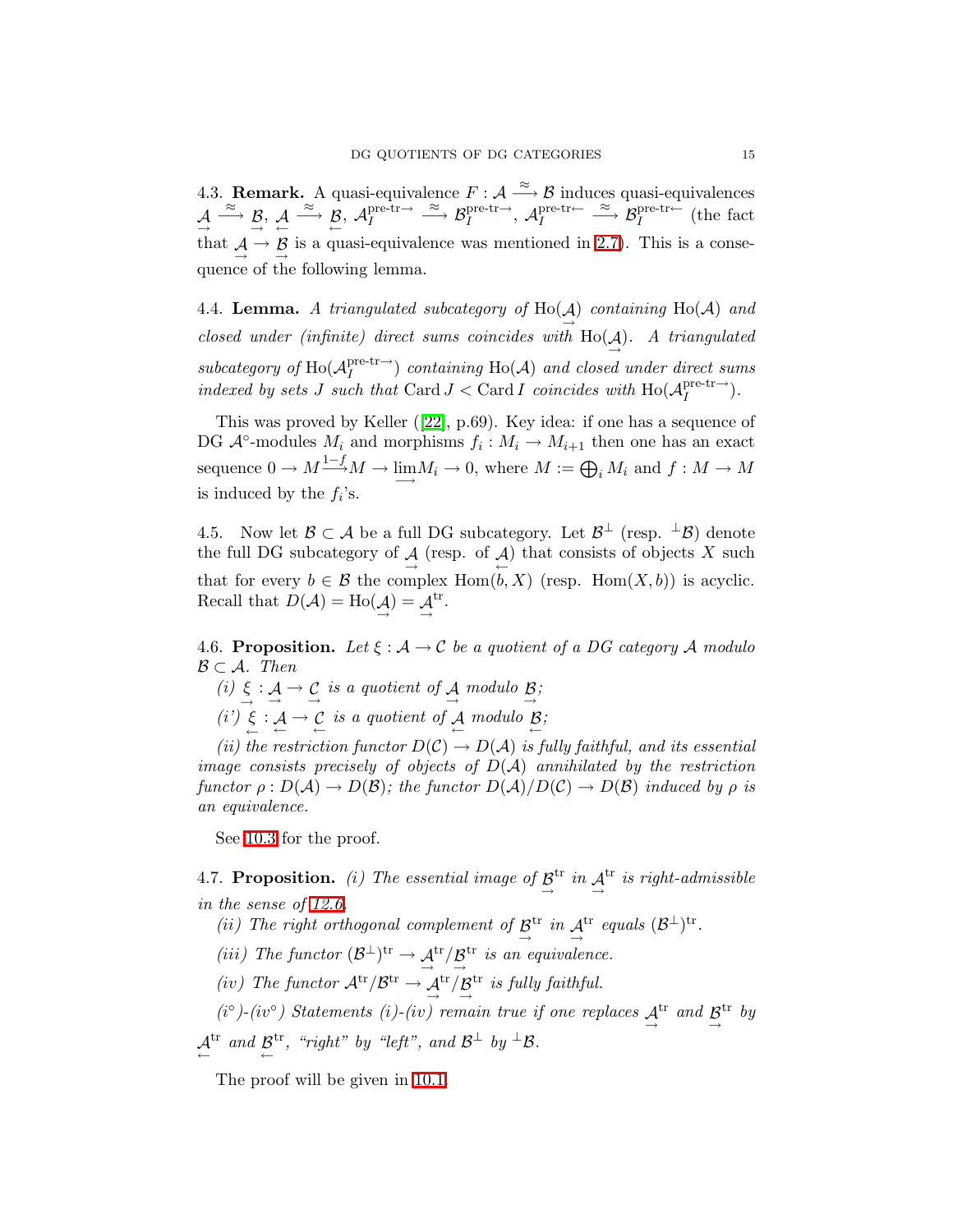4.8. Remark. Keller [\[23\]](#page-47-6) derives Proposition [4.6\(](#page-14-0)i) from Neeman's theorem on compactly generated triangulated categories (Theorem 2.1 of [\[47\]](#page-48-12)). Statements (i) and (iv) of Proposition [4.7](#page-14-1) are particular cases of Lemmas 1.7 and 2.5 of Neeman's work [\[47\]](#page-48-12).

<span id="page-15-4"></span>4.9. Now let  $A \nearrow B \subset B^{\perp}$  be the full DG subcategory of objects  $X \in B^{\perp}$ such that for some  $a \in \mathcal{A}$  and some closed morphism  $f : a \to X$  of degree 0 the cone of f is homotopy equivalent to an object of  $\mathcal{B}$ . Let  $\mathcal{A} \times \mathcal{B} \subset {}^{\perp} \mathcal{B}$ be the full DG subcategory of objects  $X \in {}^{\perp} \mathcal{B}$  such that for some  $a \in \mathcal{A}$ and some closed morphism  $f: X \to a$  of degree 0 the cone of f is homotopy equivalent to an object of  $\beta$ . By Proposition [4.7](#page-14-1) we have the fully faithful ← functor  $\mathcal{A}^{tr}/\mathcal{B}^{tr} \rightarrow \mathcal{A}^{tr}/\mathcal{B}^{tr} = (\mathcal{B}^{\perp})^{tr} = Ho(\mathcal{B}^{\perp}),$  and its essential image equals  $(\mathcal{A} \nearrow \mathcal{B})^{tr}$ . So we get an equivalence

<span id="page-15-0"></span> $(4.1)$  $\text{tr}/\mathcal{B}^{\text{tr}} \stackrel{\sim}{\longrightarrow} (\mathcal{A} \nearrow \mathcal{B})^{\text{tr}}$ 

and a similar equivalence  $\mathcal{A}^{\text{tr}}/\mathcal{B}^{\text{tr}} \stackrel{\sim}{\longrightarrow} (\mathcal{A} \swarrow \mathcal{B})^{\text{tr}}.$ 

<span id="page-15-1"></span>4.10. Let us construct a diagram [\(1.1\)](#page-1-0) with  $\mathcal{C} = \mathcal{A} \nearrow \mathcal{B}$  such that the corresponding functor  $\mathcal{A}^{tr} \to (\mathcal{A} \nearrow \mathcal{B})^{tr}$  induces [\(4.1\)](#page-15-0) (so  $\mathcal{A} \nearrow \mathcal{B}$  will become a DG quotient of A modulo B). The DG category  $\tilde{A} = \tilde{A}$  is defined as follows. First consider the DG category  $Mor \underset{\rightarrow}{A}$  (see [2.9\)](#page-9-2). Its objects are triples  $(a, Y, g)$ , where  $a, Y \in \mathcal{A}$  and g is a closed morphism  $a \to Y$  of degree 0. We define  $\rightsquigarrow$  $AC$  *Mor*  $\underline{A}$  to be the full DG subcategory of triples  $(a, Y, g)$  such that  $a \in \mathcal{A}, Y \in \mathcal{A} \nearrow \mathcal{B} \subset \mathcal{A}, \text{ and Cone}(a \xrightarrow{g} Y)$  is homotopy equivalent to an object of  $\beta$ . The DG functors  $\mathcal{A} \leftarrow$  $\xrightarrow{\text{--}}$  $\rightsquigarrow$  $\mathcal{A} \rightarrow \mathcal{A} \nearrow \mathcal{B}$  are defined by  $(a, Y, g) \mapsto a$  and  $(a, Y, g) \mapsto Y$ .

<span id="page-15-2"></span>4.11. Remarks. (i) Let  $\rightsquigarrow$  $\mathcal{A}$ ′  $\subset$  *Mor*  $\overrightarrow{A}$  be the full DG subcategory of triples  $(P, a, f) \in Mor \underset{\rightarrow}{\mathcal{A}}$  such that  $P \in \underset{\rightarrow}{\mathcal{B}}$ ,  $a \in \mathcal{A}$ , and  $Cone(P \stackrel{f}{\rightarrow} a) \in \mathcal{B}^{\perp}$ . The DG functor  $(2.1)$  (with A replaced by  $\mathcal{A}$ ) induces a quasi-equivalence  $\begin{array}{ccccccc} & & & & & & \ & & & & & \ & & & & & \ & & & & & \ & \sqrt{2} & & & & \ & \sqrt{4} & & & & \ & \sqrt{4} & & & & \ & \sqrt{4} & & & & \ & \sqrt{4} & & & & \ & \sqrt{4} & & & & \ & \sqrt{4} & & & & \ & \sqrt{4} & & & & \ & \sqrt{4} & & & & \ & \sqrt{4} & & & & \ & \sqrt{4} & & & & \ & \sqrt{4} & & & & \ & \sqrt{4} & & & & \ & \sqrt{4} & & & & \ & \sqrt{4} & & & & \ & \sqrt{4} & & & & \ & \sqrt{4} & & & & \$  $\stackrel{\rightsquigarrow}{A} \stackrel{\approx}{\longrightarrow} \stackrel{\rightsquigarrow}{A}$  $A$ , so one can use  $\rightsquigarrow$  $\mathcal{A}$ ′ instead of  $\rightsquigarrow$ A.

(ii) It follows from the definition of [\(2.1\)](#page-9-4) that the image of the DG functor  $\mathcal{A}$ ′  $\rightarrow$  $\rightsquigarrow$ A is contained in  $\rightsquigarrow$  $\mathcal{A}_{\mathrm{stup}}$ :=  $\rightsquigarrow$  $\mathcal{A} \cap \mathcal{M}or_{\text{stup}} \mathcal{A}$  (see [2.10](#page-9-5) for the definition of  $\mathcal{M}or_{\text{stup}} \mathcal{A} \subset \mathcal{M}or \mathcal{A}.$ 

<span id="page-15-3"></span>4.12. Dualizing the construction from [4.10](#page-15-1) one gets the full DG subcategory  $\overline{\mathcal{A}} \subset \mathcal{M}$  or  $\underline{\mathcal{A}}$  which consists of triples  $(\overline{Y}, a, \overline{g})$  such that  $\overline{Y} \in \mathcal{A} \times \mathcal{B}, a \in \mathcal{A},$ and Cone  $(\bar{Y} \stackrel{\bar{g}}{\rightarrow} a)$  is homotopy equivalent to an object of  $\underline{\beta}$ . Dualizing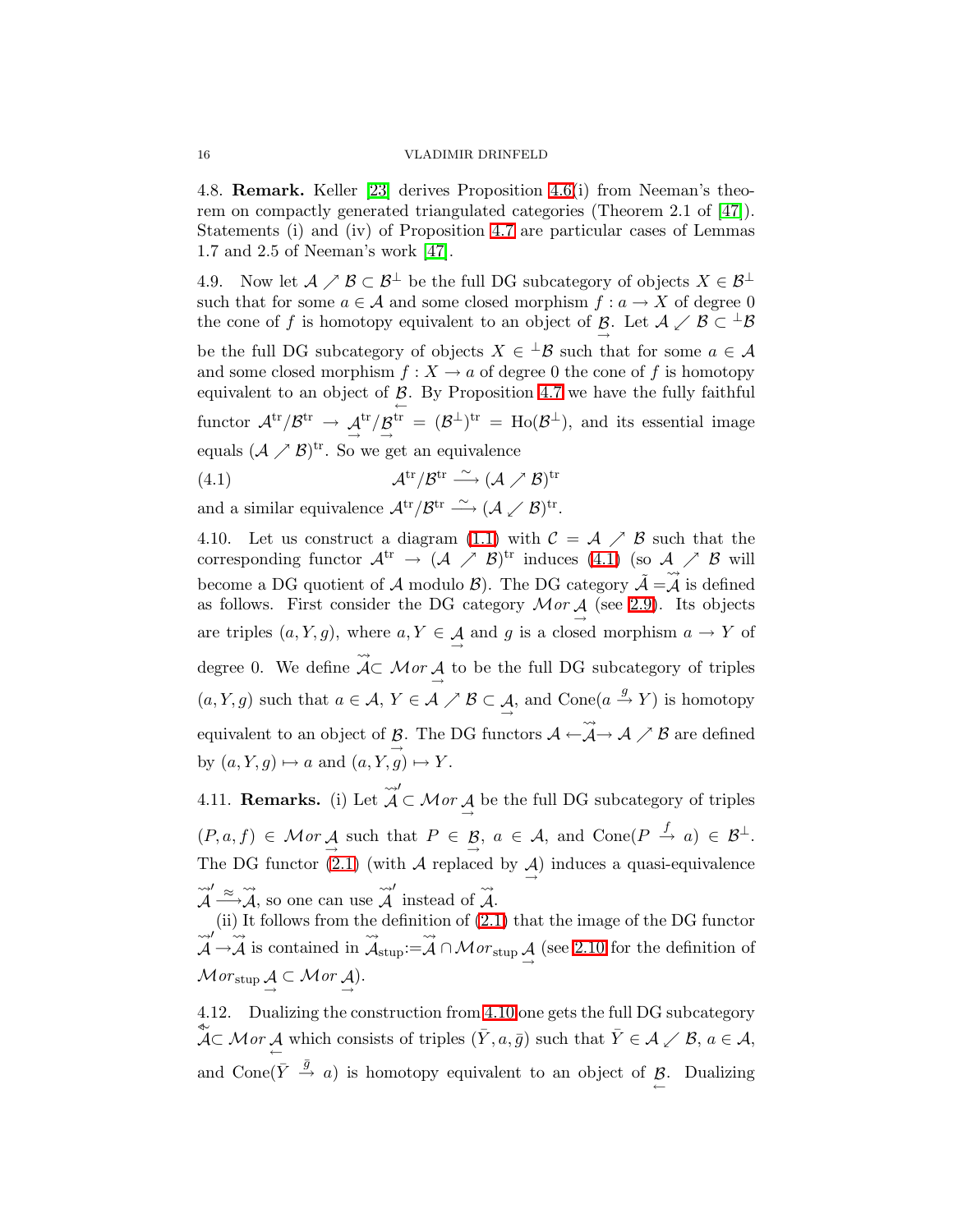[4.11](#page-15-2) one gets a DG category  $\overset{\rightsquigarrow}{\mathcal{A}}$  $\mathcal{A}$ ′ equipped with a quasi-equivalence  $\overset{\ast}{\mathcal{A}}$  $\overset{\text{\tiny{d}}}{\mathcal{A}}' \overset{\approx}{\longrightarrow} \overset{\text{\tiny{d}}}{\mathcal{A}};$ ⊳∼  $\mathcal{A}$ ′  $\subset \mathcal{M}$ or  $\mathcal{A}$  is the full DG subcategory of triples  $(a, \overline{P}, \overline{f})$  such that  $a \in \mathcal{A}$ ,  $\bar{P} \in \mathcal{B}$ , and Cone( $\bar{f}$ ) ∈ <sup>⊥</sup>B. The diagrams  $\mathcal{A} \leftarrow \mathcal{A} \rightarrow \mathcal{A} \swarrow \mathcal{B}$  and  $\mathcal{A} \leftarrow \mathcal{A}$  $\mathcal{A}$ ′  $\rightarrow$  $\mathcal{A} \swarrow \mathcal{B}$  are also DG quotients of A modulo  $\mathcal{B}$ . The image of the DG functor ⊳∼  $\mathcal{A}$ ′ → ⊳∼ A is contained in  $\leftrightarrow$  $\overleftrightarrow{\mathcal{A}}_{\text{stup}}:=\overleftrightarrow{\mathcal{A}}\cap \mathcal{M}$ 0 $r_{\text{stup}}\overset{\bullet}{\leftarrow}$ 

<span id="page-16-0"></span>4.13. One can also include the diagrams constructed in [4.10](#page-15-1) and [4.12](#page-15-3) into a canonical commutative diagram of DG categories and DG functors

$$
\begin{array}{ccccc}\nA & = & A & = & A \\
\uparrow & & \uparrow & & \uparrow \\
\downarrow & & \stackrel{\sim}{\sim} & & \stackrel{\sim}{\sim} \\
\downarrow & & \downarrow & & \downarrow \\
A \times B & \stackrel{\approx}{\leftarrow} & & A \times B & \stackrel{\approx}{\rightarrow} & A \times B\n\end{array}
$$
\n(4.2)

in which each column is a DG quotient of  $A$  modulo  $B$ . The DG category  $\leftrightarrow$  $\mathcal{A}$ is defined to be the fiber product  $\overset{\text{\tiny{(*)}}}{\mathcal{A}}$  $\mathcal{A}$ ′  $\times_{\mathcal{A}}$  $\rightsquigarrow$  $\mathcal{A}$ ′ , where  $\overset{\text{\textcirc}}{\mathcal{A}}$  $\mathcal{A}$ ′ and  $\rightsquigarrow$  $\mathcal{A}$ ′ were defined in [4.11,](#page-15-2) [4.12](#page-15-3) (recall that "fiber product" is understood in the most naive sense, see [2.8\)](#page-8-2). To define  $A \mathcal{J}$   $B$  we use the DG category  $\mathcal{A}$  such that  $\overrightarrow{Ob}$   $\overrightarrow{A} := \overrightarrow{Ob}$   $\overrightarrow{A} \sqcup \overrightarrow{Ob}$   $\overrightarrow{A}$ ,  $\overrightarrow{A}$  and  $\overrightarrow{A}$  are full DG subcategories of  $\overrightarrow{A}$ , and for  $Y \in \text{Ob}_{\mathcal{A}}$ ,  $\overline{Y} \in \text{Ob}_{\mathcal{A}}$  one has  $\text{Hom}(Y, \overline{Y}) := 0$ ,  $\text{Hom}(\overline{Y}, Y) := Y \otimes_{\mathcal{A}} \overline{Y}$ (recall that Y is a DG  $\mathcal{A}^{\circ}$ -module and  $\bar{Y}$  is a DG  $\mathcal{A}$ -module, so  $Y \otimes_{\mathcal{A}} \bar{Y}$ is well defined, see [14.3\)](#page-34-0). For  $a \in \mathcal{A}$  we denote by  $\underline{a}$  (resp.  $\underline{a}$ ) the image of a in  $\mathcal{A}$  (resp.  $\mathcal{A}$ ); we have the "identity" morphism  $e = e_a : a \to a$ . Now define  $A \n\mathscr{J} \mathcal{B} \subset \mathcal{M}or \mathcal{A}$  to be the full DG subcategory of triples  $(\bar{Y}, Y, f) \in \mathcal{M}$  or  $\mathcal{A}$  such that  $\bar{Y} \in \mathcal{A} \times \mathcal{B} \subset \mathcal{A}$ ,  $Y \in \mathcal{A} \times \mathcal{B} \subset \mathcal{A}$ , and  $f: \bar{Y} \to Y$  can be represented as a composition  $\bar{Y} \stackrel{g}{\to} \underline{a} \stackrel{e}{\to} \underline{a} \stackrel{h}{\to} Y$ ,  $a \in \mathcal{A}$ , so that  $Cone(g)$  is homotopy equivalent to an object of  $\mathcal{B}$  and  $Cone(h)$  is homotopy equivalent to an object of  $\beta$  (g and h are closed morphisms of degree 0).

The DG functors  $A \nsubseteq \mathcal{B} \to \mathcal{A} \neq \mathcal{B}$  and  $A \nsubseteq \mathcal{B} \to \mathcal{A} \neq \mathcal{B}$  send  $(\bar{Y}, Y, f) \in \mathcal{A} \mathcal{J}$  B respectively to Y and  $\bar{Y}$ . The DG functor  $\widetilde{\mathcal{A}} \to \mathcal{A} \mathcal{J}$  $\mathcal{B} \subset \mathcal{M}$  or  $\mathcal{A}$  is defined to be the composition

$$
\overleftrightarrow{\mathcal{A}}:=\overleftrightarrow{\mathcal{A}}'\times_{\mathcal{A}}\overleftrightarrow{\mathcal{A}}\rightarrow\overleftrightarrow{\mathcal{A}}_{\text{stup}}\times_{\mathcal{A}}\overleftrightarrow{\mathcal{A}}_{\text{stup}}\rightarrow Mor\mathcal{A}
$$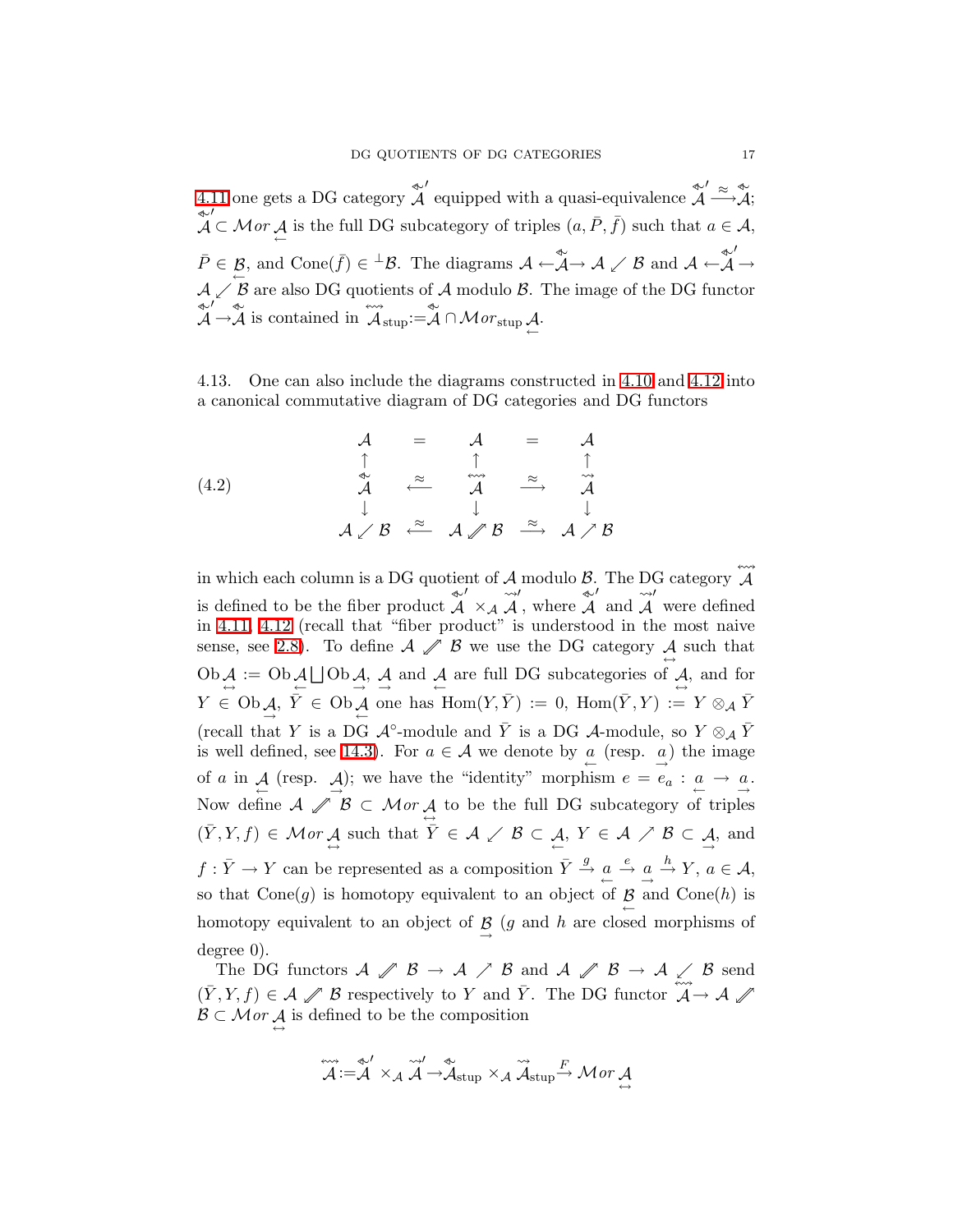where the DG functors  $\overset{\rightsquigarrow}{\mathcal{A}}$  $\mathcal{A}$ ′  $\rightarrow$   $\mathcal{A}_{\text{stup}}$  and  $\rightsquigarrow$  $\mathcal{A}$ ′  $\rightarrow$  $\rightsquigarrow$  $\mathcal{A}_{\text{stup}}$  were defined in [4.11](#page-15-2)[-4.12](#page-15-3) and  $F: \mathcal{A}_{\text{stup}} \times \mathcal{A}$  $\rightsquigarrow$  $\mathcal{A}_{\mathrm{stup}}{\,\rightarrow\,}\mathcal{M}or \mathcal{A} \text{ is the composition DG functor: at the level }$ of objects, if  $u = (a, Y, g : a \to Y) \in \mathcal{M}or_{\text{stup}}\mathcal{A}$  and  $\bar{u} = (\bar{Y}, a, \bar{g} : \bar{Y} \to a) \in \mathcal{M}or_{\text{stup}}$  $\mathcal{M}or_{\text{stup}}\mathcal{A}, a \in \mathcal{A}, \text{ then } F(\bar{u}, u) = (\bar{Y}, Y, g\bar{g}); \text{ there is no problem to define }$ ← the DG functor  $F$  at the level of morphisms because we are working with the "stupid" versions  $\mathcal{A}_{\text{stup}}$ ,  $\rightsquigarrow$  $\mathcal{A}_{\text{stup}}$ ,  $\mathcal{M}or_{\text{stup}}$  (the "non-stupid" composition ⊳∼ A ×<sup>A</sup>  $\rightsquigarrow$  $\mathcal{A} \rightarrow \mathcal{M}$  or  $\mathcal{A}$  is defined as an  $A_{\infty}$ -functor rather than as a DG functor).

## 5. Derived DG functors

<span id="page-17-0"></span>We will define a notion of right derived functor in the DG setting modeled on Deligne's definition in the triangulated setting. One can easily pass from right derived DG functors to left ones by considering the dual DG categories.

<span id="page-17-2"></span>5.1. Deligne's definition. Let  $G : \mathcal{T} \to \mathcal{T}'$  be a triangulated functor between triangulated categories and  $S \subset T$  a triangulated subcategory. Denote by  $\text{CohoFunct}(\mathcal{T}')$  the category of k-linear cohomological functors from  $(T')^{\circ}$  to the category of k-modules. RG is defined to be the functor  $\mathcal{T}/\mathcal{S} \to \text{CohoFunct}(\mathcal{T}')$  defined by

(5.1) 
$$
RG(Y) := \lim_{\substack{Y \to Z \ Y \in Q_Y}} G(Z),
$$

<span id="page-17-1"></span>which is a shorthand for

(5.2) 
$$
RG(Y)(X) := \lim_{\substack{\longrightarrow \\ (Y \to Z) \in Q_Y}} \text{Hom}(X, G(Z)), \quad Y \in \mathcal{T}, X \in \mathcal{T}'.
$$

Here  $Q_Y$  is the filtering category of T-morphisms  $f: Y \to Z$  such that Cone(f) is isomorphic to an object of  $S$ .

<span id="page-17-3"></span>RG has the following universal property. Let  $\pi : \mathcal{T} \to \mathcal{T}/\mathcal{S}$  denote the canonical functor and  $\nu: T' \to \text{CohoFunct}(T')$  the Yoneda embedding. Let  $\Phi: \mathcal{T}/\mathcal{S} \to \mathrm{CohoFunct}(\mathcal{T}')$  be a graded functor (see [12.1](#page-29-0) for a discussion of the meaning of "graded"). Then there is a canonical isomorphism

(5.3) 
$$
\text{Hom}(RG, \Phi) = \text{Hom}(\nu G, \Phi \pi)
$$

functorial in  $\Phi$  (here Hom is the set of morphisms of graded functors). In particular, if  $RG(\mathcal{T}/\mathcal{S}) \subset \mathcal{T}'$  then  $RG: \mathcal{T}/\mathcal{S} \to \mathcal{T}'$  is a derived functor in Verdier's sense [\[56,](#page-48-0) [57\]](#page-49-0).

<span id="page-17-4"></span>Let  $(\mathcal{T}/\mathcal{S})_G$  be the category of triples  $(Y, X, \varphi)$ , where  $Y \in \mathcal{T}/\mathcal{S}, X \in \mathcal{T}'$ ,  $\varphi: X \stackrel{\sim}{\longrightarrow} \widetilde{RG}(Y)$ . The functor

(5.4) 
$$
(\mathcal{T}/\mathcal{S})_G \to \mathcal{T}', \quad (Y, X, \varphi) \mapsto X
$$

is also denoted by RG. We have an equivalence  $(Y, X, \varphi) \mapsto Y$  between  $(T/S)_G$  and a full subcategory of  $T/S$  (the full subcategory of objects  $Y \in$  $\mathcal{T}/\mathcal{S}$  such that  $RG(Y)$  is defined as an object of  $\mathcal{T}'$ .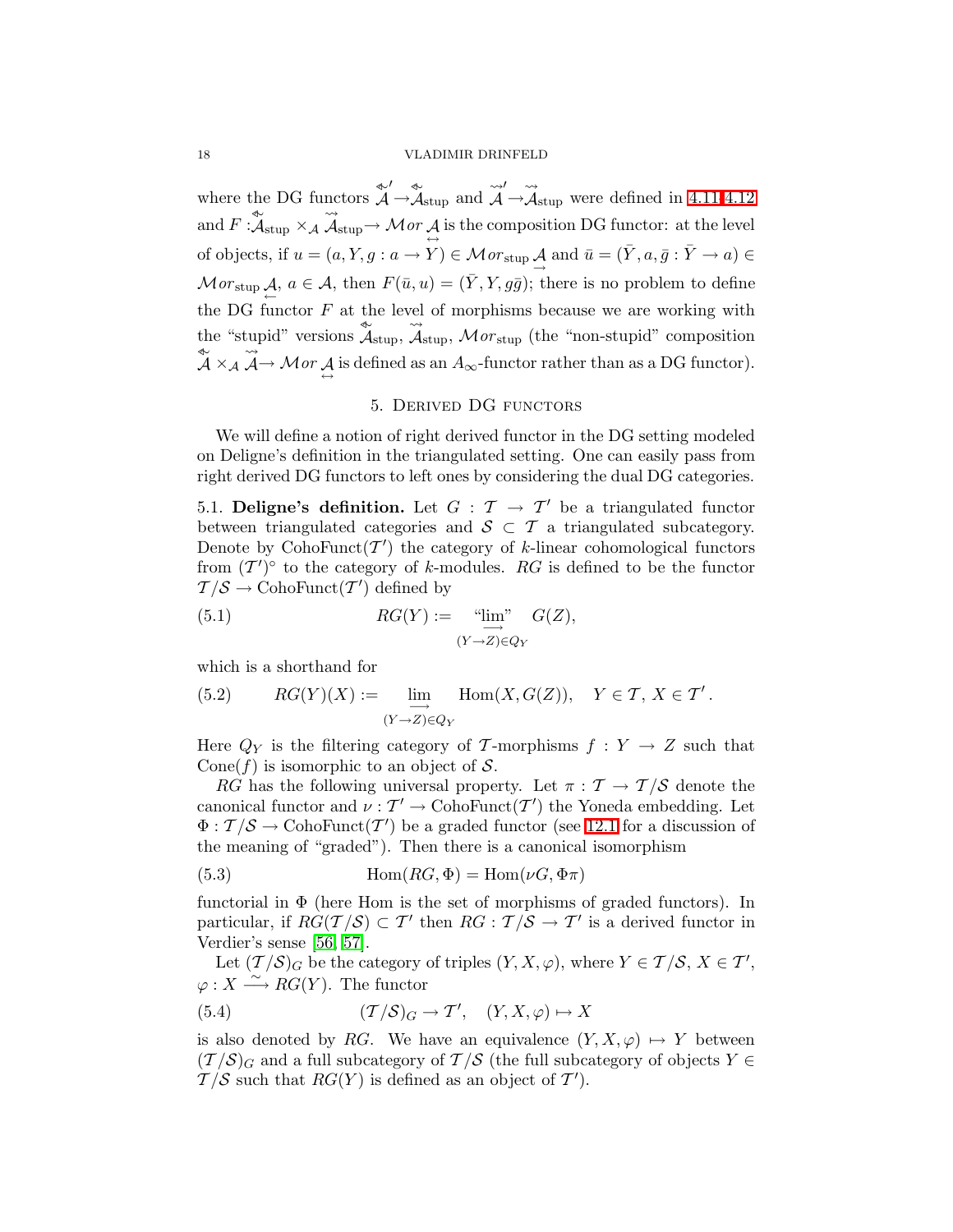**Remark.** Deligne (cf. Definition 1.2.1 of [\[10\]](#page-47-15)) considers  $RG$  as a functor from  $\mathcal{T}/\mathcal{S}$  to the category of ind-objects  $\text{ind}(\mathcal{T}')$  rather than to the category CohoFunct( $\mathcal{T}'$ ). In fact, this does not matter. First of all, the image of the functor  $RG$  defined by  $(5.2)$  is contained in the full subcategory of indrepresentable functors  $(T')^{\circ} \to k$ -mod, which is canonically identified with ind( $\mathcal{T}'$ ) (see §8.2 of [\[18\]](#page-47-14)). This is enough for our purposes, but in fact since  $\mathcal{T}'$  is small every  $H \in \mathrm{CohoFunct}(\mathcal{T}')$  is ind-representable by a well known lemma (see, e.g., Lemma 7.2.4 of [\[46\]](#page-48-13)), which is a version of Brown's theorem [\[8,](#page-47-16) [9\]](#page-47-17). Proof: by Theorem 8.3.3 of [\[18\]](#page-47-14) it suffices to check that the category  $T'/H := \{(X, u) | X \in T', u \in H(X)\}\$ is filtering.

<span id="page-18-0"></span>5.2. Let A be a DG category and  $\mathcal{B} \subset \mathcal{A}$  a full DG subcategory. Let F be a DG functor from  $A$  to a DG category  $A'$ . To define the right derived DG functor RF we use the DG quotient  $A \nearrow B$  from [4.9.](#page-15-4) By definition,  $RF:\mathcal{A}\nearrow\mathcal{B}\rightarrow\mathcal{A}\xrightarrow{\rightarrow}$ ' is the restriction of the DG functor  $\begin{array}{c} F : A \to A \\ \to \end{array}$ ′ to the DG subcategory  $A \nearrow B \subset B^{\perp} \subset A$ . A 2-categorical reformulation of this definition is given in Remark (ii) from [16.6.](#page-42-1)

5.3. Let us show that the definition of RF from [5.2](#page-18-0) agrees with Deligne's definition of the right derived functor of a triangulated functor between triangulated categories (see [5.1\)](#page-17-2).

Suppose we are in the situation of [5.2.](#page-18-0) We have the DG functor  $RF: \mathcal{A} \nearrow$  $\mathcal{B} \to \mathcal{A}'$  and the corresponding triangulated functor  $(RF)^{\text{tr}} : (\mathcal{A} \nearrow \mathcal{B})^{\text{tr}} \to$  $\rightarrow$  $\stackrel{(A)}{\rightarrow}$ ')<sup>tr</sup>. Using [\(4.1\)](#page-15-0) we can rewrite it as  $(RF)^{tr} : \mathcal{A}^{tr}/\mathcal{B}^{tr} \to (\mathcal{A}$  $\mathcal{O}^{\text{tr}}$ . On the other hand, we have the triangulated functor  $F^{\text{tr}}$  :  $\mathcal{A}^{\text{tr}} \to (\mathcal{A}')^{\text{tr}}$  and its derived functor  $RF^{\text{tr}}: {\mathcal A}^{\text{tr}}/{\mathcal B}^{\text{tr}} \to \text{CohoFunct}(({\mathcal A}')^{\text{tr}})$  (see [5.1\)](#page-17-2). Finally, one has the functor  $H^0: (\mathcal{A}$  $\mathcal{U}^{\text{tr}} \to \text{CohoFunct}((\mathcal{A}')^{\text{tr}})$  defined as follows: a right DG  $\mathcal{A}'$ -module  $M \in \mathcal{A}'$  uniquely extends to a right DG  $(\mathcal{A}')^{\text{pre-tr}}$ -module  $\tilde{M}$  (cf. [14.11\)](#page-36-0), and  $H^0(M)$  is defined to be the zeroth cohomology of  $\tilde{M}$  (or equivalently  $H^0(M)$  is the cohomological functor  $N \mapsto \text{Hom}_{(A')^{\text{tr}}}(N, M)$ ,  $N \in (\mathcal{A}')^{\mathrm{tr}} \subset (\mathcal{A}')^{\mathrm{tr}}.$ 

Finally, using that  $(A')^{\circ}\text{-}\mathrm{DGmod} = ((A')^{\mathrm{pre-tr}})^{\circ}\text{-}\mathrm{DGmod}$  (see [14.11\)](#page-36-0) one gets the functor  $H^0: (({\mathcal A}')^\circ\text{-}\mathrm{DGmod})^{\mathrm{tr}} \to \mathrm{CohoFunct}(({\mathcal A}')^{\mathrm{tr}}).$ 

We are going to construct an isomorphism  $RF^{\text{tr}} \stackrel{\sim}{\longrightarrow} H^0(RF)^{\text{tr}}$ . To this end, consider the diagram

(5.5) 
$$
\begin{array}{ccccc}\n\widetilde{\mathcal{A}} & \stackrel{\approx}{\longrightarrow} & \mathcal{A} & \stackrel{F}{\longrightarrow} & \mathcal{A}'\\
\downarrow & & \downarrow & & \downarrow\\
\mathcal{A} & \nearrow \mathcal{B} & \hookrightarrow & \mathcal{A} & \rightarrow & \mathcal{A}'\n\end{array}
$$

(see [4.10](#page-15-1) for the definition of  $\rightsquigarrow$ A). Its left square is not commutative, but there is a canonical morphism from the composition  $\stackrel{\sim}{\leadsto}$  $\mathcal{A} \rightarrow \mathcal{A} \hookrightarrow \mathcal{A}$  to the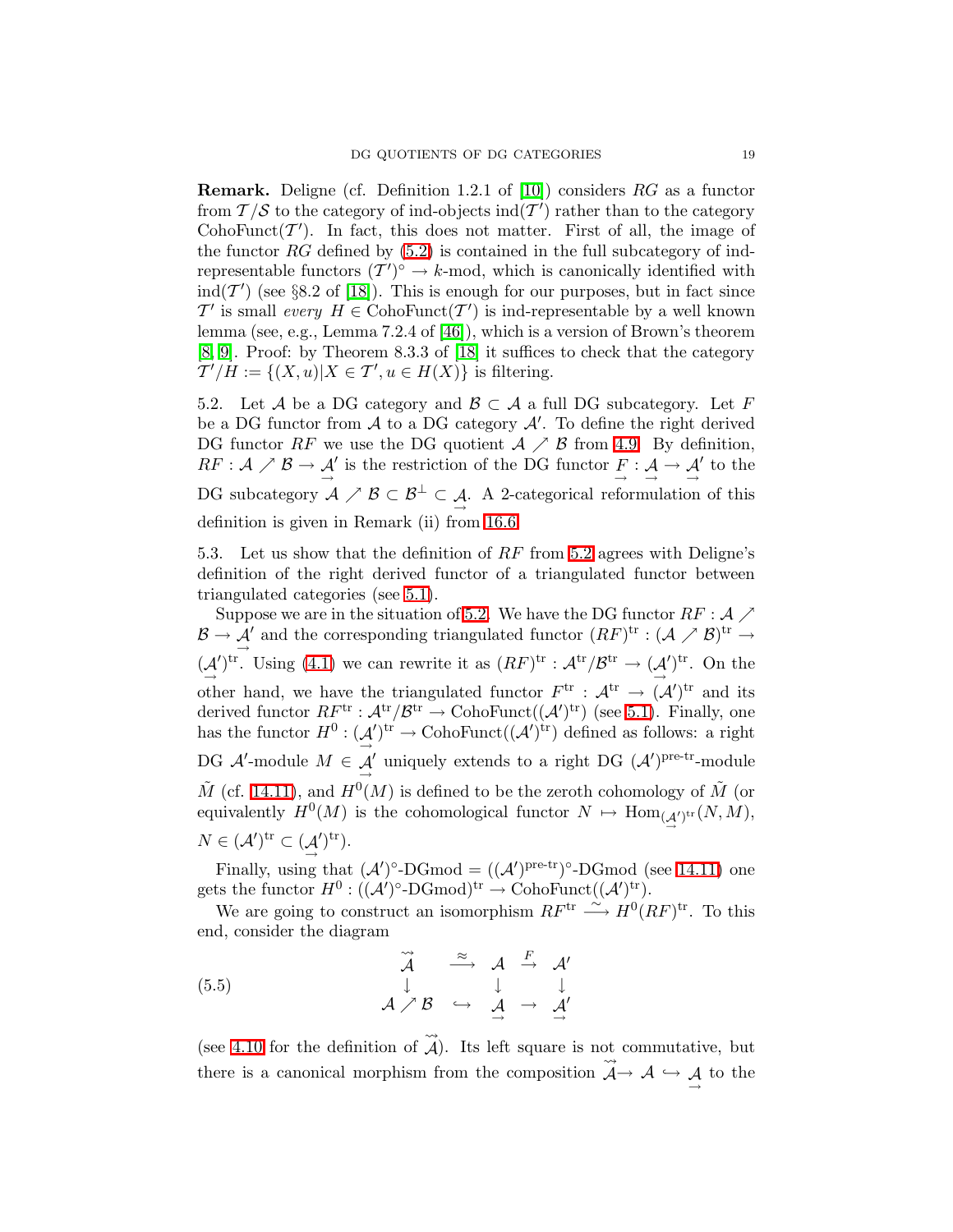composition  $\rightsquigarrow$  $\mathcal{A} \rightarrow \mathcal{A} \nearrow \mathcal{B} \hookrightarrow \mathcal{A}$ . So we get a canonical morphism  $\varphi$  from the composition  $\rightsquigarrow$  $\mathcal{A}$  $\stackrel{\rm tr}{\cdot} \rightarrow \ (\mathcal{A}')^{\rm tr} \rightarrow \ (\mathcal{A}$  $\mathcal{O}^{\text{tr}} \to \text{CohoFunct}(\mathcal{A}')$  to the composition  $\rightsquigarrow$  $\mathcal{A}$  $\stackrel{\rm tr}{\cdot} \to (\mathcal{A} \nearrow \mathcal{B})^{\rm tr} \to (\mathcal{A} \nearrow$  $\mathcal{O}^{\text{tr}} \to \text{CohoFunct}(\mathcal{A}').$  By [4.10](#page-15-1) we can identify  $\rightsquigarrow$  $\mathcal{A}$ tr with  $\mathcal{A}^{tr}$  and  $(\mathcal{A} \nearrow \mathcal{B})^{tr}$  with  $\mathcal{A}^{tr}/\mathcal{B}^{tr}$ , so  $\varphi$  induces a morphism

<span id="page-19-2"></span>
$$
(5.6) \t R F^{\text{tr}} \to H^0 (R F)^{\text{tr}}
$$

by the universal property  $(5.3)$  of  $RF<sup>tr</sup>$ .

<span id="page-19-3"></span>5.4. Proposition. The morphism  $(5.6)$  is an isomorphism.

See §[9.1](#page-26-0) for a proof.

<span id="page-19-4"></span>5.5. Define the DG category  $(\mathcal{A} \nearrow \mathcal{B})_F$  to be the (naive) fiber product of  $\mathcal{A}' \times (\mathcal{A} \nearrow \mathcal{B})$  and  $\overrightarrow{\Delta}$  $\overrightarrow{\Delta}_{\mathcal{A}'}^{\mathcal{A}}$  over  $\overrightarrow{\mathcal{A}}' \times \overrightarrow{\mathcal{A}'},$  where  $\overrightarrow{\Delta}$  $\Delta_{\mathcal{A}'}$  is the "diagonal" DG category defined in [15.1](#page-38-3) and  $\mathcal{A} \nearrow \mathcal{B}$  is mapped to  $\mathcal{A}'$  by RF. So the objects of  $(\mathcal{A} \nearrow \mathcal{B})_F$  are triples  $(Y, X, \varphi)$ , where  $Y \in \mathcal{A} \nearrow \mathcal{B}, X \in \mathcal{A}'$ , and  $\varphi$ :  $X \to RF(Y)$  is a homotopy equivalence. The DG functor  $({\cal A} \nearrow {\cal B})_F \to {\cal A}'$ defined by  $(Y, X, \varphi) \mapsto X$  is also called the right derived DG functor of F and denoted by RF.

Now consider the triangulated functor  $G = F^{\text{tr}} : \mathcal{A}^{\text{tr}} \to (\mathcal{A}')^{\text{tr}}$ . It fol-lows from [5.4](#page-19-3) that  $((A \nearrow B)_F)^{\text{tr}}$  identifies with the triangulated category  $({\cal A}^{\rm tr}/B^{\rm tr})_G$  from [5.1](#page-17-2) and  $(RF)^{\rm tr} : (({\cal A} \nearrow B)_F)^{\rm tr} \rightarrow ({\cal A}')^{\rm tr}$  identifies with Deligne's derived functor  $RG : (\mathcal{A}^{\text{tr}}/\mathcal{B}^{\text{tr}})_G \to (\mathcal{A}')^{\text{tr}}$ .

<span id="page-19-5"></span>5.6. The definition of  $(\mathcal{A} \nearrow \mathcal{B})_F$  used  $\overrightarrow{\Delta}$  $\Delta_{\mathcal{A}'}$ . There are also versions of  $(\mathcal{A} \nearrow \mathcal{B})_F$  using the DG categories  $\overleftarrow{\Delta}$  $\overleftrightarrow{\Delta}_{\mathcal{A}'}$  and  $\overleftrightarrow{\Delta}$  $\Delta_{\mathcal{A}'}$  from [15.1.](#page-38-3) They will be denoted respectively by  $(A \nearrow B)_{\leftarrow F}$  and  $(A \nearrow B)_{\leftrightarrow F}$ . E.g., the objects of  $(A \nearrow B)_{\leftarrow F}$  are triples  $(Y, X, \psi)$ , where  $Y \in \mathcal{A} \nearrow \mathcal{B}$ ,  $X \in \mathcal{A}'$ , and  $\psi: RF(Y) \to X$  is a homotopy equivalence. We have the right derived DG functors  $RF: (\mathcal{A} \nearrow \mathcal{B})_{\leftarrow F} \rightarrow \mathcal{A}'$  and  $RF: (\mathcal{A} \nearrow \mathcal{B})_{\rightarrow F} \rightarrow \mathcal{A}'$ . Sometimes we will write  $(A \nearrow B)_{\rightarrow F}$  instead of  $(A \nearrow B)_F$ . The DG functors  $(A \nearrow B)$  $(\mathcal{B})_{\to F} \leftarrow (\mathcal{A} \nearrow \mathcal{B})_{\to F} \rightarrow (\mathcal{A} \nearrow \mathcal{B})_{\leftarrow F}$  are quasi-equivalences by [15.3,](#page-39-0) and one has a canonical commutative diagram

(5.7) 
$$
\begin{array}{rcl}\n(A \nearrow \mathcal{B})_{\rightarrow F} & \stackrel{\approx}{\longleftarrow} & (A \nearrow \mathcal{B})_{\leftrightarrow F} & \stackrel{\approx}{\longrightarrow} & (\mathcal{A} \nearrow \mathcal{B})_{\leftarrow F} \\
RF \downarrow & RF \downarrow RF \\
\mathcal{A} & = & \mathcal{A} & = & \mathcal{A}\n\end{array}
$$

#### 6. Some commutative diagrams

<span id="page-19-1"></span><span id="page-19-0"></span>6.1. Uniqueness of DG quotient. Let A be a DG category and  $\mathcal{B} \subset \mathcal{A}$  a full DG subcategory. Given a quotient  $(1.1)$  of A modulo B we will "identify"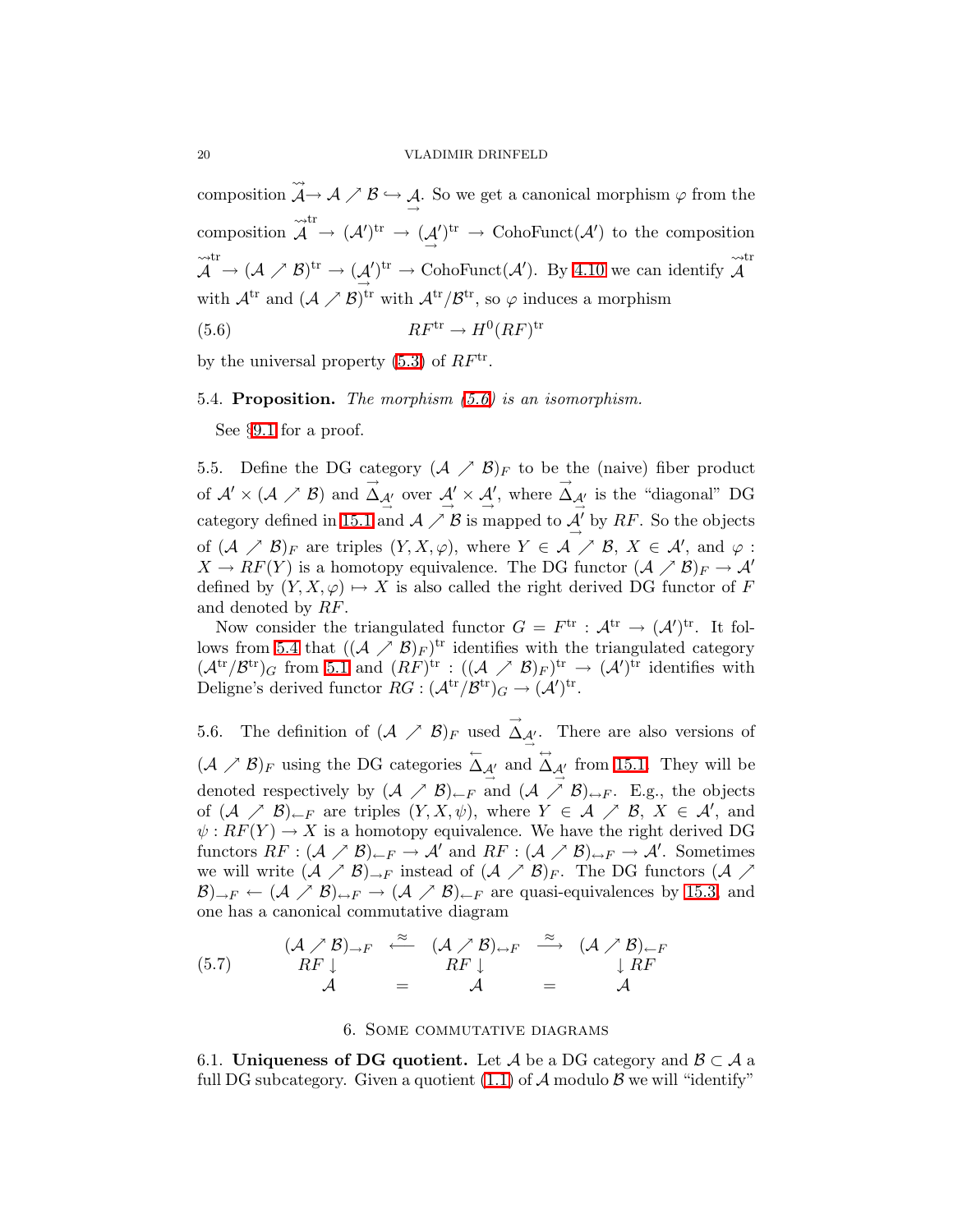<span id="page-20-0"></span>it with the quotient  $\mathcal{A} \stackrel{\approx}{\longleftarrow} \widetilde{\mathcal{A}}$  $\widetilde{\mathcal{A}} \stackrel{F}{\rightarrow} \mathcal{A} \nearrow \mathcal{B}$  from [4.10.](#page-15-1) More precisely, we will construct a canonical commutative diagram of DG categories

(6.1) 
$$
\begin{array}{ccccc}\n\widetilde{\mathcal{A}} & \stackrel{\approx}{\leftarrow} & \underline{\mathcal{A}} & \stackrel{\approx}{\rightarrow} & \tilde{\mathcal{A}} \\
F \downarrow & & \downarrow & & \downarrow \xi \\
\mathcal{A} \nearrow \mathcal{B} & \stackrel{\approx}{\leftarrow} & \underline{\mathcal{C}} & \stackrel{\approx}{\rightarrow} & \mathcal{C}\n\end{array}
$$

(the symbols  $\stackrel{\approx}{\longrightarrow}$ ,  $\stackrel{\approx}{\longleftarrow}$  denote quasi-equivalences). To this end, notice that the derived DG functor  $R\xi : (\tilde{\mathcal{A}} \nearrow \tilde{\mathcal{B}})_{\xi} \to \mathcal{C}$  defined in [5.5](#page-19-4) and the projection  $(\tilde{\mathcal{A}}\nearrow \tilde{\mathcal{B}})_\xi \to \tilde{\mathcal{A}}\nearrow \tilde{\mathcal{B}}$  are quasi-equivalences (here  $\tilde{\mathcal{B}}$  is the preimage of  $\mathcal{B}$  in  $\tilde{A}$ ). Put  $\underline{\mathcal{C}} := (\tilde{A} \nearrow \tilde{\mathcal{B}})_{\xi}$ . Define the DG functor  $\underline{\mathcal{C}} \to \mathcal{C}$  to equal  $R\xi$  and the DG functor  $\underline{\mathcal{C}} \to \mathcal{A} \nearrow \underline{\mathcal{B}}$  to be the composition  $\underline{\mathcal{C}} = (\tilde{\mathcal{A}} \nearrow \tilde{\mathcal{B}})_{\xi} \to \tilde{\mathcal{A}} \nearrow \tilde{\mathcal{B}} \to \xi$  $\mathcal{A} \nearrow \mathcal{B}$ . We put  $\underline{\mathcal{A}} := \widetilde{\vec{\mathcal{A}}}$ , i.e.,  $\underline{\mathcal{A}}$  is the analog of  $\widetilde{\vec{\mathcal{A}}}$ A with  $(A, \mathcal{B})$  replaced by  $(\tilde{\mathcal{A}}, \tilde{\mathcal{B}})$ . The DG functor  $\underline{\mathcal{A}} \to \tilde{\mathcal{A}}$  is the analog of  $\tilde{\mathcal{A}}$ B). The DG functor  $\underline{A} \to \overline{A}$  is the analog of  $\underline{A} \to \overline{A}$ . The DG functor  $\underline{\mathcal{A}} \to \widetilde{\mathcal{A}}$  is induced by the DG functors  $\widetilde{\mathcal{A}} \to \mathcal{A}$  and  $\widetilde{\mathcal{B}} \to \mathcal{B}$ . Finally,  $\underline{\mathcal{A}} \to \underline{\mathcal{C}}$ is the DG functor  $\tilde{\mathcal{A}} \to \underline{\mathcal{C}}$  defined by  $(a, Y, g) \mapsto (Y, \xi(a), \xi(g))$  (here  $a \in \tilde{\mathcal{A}}$ ,  $Y \in \tilde{\mathcal{A}} \nearrow \tilde{\mathcal{B}} \subset \tilde{\mathcal{A}}$ , and  $g: a \to Y$  is a closed morphism of degree 0 whose cone is homotopy equivalent to an object of  $\mathcal{B}$ ; recall that an object of  $\mathcal{C}$ is a triple  $(Y, X, \varphi)$ , where  $Y \in \tilde{\mathcal{A}} \nearrow \tilde{\mathcal{B}} \subset \tilde{\mathcal{A}}$ ,  $X \in \mathcal{C}$ , and  $\varphi$  is a homotopy equivalence from X to  $R\xi(Y)$ , i.e., the image of Y under  $\xi : \tilde{A} \to \mathcal{L}$ .

## <span id="page-20-3"></span>6.2. More diagrams (to be used in §[7\)](#page-22-0).

<span id="page-20-2"></span>6.2.1. Now let us consider the case that  $\tilde{\mathcal{A}} = \mathcal{A}$  and the DG functor  $\tilde{\mathcal{A}} \to \mathcal{A}$ equals id<sub>A</sub>, so our quotient [\(1.1\)](#page-1-0) is just a DG category  $\mathcal C$  equipped with a DG functor  $\xi : \mathcal{A} \to \mathcal{C}$ . Then diagram [\(6.1\)](#page-20-0) becomes

(6.2) 
$$
\overrightarrow{A} = \overrightarrow{A} \xrightarrow{\approx} A
$$
  
\n $F \downarrow \qquad \qquad \downarrow \qquad \downarrow \xi$   
\n $A \nearrow B \xleftarrow{\approx} \underline{C} \xrightarrow{\approx} C \qquad \qquad \underline{C} := (A \nearrow B)_{\xi}$ 

Here the DG functors  $A \leftarrow$  $\rightsquigarrow$  $\mathcal{A} \rightarrow \mathcal{A} \nearrow \mathcal{B}$  are same as in [\(4.2\)](#page-16-0).

<span id="page-20-1"></span>In [7.5](#page-24-1) we will use a slightly different canonical commutative diagram of DG categories

(6.3) 
$$
A \nearrow B \xleftarrow{\approx} \overline{C} \xrightarrow{\approx} C
$$
  
\n $\downarrow \xi^*$   
\n $\overline{A} \leftarrow A^{\circ}\text{-resDGmod} \xrightarrow{\approx} A^{\circ}\text{-DGmod}$ 

in which  $\xi^*$  is defined by  $\xi^*c(a) := \text{Hom}(\xi(a), c)$ . Here is the construction.

Let us start with the lower row of [\(6.3\)](#page-20-1). Consider the DG category  $Mor(A^{\circ}\text{-}\mathrm{DGmod})$  (see [2.9](#page-9-2) for the definition of  $Mor)$ . Its objects are triples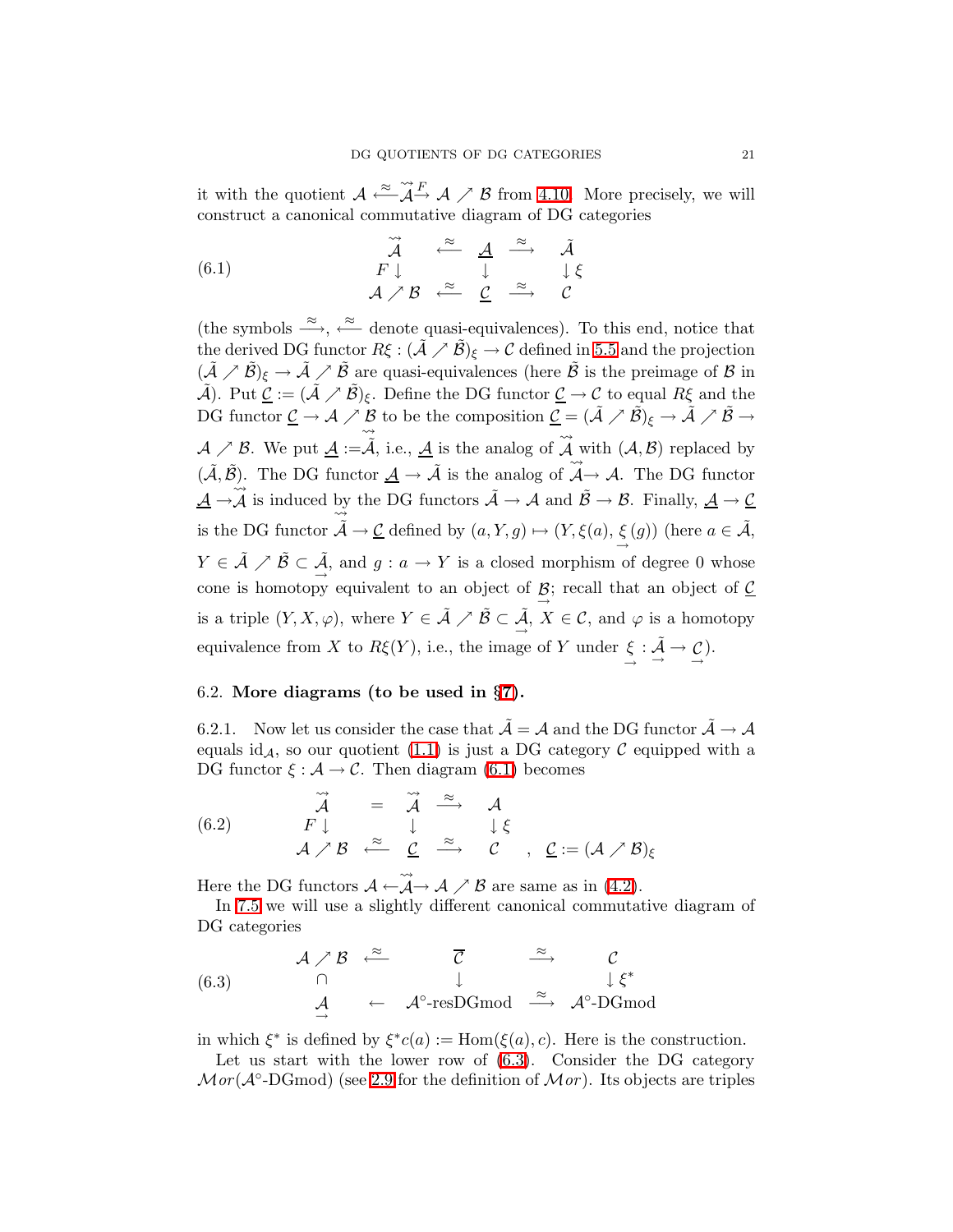$(Q, M, f)$ , where  $Q, M \in \mathcal{A}^{\circ}\text{-}\mathrm{DGmod}$  and  $f : Q \to M$  is a closed morphism of degree 0. We define  $\mathcal{A}^{\circ}$ -resDGmod  $\subset \mathcal{M}or(\mathcal{A}^{\circ}$ -DGmod) to be the full DG subcategory of triples  $(Q, M, f)$  such that  $Q \in \mathcal{A}$  and f is a quasi-isomorphism (so  $Q$  is a semi-free resolution of  $M$ ). In other words,  $\mathcal{A}^{\circ}$ -resDGmod is the DG category of resolved DG  $\mathcal{A}^{\circ}$ -modules. The DG functors  $\mathcal{A}^{\circ}\text{-resDGmod} \to \mathcal{A}$  and  $\mathcal{A}^{\circ}\text{-resDGmod} \to \mathcal{A}^{\circ}\text{-DGmod}$  are defined by  $(Q, M, f) \mapsto Q$  and  $(Q, M, f) \mapsto M$ .

We define  $\overline{\mathcal{C}}$  to be the DG category  $(\mathcal{A} \nearrow \mathcal{B})_{\leftarrow \xi}$  from [5.6.](#page-19-5) So the objects of  $\overline{\mathcal{C}}$  are triples  $(Y, X, \psi)$ , where  $Y \in \mathcal{A} \nearrow \mathcal{B}, X \in \mathcal{C}$ , and  $\psi : R\xi(Y) \to X$  is a homotopy equivalence in  $\mathcal{C}$ . The upper row of [\(6.3\)](#page-20-1) is defined just as the lower row of  $(6.1)$ .

The DG functor  $\overline{\mathcal{C}} \to \mathcal{A}^{\circ}\text{-resDGmod} \subset \mathcal{M}or(\mathcal{A}^{\circ}\text{-DGmod})$  is defined as follows. To  $(Y, X, \psi) \in \overline{\mathcal{C}}$  one assigns  $(Y, \xi^* X, \chi) \in \mathcal{M}or(\mathcal{A}^{\circ}\text{-}\mathrm{DGmod}),$ where  $\chi : Y \to \xi^* X$  corresponds to  $\psi : R\xi(Y) \to X$  by adjointness. This assignment extends in the obvious way to a DG functor from  $\overline{C}$  to  $Mor(\mathcal{A}^{\circ}\text{-DGmod})$ . To show that its image is contained in  $\mathcal{A}^{\circ}\text{-resDGmod}$ we have to prove that  $\chi: Y \to \xi^* X$  is a quasi-isomorphism. This follows from the next lemma.

<span id="page-21-2"></span>6.2.2. **Lemma.** The natural morphism  $Y \to \xi^* \xi(Y) = \xi^* R \xi(Y)$ ,  $Y \in$  $\mathcal{B}^{\perp} \subset \mathcal{A} \subset \mathcal{A}^{\circ}\text{-}\mathrm{DGmod}, \text{ is a quasi-isomorphism.}$ 

*Proof.* We will identify Ho( $\mathcal{A}$ ) with the derived category  $D(\mathcal{A})$  of  $\mathcal{A}^{\circ}$ -modules (so both Y and  $\xi^* \xi(Y)$  will be considered as objects of Ho( $\underline{\mathcal{A}}$ ). The essential image of  $\text{Ho}(\mathcal{B})$  in  $\text{Ho}(\mathcal{A})$  will be again denoted by  $\text{Ho}(\mathcal{B})$ .

<span id="page-21-0"></span>It suffices to show that

(6.4) 
$$
\text{Cone}(Y \to \xi^* \xi(Y)) \in \text{Ho}(\mathcal{B})
$$

for every  $Y \in Ho(\mathcal{A})$  (then for  $Y \in \mathcal{B}^{\perp}$  one has  $Cone(Y \to \xi^* \xi(Y)) \in$  $\text{Ho}(\mathcal{B}) \cap \text{Ho}(\mathcal{B}^{\perp}) = 0$ . Proposition [1.4](#page-2-4) says that [\(6.4\)](#page-21-0) holds for  $Y \in \text{Ho}(\mathcal{A})$ . Objects  $Y \in Ho(\mathcal{A})$  for which [\(6.4\)](#page-21-0) holds form a triangulated subcategory closed under (infinite) direct sums. So [\(6.4\)](#page-21-0) holds for all  $Y \in Ho(\mathcal{A})$  by Lemma [4.4.](#page-14-2)

<span id="page-21-1"></span>6.2.3. Now let <u>C</u> denote the DG category  $(A \nearrow B)_{\leftrightarrow \xi}$  defined in [5.6.](#page-19-5) Using the quasi-equivalences  $\overline{C} \stackrel{\approx}{\longleftarrow} \overline{\underline{C}} \stackrel{\approx}{\longrightarrow} \underline{C}$  one can "glue" [\(6.2](#page-20-2)) and [\(6.3\)](#page-20-1) and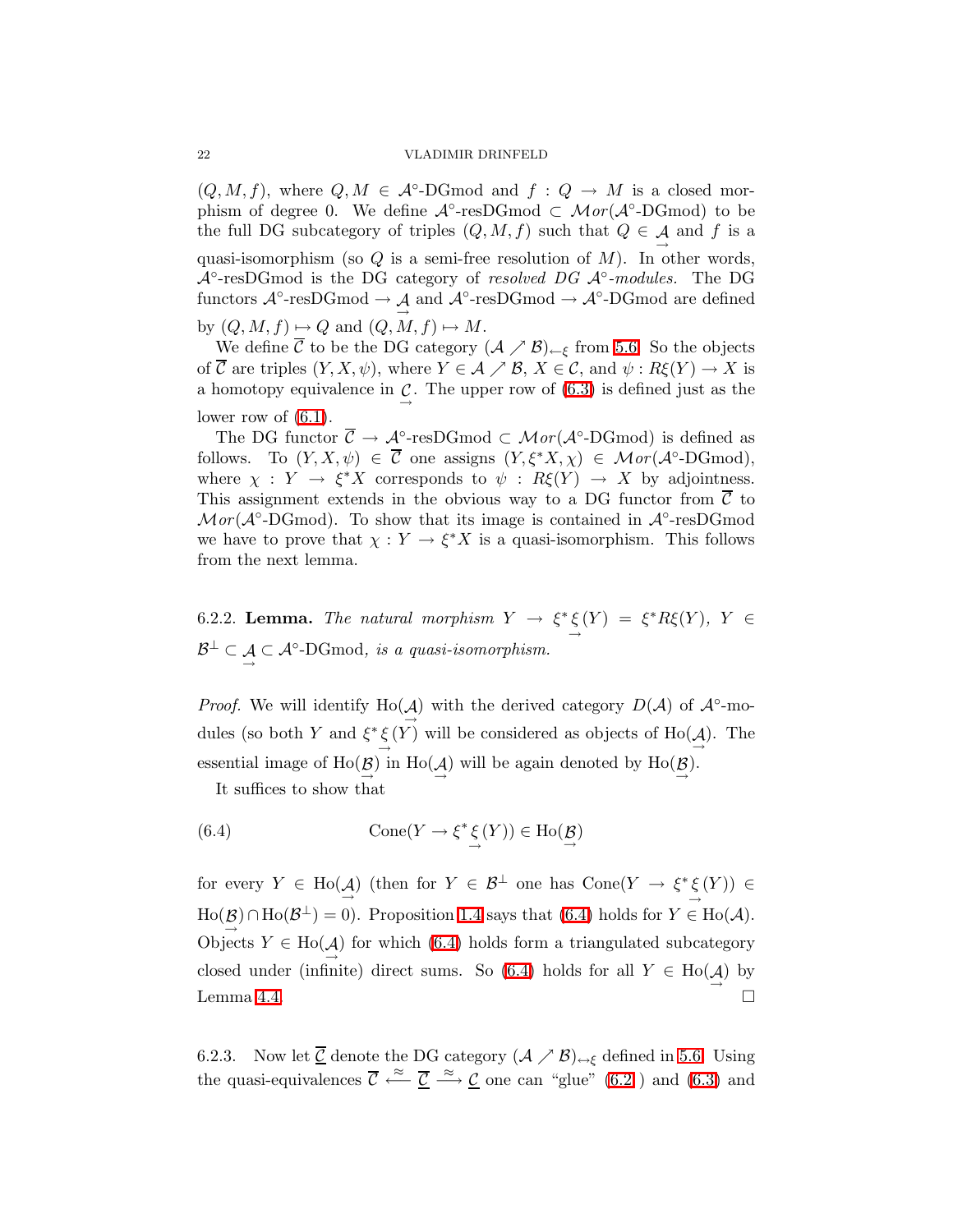<span id="page-22-4"></span>get a canonical commutative diagram of DG categories

(6.5)  
\n
$$
\begin{array}{ccccccc}\n\widetilde{A} & \widetilde{\leftarrow} & \widetilde{A} \times_{\underline{c}} \underline{\overline{c}} & \widetilde{\rightarrow} & A \\
\downarrow & & & \downarrow & & \downarrow \xi \\
\wedge & & & \frac{\overline{c}}{\downarrow} & \widetilde{\rightarrow} & \mathcal{C} \\
\wedge & & & \downarrow & & \downarrow \xi^* \\
\mathcal{A} & \leftarrow & \mathcal{A}^{\circ}\text{-resDGmod} & \widetilde{\rightarrow} & \mathcal{A}^{\circ}\text{-DGmod}\n\end{array}
$$

(the DG functor  $\rightsquigarrow$  $\mathcal{A}\ \times_{\mathcal{C}}\mathcal{\underline{C}}\ \rightarrow$  $\rightsquigarrow$  $A$  is a quasi-equivalence by [15.3,](#page-39-0) and the DG functor  $\rightsquigarrow$  $A \times_{\mathcal{C}} \mathcal{C} \to A$  is the composition  $\stackrel{\text{L}}{\rightsquigarrow}$  $\mathcal{A} \times_{\mathcal{C}} \mathcal{C} \rightarrow$  $\rightsquigarrow$  $\mathcal{A}\rightarrow\mathcal{A},$  so it is also a quasi-equivalence).

### 7. More on derived DG functors.

<span id="page-22-0"></span>7.1. Let  $\xi : \mathcal{A} \to \mathcal{C}$  be a quotient of a DG category  $\mathcal{A}$  by a full DG subcategory  $\mathcal{B} \subset \mathcal{A}$  (so in [\(1.1\)](#page-1-0)  $\mathcal{A} = \mathcal{A}$  and the DG functor  $\mathcal{A} \to \mathcal{A}$  equals id<sub>A</sub>). Let F be a DG functor from A to a DG category A'. Under a suitable flatness assumption (e.g., if C is the DG quotient  $\mathcal{A}/\mathcal{B}$  from §[3](#page-9-0) and  $(3.4)$  holds) we will define notions of the right derived DG functor of F, which correspond to derived triangulated functors  $(5.2)$  and  $(5.4)$ . They are essentially equivalent to those from [5.2](#page-18-0) and [5.5](#page-19-4) but are based on  $\mathcal C$  rather than the DG quotient  $A \nearrow B$  from [4.9.](#page-15-4) One can easily pass from right derived DG functors to left ones by considering the dual DG categories.

<span id="page-22-1"></span>7.2. Consider the DG functor

(7.1) 
$$
\xi^* : C \to \mathcal{A}^\circ\text{-DGmod}, \quad \xi^*c(a) := \text{Hom}(\xi(a), c)
$$

<span id="page-22-2"></span>From now on we assume that the diagram  $\mathcal{C} \stackrel{\xi}{\leftarrow} \mathcal{A} \stackrel{F}{\rightarrow} \mathcal{A}'$  satisfies the following flatness condition: for all  $c \in Ob \mathcal{C}$ 

(7.2) the morphisms  $\xi^* c \otimes_A \mathcal{A}' \to \xi^* c \otimes_A \mathcal{A}'$  are quasi-isomorphisms.

This condition is satisfied if C is the DG quotient  $A/B$  from §[3](#page-9-0) and [\(3.4\)](#page-10-3) holds: in this case the DG  $\mathcal{A}^{\circ}\text{-modules } \xi^*c, c \in \mathcal{C}$ , are homotopically flat by Lemma [14.15\(](#page-37-0)i).

<span id="page-22-5"></span><span id="page-22-3"></span>7.3. We are going to define a DG version of the derived triangulated functor [\(5.2\)](#page-17-1). As a first step, consider the DG functor

(7.3) 
$$
\mathbf{R} F : \mathcal{C} \to (\mathcal{A}')^{\circ}\text{-}\mathbf{D} \mathbf{G} \mathbf{mod}
$$

corresponding to the DG  $\mathcal{C} \otimes (\mathcal{A}')^{\circ}$ -module  $\mathcal{C} \otimes_{\mathcal{A}} \mathcal{A}'$  (see [14.8\)](#page-37-1). (This is only a first step because the homotopy category of the target of  $\mathbb{R}F$  is not the *derived* category of DG  $(\mathcal{A}')^{\circ}$ -modules). The isomorphism  $\mathcal{C} \otimes_{\mathcal{A}}$  $\mathcal{A}' = \textbf{Hom}_{\mathcal{C}} \otimes_{\mathcal{A}} \mathcal{A}'$  (see [\(14.8\)](#page-37-1)) shows that  $\mathbf{R} F = \text{Ind}_F \circ \xi^*$ , where  $\xi^* : \mathcal{C} \to$  $\mathcal{A}^{\circ}\text{-}\mathrm{DGmod}$  is defined by  $(7.1)$  and  $\mathrm{Ind}_F : \mathcal{A}^{\circ}\text{-}\mathrm{DGmod} \to (\mathcal{A}')^{\circ}\text{-}\mathrm{DGmod}$  is the induction DG functor (see [14.9\)](#page-35-1).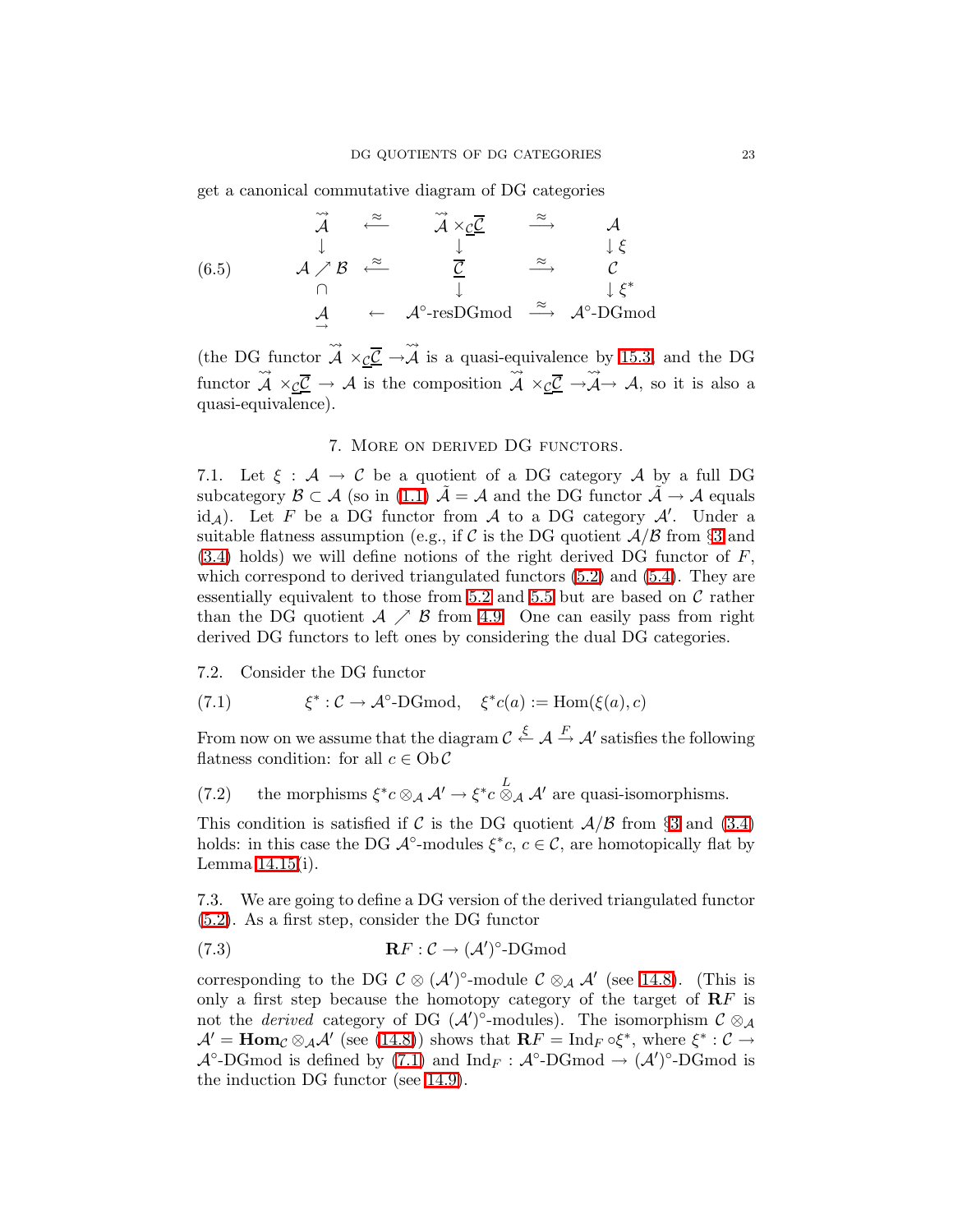The fiber product of C and  $(\mathcal{A}')^{\circ}$ -resDGmod over  $(\mathcal{A}')^{\circ}$ -DGmod will be denoted by  $\mathcal{C}_{[F]}$  (see [6.2.1](#page-20-3) for the definition of  $(\mathcal{A}')^{\circ}$ -resDGmod). The DG functor  $C_{|F|} \to \mathcal{C}$  is a quasi-equivalence. We define the derived DG functor  $RF: C_{[F]} \to \mathcal{A}'$  to be the composition  $C_{[F]} \to (\mathcal{A}')^{\circ}$ -resDGmod  $\to \mathcal{A}'$ . A 2-categorical reformulation of this definition will be given in Remark (ii) from [16.6.](#page-42-1)

Let  $\mathcal{C}_{(F)}$  denote the preimage of  $\mathcal{A}' \subset \mathcal{A}'$  under  $RF$  (so  $\mathcal{C}_{(F)}$  is a full DG subcategory of  $C_{[F]}$ ). One has  $RF : C_{(F)} \to \mathcal{A}'$ .

In [7.4-](#page-23-0)[7.5](#page-24-1) we will show using [\(7.2\)](#page-22-2) that the above definitions are reasonable: the DG functor  $RF : C_{[F]} \to \mathcal{A}'$  is essentially equivalent to the DG functor  $RF$  from [5.2](#page-18-0) and therefore agrees with the derived triangulated functor [\(5.2\)](#page-17-1). There is a similar relation between  $RF: \mathcal{C}_{(F)} \to \mathcal{A}'$ , the DG functor from [5.5,](#page-19-4) and the derived triangulated functor [\(5.4\)](#page-17-4).

<span id="page-23-1"></span>**Remark.** If  $k$  is a field or, more generally, if

(7.4) Hom $(U, X)$  is a semi-free DG k-module for all  $X \in \mathcal{A}, U \in \mathcal{B}$ .

then the image of  $\mathbf{R} F : C \to (\mathcal{A}')^{\circ}$ -DGmod is contained in the full subcategory  $\mathcal{A}'$  of semi-free DG  $(\mathcal{A}')^{\circ}$ -modules (in the case  $\mathcal{A}' = \mathcal{A}$ ,  $F = id_{\mathcal{A}}$  this is Lemma [14.15\(](#page-37-0)ii), and the general case follows). So if [\(7.4\)](#page-23-1) holds then one does not have to consider  $\mathcal{C}_{[F]}$ : one can simply define  $RF : \mathcal{C} \to \mathcal{A}'$  to be the DG functor corresponding to  $\mathbf{R} F$ .

<span id="page-23-2"></span><span id="page-23-0"></span>7.4. Assuming [\(7.2\)](#page-22-2) we will "identify"  $RF : C_{[F]} \to A'$  with the DG functor  $RF: \mathcal{A} \nearrow \mathcal{B} \rightarrow \mathcal{A}'$  from [5.2.](#page-18-0) More precisely, here is a construction of a commutative diagram

(7.5) 
$$
A \nearrow B \stackrel{\approx}{\longleftarrow} C_1 \stackrel{\approx}{\longrightarrow} C_{[F]} \stackrel{\approx}{\longrightarrow} C
$$
  
\n $A' = A' = A'$   $A'$ 

Put  $\mathcal{C}_1 := \mathcal{C}_{[id,\mathcal{A}]}$ , so the objects of  $\mathcal{C}_1$  are triples  $(c,Q,f)$ , where  $c \in \mathcal{C}$ ,  $Q \in \mathcal{A}$ , and  $f: Q \to \xi^*c$  is a quasi-isomorphism. The derived DG functor  $Rid_{\mathcal{A}}: \mathcal{C}_1 \to \mathcal{A}$ , i.e., the DG functor  $\mathcal{C}_1 \to \mathcal{A}$  defined by  $(c, Q, f) \mapsto Q$ , induces a quasi-equivalence  $C_1 \stackrel{\approx}{\longrightarrow} A \nearrow B \subset A$  (see [1.5.1\)](#page-3-1). To define the DG functor  $C_1 \rightarrow C_{|F|}$  notice that by the flatness assumption [\(7.2\)](#page-22-2) the image of the composition

$$
\mathcal{C}_1 = \mathcal{C}_{[id,\mathcal{A}]} \to \mathcal{A}^{\circ}\text{-resDGmod} \hookrightarrow \mathcal{M}or(\mathcal{A}^{\circ}\text{-DGmod}) \to \mathcal{M}or((\mathcal{A}')^{\circ}\text{-DGmod})
$$

is contained in  $({\cal A}')^{\circ}$ -resDGmod, so we get a DG functor  $C_1 = C_{[id_{\cal A}]} \rightarrow$  $({\cal A}')^{\circ}$ -resDGmod whose composition with the DG functor  $({\cal A}')^{\circ}$ -resDGmod  $\rightarrow (\mathcal{A}')^{\circ}\text{-}\text{DGmod equals (7.3)}, \text{ i.e., we get a DG functor } \mathcal{C}_1 \rightarrow \mathcal{C}_{[F]}.$  $\rightarrow (\mathcal{A}')^{\circ}\text{-}\text{DGmod equals (7.3)}, \text{ i.e., we get a DG functor } \mathcal{C}_1 \rightarrow \mathcal{C}_{[F]}.$  $\rightarrow (\mathcal{A}')^{\circ}\text{-}\text{DGmod equals (7.3)}, \text{ i.e., we get a DG functor } \mathcal{C}_1 \rightarrow \mathcal{C}_{[F]}.$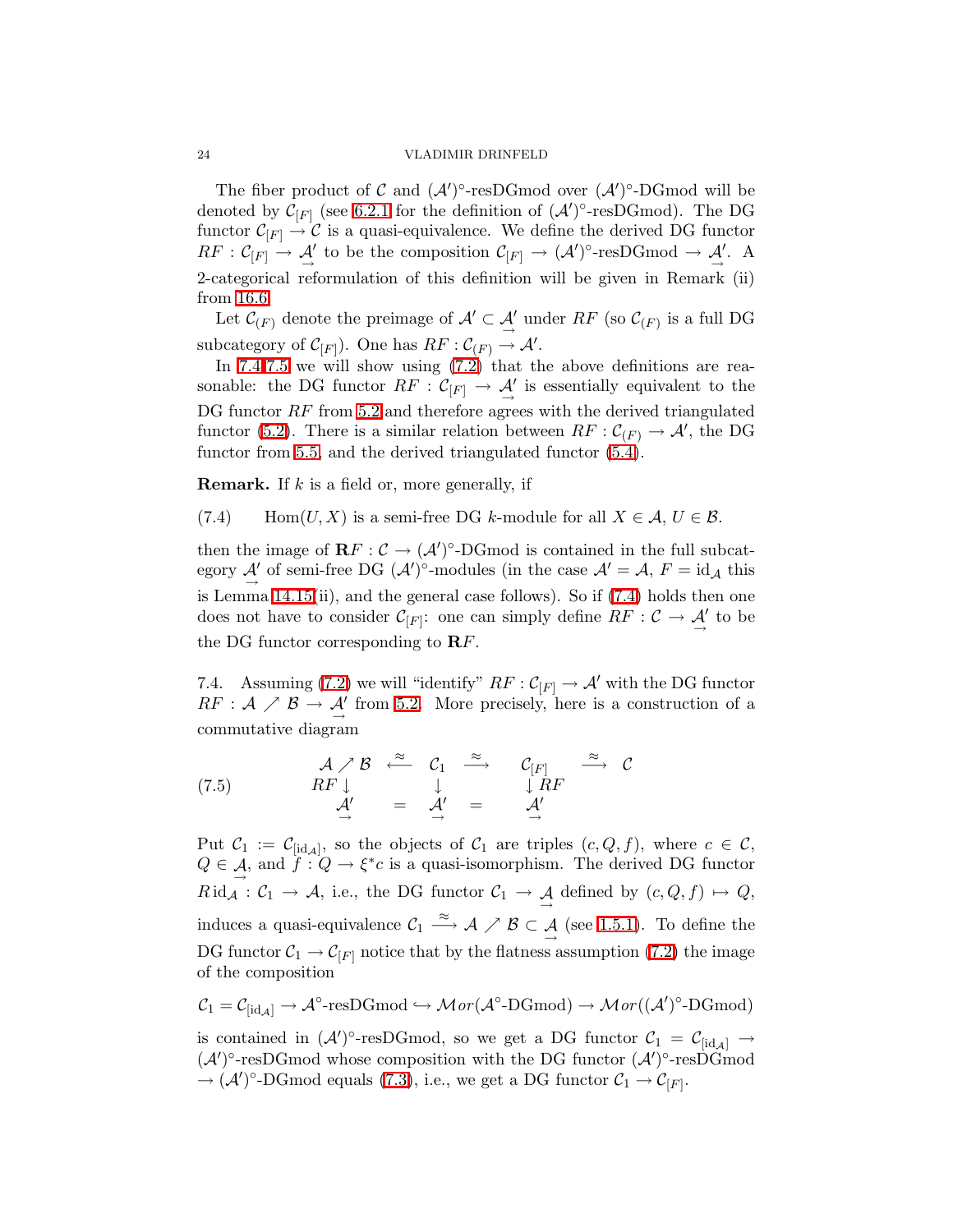<span id="page-24-2"></span><span id="page-24-1"></span>7.5. In fact, one can construct a slightly better diagram

(7.6) 
$$
\overrightarrow{A}
$$
  $\overrightarrow{B}$   $\overrightarrow{C}$   $\overrightarrow{A}$   $\overrightarrow{C}$   $\overrightarrow{C}$   $\overrightarrow{C}$   $\overrightarrow{C}$   $\overrightarrow{C}$   $\overrightarrow{C}$   $\overrightarrow{C}$   $\overrightarrow{C}$   $\overrightarrow{C}$   $\overrightarrow{C}$   $\overrightarrow{C}$   $\overrightarrow{C}$   $\overrightarrow{C}$   $\overrightarrow{C}$   $\overrightarrow{C}$   $\overrightarrow{C}$   $\overrightarrow{C}$   $\overrightarrow{F}$   $\overrightarrow{C}$   $\overrightarrow{F}$   $\overrightarrow{C}$   $\overrightarrow{F}$   $\overrightarrow{A'}$   $\overrightarrow{C}$   $\overrightarrow{A'}$   $\overrightarrow{C}$   $\overrightarrow{A'}$   $\overrightarrow{C}$   $\overrightarrow{A'}$ 

To this end, first replace in [\(7.5\)](#page-23-2)  $C_1$  by the DG category  $\overline{C}$  from [\(6.3\)](#page-20-1) (the right square of [\(6.3\)](#page-20-1) defines a DG functor  $\overline{C} \rightarrow C_1$ , which is a quasiequivalence because  $\ddot{\mathcal{C}} \rightarrow \mathcal{C}$  and  $\mathcal{C}_1 \rightarrow \mathcal{C}$  are). Next, put  $\ddot{\mathcal{C}} := \underline{\mathcal{C}}$  (see [6.2.3](#page-21-1) for the definition of  $\overline{C}$ ) and replace  $\overline{C}$  by  $\tilde{C}$ . Now the upper two rows of [\(6.5\)](#page-22-4) yield [\(7.6\)](#page-24-2) with  $\tilde{A} := \tilde{A}$ A × <u>c</u>C.

### <span id="page-24-4"></span><span id="page-24-3"></span>8. Proof of Theorem [3.4.](#page-10-4)

<span id="page-24-0"></span>8.1. We can suppose that [\(3.3\)](#page-10-2) holds (if [\(3.4\)](#page-10-3) holds replace  $A$  and  $B$  by the dual categories). It suffices to show that  $\Phi$  is fully faithful (this will imply that Im  $\Phi$  is a triangulated subcategory of  $(\mathcal{A}/\mathcal{B})^{\text{tr}}$ , but on the other hand Im  $\Phi \supset \mathcal{A}/\mathcal{B}$ , so  $\Phi$  is essentially surjective). In other words, it suffices to prove that for every  $X, Y \in \mathcal{A}^{\text{pre-tr}}$  and every  $i \in \mathbb{Z}$  the homomorphism

(8.1) 
$$
\operatorname{Ext}^i_{\mathcal{A}^{\operatorname{tr}}/\mathcal{B}^{\operatorname{tr}}}(X,Y) \to \operatorname{Ext}^i_{(\mathcal{A}/\mathcal{B})^{\operatorname{tr}}}(X,Y)
$$

is bijective. It is enough to prove this for  $X, Y \in \mathcal{A}$ .

8.2. By  $(12.1)$ , the l.h.s. of  $(8.1)$  can be computed as follows:

(8.2) 
$$
\operatorname{Ext}^i_{\mathcal{A}^{\text{tr}}/\mathcal{B}^{\text{tr}}}(X, Y) = \lim_{\substack{\longrightarrow \\ (Y \to Z) \in Q_Y}} H^i \operatorname{Hom}_{\mathcal{A}^{\text{pre-tr}}}(X, Z),
$$

where  $Q_Y$  is the filtering category of  $\mathcal{A}^{tr}$ -morphisms  $f: Y \to Z$  such that Cone(f) is  $\mathcal{A}^{tr}$ -isomorphic to an object of  $\mathcal{B}^{tr}$ .

<span id="page-24-5"></span>The r.h.s. of [\(8.1\)](#page-24-3) can be written as

(8.3) 
$$
\operatorname{Ext}^i_{(\mathcal{A}/\mathcal{B})^{\text{tr}}}(X,Y) = \lim_{\substack{\longrightarrow \\ (Y \to Z) \in Q_Y}} H^i \operatorname{Hom}_{\mathcal{A}^{\text{pre-tr}}/\mathcal{B}}(X,Z).
$$

To see this, first notice that the DG functor  $\mathcal{A}/\mathcal{B} \to (\mathcal{A}/\mathcal{B})^{\text{pre-tr}}$  is fully faithful, so  $\mathrm{Ext}^i_{(\mathcal{A}/\mathcal{B})^{\mathrm{tr}}}(X,Y) := H^i \mathrm{Hom}_{(\mathcal{A}/\mathcal{B})^{\mathrm{pre-tr}}}(X,Y) = H^i \mathrm{Hom}_{\mathcal{A}/\mathcal{B}}(X,Y);$ then notice that a morphism  $Y \to Z$  from  $Q_Y$  induces an isomorphism

$$
H^i\operatorname{Hom}_{\mathcal{A}/\mathcal{B}}(X,Y)=H^i\operatorname{Hom}_{\mathcal{A}^{\operatorname{pre-tr}}/\mathcal{B}}(X,Y)\stackrel{\sim}{\longrightarrow}H^i\operatorname{Hom}_{\mathcal{A}^{\operatorname{pre-tr}}/\mathcal{B}}(X,Z)
$$

because  $\text{Hom}_{\mathcal{A}^{\text{pre-tr}}/\mathcal{B}}(X,U)$  is acyclic for every  $U \in \mathcal{B}$  (acyclicity is clear since U is homotopy equivalent to 0 as an object of  $\mathcal{A}^{\text{pre-tr}}/\mathcal{B}$ .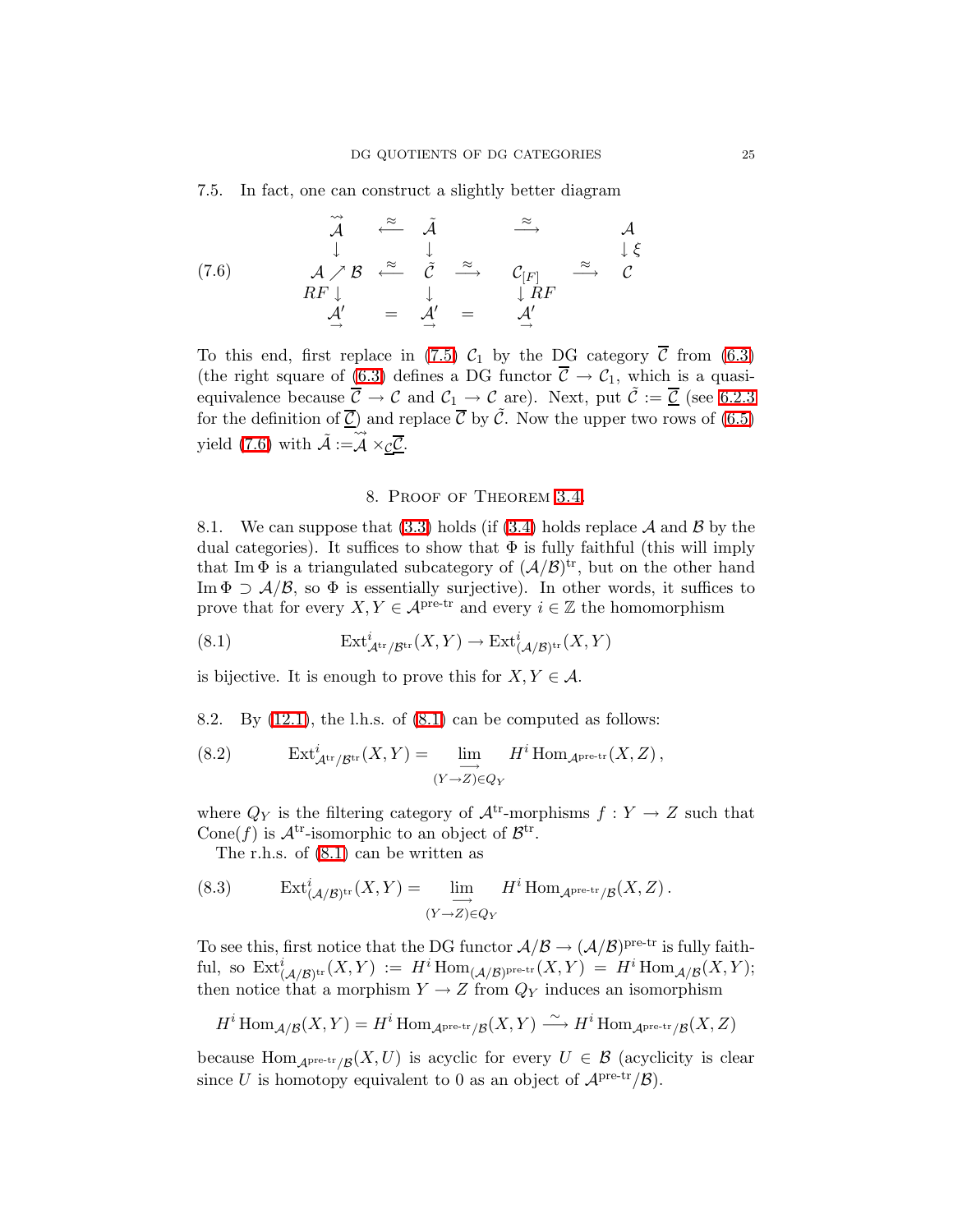8.3. Consider [\(8.1\)](#page-24-3) as a morphism from the r.h.s. of [\(8.2\)](#page-24-4) to the r.h.s. of [\(8.3\)](#page-24-5). Clearly it is induced by the morphisms  $\alpha_Z : \text{Hom}_{A^{\text{pre-tr}}}(X, Z) \to$ Hom<sub>Apre-tr</sub>/ $g(X, Z)$ ,  $Z \in \mathcal{A}$ pre-tr. By [\(3.2\)](#page-10-5) each  $\alpha_Z$  is injective and  $L_Z :=$ Coker  $\alpha_Z$  is the union of an increasing sequence of subcomplexes  $0 = (L_Z)_0 \subset$  $(L_Z)_1$  ⊂ ... such that  $(L_Z)_n/(L_Z)_{n-1}$  = Hom $_{A^{\text{pre-tr}}/B}^n(X,Z)$  for  $n ≥ 1$ . So to prove that [\(8.1\)](#page-24-3) is bijective it suffices to show that

$$
\lim_{(Y \to Z) \in Q_Y} H^i \operatorname{Hom}^n_{\mathcal{A}^{\text{pre-tr}}/\mathcal{B}}(X, Z) = 0, \quad n \ge 1.
$$

For  $n \geq 1$  the DG functor  $Z \mapsto \text{Hom}_{\mathcal{A}^{\text{pre-tr}}/\mathcal{B}}^n(X, Z)$  is a direct sum of DG functors of the form  $Z \mapsto F_{X,U} \otimes \text{Hom}_{A^{pre-tr}}(U,Z), U \in \mathcal{B}$ , where  $F_{X,U}$  is a homotopically flat complex of k-modules. Since

$$
\lim_{(Y \to Z) \in Q_Y} H^i \operatorname{Hom}_{\mathcal{A}^{\text{pre-tr}}}(U, Z) = \operatorname{Ext}^i_{\mathcal{A}^{\text{tr}}/\mathcal{B}^{\text{tr}}}(U, Z) = 0, \quad U \in \mathcal{B}
$$

<span id="page-25-0"></span>it remains to prove the following lemma.

8.4. Lemma. Let  ${C_{\alpha}}$  be a filtering inductive system of objects of the homotopy category of complexes of k-modules (so each  $C_{\alpha}$  is a complex, to each morphism  $\mu : \alpha \to \beta$  there corresponds a morphism  $f_{\mu} : C_{\alpha} \to C_{\beta}$  and  $f_{\mu\nu}$  is homotopy equivalent to  $f_{\mu}f_{\nu}$ ). Suppose that  $\lim_{\longrightarrow} H^{i}(C_{\alpha}) = 0$  for all i. Then α for every homotopically flat complex F of k-modules  $\lim_{\alpha \to 0}$  $H^i(C_\alpha \otimes F) = 0.$ 

Remark. This would be obvious if we had a true inductive system of complexes, i.e., if  $f_{\mu\nu}$  were equal to  $f_{\mu}f_{\nu}$  (because in this case  $\lim_{\longrightarrow} H^{i}(C_{\alpha}) =$ α

$$
H^i(C), \lim_{\substack{\longrightarrow \\ \alpha}} H^i(C_\alpha \otimes F) = H^i(C \otimes F), C := \lim_{\substack{\longrightarrow \\ \alpha}} C_\alpha
$$
. If there are count-

ably many  $\alpha$ 's then Lemma [8.4](#page-25-0) is still obvious bacause we can replace the morphisms  $f_{\mu}$  by homotopy equivalent ones so that  $f_{\mu\nu} = f_{\mu} f_{\nu}$ .

The proof of Lemma [8.4](#page-25-0) is based on the following lemma due to Spaltenstein [\[50\]](#page-48-11).

<span id="page-25-1"></span>8.5. Lemma. For every complex  $F$  of k-modules there is a quasi-isomorphism  $F' \to F$ , where  $F'$  is a filtering direct limit of finite complexes of finitely generated free k-modules.

*Proof.* One can take  $F'$  to be a semi-free resolution of F (see §[13\)](#page-31-0). Here is a slightly different argument close to the one from  $[50]$ . Represent  $F$  as a direct limit of bounded above complexes  $F_n$ ,  $n \in \mathbb{N}$ . Let  $P_n \to F_n$  be a surjective quasi-isomorphism, where  $P_n$  is a bounded above complex of free k-modules. The morphism  $P_n \to F_{n+1}$  can be lifted to a morphism  $P_n \to P_{n+1}$ . We can take F' to be the direct limit of the complexes  $P_n$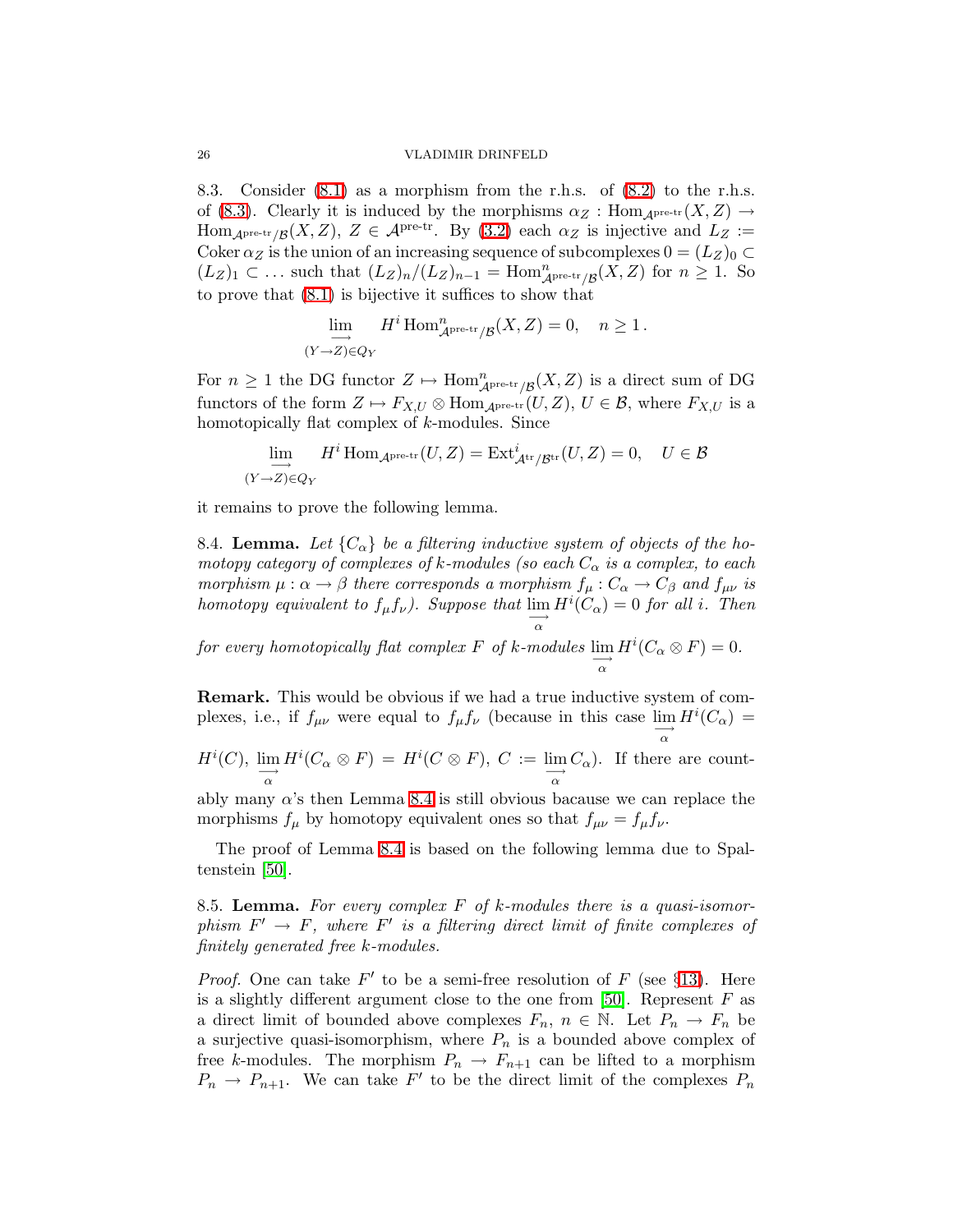(because each  $P_n$  is the union of a filtering family of finite complexes of finitely generated free k-modules).  $\Box$ 

8.6. Proof of Lemma [8.4.](#page-25-0) Let  $F$  be as in Lemma 8.4. Choose  $F'$  as in Lemma [8.5.](#page-25-1) Since Lemma [8.4](#page-25-0) holds for  $F'$  instead of  $F$  it suffices to show that the map  $H^i(C_\alpha \otimes F') \to H^i(C_\alpha \otimes F)$  is an isomorphism. As Cone( $F' \to F$ ) is homotopically flat and acyclic this follows from Proposition 5.8 of [\[50\]](#page-48-11): if a complex C is homotopically flat and acyclic then  $\overline{C} \otimes C'$  is acyclic for every complex  $C'$  (proof: by Lemma [8.5](#page-25-1) one may assume that  $C'$ is either homotopically flat or acyclic).  $\Box$ 

- <span id="page-26-1"></span>9. Proof of Propositions [1.4](#page-2-4) and [5.4.](#page-19-3)
- <span id="page-26-0"></span>9.1. Proof of Proposition [5.4.](#page-19-3) Let  $Y \in Ob \mathcal{A}$ . Then

(9.1) 
$$
RF^{\text{tr}}(Y) = \underbrace{\lim_{Y \to Z} \lim_{\epsilon Y} F^{\text{tr}}(Z)}_{(Y \to Z) \in Q_Y} F^{\text{tr}}(Z),
$$

Here  $Q_Y$  is the filtering category of  $\mathcal{A}^{tr}$ -morphisms  $g: Y \to Z$  such that Cone(g) is isomorphic to an object of  $\mathcal{B}^{tr}$ .

<span id="page-26-2"></span>To compute  $RF^{\text{tr}}(Y)$  choose a closed morphism  $f: P \to Y$  of degree 0 with  $P \in \mathcal{B}$ , Cone $(f) \in \mathcal{B}^{\perp}$  (i.e., choose a semi-free resolution of the DG  $\mathcal{B}^{\circ}\text{-module }b \mapsto \text{Hom}(b, Y), b \in \mathcal{B}$ . Then

(9.2) 
$$
H^{0}(RF)^{\text{tr}}(Y) = \underbrace{\lim_{\longrightarrow}}_{(W \to P) \in Q'_{P}} F^{\text{tr}}(\text{Cone}(W \to Y)),
$$

where  $Q'_P$  is the filtering category of  $\underline{\mathcal{B}}$ -morphismsms  $W \to P$  with  $W \in$  $\mathcal{B}^{\text{pre-tr}}$ . We have the functor  $\Phi: Q_P' \to Q_Y$  that sends  $h: W \to P$  to  $g: Y \to \text{Cone}(fh)$ , and  $(5.6)$  is the morphism from the r.h.s. of  $(9.1)$  to the r.h.s. of  $(9.2)$  corresponding to  $\Phi$ . It remains to prove the following lemma.

<span id="page-26-4"></span>9.2. **Lemma.** Let  $f : P \to Y$  be a closed morphism of degree 0 with  $Y \in \mathcal{A}$ ,  $P \in \mathcal{B}$ , Cone $(f) \in \mathcal{B}^{\perp}$ . Then the above functor  $\Phi: Q'_{P} \to Q_{Y}$  is cofinal.

Proof. By the definition of cofinality (see §8.1 of [\[18\]](#page-47-14)), we have to show that for every  $(g: Y \to Z) \in Q_Y$  there exists  $(W \to P) \in Q'_P$  such that the  $\mathcal{A}^{tr}$ -morphism  $Y \to \text{Cone}(W \to Y)$  can be factored through g. There is a distinguished triangle  $V \stackrel{\psi}{\rightarrow} Y \stackrel{g}{\rightarrow} Z \rightarrow V[1], V \in \mathcal{B}^{tr}$ , so it suffices to show that  $\psi$  is in the image of the composition

<span id="page-26-3"></span>(9.3) 
$$
\lim_{(W \to P) \in Q'_P} \text{Hom}_{\mathcal{A}^{\text{tr}}}(V, W) \to \text{Hom}_{\mathcal{A}^{\text{tr}}}(V, P) \to \text{Hom}_{\mathcal{A}^{\text{tr}}}(V, Y).
$$

This is clear because both maps in [\(9.3\)](#page-26-3) are bijective (the second one is bijective because  $V \in \mathcal{B}^{tr}$  and  $Cone(f : P \to Y) \in \mathcal{B}^{\perp}$ .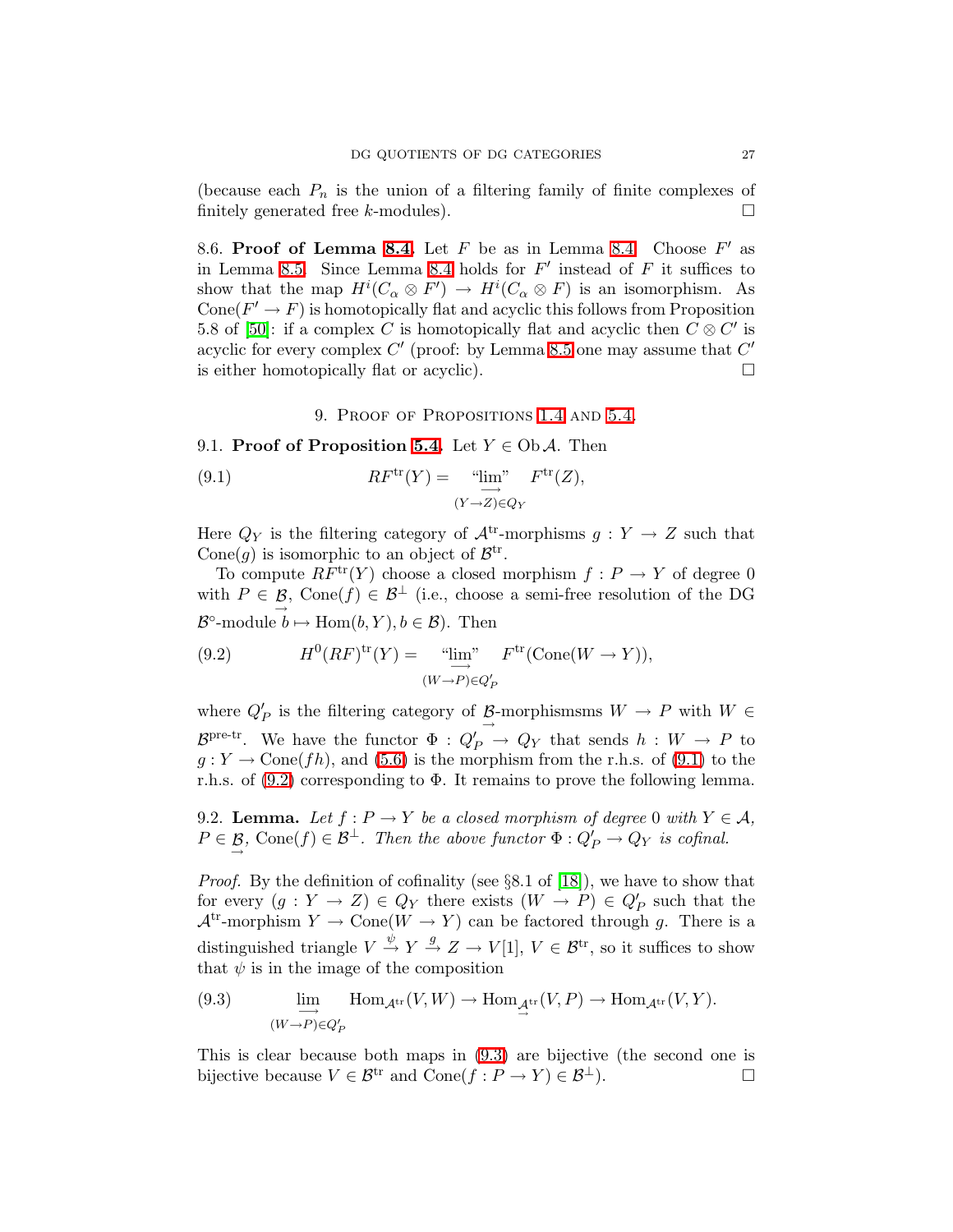<span id="page-27-0"></span>9.3. Proof of Proposition [1.4.](#page-2-4) We will use the convention of [4.1:](#page-13-3)  $\beta$  is  $\xrightarrow{\text{r}}$ identified with its essential image under the induction DG functor  $\beta \rightarrow A$ .

To prove that (i)⇒(ii) choose a closed morphism  $f : P \to Y$  of degree 0 with  $P \in \mathcal{B} \subset \mathcal{A}$ , Cone $(f) \in \mathcal{B}^{\perp}$  (i.e., choose a semi-free resolution of the DG  $\mathcal{B}^{\circ}\text{-module }b \mapsto \text{Hom}(b, Y), b \in \mathcal{B}$ . It suffices to show that [\(1.4\)](#page-3-2) is quasi-isomorphic to  $P[1]$ . To this end, consider the commutative diagram

<span id="page-27-2"></span>(9.4)  
\n
$$
\operatorname{Hom}(X, Y) \xrightarrow{u_X} \operatorname{lim}_{\longrightarrow} \operatorname{Hom}(X, \operatorname{Cone}(W \to Y))
$$
\n
$$
\downarrow \alpha_X
$$
\n
$$
\operatorname{Hom}(\xi(X), \xi(Y)) \xrightarrow{\beta_X} \operatorname{lim}_{\longrightarrow} \operatorname{Hom}(\xi(X), \xi(\operatorname{Cone}(W \to Y)))
$$

in which the direct limits are over  $(W \to P) \in Q'_{P}$  (see [9.1](#page-26-0) for the definition of  $Q'_P$ ). Objects of  $\xi(\mathcal{B})$  are homotopic to zero, so  $\beta_X$  is a quasi-isomorphism. By [\(12.1\)](#page-29-3) and [9.2](#page-26-4)  $\alpha_X$  is also a quasi-isomorphism. So the DG  $\mathcal{A}^{\circ}$ -module  $X \mapsto \text{Cone}(v_X)$  is quasi-isomorphic to the DG  $\mathcal{A}^\circ$ -module  $X \mapsto \text{Cone}(u_X)$ , i.e., to  $P[1]$ .

<span id="page-27-3"></span>To prove that (ii)⇒(i) consider again the commutative diagram  $(9.4)$ . The DG  $\mathcal{A}^{\circ}\text{-module } X \mapsto \text{Cone}(u_X)$  is quasi-isomorphic to  $P[1]$ , and  $\beta_X$ is a quasi-isomorphism. So if the DG  $\mathcal{A}^{\circ}$ -module  $X \mapsto \text{Cone}(v_X)$  is quasiisomorphic to an object of  $\mathcal{B} \subset \mathcal{A}$  then the DG  $\mathcal{A}^{\circ}$ -module

(9.5) 
$$
X \mapsto \text{Cone}(\alpha_X), \quad X \in \mathcal{A}
$$

is quasi-isomorphic to some  $M \in \mathcal{B} \subset \mathcal{A}$ . Clearly M is quasi-isomorphic to the restriction of  $(9.5)$  to  $\beta$ . By  $(12.1)$  and  $9.2$  one has

$$
\lim_{(W \to P) \in Q'_P} H^i \operatorname{Hom}(X, \operatorname{Cone}(W \to Y)) = \operatorname{Ext}^i_{\mathcal{A}^{\operatorname{tr}}/\mathcal{B}^{\operatorname{tr}}}(X, Y), \quad X, Y \in \mathcal{A}.
$$

So the restriction of [\(9.5\)](#page-27-3) to B is acyclic. Therefore  $\alpha_X$  is a quasi-isomorphism for all  $X \in \mathcal{A}$ . So the canonical map  $\mathrm{Ext}^i_{\mathcal{A}^{\mathrm{tr}}/\mathcal{B}^{\mathrm{tr}}}(X, Y) \to \mathrm{Ext}^i_{\mathcal{C}^{\mathrm{tr}}}(\xi(X),$  $\xi(Y)$ ) is an isomorphism for all  $X, Y \in \mathcal{A}$ , i.e., the functor  $\mathcal{A}^{tr}/\mathcal{B}^{tr} \to \mathcal{C}^{tr}$  induced by  $\xi$  is fully faithful. Its essential image is a triangulated subcategory containing  $Ho(\mathcal{C})$ , so it equals  $\mathcal{C}^{tr}$ .

### 10. Proof of Propositions [1.5.1,](#page-3-1) [4.6](#page-14-0) and [4.7.](#page-14-1)

<span id="page-27-1"></span>10.1. **Proof of Proposition [4.7.](#page-14-1)** Identify  $\mathcal{A}^{tr} = Ho(\mathcal{A})$  with  $D(\mathcal{A})$  and  $\mathcal{B}^{\text{tr}} = \text{Ho}(\mathcal{B})$  with  $D(\mathcal{B})$ . Then the embedding  $\mathcal{B}^{\text{tr}} \to \mathcal{A}^{\text{tr}}$  identifies with the derived induction functor, so it has a right adjoint, namely the restriction functor. This proves (i). By adjointness,  $(\mathcal{B}^{\text{tr}})^{\perp} \subset \text{Ho}(\mathcal{A})$  is the kernel of the restriction functor, which proves (ii). Statement (iii) follows from (i) and (ii). To prove (iv) apply Lemma [12.5](#page-30-3) in the following situation:  $\mathcal{T}_0 = \mathcal{A}^{tr}$ ,  $T = \underset{\rightarrow}{\mathcal{A}}$  $\mathfrak{t}^{\operatorname{tr}},\,\mathcal{Q}_0=\mathcal{B}^{\operatorname{tr}},\,\mathcal{Q}=\mathcal{B}$ tr .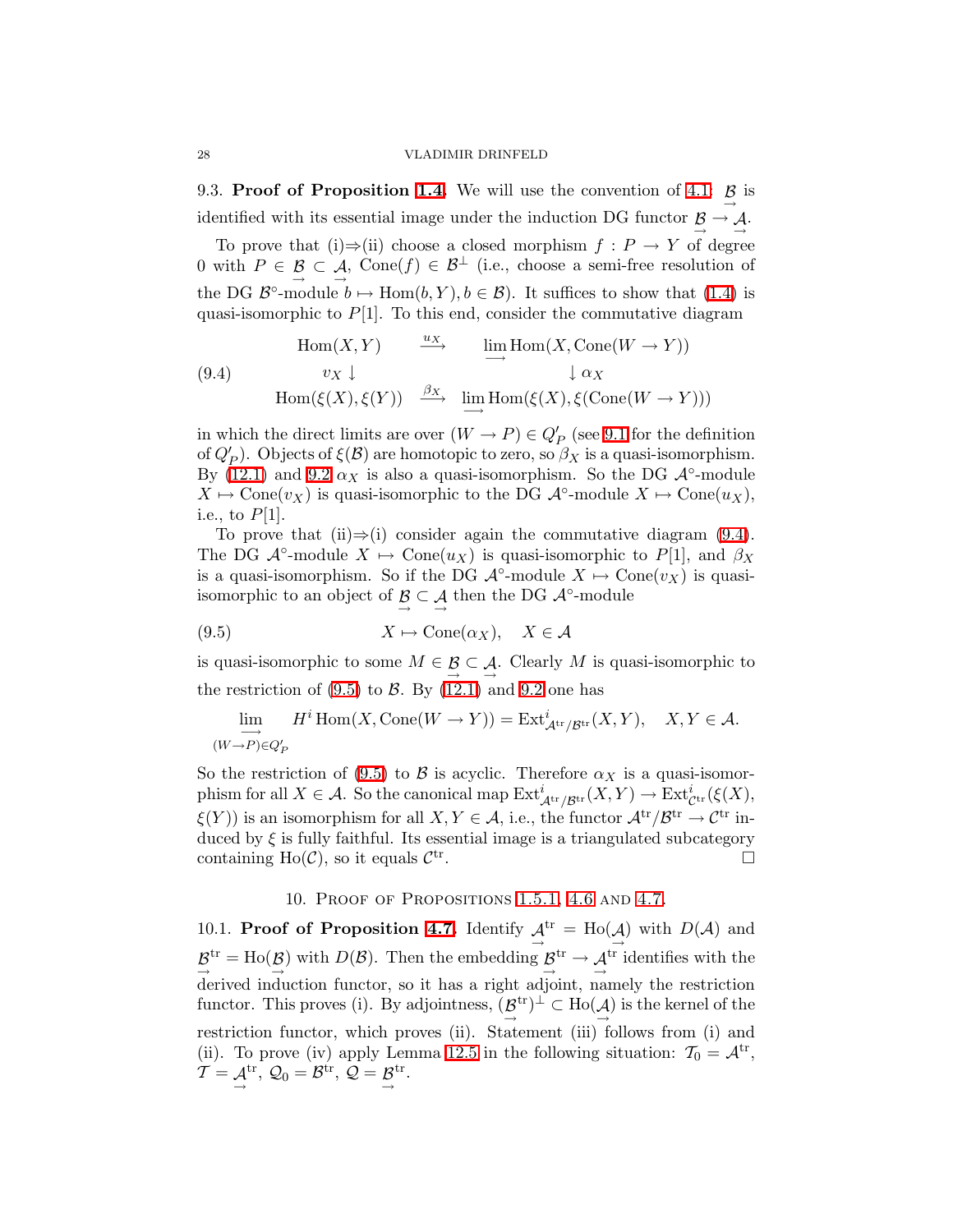<span id="page-28-0"></span>10.2. **Proof of Proposition [1.5.1.](#page-3-1)** (a) is a particular case of [4.6\(](#page-14-0)ii). Here is a direct proof of (a). As  $\xi$  is essentially surjective it suffices to show that the morphism  $f: Ext^n(\xi(a), c) \to Ext^n(\xi^*\xi(a), \xi^*c)$  is an isomorphism for every  $a \in \mathcal{A}$  and  $c \in \mathcal{C}$ . Decompose f as  $\text{Ext}^n(\xi(a), c) = \text{Ext}^n(a, \xi^*c) \xrightarrow{f'}$ Ext<sup>n</sup>( $\xi^* \xi(a)$ ,  $\xi^* c$ ), where f' comes from the morphism  $\varphi : a \to \xi^* \xi(a)$ . By [1.4\(](#page-2-4)ii), there is a distinguished triangle

<span id="page-28-5"></span>(10.1) 
$$
L \operatorname{Ind}(N) \to a \xrightarrow{\varphi} \xi^* \xi(a) \to L \operatorname{Ind}(N)[1], \quad N \in D(\mathcal{B}),
$$

where  $L \text{ Ind}: D(\mathcal{B}) \to D(\mathcal{A})$  is the derived induction functor  $L \text{ Ind}: D(\mathcal{B}) \to$  $D(\mathcal{A})$ . As  $\xi^*c$  is annihilated by the restriction functor Res:  $D(\mathcal{A}) \to D(\mathcal{B})$ we see that  $\text{Ext}^n(L \text{ Ind}(N), \xi^* c) = 0$ , so f' is an isomorphism.

Applying Res to [\(10.1\)](#page-28-5) and using the equalities Res  $\xi^* = 0$ , Res L Ind =  $\mathrm{id}_{D(\mathcal{B})}$  we get  $N = \mathrm{Res } a$  and  $\xi^* \xi(a) \simeq \mathrm{Cone}(L \mathrm{Ind} \mathrm{Res } a \to a)$ . This implies (b).  $\Box$ 

<span id="page-28-4"></span>10.3. Proof of Proposition [4.6.](#page-14-0) The derived category of  $A<sup>°</sup>$ -modules identifies with  $\text{Ho}(\mathcal{A})$ . The derived induction functor  $I: \text{Ho}(\mathcal{A}) \to \text{Ho}(\mathcal{C})$  is  $\rightarrow$ left adjoint to the restriction functor  $R: Ho(\mathcal{L}) \to Ho(\mathcal{A})$ .

By [4.7](#page-14-1) we can identify  $\text{Ho}(\mathcal{A})/\text{Ho}(\mathcal{B})$  with  $\text{Ho}(\mathcal{B}^{\perp}) = (\text{Ho}(\mathcal{B}))^{\perp}$ . Clearly  $R(\text{Ho}(\mathcal{C})) \subset \text{Ho}(\mathcal{B}^{\perp})$ . Let  $i : \text{Ho}(\mathcal{B}^{\perp}) \to \text{Ho}(\mathcal{C})$  and  $r : \text{Ho}(\mathcal{C}) \to \text{Ho}(\mathcal{B}^{\perp})$ be the functors corresponding to  $I$  and  $R$ . It suffices to show that they are quasi-inverse equivalences. Clearly i is left adjoint to r. So we have the adjunction morphisms id  $\rightarrow ri$ ,  $ir \rightarrow id$ , and we have to show that they are isomorphisms. By [6.2.2](#page-21-2) the morphism id  $\rightarrow r_i$  is an isomorphism. Therefore, the natural morphism  $r \to r i r$  is an isomorphism, so the morphism  $r i r \to r r$ is an isomorphism (because the composition  $r \to rir \to r$  equals id), and finally the morphism  $ir \rightarrow id$  is an isomorphism (because r is conservative, i.e., if f is a morphism in  $\text{Ho}(\mathcal{C})$  such that  $r(f)$  is an isomorphism then f is an isomorphism).

### 11. Proof of Proposition [1.6.3](#page-4-1) and Theorem [1.6.2](#page-4-0)

<span id="page-28-3"></span><span id="page-28-2"></span>11.1. Proof of Proposition [1.6.3.](#page-4-1) Let  $M_Y$  denote the DG  $\mathcal{A}^\circ$ -module [\(1.4\)](#page-3-2). Replacing  $\xi : \mathcal{A} \to \mathcal{C}$  by  $\xi \otimes id_{\mathcal{K}} : \mathcal{A} \otimes \mathcal{K} \to \mathcal{C} \otimes \mathcal{K}$  one gets a similar  $DG \mathcal{A}^{\circ} \otimes \mathcal{K}^{\circ}$ -module  $M_{Y \otimes Z}$  for every  $Z \in \mathcal{K}$ . Clearly  $M_{Y \otimes Z} = M_{Y} \otimes h_{Z}$ , where  $h_Z$  is the image of Z under the Yoneda embedding  $K \hookrightarrow K^{\circ}\text{-}\mathrm{DGmod}.$ As K is homotopically flat over k property [1.4\(](#page-2-4)ii) for  $\xi : A \to C$  implies property [1.4\(](#page-2-4)ii) for  $\xi \otimes id_{\mathcal{K}} : \mathcal{A} \otimes \mathcal{K} \to \mathcal{C} \otimes \mathcal{K}$ . It remains to use Proposition [1.4.](#page-2-4)

<span id="page-28-1"></span>11.2. Proof of Theorem [1.6.2.](#page-4-0) A pair  $(C, \xi)$  satisfying [1.6.2\(](#page-4-0)ii) is clearly unique in the sense of **DGcat**, and in  $\S$ §[3](#page-9-0)[-4](#page-13-0) we proved the existence of DG quotient, i.e., the existence of a pair  $(C, \xi)$  satsifying [1.6.2\(](#page-4-0)i). So it remains to show that  $1.6.2(i) \Rightarrow 1.6.2(ii)$  $1.6.2(i) \Rightarrow 1.6.2(ii)$  $1.6.2(i) \Rightarrow 1.6.2(ii)$ .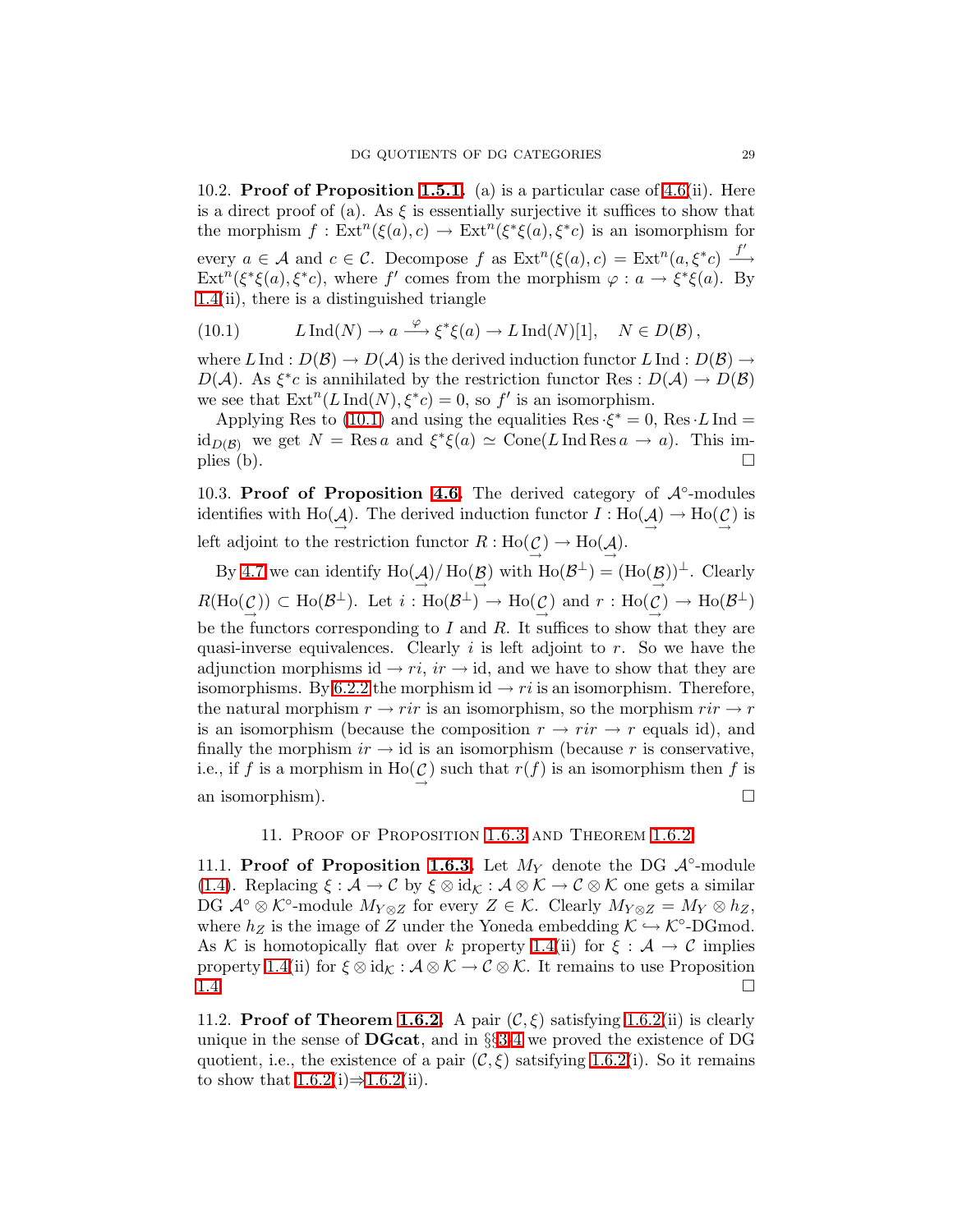We will use the definition of  $T(A, K)$  from [16.1-](#page-41-1)[16.4.](#page-42-2) One can assume that K is homotopically flat over k. So  $T(A, K) \subset D(A^{\circ} \otimes K), T(B, K) \subset$  $D(\mathcal{B}^{\circ}\otimes\mathcal{K}), T(\mathcal{C},\mathcal{K})\subset D(\mathcal{C}^{\circ}\otimes\mathcal{K}).$  We can also assume that  $\xi\in T(\mathcal{A},\mathcal{C})$ comes from a DG functor  $\xi : A \to C$  (otherwise replace A by one of its semifree resolutions and apply [16.7.2\)](#page-43-1). So if [1.6.2\(](#page-4-0)i) holds one can apply [1.6.3](#page-4-1) and [4.6.](#page-14-0) We see that the restriction functor  $D(\mathcal{C}^{\circ}\otimes\mathcal{K})\to D(\mathcal{A}^{\circ}\otimes\mathcal{K})$  is fully faithful, and its essential image consists precisely of objects of  $D(A^{\circ} \otimes \mathcal{K})$ annihilated by the restriction functor  $D(\mathcal{A}^{\circ}\otimes\mathcal{K})\to D(\mathcal{B}^{\circ}\otimes\mathcal{K})$ . Property  $1.6.2(i)$  $1.6.2(i)$  follows.

### 12. Appendix I: Triangulated categories.

<span id="page-29-2"></span><span id="page-29-0"></span>12.1. Categories with  $\mathbb{Z}\text{-action}$  and graded categories. Let C be a category with a weak action of  $\mathbb{Z}$ , i.e., a monoidal functor from  $\mathbb{Z}$  to the monoidal category Funct $(C, C)$  of functors  $C \rightarrow C$  (here  $\mathbb Z$  is viewed as a monoidal category:  $\text{Mor}(m, n) := \emptyset$  if  $m \neq n$ ,  $\text{Mor}(n, n) := \{id_n\},\$  $m \otimes n := m + n$  for  $m, n \in \mathbb{Z}$ . For  $c_1, c_2 \in C$  put  $\text{Ext}^n(c_1, c_2) :=$  $\text{Mor}(c_1,F_n(c_2)),$  where  $F_n: \mathcal{C} \to \mathcal{C}$  is the functor corresponding to  $n \in \mathbb{Z}$ . Using the isomorphism  $F_mF_n \stackrel{\sim}{\longrightarrow} F_{m+n}$  one gets the composition map  $Ext^m(c_1, c_2) \times Ext^n(c_2, c_3) \to Ext^{m+n}(c_1, c_3)$ , so C becomes a Z-graded category. This Z-graded category has an additional property: for every  $n \in \mathbb{Z}$ and  $c \in C$  there exists an object  $c[n] \in C$  with an isomorphism  $c[n] \stackrel{\sim}{\longrightarrow} c$ of degree n. Every  $\mathbb{Z}$ -graded category C with this property comes from an essentially unique weak action of  $\mathbb Z$  on  $C$ .

Suppose that each of the categories  $C$  and  $C'$  is equipped with a weak action of  $Z$ . Consider  $C$  and  $C'$  as graded categories. Then a graded functor  $C \to C'$  (i.e., a functor between the corresponding graded categories) is the same as a functor  $\Phi: C \to C'$  equipped with an isomorphism  $\phi \Sigma \stackrel{\sim}{\longrightarrow} \Sigma' \Phi$ , where  $\Sigma \in \text{Funct}(C, C)$  and  $\Sigma' \in \text{Funct}(C', C')$  are the images of  $1 \in \mathbb{Z}$ .

An additive  $\mathbb{Z}$ -graded category C is considered as a plain (non-graded) category by considering elements of  $\bigoplus_n \mathrm{Ext}^n(c_1, c_2)$  (rather than those of  $\bigsqcup_n \mathrm{Ext}^n(c_1,c_2)$  as morphisms  $c_1 \to c_2$ .

All this applies, in particular, to triangulated categories.

<span id="page-29-1"></span>12.2. Quotients. The quotient  $\mathcal{T}/\mathcal{T}'$  of a triangulated category  $\mathcal T$  by a triangulated subcategory  $\mathcal{T}'$  is defined to be the localization of  $\mathcal T$  by the multiplicative set S of morphisms f such that  $Cone(f)$  is isomorphic to an object of  $\mathcal{T}'$ . The category  $\mathcal{T}/\mathcal{T}'$  has a canonical triangulated structure; by definition, the distinguished triangles of  $\mathcal{T}/\mathcal{T}'$  are those isomorphic to the images of the distinguished triangles of  $\mathcal T$ . This is due to Verdier [\[56,](#page-48-0) [57\]](#page-49-0).

He also proved in [\[56,](#page-48-0) [57\]](#page-49-0) that for every  $Y \in Ob \mathcal{T}$  the category  $Q_Y$  of T-morphisms  $f: Y \to Z$  such that  $Cone(f)$  is isomorphic to an object of  $\mathcal{T}'$  is filtering, and for every  $Y \in \mathrm{Ob}\,\mathcal{T}$  one has an isomorphism

<span id="page-29-3"></span>(12.1) 
$$
\lim_{(Y \to Z) \in Q_Y} \operatorname{Ext}^i_{\mathcal{T}}(X, Z) \xrightarrow{\sim} \operatorname{Ext}^i_{\mathcal{T}/\mathcal{T}'}(X, Y),
$$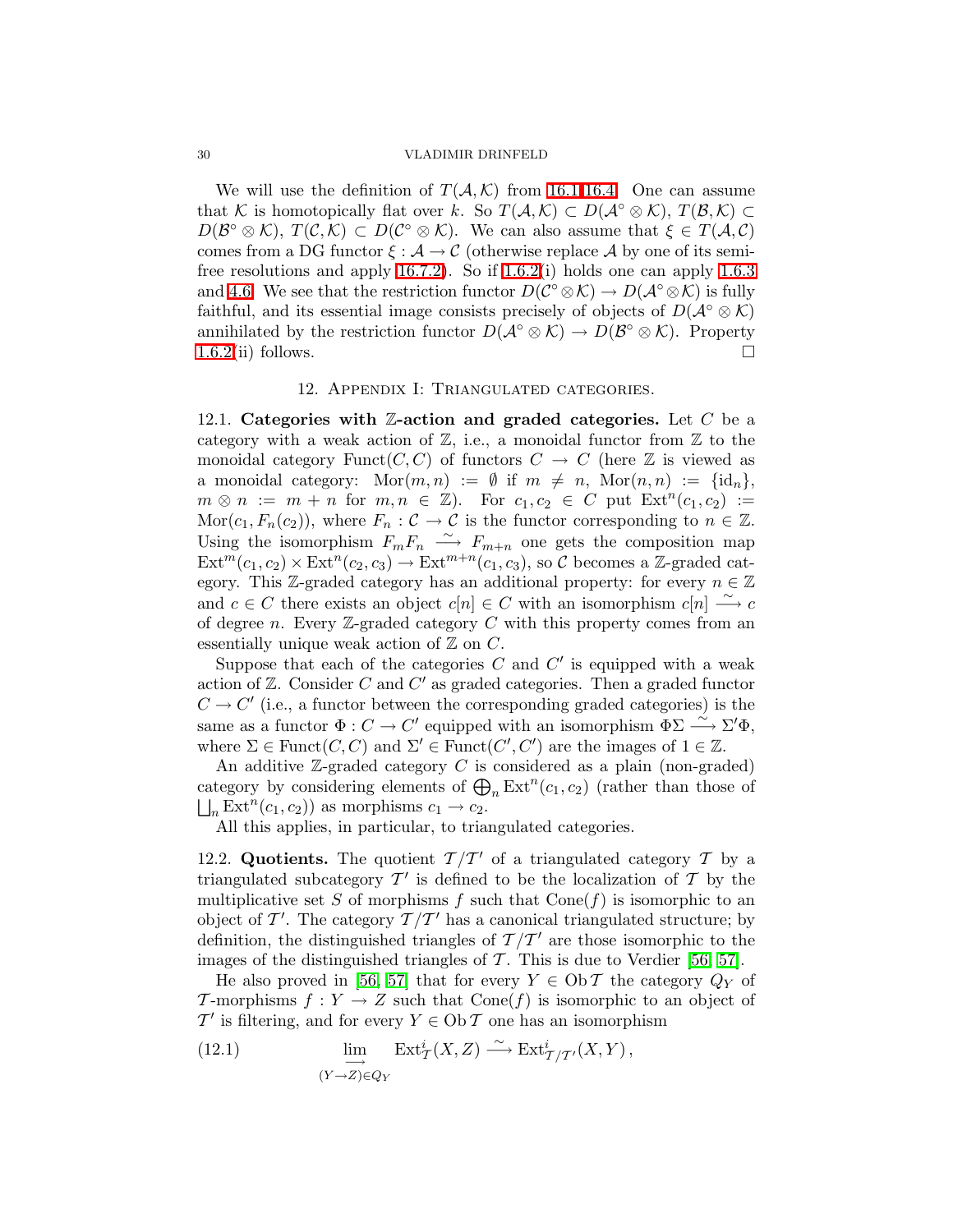<span id="page-30-0"></span>12.3. **Remarks.** (i) Verdier requires  $\mathcal{T}'$  to be thick (épaisse), which means according to [\[57\]](#page-49-0) that an object of  $\mathcal T$  which is (isomorphic to) a direct summand of an object  $\mathcal{T}'$  belongs to  $\mathcal{T}'$ . But the statements from [12.2](#page-29-1) hold without the thickness assumption because in  $\S$ II.2.2 of [\[57\]](#page-49-0) (or in  $\S$ 2.3 of Ch 1 of  $[56]$ ) the multiplicative set S is not required to be saturated (by Proposition 2.1.8 of [\[57\]](#page-49-0) thickness of  $\mathcal{T}'$  is equivalent to saturatedness of  $S$ ).

(ii)  $T/T' = T/\overline{T''}$ , where  $T'' \subset T$  is the smallest thick subcategory containing T'. So according to [\[57\]](#page-49-0) an object of T has zero image in  $T/T'$ if and only if it belongs to  $\overline{\mathcal{I}}''$ .

(iii) The definitions of thickness from [\[56\]](#page-48-0) and [\[57\]](#page-49-0) are equivalent: if  $\mathcal{T}' \subset$  $\mathcal T$  is thick in the sense of [\[57\]](#page-49-0) then according to [57]  $\mathcal T'$  is the set of objects of T whose image in  $T/T'$  is zero, so T' is thick in the sense of [\[56\]](#page-48-0). Direct proofs of the equivalence can be found in [\[49\]](#page-48-14) (Proposition 1.3 on p. 305) and [\[45\]](#page-48-15) (Criterion 1.3 on p. 390).

<span id="page-30-1"></span>12.4. Let  $Q$  be a triangulated subcategory of a triangulated category  $T$ . Let  $\mathcal{Q}^{\perp} \subset \mathcal{T}$  be the right orthogonal complement of  $\mathcal{Q}$ , i.e.,  $\mathcal{Q}^{\perp}$  is the full subcategory of T formed by objects X of T such that  $\text{Hom}_{\mathcal{T}}(Y,X) = 0$ for all  $Y \in Ob \mathcal{Q}$ . Then the morphism  $\text{Hom}_{\mathcal{T}}(Y,X) \to \text{Hom}_{\mathcal{T}/\mathcal{Q}}(Y,X)$  is an isomorphism for all  $X \in Ob \mathcal{Q}, Y \in Ob \mathcal{T}$  (see §6 of Ch. I of [\[56\]](#page-48-0) and Proposition II.2.3.3 of [\[57\]](#page-49-0)). In particular, the functor  $\mathcal{Q}^{\perp} \to \mathcal{T}/\mathcal{Q}$  is fully faithful. This is a particular case  $(\mathcal{T}_0 = \mathcal{Q}^{\perp}, \mathcal{Q}_0 = 0)$  of the following lemma.

<span id="page-30-3"></span>12.5. Lemma. Let  $Q, T_0, Q_0$  be triangulated subcategories of a triangulated category  $\mathcal{T}, \mathcal{Q}_0 \subset \mathcal{Q} \cap \mathcal{T}_0$ . Suppose that every morphism from an object of  $\mathcal{T}_0$  to an object of  $\mathcal{Q}$  factors through an object of  $\mathcal{Q}_0$ . Then the functor  $T_0/\mathcal{Q}_0 \rightarrow T/\mathcal{Q}$  is fully faithful.

*Proof.* The functor  $T_0/Q_0 \rightarrow T/Q_0$  is fully faithful by [\(12.1\)](#page-29-3). Our factorization condition implies that  $\text{Hom}_{\mathcal{T}/\mathcal{Q}_0}(X, Y) = 0$  for all  $X \in \text{Ob } \mathcal{T}_0, Y \in$ Ob Q. In other words,  $T_0/Q_0$  is contained in the right orthogonal complement of  $\mathcal{Q}/\mathcal{Q}_0$  in  $\mathcal{T}/\mathcal{T}_0$ , so by [12.4](#page-30-1) the functor  $\mathcal{T}_0/\mathcal{Q}_0 \rightarrow (\mathcal{T}/\mathcal{Q}_0)/(\mathcal{Q}/\mathcal{Q}_0) =$  $\mathcal{T}/\mathcal{Q}$  is fully faithful.

<span id="page-30-2"></span>12.6. Admissible subcategories. Suppose that a triangulated subcategory  $\mathcal{Q} \subset \mathcal{T}$  is strictly full ("strictly" means that every object of  $\mathcal{T}$  isomorphic to an object of Q belongs to Q). Let  $\mathcal{Q}^{\perp} \subset \mathcal{T}$  (resp.  $^{\perp} \mathcal{Q} \subset \mathcal{T}$ ) be the right (resp. left) orthogonal complement of  $Q$ , i.e., the full subcategory of T formed by objects X of T such that  $\text{Hom}(Y, X) = 0$  (resp. Hom $(X, Y) = 0$  for all  $Y \in Ob \mathcal{Q}$ . According to §1 of [\[5\]](#page-47-18),  $\mathcal Q$  is said to be right-admissible if for each  $X \in \mathcal{T}$  there exists a distinguished triangle  $X' \to X \to X'' \to X'[1]$  with  $X' \in \mathcal{Q}$  and  $X'' \in \mathcal{Q}^{\perp}$  (such a triangle is unique up to unique isomorphism). As  $\mathcal{Q}^{\perp}$  is thick,  $\mathcal{Q}$  is right-admissible if and only if the functor  $\mathcal{Q} \to \mathcal{T}/\mathcal{Q}^{\perp}$  is eesentially surjective.  $\mathcal{Q}$  is said to be *left-admissible* if  $Q^{\circ} \subset T^{\circ}$  is right-admissible. There is a one to one correspondence between right-admissible subcategories  $\mathcal{Q} \subset \mathcal{T}$  and leftadmissible subcategories  $\mathcal{Q}' \subset \mathcal{T}$ , namely  $\mathcal{Q}' = \mathcal{Q}^{\perp}$ ,  $\mathcal{Q} = {}^{\perp}\mathcal{Q}'$ . According to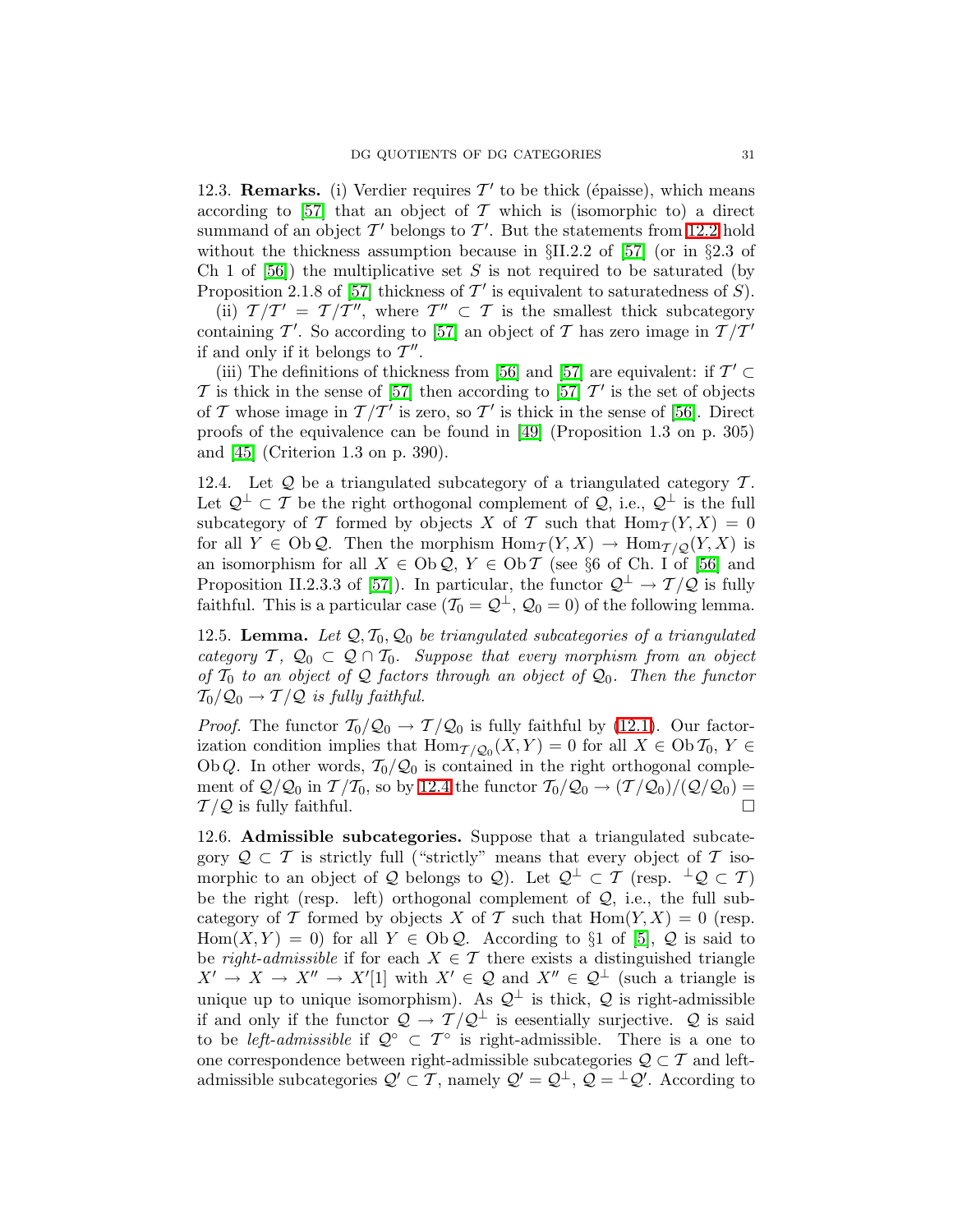$\S1$  of [\[5\]](#page-47-18) and Ch. 1,  $\S2.6$  of [\[56\]](#page-48-0) right-admissibility is equivalent to each of the following conditions:

(a) Q is thick and the functor  $\mathcal{Q}^{\perp} \to \mathcal{T}/\mathcal{Q}$  is essentially surjective (and therefore an equivalence);

(b) the inclusion functor  $\mathcal{Q} \hookrightarrow \mathcal{T}$  has a right adjoint;

(c) Q is thick and the functor  $\mathcal{T} \to \mathcal{T}/\mathcal{Q}$  has a right adjoint;

(d) T is generated by Q and  $\mathcal{Q}^{\perp}$  (i.e., if  $\mathcal{T}' \subset \mathcal{T}$  is a strictly full triangulated subcategory containing  $\mathcal{Q}$  and  $\mathcal{Q}^{\perp}$  then  $\mathcal{T}' = \mathcal{T}$ ).

<span id="page-31-0"></span>Remark. A left or right adjoint of a triangulated functor is automatically triangulated (see [\[27\]](#page-47-19) or Proposition 1.4 of [\[5\]](#page-47-18)).

### 13. Appendix II: Semi-free resolutions.

<span id="page-31-1"></span>13.1. **Definition.** A DG R-module F over a DG ring R is free if it is isomorphic to a direct sum of DG modules of the form  $R[n]$ ,  $n \in \mathbb{Z}$ . A DG R-module  $F$  is *semi-free* if the following equivalent conditions hold:

1)  $F$  can be represented as the union of an increasing sequence of DG sumbodules  $F_i$ ,  $i = 0, 1, \ldots$ , so that  $F_0 = 0$  and each quotient  $F_i/F_{i-1}$  is free;

2) F has a homogeneous R-module basis B with the following property: for a subset  $S \subset B$  let  $\delta(S)$  be the smallest subset  $T \subset B$  such that  $d(S)$  is contained in the R-linear span of T, then for every  $b \in B$  there is an  $n \in \mathbb{N}$ such that  $\delta^{n}(\{b\}) = \emptyset$ .

A complex of k-modules is semi-free if it is semi-free as a DG k-module.

<span id="page-31-2"></span>13.2. Remarks. (i) A bounded above complex of free k-modules is semifree.

(ii) Semi-free DG modules were explicitly introduced in [\[2\]](#page-46-2) (according to the terminology of  $[2]$ , a DG module over a DG algebra R is free if it is freely generated, as an R-module, by homogeneous elements  $e_{\alpha}$  such that  $de_{\alpha} = 0$ , so semi-free is weaker than free). In fact, the notion of semi-free DG module had been known to topologists long before [\[2\]](#page-46-2) (see, e.g., [\[16\]](#page-47-20)). Semi-free DG modules are also called "cell DG modules" (Kriz–May [\[35\]](#page-48-16)) and "standard cofibrant DG modules" (Hinich [\[19\]](#page-47-21)). In fact, Hinich shows in  $\S$ 2–3 of [19] that DG modules over a fixed DG algebra form a closed model category with weak equivalences being quasi-isomorphisms and fibrations being surjective maps. He shows that a DG module C is cofibrant (i.e., the morphism  $0 \to C$ is cofibrant) if and only if it is a direct summand of a semi-free DG module.

(iii) As noticed in [\[1\]](#page-46-3) and [\[19\]](#page-47-21), a semi-free DG module  $F$  is homotopically *projective*, which means that for every acyclic DG module  $N$  every morphism  $f: F \to N$  is homotopic to 0 (we prefer to use the name "homotopically projective" instead of Spaltenstein's name "K-projective"). Indeed, if  ${F_i}$ is a filtration on  $F$  satisfying the condition from [13.1](#page-31-1) then every homotopy between  $f|_{F_{i-1}}$  and 0 can be extended to a homotopy between  $f|_{F_i}$  and 0. This also follows from Lemma [4.4](#page-14-2) applied to the triangulated subcategory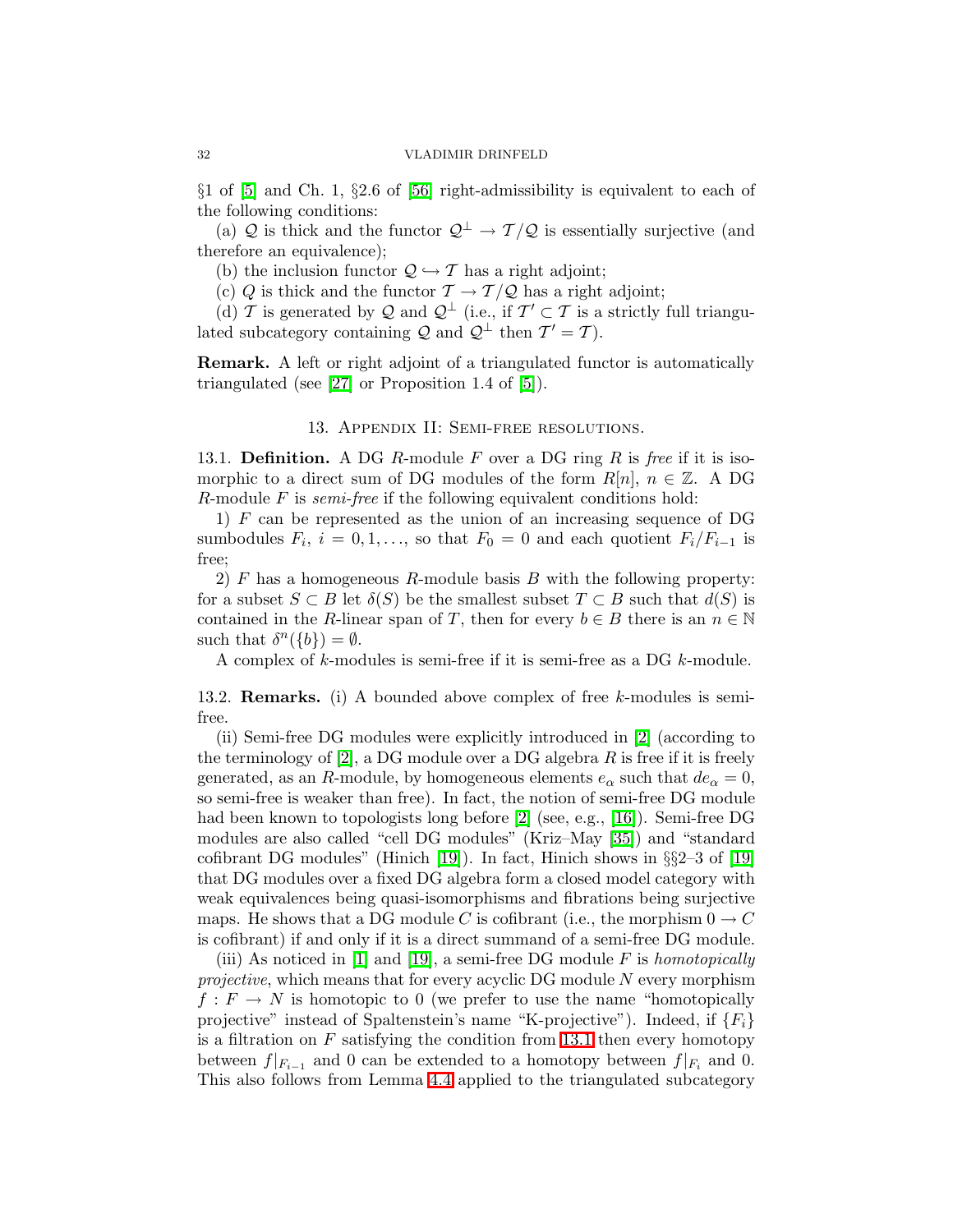$\mathcal{T}_N$  of semi-free DG R-modules F such that the complex Hom $(F, N)$  is acyclic  $(\mathcal{T}_N$  is closed under arbitrary direct sums and contains R).

(iv) By (iii) and Lemma [13.3](#page-32-1) the functor from the homotopy category of semi-free DG R-modules to the derived category of R-modules is an equivalence.

<span id="page-32-1"></span>13.3. Lemma. For every DG module M over a DG algebra R there is a quasi-isomorphism  $f : F \to M$  with F a semi-free DG R-module. One can choose f to be surjective.

The pair  $(F, f)$  is constructed in [\[2\]](#page-46-2) as the direct limit of  $(F_i, f_i)$  where  $0 = F_0 \hookrightarrow F_1 \hookrightarrow F_2 \hookrightarrow \dots$ , each quotient  $F_i/F_{i-1}$  is free,  $f_i : F_i \to M$ ,  $f_i|_{M_{i-1}} = f_{i-1}$ . Given  $F_{i-1}$  and  $f_{i-1} : F_{i-1} \to M$  one finds a morphism  $\pi : P \to \text{Cone}(f_{i-1})[-1]$  such that P is free and  $\pi$  induces an epimorphism of the cohomology groups.  $\pi$  defines a morphism  $f_i : F_i := \text{Cone}(P \to$  $F_{i-1}$   $\rightarrow$  M such that  $f_i|_{F_{i-1}} = f_{i-1}$ . The map  $Cone(f_{i-1}) \rightarrow Cone(f_i)$ induces a zero map of the cohomology groups, so  $Cone(f)$  is acyclic, i.e., f is a quasi-isomorphism.

Remark. One can reformulate the above proof of the lemma without using the "linear" word "cone" (it suffices to replace "category" by "module" in the proof of Lemma [13.5\)](#page-33-1).

<span id="page-32-0"></span>13.4. Hinich [\[19\]](#page-47-21) proved a version of Lemma [13.3](#page-32-1) for DG algebras, i.e., DG categories with one object. The case of a general DG category is similar.

**Definition.** Let A be a DG category A equipped with a DG functor  $K \to \mathcal{A}$ . We say that A is *semi-free over* K if A can be represented as the union of an increasing sequence of DG subcategories  $A_i$ ,  $i = 0, 1, \ldots$ , so that  $Ob \mathcal{A}_i = Ob \mathcal{A}, \mathcal{K}$  maps isomorphically onto  $\mathcal{A}_0$ , and for every  $i > 0$   $\mathcal{A}_i$ as a graded k-category over  $A_{i-1}$  (i.e., with forgotten differentials in the Hom complexes) is freely generated over  $A_{i-1}$  by a family of homogeneous morphisms  $f_{\alpha}$  such that  $df_{\alpha} \in \text{Mor } A_{i-1}$ .

**Definition.** A DG category  $\mathcal{A}$  is *semi-free* if it is semi-free over  $\mathcal{A}_{discr}$ , where  $\mathcal{A}_{\text{discr}}$  is the DG category with  $\mathrm{Ob}\, \mathcal{A}_{\text{discr}} = \mathrm{Ob}\, \mathcal{A}$  such that the endomorphism DG algebra of each object of  $\mathcal{A}_{\text{discr}}$  equals k and  $\text{Hom}_{\mathcal{A}_{\text{discr}}}(X, Y) = 0$ if X, Y are different objects of  $\mathcal{A}_{discr}$ .

Remarks. 1) Semi-free DG categories with one object were introduced in [\[19\]](#page-47-21) under the name of "standard cofibrant" DG algebras. In fact, Hinich shows in §§2, 4 of [\[19\]](#page-47-21) that DG algebras form a closed model category with weak equivalences being quasi-isomorphisms and fibrations being surjective maps. He shows that a DG algebra R is cofibrant (i.e., the morphism  $k \to C$ is cofibrant) if and only if  $R$  is a retract of a semi-free DG algebra.

2) Z<sub>−</sub>-graded semi-free DG algebras were considered as early as 1957 by Tate [\[55\]](#page-48-17), and  $\mathbb{Z}_+$ -graded ones were considered in 1973 by Sullivan [\[53,](#page-48-18) [54\]](#page-48-19). Hinich [\[19\]](#page-47-21) explained following [\[50\]](#page-48-11) and [\[1\]](#page-46-3) that it is easy and natural to work with DG algebras without boundedness conditions.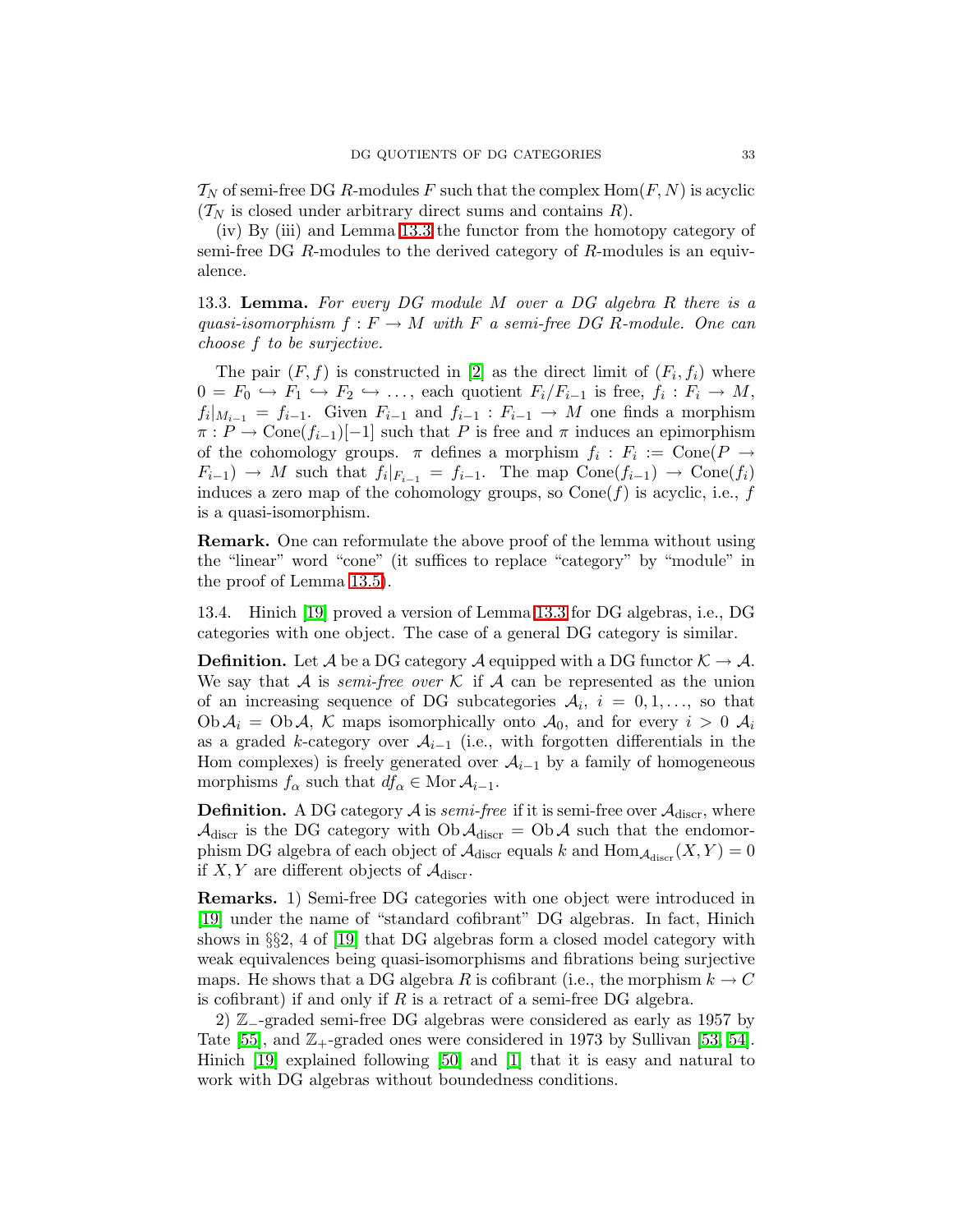<span id="page-33-1"></span>13.5. Lemma. For every DG category  $A$  there exists a semi-free DG category  $\tilde{\mathcal{A}}$  with  $\mathrm{Ob}\,\tilde{\mathcal{A}} = \mathrm{Ob}\,\mathcal{A}$  and a functor  $\Psi : \tilde{\mathcal{A}} \to \mathcal{A}$  such that  $\Psi(X) = X$  for every  $X \in \mathrm{Ob}\, \tilde{\mathcal{A}}$  and  $\Psi$  induces a surjective quasi-isomorphism  $\mathrm{Hom}(X,Y) \to$  $Hom(\Psi(X), \Psi(Y))$  for every  $X, Y \in \mathcal{A}$ .

The proof is same as for DG algebras (§§2, 4 of [\[19\]](#page-47-21)) and similar to that of Lemma [13.3.](#page-32-1)  $(\tilde{\mathcal{A}}, \Psi)$  is constructed as the direct limit of  $(\tilde{\mathcal{A}}_i, \Psi_i)$  where  $\mathrm{Ob}\,\tilde{\mathcal{A}}_i=\mathrm{Ob}\,\mathcal{A},\ \mathcal{A}_0\hookrightarrow\mathcal{A}_1\hookrightarrow\ldots,\ \Psi_i:\tilde{\mathcal{A}}_i\to\mathcal{A},\ \Psi_i|_{\tilde{\mathcal{A}}_{i-1}}=\Psi_{i-1},\ \text{and the}$ following conditions are satisfied:

i)  $\mathcal{A}_0$  is the discrete k-category;

ii) for every  $i > 0$   $A_i$  as a graded k-category is freely generated over  $A_{i-1}$ by a family of homogeneous morphisms  $f_{\alpha}$  such that  $df_{\alpha} \in \text{Mor } A_{i-1}$ ;

iii) for every  $i > 0$  and  $X, Y \in \mathrm{Ob}\,\mathcal{A}$  the morphism  $\mathrm{Hom}_{\mathcal{A}_i}(X, Y) \to$  $\text{Hom}_{\mathcal{A}}(\Psi(X), \Psi(Y))$  is surjective and induces a surjective map between the sets of the cocycles;

iv) for every  $i > 0$  and  $X, Y \in Ob \mathcal{A}$  every cocycle  $f \in Hom_{\mathcal{A}_i}(X, Y)$ whose image in  $\text{Hom}_{\mathcal{A}}(\Psi(X), \Psi(Y))$  is a coboundary becomes a coboundary in  $\text{Hom}_{\mathcal{A}_{i+1}}(X, Y)$ .

One constructs  $(\tilde{\mathcal{A}}_i, \Psi_i)$  by induction. Notice that iii) holds for all i if it holds for  $i = 1$ , so after  $(\tilde{A}_1, \Psi_1)$  is constructed one only has to kill cohomology classes by adding new morphisms.

<span id="page-33-2"></span>13.6. Lemma. If a DG functor  $\pi : \tilde{C} \to C$  is a surjective quasi-equivalence (i.e., if  $\pi$  induces a surjection  $Ob \tilde{C} \rightarrow Ob \mathcal{C}$  and surjective quasi-isomorphisms between the Hom complexes) then every DG functor from a semi-free DG category A to C lifts to a DG functor  $A \rightarrow \tilde{C}$ . More generally, for every commutative diagram

$$
\begin{array}{ccc}\n\mathcal{K} & \xrightarrow{\Phi} & \tilde{\mathcal{C}} \\
\nu \downarrow & & \downarrow \pi \\
\mathcal{R} & \xrightarrow{\Psi} & \mathcal{C}\n\end{array}
$$

such that R is semi-free over K and  $\pi$  is a surjective quasi-equivalence there exists a DG functor  $\Psi : \mathcal{R} \to \tilde{\mathcal{C}}$  such that  $\pi \tilde{\Psi} = \Psi$  and  $\tilde{\Psi} \nu = \Phi$ .

Remark. This is one of the closed model category axioms checked in  $|19|$ .

*Proof.* Use the following fact: if  $f : A \rightarrow B$  is a surjective quasi-isomorphism of complexes,  $a \in A$ ,  $b \in B$ ,  $f(a) = db$  and  $da = 0$  then there is an  $a' \in A$ such that  $f(a') = b$  and  $a = da'$ . The contract of the contract of  $\Box$ 

### 14. Appendix III: DG modules over DG categories

<span id="page-33-0"></span>Additive functors from a preadditive category  $\mathcal A$  to the category of abelian groups are often called  $\mathcal{A}$ -modules (see [\[42\]](#page-48-20)). We are going to introduce a similar terminology in the DG setting. The definitions below are similar to those of Mitchell [\[41\]](#page-48-21).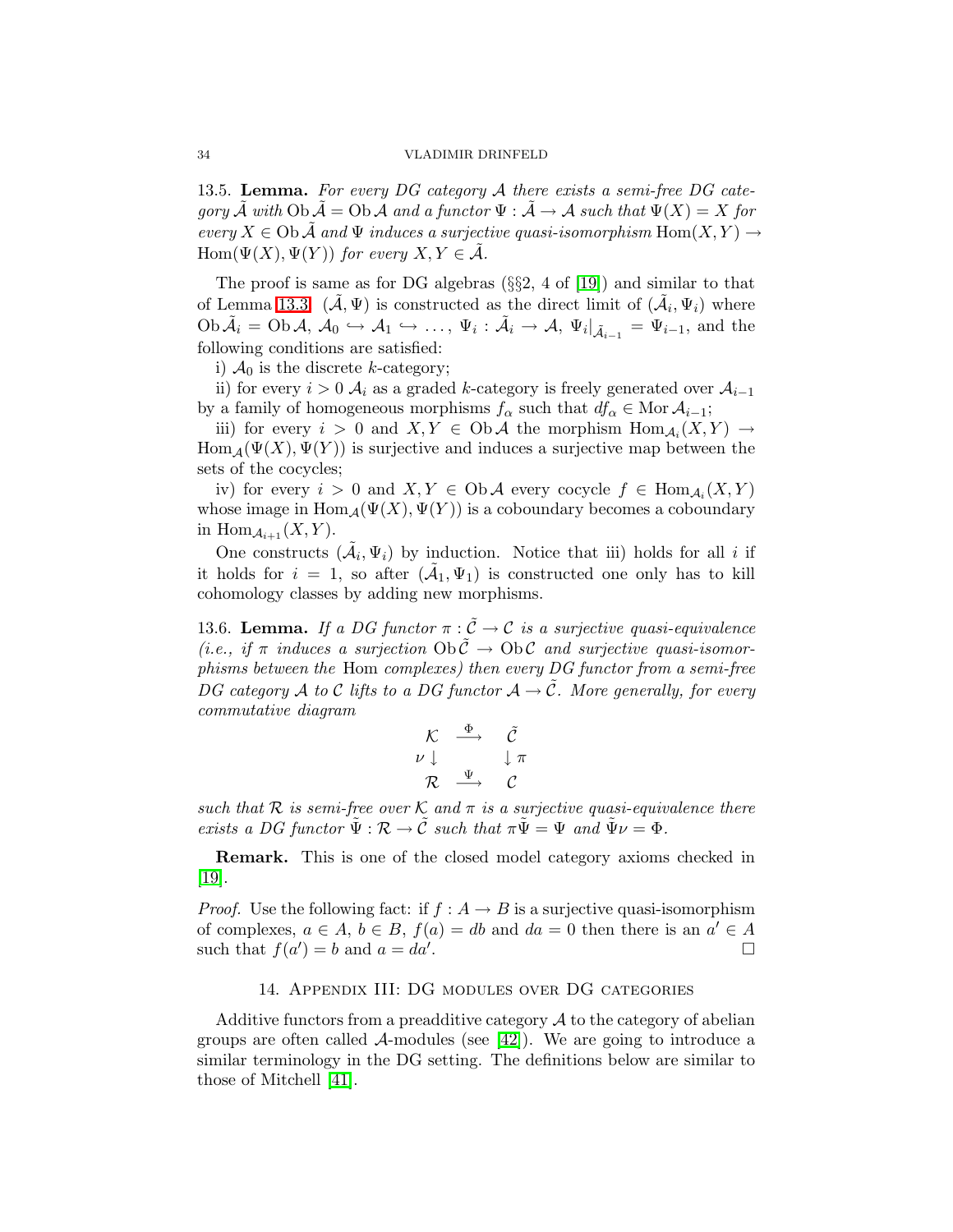14.1. Let  $A$  be a DG category. A *left DG A-module* is a DG functor from A to the DG category of complexes of k-modules. Sometimes left DG  $\mathcal{A}$ modules will be called simply DG  $\mathcal A$ -modules. If  $\mathcal A$  has a single object U with  $\text{End}_A U = R$  then a DG A-module is the same as a DG R-module. A right DG  $\mathcal A$ -module is a left DG module over the dual DG category  $\mathcal A^\circ$ . The DG category of DG A-modules is denoted by A-DGmod. In particular,  $k$ -DGmod is the DG category of complexes of  $k$ -modules.

<span id="page-34-1"></span>14.2. Let  $A$  be a DG category. Then the complex

$$
Alg_{\mathcal{A}} := \bigoplus_{X,Y \in \mathrm{Ob}\,\mathcal{A}} \mathrm{Hom}(X,Y)
$$

has a natural DG algebra structure (interpret elements of  $\text{Alg}_{A}$  as matrices  $(f_{XY})$ ,  $f_{XY} \in \text{Hom}(Y, X)$ , whose rows and columns are labeled by Ob A). The DG algebra  $\text{Alg}_{\mathcal{A}}$  has the following property: every finite subset of  $\text{Alg}_{\mathcal{A}}$ is contained in e Alg<sub>A</sub> e for some idempotent  $e \in Alg_A$  such that  $de = 0$  and deg  $e = 0$ . We say that a module M over Alg<sub>A</sub> is quasi-unital if every element of M belongs to  $eM$  for some idempotent  $e \in Alg_{\mathcal{A}}$  (which may be assumed closed of degree 0 without loss of generality). If  $\Phi$  is a DG A-module then  $M_{\Phi} := \bigoplus_{X \in \text{Ob } A} \Phi(X)$  is a DG module over  $\text{Alg}_{A}$  (to define multiplication write elements of  $\text{Alg}_{\mathcal{A}}$  as matrices and elements of  $M_{\Phi}$  as columns). Thus we get a DG equivalence between the DG category of DG A-modules and that of quasi-unital DG modules over  $\text{Alg}_{\mathcal{A}}$ .

<span id="page-34-0"></span>14.3. Let  $F : A \rightarrow k\text{-DGmod}$  be a left DG A-module and  $G : A \rightarrow$ k-DGmod a right DG A-module. A DG pairing  $G \times F \to C$ ,  $C \in k$ -DGmod, is a DG morphism from the DG bifunctor  $(X, Y) \mapsto \text{Hom}(X, Y)$  to the DG bifunctor  $(X, Y) \mapsto \text{Hom}(G(Y) \otimes F(X), C)$ . It can be equivalently defined as a DG morphism  $F \to \text{Hom}(G, C)$  or as a DG morphism  $G \to \text{Hom}(F, C)$ , where Hom $(G, C)$  is the DG functor  $X \mapsto \text{Hom}(G(X), C)$ ,  $X \in \mathcal{A}$ . There is a universal DG pairing  $G \times F \to C_0$ . We say that  $C_0$  is the tensor product of G and F, and we write  $C_0 = G \otimes_A F$ . Explicitly,  $G \otimes_A F$  is the quotient of  $\bigoplus_{X \in \mathcal{A}} G(X) \otimes F(X)$  by the following relations: for every morphism  $f: X \to Y$  in A and every  $u \in G(Y)$ ,  $v \in F(X)$  one should identify  $f^*(u) \otimes v$  and  $u \otimes f_*(v)$ . In terms of §IX.6 of [\[39\]](#page-48-22),  $G \otimes_{\mathcal{A}} F =$ R  $\int G(X) \otimes F(X),$  i.e.,  $G \otimes_{\mathcal{A}} F$  is the coend of the functor  $\mathcal{A}^\circ \times \mathcal{A} \to k\text{-DGmod}$ defined by  $(Y, X) \mapsto G(Y) \otimes F(X)$ . In terms of [14.2,](#page-34-1) a DG pairing  $G \times F \to C$ 

is the same as a DG pairing  $M_G \times M_F \to C$ , so  $G \otimes_A F = M_G \otimes_{\text{Alg}_A} M_F$ .

<span id="page-34-2"></span>14.4. **Example.** For every  $Y \in \mathcal{A}$  one has the right DG  $\mathcal{A}$ -module  $h_Y$ and the left DG A-module  $\tilde{h}_Y$  defined by  $h_Y(Z) := \text{Hom}(Z, Y)$ ,  $\tilde{h}_Y(Z) :=$  $Hom(Y, Z)$ ,  $Z \in \mathcal{A}$ . One has the canonical isomorphisms

<span id="page-34-3"></span>(14.1) 
$$
G \otimes_{\mathcal{A}} \tilde{h}_Y = G(Y),
$$

$$
(14.2) \t\t\t h_Y \otimes_{\mathcal{A}} F = F(Y)
$$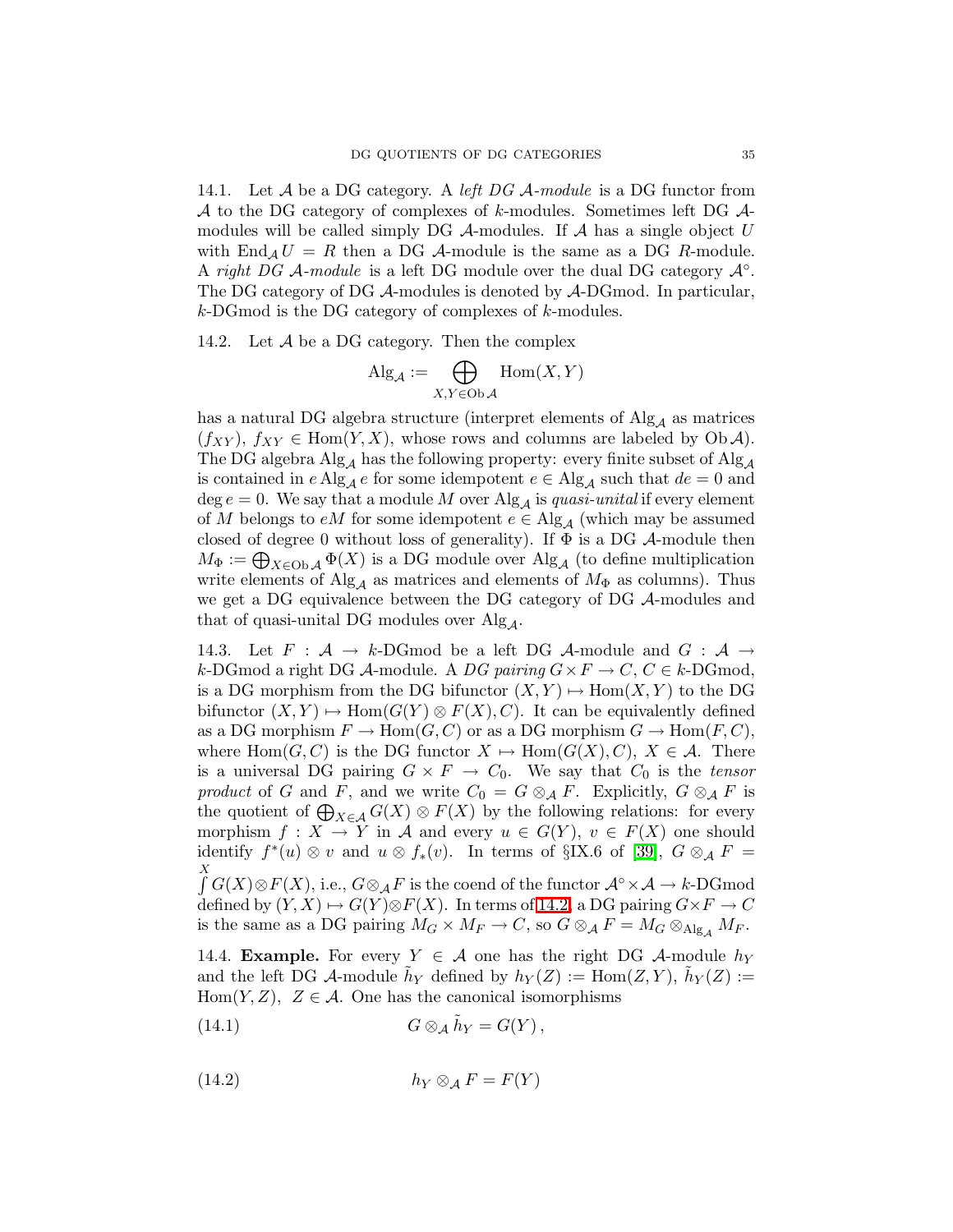induced by the maps  $G(Z) \otimes \text{Hom}(Y, Z) \to G(Y)$ ,  $\text{Hom}(Z, Y) \otimes F(Z) \to$  $F(Y), Z \in \mathcal{A}.$ 

<span id="page-35-2"></span>14.5. Given DG categories  $\mathcal{A}, \mathcal{B}, \mathcal{B}, \mathcal{A}$  DG  $\mathcal{A} \otimes \mathcal{B}$ -module F, and a DG  $(\mathcal{A} \circ \otimes \mathcal{B})$ -module G, one defines the DG  $\mathcal{B} \otimes \mathcal{B}$ -module  $G \otimes_{\mathcal{A}} F$  as follows. We consider F as a DG functor from  $\beta$  to the DG category of DG  $\mathcal{A}$ modules, so  $F(X)$  is a DG A-module for every  $X \in \mathcal{B}$ . Quite similarly,  $G(Y)$  is a DG  $(A)^\circ$ -module for every  $Y \in \overline{\mathcal{B}}$ . Now  $G \otimes_{\mathcal{A}} F$  is the DG functor  $Y \otimes X \mapsto G(Y) \otimes_A F(X), X \in \mathcal{B}, Y \in \overline{\mathcal{B}}.$ 

<span id="page-35-4"></span><span id="page-35-3"></span>14.6. Denote by  $\text{Hom}_{\mathcal{A}}$  the DG  $\mathcal{A} \otimes \mathcal{A}^{\circ}\text{-module } (X,Y) \mapsto \text{Hom}(Y,X),$  $X, Y \in \mathcal{A}$ . E.g., if A has a single object and R is its DG algebra of endomorphisms then  $\text{Hom}_{\mathcal{A}}$  is the DG R-bimodule R. For any DG category  $\mathcal A$ the isomorphisms [\(14.1\)](#page-34-2) and [\(14.2\)](#page-34-3) induce canonical isomorphisms

(14.3) 
$$
\mathbf{Hom}_{\mathcal{A}} \otimes_{\mathcal{A}} F = F, \quad G \otimes_{\mathcal{A}} \mathbf{Hom}_{\mathcal{A}} = G
$$

for every left DG  $\mathcal A$ -module F and right DG  $\mathcal A$ -module G (the meaning of **Hom**<sub>A</sub>  $\otimes_A F$  and  $G \otimes_A \text{Hom}_A$  was explained in [14.5\)](#page-35-2). The isomorphisms [\(14.3\)](#page-35-3) are clear from the point of view of [14.2](#page-34-1) because  $M_{\text{Hom}_\mathcal{A}}$  is  $\text{Alg}_\mathcal{A}$ considered as a DG bimodule over itself.

<span id="page-35-5"></span>14.7. A left or right DG  $\mathcal{A}\text{-module } F : \mathcal{A} \to k\text{-DGmod}$  is said to be *acyclic* if the complex  $F(X)$  is acyclic for every  $X \in \mathcal{A}$ . A left DG  $\mathcal{A}$ -module F is said to be *homotopically flat* if  $G \otimes_A F$  is acyclic for every acyclic right DG A-module G. A right DG A-module is said to be homotopically flat if it is homotopically flat as a left DG  $\mathcal{A}^{\circ}$ -module. It follows from [\(14.1\)](#page-34-2) and [\(14.2\)](#page-34-3) that  $h_Y$  and  $\tilde{h}_Y$  are homotopically flat.

<span id="page-35-0"></span>14.8. Let  $A$  be a DG category. A DG  $A$ -module is said to be *free* if it is isomorphic to a direct sum of complexes of the form  $h_X[n], X \in \mathcal{A}, n \in \mathbb{Z}$ . The notion of semi-free DG A-module is quite similar to that of semi-free module over a DG algebra (see [13.1\)](#page-31-1): an  $\mathcal{A}$ -module  $\Phi$  is said to be *semi*free if it can be represented as the union of an increasing sequence of DG submodules  $\Phi_i$ ,  $i = 0, 1, \ldots$ , so that  $\Phi_0 = 0$  and each quotient  $\Phi_i / \Phi_{i-1}$  is free. Clearly a semi-free DG A-module is homotopically flat. For every DG A-module  $\Phi_i$  there is a quasi-isomorphism  $F \to \Phi$  such that F is a semi-free DG  $\mathcal A$ -module; this is proved just as in the case that  $\mathcal A$  has a single object (see Lemma [13.3\)](#page-32-1). Just as in [13.2](#page-31-2) one shows that a semi-free DG  $\mathcal A$ -module is homotopically projective (i.e., the complex  $\text{Hom}(F, N)$ ) is acyclic for every acyclic DG  $A$ -module  $N$ ) and that the functor from the homotopy category of semi-free DG  $\mathcal A$ -modules to the derived category  $D(\mathcal A\circ)$  of  $\mathcal A$ -modules is an equivalence.

<span id="page-35-1"></span>14.9. Let  $F: \mathcal{A} \to \mathcal{A}'$  be a DG functor between DG categories. Then we have the *restriction* DG functor  $\text{Res}_F$ :  $\mathcal{A}'$ -DGmod  $\rightarrow$  A-DGmod, which maps a DG A-module  $\Psi : \mathcal{A}' \to k$ -DGmod to  $\Psi \circ F$ . Sometimes instead of  $\text{Res}_F \Psi$  we write  $\Psi$  or " $\Psi$  considered as a DG A-module".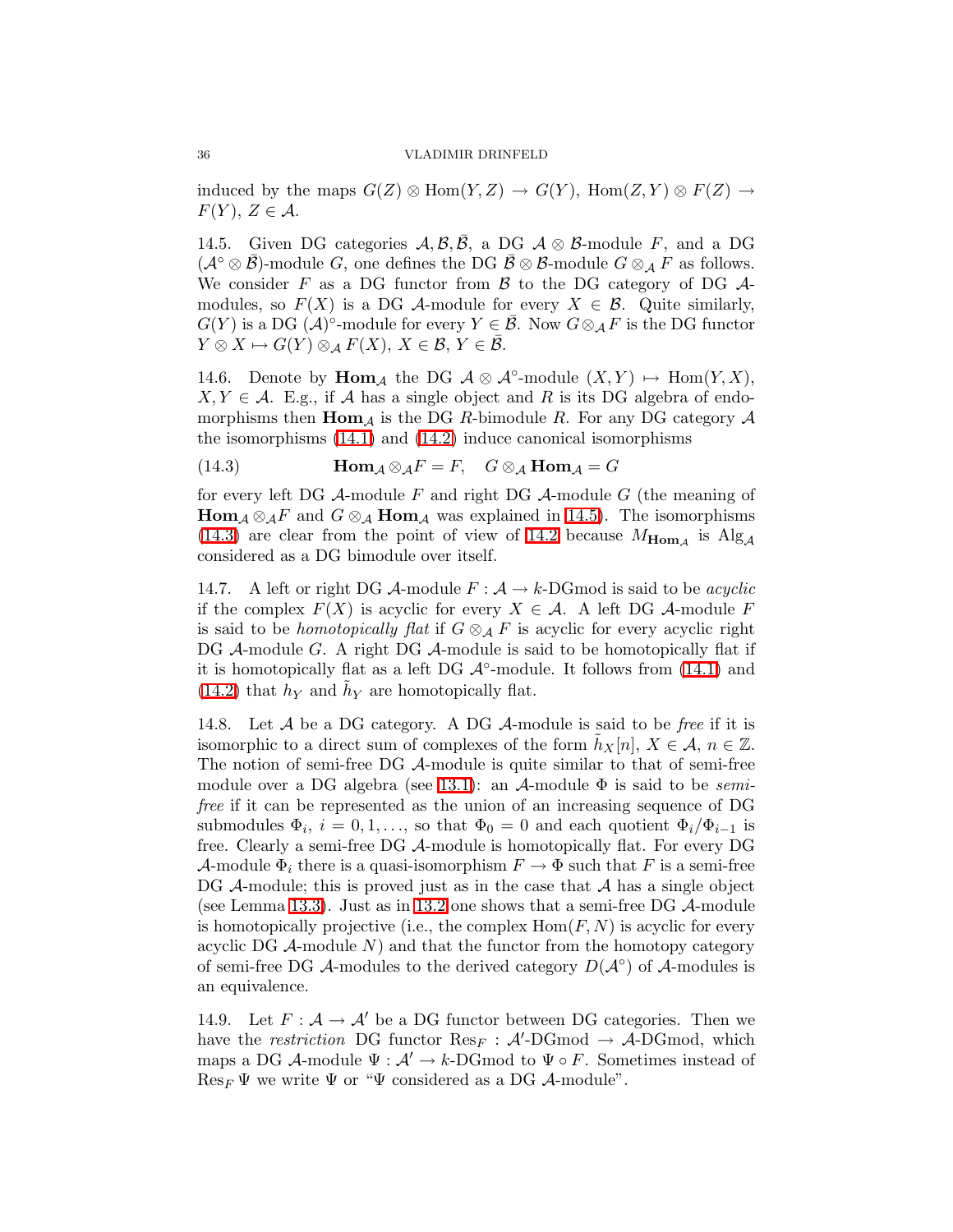<span id="page-36-2"></span>We define the *induction* functor  $\text{Ind}_F : A\text{-DGmod} \to A'\text{-DGmod}$  by

<span id="page-36-1"></span>(14.4) 
$$
\operatorname{Ind}_F \Phi(Y) = (\operatorname{Res}_F h_Y) \otimes_{\mathcal{A}} \Phi, \quad Y \in \mathcal{A}'.
$$

or equivalently by

(14.5) 
$$
\operatorname{Ind}_F \Phi := \operatorname{Hom}_{\mathcal{A}'} \otimes_{\mathcal{A}} \Phi
$$

(according to [14.6](#page-35-4) Hom<sub>A'</sub> is a DG  $\mathcal{A}' \otimes (\mathcal{A}')^{\circ}$ -module, but in [\(14.5\)](#page-36-1) we consider it as a DG  $\mathcal{A}' \otimes \mathcal{A}^{\circ}$ -module). Usually we write  $\mathcal{A}' \otimes_{\mathcal{A}} \Phi$  instead of  $\text{Hom}_{\mathcal{A}'} \otimes_{\mathcal{A}} \Phi = \text{Ind}_F \Phi.$ 

The DG functor  $\text{Ind}_F$  is left adjoint to  $\text{Res}_F$ . Indeed, for every DG  $\mathcal{A}'$ module  $\Psi$  the complex  $\text{Hom}_{\mathcal{A}' \text{-}\text{DGmod}}(\text{Hom}_{\mathcal{A}'} \otimes_{\mathcal{A}} \Phi, \Psi)$  is canonically isomorphic to  $\text{Hom}_{\mathcal{A}\text{-}\text{DGmod}}(\Phi, \text{Hom}_{\mathcal{A}'\text{-}\text{DGmod}}(\text{Hom}_{\mathcal{A}'}, \Psi))$ , and the DG  $\mathcal{A}'$ module  $\text{Hom}_{\mathcal{A}'\text{-}\text{DGmod}}(\text{Hom}_{\mathcal{A}'}, \Psi)$  is canonically isomorphic to  $\Psi$ .

In terms of [14.2](#page-34-1) the DG functors  $\text{Res}_F$  and  $\text{Ind}_F$  correspond to the usual restriction and induction for the DG algebra morphism  $\mathrm{Alg}_{\mathcal{A}} \to \mathrm{Alg}_{\mathcal{A}'}$  corresponding to Φ.

Similar definitions and conventions apply to right DG modules (in this case  $\mathrm{Ind}_F \, \Phi(Y) = \Phi \otimes_{\mathcal{A}} (\mathrm{Res}_F \, \tilde{h}_Y), \, \Phi \otimes_{\mathcal{A}} \mathcal{A}' := \Phi \otimes_{\mathcal{A}} \mathbf{Hom}_{\mathcal{A}'} = \mathrm{Ind}_F \, \Phi.$ 

14.10. Example. There is a canonical isomorphism

(14.6) 
$$
\operatorname{Ind}_F \tilde{h}_X = \tilde{h}_{F(X)}, \quad X \in \mathcal{A},
$$

where  $\tilde{h}_X(Y) := \text{Hom}_{\mathcal{A}}(X, Y), Y \in \mathcal{A}$ . This follows either from [\(14.4\)](#page-36-2) and [\(14.1\)](#page-34-2) or equivalently from [\(14.5\)](#page-36-1) and [\(14.3\)](#page-35-3) (or from the fact that  $\text{Ind}_F$  is the DG functor left adjoint to  $\text{Res}_F$ ). Quite similarly, there is a canonical isomorphism  $\text{Ind}_F h_X = h_{F(X)}$ , which means that the following diagram is commutative up to isomorphism:

<span id="page-36-3"></span>(14.7) 
$$
\begin{array}{ccc}\n\mathcal{A} & \longrightarrow & \mathcal{A}^{\circ}\text{-DGmod} \\
\downarrow & & \downarrow \\
\mathcal{A}' & \longrightarrow & (\mathcal{A}')^{\circ}\text{-DGmod}\n\end{array}
$$

The horizontal arrows of [\(14.7\)](#page-36-3) are the Yoneda embeddings defined by  $X \mapsto$  $h_X$ , the left vertical arrow is F, and the right one is the induction functor.

<span id="page-36-0"></span>14.11. **Example.** Let A be a DG category and  $F : A \to A^{pre-tr}$  the embedding. Then  $\text{Res}_F : \mathcal{A}^{\text{pre-tr}}$ -DGmod  $\rightarrow \mathcal{A}$ -DGmod is a DG equivalence. So  $Ind_F : \mathcal{A}\text{-}\mathrm{DGmod} \to \mathcal{A}^{\mathrm{pre-tr}}\text{-}\mathrm{DGmod}$  is a quasi-inverse DG equivalence.

14.12. Derived induction. As explained, e.g., in §10 of [\[6\]](#page-47-13), in the situation of [14.9](#page-35-1) the functor  $\text{Ind}_F : \text{Ho}(\mathcal{A}^\circ \text{-}\text{DGmod}) \to \text{Ho}((\mathcal{A}')^\circ \text{-}\text{D}\text{Gmod})$  has a left derived functor  $L \operatorname{Ind}_F : D(\mathcal{A}) \to D(\mathcal{A}')$ , which is called *derived induction*. Derived induction is left adjoint to the obvious restriction functor  $D(\mathcal{A}') \rightarrow$  $D(A).$ 

By [14.8](#page-35-0) one can identify  $D(\mathcal{A})$  with  $\text{Ho}(\mathcal{A})$ , where  $\mathcal{A}$  is the DG category of semi-free DG  $\mathcal{A}^\circ$ -modules. Derived induction viewed as a functor  $\text{Ho}(\mathcal{A}) \to \text{Ho}(\mathcal{A})$ ′ ) is the obvious induction functor. Restriction viewed as a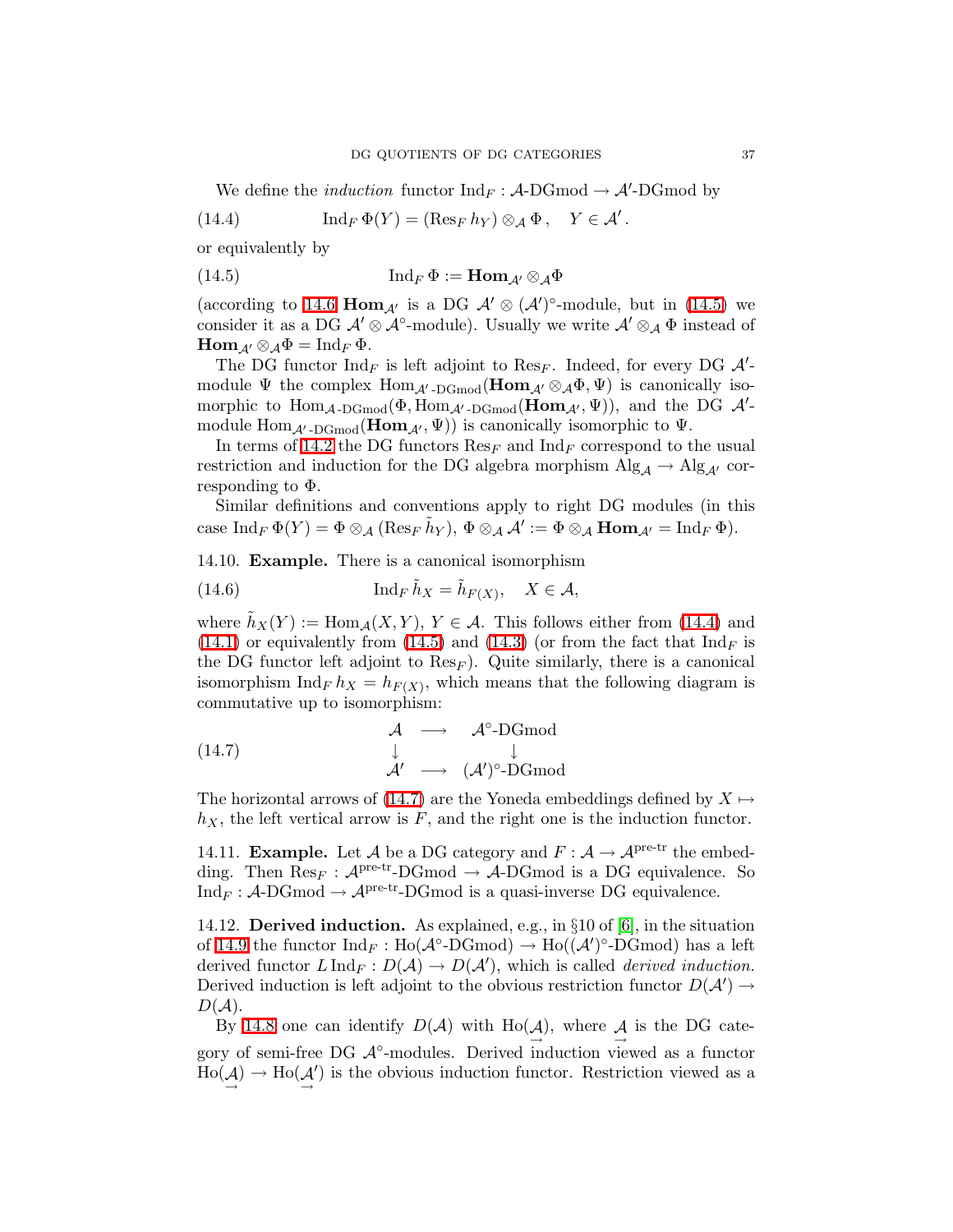functor  $\text{Ho}(\mathcal{A}') \to \text{Ho}(\mathcal{A})$  sends a semi-free DG  $(\mathcal{A}')^{\circ}$ -module to a semi-free  $\rightarrow$  $\rightarrow$ resolution of its restriction to  $\mathcal{A}^{\circ}$ .

14.13. Given DG algebras  $A, C, A'$  and DG morphisms  $C \leftarrow A \rightarrow A'$  one has the DG  $C \otimes (A')^{\circ}$ -module  $C \otimes_A A'$ . Quite similarly, given DG categories  $A, C, A'$  and DG functors  $F : A \to A', G : A \to C$  one defines the DG  $\mathcal{C} \otimes (\mathcal{A}')^{\circ}$ -module  $\mathcal{C} \otimes_{\mathcal{A}} \mathcal{A}'$  by

<span id="page-37-1"></span>(14.8) 
$$
\mathcal{C} \otimes_{\mathcal{A}} \mathcal{A}' := \text{Hom}_{\mathcal{C}} \otimes_{\mathcal{A}} \text{Hom}_{\mathcal{A}'} =
$$

$$
= \mathcal{C} \otimes_{\mathcal{A}} \text{Hom}_{\mathcal{A}'} = \text{Hom}_{\mathcal{C}} \otimes_{\mathcal{A}} \mathcal{A}' = \mathcal{C} \otimes_{\mathcal{A}} \text{Hom}_{\mathcal{A}} \otimes_{\mathcal{A}} \mathcal{A}',
$$

where  $\text{Hom}_{\mathcal{C}}$  is considered as a  $\mathcal{C} \otimes \mathcal{A}^{\circ}\text{-module}$  and  $\text{Hom}_{\mathcal{A}'}$  as an  $\mathcal{A} \otimes (\mathcal{A}')^{\circ}\text{-}$ module. In other words,  $\mathcal{C} \otimes_{\mathcal{A}} \mathcal{A}'$  is the DG functor  $\mathcal{C} \times (\mathcal{A}')^{\circ} \to k\text{-}\mathbf{D} \mathbf{G}$  mod defined by

$$
(X,Y)\mapsto \int^Z \operatorname{Hom}(F(Z),Y)\otimes \operatorname{Hom}(X,G(Z)),\quad X\in \operatorname{Ob}\mathcal{C},\ Y\in \operatorname{Ob}\mathcal{A}',
$$

where the  $\int$  symbol denotes the coend (see [14.3\)](#page-34-0), so the above "integral" is the tensor product of the right  $\mathcal{A}\text{-module }Z \mapsto \text{Hom}(F(Z),Y)$  and the left A-module  $Z \mapsto \text{Hom}(X, G(Z))$ . In terms of [14.2,](#page-34-1) the DG module over  $\mathrm{Alg}_{\mathcal{C}} \otimes (\mathrm{Alg}_{\mathcal{A}'})^{\circ}$  corresponding to  $\mathcal{C} \otimes_{\mathcal{A}} \mathcal{A}'$  equals  $\mathrm{Alg}_{\mathcal{C}} \otimes_{\mathrm{Alg}_{\mathcal{A}}} \mathrm{Alg}_{\mathcal{A}'}$ .

14.14. Given a DG functor  $F : A \to A'$  we say that A' is right F-flat (or right homotopically flat over A) if the right A-module  $\text{Res}_F h_X$  is homotopically flat for all  $X \in \mathcal{A}'$ ; here  $h_X(Y) := \text{Hom}(Y, X)$ ,  $X, Y \in \mathcal{A}'$ . We say that  $\mathcal{A}'$  is right module-semifree over  $\mathcal{A}$  if the right DG  $\mathcal{A}$ -modules  $\text{Res}_F h_X$ ,  $X \in \mathcal{A}'$ , are semi-free.  $\mathcal{A}'$  is said to be left F-flat (or left homotopically flat over A) if the left A-module  $\text{Res}_F \tilde{h}_X$  is homotopically flat for all  $X \in \mathcal{A}'$ ; here  $\tilde{h}_X(Y) := \text{Hom}(X, Y), X, Y \in \mathcal{A}'$ . If  $\mathcal{A}'$  is right homotopically flat over A then the induction functor  $\text{Ind}_F$  maps acyclic left DG A-modules to acyclic left DG  $A'$ -modules. The previous sentence remains true if "left" and "right" are interchanged.

- <span id="page-37-0"></span>14.15. Lemma. Let A be a DG category and  $\mathcal{B} \subset \mathcal{A}$  a full DG subcategory. (i) If  $(3.4)$  holds then  $A/B$  is right homotopically flat over A.
	- (ii) If  $(7.4)$  holds then  $A/B$  is right module-semifree over A.

Proof. We will only prove (i) (the proof of (ii) is similar). We have to show that for every  $Y \in \mathcal{A}$  the functor  $\Psi_Y : \mathcal{A}^\circ \to k\text{-DGmod}$  defined by  $\Psi_Y(X) = \text{Hom}_{\mathcal{A}/\mathcal{B}}(X, Y)$  is a homotopically flat right  $\mathcal{A}\text{-module}$ . By [\(3.2\)](#page-10-5), there is a filtration  $\Psi_Y = \bigcup_n \Psi_Y^n, \Psi_Y^n \subset \Psi_Y^{n+1}$  $y_Y^{n+1}$ , such that  $\Psi_Y^0 = h_Y$  and  $\Psi_Y^n / \Psi_Y^{n-1} = \bigoplus_{U \in \mathcal{B}} C_U^n \otimes h_U$  for every  $n > 0$ , where  $C_U^n$  is the direct sum of complexes

 $\text{Hom}_{\mathcal{A}}(U_1,U_2) \otimes \ldots \text{Hom}_{\mathcal{A}}(U_{n-1},U_n) \otimes \text{Hom}_{\mathcal{A}}(U_n,Y), U_i \in \mathcal{B}, U_1 = U$ 

It remains to notice that for every  $Y \in \mathcal{A}$  the right  $\mathcal{A}$ -module  $h_Y$  is homo-topically flat (see [14.7\)](#page-35-5) and by [\(3.4\)](#page-10-3) the complexes  $C_U^n$  are homotopically  $\mathbb{R}$  flat.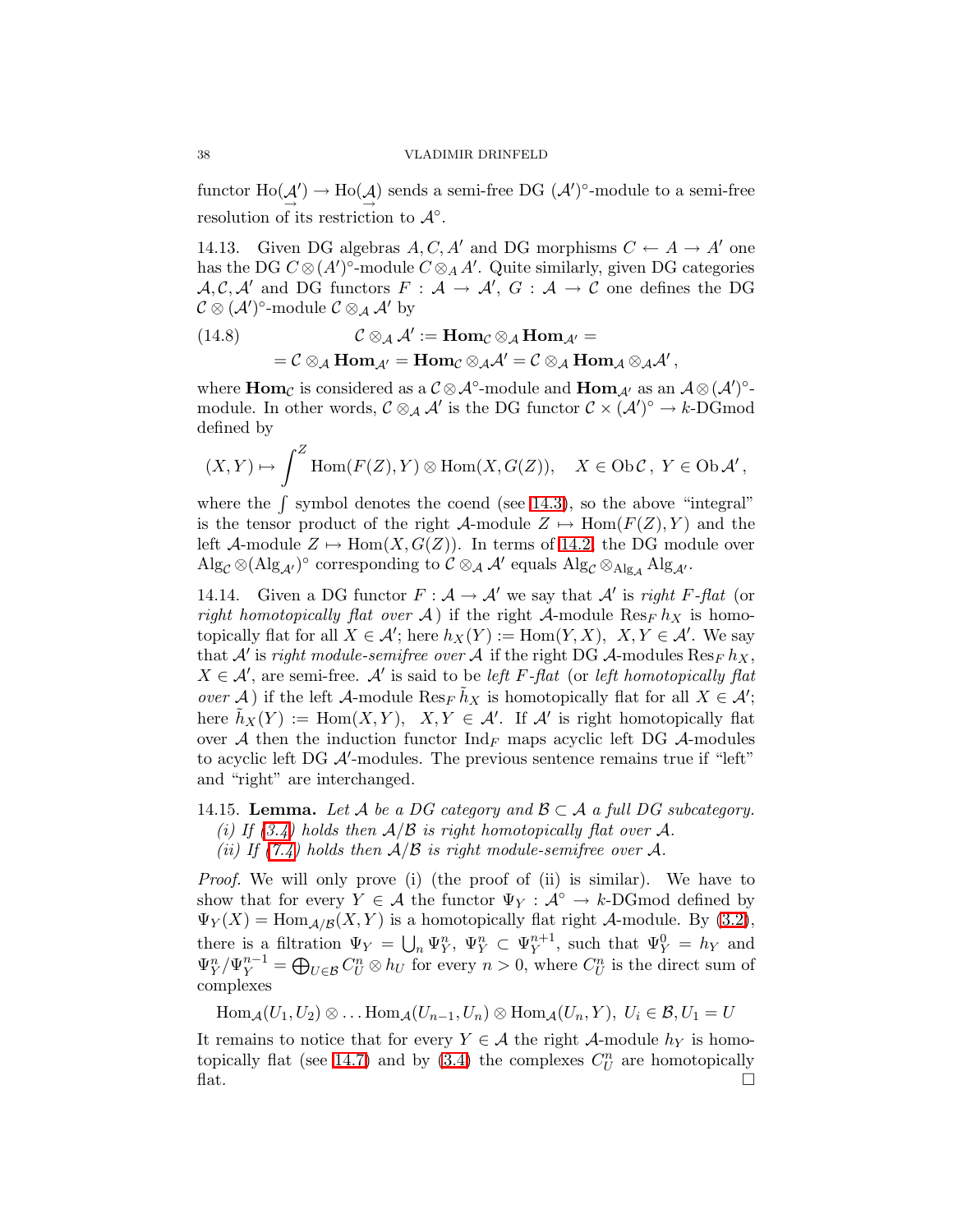<span id="page-38-4"></span>14.16. Quasi-representability. Let  $A$  be a DG category. We have the DG functor from A to the DG category of DG  $\mathcal{A}^{\circ}$ -modules defined by  $X \mapsto h_X$ .

14.16.1. Definition. A DG  $A^{\circ}$ -module  $\Phi$  is *quasi-representable* if there is a quasi-isomorphism  $f : h_X \to \Phi$  for some  $X \in \mathcal{A}$ .

**Remark.** By [14.8,](#page-35-0) for every DG  $\mathcal{A}^{\circ}$ -module  $\Phi$  there exists a semi-free resolution  $\pi : \Phi \to \Phi$  (i.e.,  $\bar{\Phi}$  is semi-free and  $\pi$  is a quasi-isomorphism), and the homotopy class of  $\bar{\Phi}$  does not depend on the choice of  $(\bar{\Phi}, \pi)$ . So  $\Phi$  is quasi-representable if and only if this class contains  $h_X$  for some  $X \in \mathcal{A}$ .

<span id="page-38-0"></span>14.16.2. **Lemma.**  $\Phi$  is quasi-representable if and only if the graded functor  $H^{\cdot} \Phi : (\text{Ho}^{\cdot}(\mathcal{A}))^{\circ} \rightarrow \{graded \ k\text{-modules}\} \ \text{is representable.}$ 

*Proof.* We only have to prove the "if" statement. Suppose  $H \Phi$  is represented by  $(X, u)$ ,  $X \in Ob \mathcal{A}$ ,  $u \in H^0 \Phi(X)$ . Our u is the cohomology class of some  $\tilde{u} \in \Phi(X)$  such that  $d\tilde{u} = 0$ , deg  $\tilde{u} = 0$ . Then  $\tilde{u}$  defines a closed morphism  $f : h_X \to \Phi$  of degree 0 such that for every  $Y \in \mathcal{A}$  the morphism  $H^{\dagger}h_X(Y) \to H^{\dagger}\Phi(Y)$  is an isomorphism, so f is a quasi-isomorphism.  $\square$ 

<span id="page-38-1"></span>14.16.3. Let  $\mathcal{A}' \subset \mathcal{A}^{\circ}\text{-}\mathrm{DG}$  mod be the full DG subcategory of quasi-representable DG modules. We have the DG functors  $\mathcal{A} \leftarrow \mathcal{A}'' \stackrel{\pi}{\longrightarrow} \mathcal{A}'$ , where  $\mathcal{A}''$ is the DG category whose objects are triples consisting of an object  $Y \in \mathcal{A}$ , a DG  $\mathcal{A}^{\circ}$ -module  $\Psi$ , and a quasi-isomorphism  $h_Y \to \Psi$  (more precisely,  $\mathcal{A}''$  is the full DG subcategory of the DG category  $\mathcal{A}^{\circ}$ -resDGmod from [6.2.1](#page-20-3) which is formed by these triples). Clearly  $\pi$  is a surjective quasi-equivalence.

14.16.4. Quasi-corepresentability. We say that a DG  $\mathcal{A}\text{-module } \Phi$  is quasi-corepresentable if there is a quasi-isomorphism  $f : \tilde{h}_X \to \Phi$  for some  $X \in \mathcal{A}$ , i.e., if  $\Phi$  is representable as a DG  $(\mathcal{A}^{\circ})^{\circ}$ -module

## 15. Appendix IV: The diagonal DG categories

<span id="page-38-3"></span><span id="page-38-2"></span>15.1. Given topological spaces  $M', M''$  mapped to a space  $M$ , one has the "homotopy fiber product"  $(M' \times M'') \times_{M \times M} \Delta_M^h$ , where  $\Delta_M^h$  is the "homotopy diagonal", i.e., the space of paths  $[0,1] \to M$  ( $\gamma \in \Delta_M^h$  is mapped to  $(\gamma(0), \gamma(1)) \in M \times M$ ). In the same spirit, given a DG category C it is sometimes useful to replace the naive diagonal  $\Delta_{\mathcal{C}} \subset \mathcal{C} \times \mathcal{C}$  by one of the following DG categories  $\overrightarrow{\Delta}_{\mathcal{C}}, \overleftarrow{\Delta}_{\mathcal{C}}, \overrightarrow{\Delta}_{\mathcal{C}},$  each of them equipped with a DG functor to  $\mathcal{C} \times \mathcal{C}$ . We define  $\Delta_{\mathcal{C}}$  to be the full DG subcategory of the DG category  $Mor \mathcal{C}$  from [2.9](#page-9-2) that consists of triples  $(X, Y, f)$  such that f is a homotopy equivalence; the DG functor  $\overrightarrow{\Delta}_{\mathcal{C}} \rightarrow \overrightarrow{\mathcal{C}} \times \overrightarrow{\mathcal{C}}$  is defined by  $(X, Y, f) \mapsto (X, Y)$ . We define  $\overline{\Delta_{\mathcal{C}}}$  to be the same full DG subcategory of  $\mathcal{M}$ or C, but the DG functor  $\overleftarrow{\Delta_{\mathcal{C}}} \to \mathcal{C} \times \mathcal{C}$  is defined by  $(X, Y, f) \mapsto (Y, X)$ .

Finally, define  $\overleftrightarrow{\Delta}_{\mathcal{C}}$  to be the DG category  $A_{\infty}$ -functors  $\overleftrightarrow{A_{\infty}}$ -functors  $I_2 \rightarrow \mathcal{C}$ , where  $I_n$  denotes the k-category freely generated by the category  $J_n$ with objects  $1, \ldots, n$  and precisely one morphism with any given source and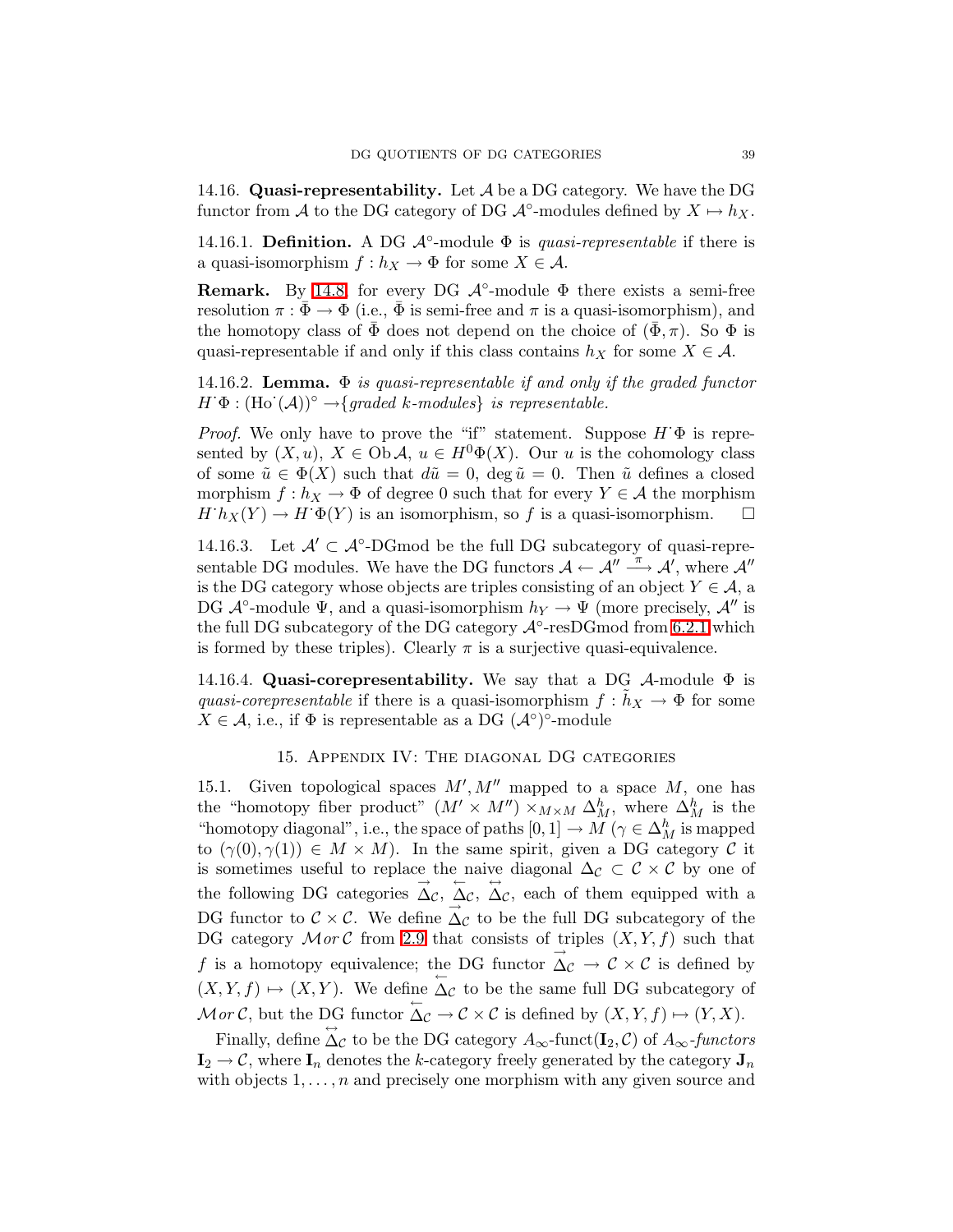target. Here the word " $A_{\infty}$ -functor" is understood in the "strictly unital" sense (cf. §3.5 of [\[24\]](#page-47-4) or §3.1 of [\[36\]](#page-48-4); according to [\[31,](#page-48-2) [33,](#page-48-3) [36,](#page-48-4) [37\]](#page-48-5) there are several versions of the notion of  $A_{\infty}$ -functor which differ on how an  $A_{\infty}$  analog of the axiom  $F(id) = id$  in the definition of usual functor is formulated; the difference is inessential for our purposes and for any reasonable purpose). So an  $A_{\infty}$ -functor  $I_2 \to \mathcal{C}$  is a DG functor  $\mathcal{D}_2 \to \mathcal{C}$ , where  $\mathcal{D}_2$  is a certain DG category with  $Ob \mathcal{D}_2 = \{1, 2\}$ , which is freely generated (as a graded k-category, i.e., after one forgets the differential) by morphisms  $f_{12}: 1 \rightarrow 2$ and  $f_{21}: 2 \rightarrow 1$  of degree 0, morphisms  $f_{121}: 1 \rightarrow 1$  and  $f_{212}: 2 \rightarrow 2$  of degree -1, morphisms  $f_{1212}: 1 \rightarrow 2$  and  $f_{2121}: 2 \rightarrow 1$  of degree -2, etc. One has  $df_{12} = 0 = df_{21}$ ,  $df_{121} = f_{21}f_{12} - 1$ ,  $df_{212} = f_{12}f_{21} - 1$ , and we do not need explicit formulas for the differential of  $f_{1212}$ ,  $f_{2121}$ , etc.

<span id="page-39-1"></span>15.2. Let  $e_{ij}$  be the unique  $\mathbf{J}_2$ -morphism  $i \to j$ ,  $i, j \in \{1, 2\}$ . Let  $\mathbf{I}'_2 \subset \mathbf{I}_2$ denote the k-subcategory generated by  $e_{12}$ . Then  $A_{\infty}$ -funct $(\mathbf{I}'_2, \mathcal{C})$  identifies with Mor C, so we get a canonical DG functor  $\overrightarrow{\Delta}_{\mathcal{C}} \rightarrow \overrightarrow{\Delta}_{\mathcal{C}} \subset \mathcal{M}$  or C. There is a similar DG functor  $\Delta \mathcal{C} \rightarrow \Delta \mathcal{C}$ .

<span id="page-39-0"></span>15.3. Lemma. For every DG category K equipped with a DG functor  $K \rightarrow$  $\Delta_{\mathcal{C}}$  the DG functor  $\mathcal{K} \times_{\overrightarrow{\Delta}_{\mathcal{C}}}$  $\overrightarrow{\Delta}_{\mathcal{C}} \rightarrow \overrightarrow{\mathcal{K}}$  is a quasi-equivalence. Same is true if  $(\overrightarrow{\Delta}_{\mathcal{C}}, \overrightarrow{\Delta}_{\mathcal{C}})$  is replaced by  $(\overrightarrow{\Delta}_{\mathcal{C}}, \mathcal{C}), (\overrightarrow{\Delta}_{\mathcal{C}}, \overrightarrow{\Delta}_{\mathcal{C}})$   $(\overrightarrow{\Delta}_{\mathcal{C}}, \overrightarrow{\Delta}_{\mathcal{C}})$ , or  $(\overrightarrow{\Delta}_{\mathcal{C}}, \mathcal{C})$ .

In other words, the lemma says that the DG functors  $\overrightarrow{\Delta}_{\mathcal{C}} \rightarrow \overrightarrow{\Delta}_{\mathcal{C}} \rightarrow \mathcal{C}$ are quasi-equivalences and this remains true after any "base change" in the sense of [2.8.](#page-8-2)

*Proof.* The DG functors  $\overrightarrow{\Delta}_{\mathcal{C}} \rightarrow \overrightarrow{\Delta}_{\mathcal{C}} \rightarrow \mathcal{C}$  induce surjections of Hom complexes (this follows from the definition of these complexes, see [\[31,](#page-48-2) [33,](#page-48-3) [36,](#page-48-4) [37\]](#page-48-5)). So it suffices to show that they are quasi-equivalences and induce surjections  $\overrightarrow{Ob} \overrightarrow{\Delta}_{\mathcal{C}} \rightarrow \overrightarrow{Ob} \overrightarrow{\Delta}_{\mathcal{C}}$   $\rightarrow \overrightarrow{Ob} \overrightarrow{C}$ . Both statements are clear for  $\overrightarrow{\Delta}_{\mathcal{C}} \rightarrow \overrightarrow{Ob} \overrightarrow{C}$ . The DG functor  $F: \Delta_{\mathcal{C}} \to \mathcal{C}$  is the DG functor

$$
A_{\infty}\text{-funct}(\mathbf{I}_2, \mathcal{C}) \to A_{\infty}\text{-funct}(\mathbf{I}_1, \mathcal{C})
$$

that comes from a functor  $i : I_1 \to I_2$  induced by an embedding  $I_1 \hookrightarrow$  $\mathbf{I}_2$ . F is a quasi-equivalence because i is an equivalence (more generally, if all the Hom complexes of DG categories  $A_1, A_2$  are semi-free DG kmodules then a quasi-equivalence  $A_1 \stackrel{\approx}{\longrightarrow} A_2$  induces a quasi-equivalence  $A_{\infty}$ -funct $(\mathcal{A}_2, \mathcal{C}) \stackrel{\sim}{\longrightarrow} A_{\infty}$ -funct $(\mathcal{A}_1, \mathcal{C})$ : this follows from [16.7.4](#page-45-1) because the functor  $T(A_2, C) \to T(A_1, C)$  is an equivalence).

Finally, let us prove the surjectivity of the map  $Ob \vec{\Delta}_{\mathcal{C}} \to Ob \vec{\Delta}_{\mathcal{C}}$  essentially following [\[31\]](#page-48-2) (where a slightly weaker statement is formulated). We will prove a formally more general statement. Let  $e_{ij}$  and  $\mathbf{I}'_2 \subset \mathbf{I}_2$  have the same meaning as in [15.2.](#page-39-1) Suppose that the embedding  $I'_2 \hookrightarrow I_2$  (considered as a DG functor between DG categories) is decomposed as  $I'_2 \nightharpoonup \mathcal{R} \to I_2$ , where  $Ob \mathcal{R} = Ob \mathbf{I}_2 = \mathbf{I}'_2 = \{1, 2\}$  and  $\mathcal{R}$  is semi-free over  $\mathbf{I}'_2$  (see [13.4\)](#page-32-0). Let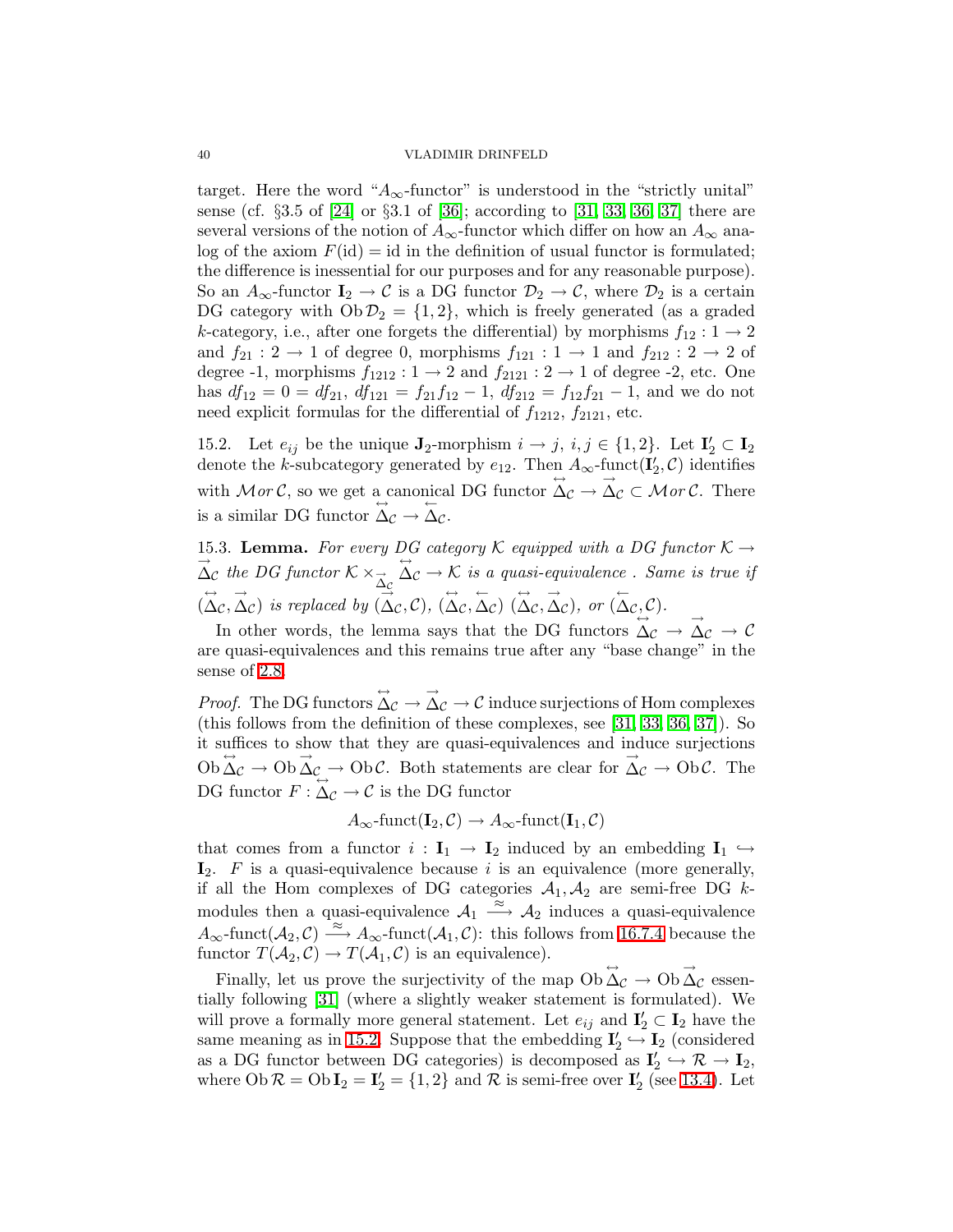<span id="page-40-0"></span> $F: I'_2 \to C$  be a DG functor such that  $F(e_{12})$  is a homotopy equivalence. Then we will show that F extends to a DG functor  $G : \mathcal{R} \to \mathcal{C}$  (to prove the surjectivity of the map  $Ob \overrightarrow{\Delta}_{\mathcal{C}} \to Ob \overrightarrow{\Delta}_{\mathcal{C}}$  put  $\mathcal{R} = \mathcal{D}_2$ ). We will do this by decomposing  $F$  as

(15.1) 
$$
\mathbf{I}'_2 \stackrel{\Phi}{\longrightarrow} \mathcal{R}' \to \mathcal{C}, \quad \text{Ho}^{\cdot}(\mathcal{R}') = \mathbf{I}_2
$$

(here the equality  $Ho^{\cdot}(\mathcal{R}') = I_2$  means that the functor  $I'_2 = Ho^{\cdot}(I'_2) \rightarrow \mathcal{R}'$ extends to an isomorphism  $\mathbf{I}_2 \xrightarrow{\sim} \mathcal{R}'$ ). Such a decomposition allows to extend F to a DG functor  $G : \mathcal{R} \to \mathcal{C}$ : first reduce to the case that all Ext<sup>n</sup> groups in  $\mathcal{R}'$  vanish for  $n > 0$  (otherwise replace  $\mathcal{R}'$  by a suitable DG subcaregory), then one has a commutative diagram

$$
\begin{array}{ccc}\n\mathbf{I}_{2}^{\prime}&\stackrel{\Phi}{\longrightarrow}&\mathcal{R}^{\prime}\\ \nu\downarrow&&\downarrow\pi\\ \mathcal{R}&\longrightarrow&\mathbf{I}_{2}\end{array}
$$

with  $\pi$  being a surjective quasi-equivalence, and it remains to decompose  $\Phi$ as  $I'_2 \stackrel{\nu}{\longrightarrow} \mathcal{R} \stackrel{\cdot}{\longrightarrow} \mathcal{R}'$  by applying [13.6.](#page-33-2)

Here are two ways to construct a decomposition [\(15.1\)](#page-40-0). The first way is, essentially, to construct an  $\mathcal{R}'$  independent on  $\mathcal{C}$  and  $F: \mathbf{I} \to \mathcal{C}$  by slightly modifying  $I'_2$ . The second construction seems simpler to me, but it gives an  $\mathcal{R}'$  which depends on  $\mathcal{C}$  and  $F : I \to \mathcal{C}$ .

(i) Our  $I_2^{\prime}$  equals the DG category  $\mathcal{A}_0$  from [3.7.1.](#page-11-3) Let  $\mathcal{R}'$  be the DG category  $(\tilde{\mathcal{A}}/\mathcal{B})_0 \subset \mathcal{A}/\mathcal{B}$  from [3.7.1.](#page-11-3) One gets a DG functor  $\mathcal{R}' := (\mathcal{A}/\mathcal{B})_0 \to$ C and, in fact, a DG functor  $A/B \to C^{\text{pre-tr}}$  as follows. First extend  $F : A_0 :=$  $I' \to \mathcal{C}$  to a DG functor  $F^{\text{pre-tr}} : \mathcal{A} := (I'_2)^{\text{pre-tr}} \to \mathcal{C}$ . Then  $F^{\text{pre-tr}}$  sends the unique object of B to a contractible object  $Y \in \mathcal{C}^{\text{pre-tr}}$ . A choice of a homotopy between  $\mathrm{id}_Y$  and 0 defines a DG functor  $\mathcal{A}/\mathcal{B} \to \mathcal{C}^{\mathrm{pre-tr}}$ . By Lemma [3.7.2,](#page-11-2) Ho $(\mathcal{R}') = I'_2$ .

(ii) Notation: given a DG category A and  $a \in Ob \mathcal{A}$  one defines  $\mathcal{A}/a$  to be the fiber product in the Cartesian square

$$
\begin{array}{ccc}\mathcal{A}/a & \to & \mathcal{M}or\,\mathcal{A} \\ \downarrow & & \downarrow t \\ * & \stackrel{i_a}{\longrightarrow} & \mathcal{A}\end{array}
$$

where  $\mathcal{M}$  or  $\mathcal{A}$  is the DG category from [2.9,](#page-9-2) t sends an  $\mathcal{A}$ -morphism to its target, ∗ is the DG category with one object whose endomorphism algebra equals k and  $i_a : * \to \mathcal{A}$  maps the object of  $*$  to a. Decompose  $F : I'_2 \to \mathcal{C}$ as  $F = s\bar{F}$ , where  $s : C/F(2) \to C$  sends a C-morphism to its source and  $\bar{F}$ :  $I'_2 \rightarrow C/F(2)$  is the composition of the DG functor  $I'_2 \rightarrow I_2/2$  that sends  $i \in \{1,2\}$  to the unique  $J'_2$ -morphism  $e_{i2} : i \to 2$  and the DG functor  $\mathbf{I}_2/2 \to \mathcal{C}/F(2)$  corresponding to  $F : \mathbf{I}_2 \to \mathcal{C}$  (here  $\mathbf{I}_2$  is considered as a DG category). Now define  $\mathcal{R}'$  from [\(15.1\)](#page-40-0) as follows:  $Ob \mathcal{R}' := Ob I'_2 =$  $\{1,2\}, \text{ Hom}(j_1, j_2) = \text{Hom}(\bar{F}(j_1), \bar{F}(j_2)) \text{ for } j_1 = j_2 \in \text{Ob } \mathcal{R}' := \text{Ob } \mathbf{I}'_2, \text{ and }$ composition in  $\mathcal{R}'$  comes from composition in  $\mathcal{C}/F(2)$ . We have a canonical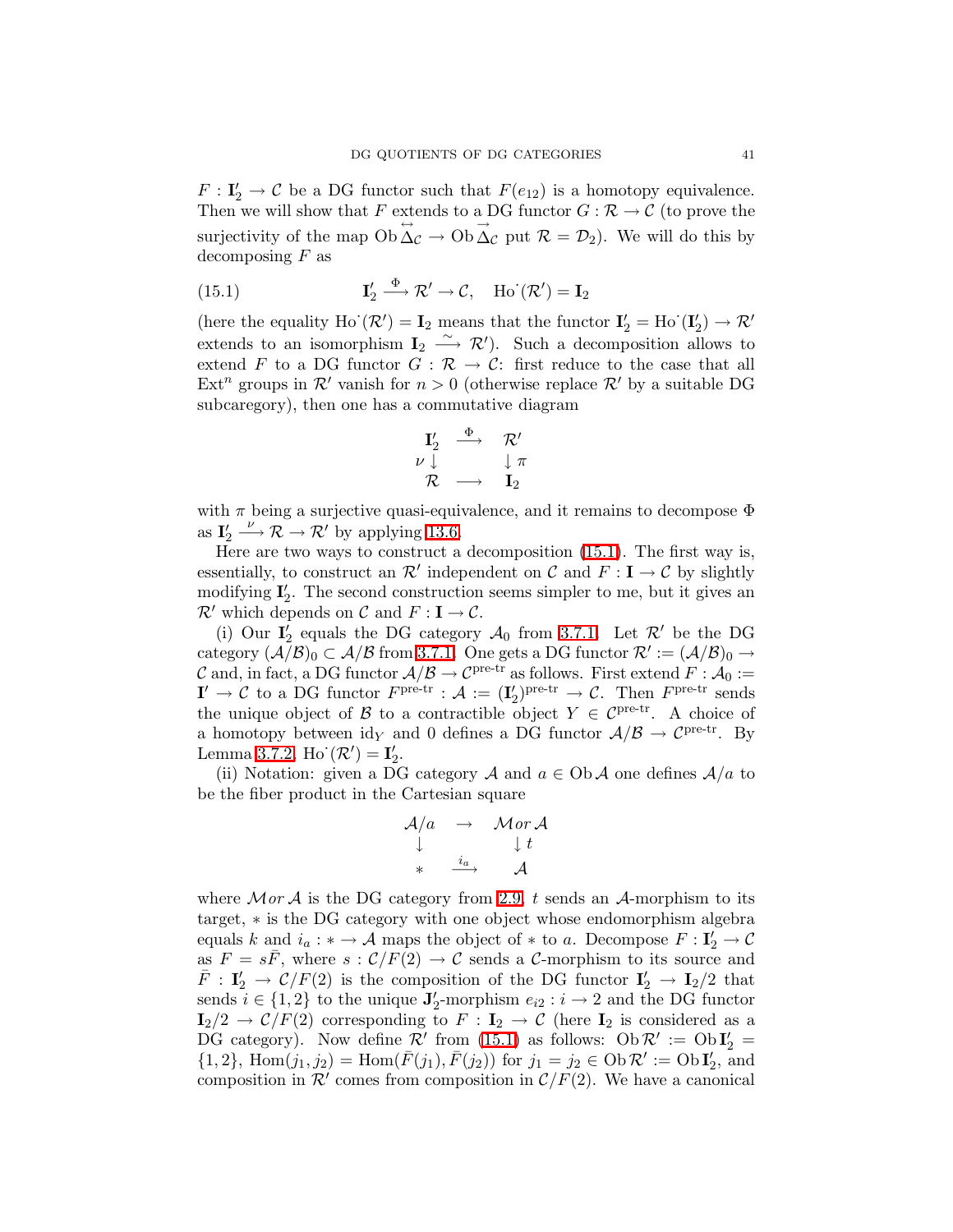decomposition of  $\bar{F}$  as  $I'_2 \to \mathcal{R}' \to \mathcal{C}/F(2)$ , and to get [\(15.1\)](#page-40-0) one uses  $s: \mathcal{C}/F(2) \to \mathcal{C}$ . To show that Ho' $(\mathcal{R}') = \mathbf{I}_2$ 'use that  $F(e_{i2})$ 'is a homotopy equivalence.

#### 16. Appendix V: The 2-category of DG categories

<span id="page-41-0"></span>In [16.1-](#page-41-1)[16.4](#page-42-2) we recall the definition of the 2-category of DG categories used by Keller in [\[22\]](#page-47-10), and in [16.7.1-](#page-43-0)[16.7.4](#page-45-1) we mention a different approach used by Kontsevich. We prefer to work with the weak notion of 2-category due to B´enabou. The definition and basic examples of 2-categories can be found in [\[3\]](#page-46-4) or Ch. XII of [\[39\]](#page-48-22), where they are called "bicategories". Let us just recall that we have to associate to each two DG categories  $A_1, A_2$  a category  $T(A_1, A_2)$  and to define the composition functors  $T(A_1, A_2) \times T(A_2, A_3) \rightarrow$  $T(A_1, A_3)$ . The 2-category axioms say that composition should be weakly associative and for every DG category  $A$  there is a weak unit object in  $T(\mathcal{A}, \mathcal{A})$ . The meaning of "weak" is clear from the following example: a 2-category with one object is the same as a monoidal category.

The 2-category of DG categories is only the tip of the "iceberg" of DG categories. In [16.8](#page-45-0) we make some obvious remarks regarding the whole iceberg, but its detailed description is left to the experts (see [1.8\)](#page-5-2).

<span id="page-41-1"></span>16.1. Flat case. First let us construct the 2-category FlatDGcat of flat DG categories ("flat" is a shorthand for "homotopically flat over  $k$ ", see [3.3\)](#page-10-1). Define  $T(\mathcal{A}_1, \mathcal{A}_2) \subset D(\mathcal{A}_1^{\circ} \otimes \mathcal{A}_2)$  to be the full subcategory of quasi-functors in the sense of §7 of [\[22\]](#page-47-10) (see also [\[26\]](#page-47-22)). According to [\[22\]](#page-47-10), a quasi-functor from  $\mathcal{A}_1$  to  $\mathcal{A}_2$  is an object  $\Phi \in D(\mathcal{A}_1^{\circ} \otimes \mathcal{A}_2)$  such that for every  $X \in \mathcal{A}_1$ the object  $\Phi(X) \in D(\mathcal{A}_2)$  belongs to the essential image of the Yoneda  $\text{embedding }\text{Ho}(\mathcal{A}_2)\to D(\mathcal{A}_2) \text{ (here } \Phi(X) \text{ is the restriction of } \Phi:\mathcal{A}_1\otimes \mathcal{A}_2^\circ\to 0.$ k-DGmod to  $\{X\} \otimes \mathcal{A}_2 = \mathcal{A}_2$ . In other words, an object of  $D(\mathcal{A}_1^{\circ} \otimes \mathcal{A}_2)$  is a quasi-functor if it comes from a DG functor from  $A_1$  to the full subcategory of quasi-representable DG  $\mathcal{A}_2^{\circ}$ -modules ("quasi-representable" means "quasiisomorphic to a representable DG  $\mathcal{A}_2^{\circ}$ -module", see [14.16\)](#page-38-4). The composition of  $\Phi \in D(\mathcal{A}_{1}^{\circ} \otimes \mathcal{A}_{2})$  and  $\Psi \in D(\mathcal{A}_{2}^{\circ} \otimes \mathcal{A}_{3})$  is defined to be  $\Phi \stackrel{L}{\otimes}_{\mathcal{A}_{2}} \Psi$ , and the associativity isomorphism is the obvious one.

 $D(\mathcal{A}_{1}^{\circ}\otimes\mathcal{A}_{2})$  is a graded k-category (the morphisms  $\Phi_{1}\to\Phi_{2}$  of degree *n* are the elements of  $\text{Ext}^n(\Phi_1, \Phi_2)$ . This structure induces a structure of graded k-category on  $T(A_1, A_2)$ .

<span id="page-41-2"></span>16.2. **Remark.** If  $A_2$  is pretriangulated in the sense of [2.4](#page-7-0) then the subcategory  $T(A_1, A_2) \subset D(A_1^{\circ} \otimes A_2)$  is triangulated.

16.3. General case. It suffices to define for every DG category  $A$  a 2functor  $\mathbf{T} : S_{\mathcal{A}} \to \mathbf{FlatDGcat},$  where FlatDGcat is the 2-category of flat DG categories and  $S_A$  is a non-empty 2-category such that for every  $s_1, s_2 \in \text{Ob } S_\mathcal{A}$  the category of 1-morphisms  $s_1 \to s_2$  has one object and one morphism (" $\overline{\phantom{a}}$ " is the Hebrew letter Dalet). We define Ob  $S_{\mathcal{A}}$  to be the class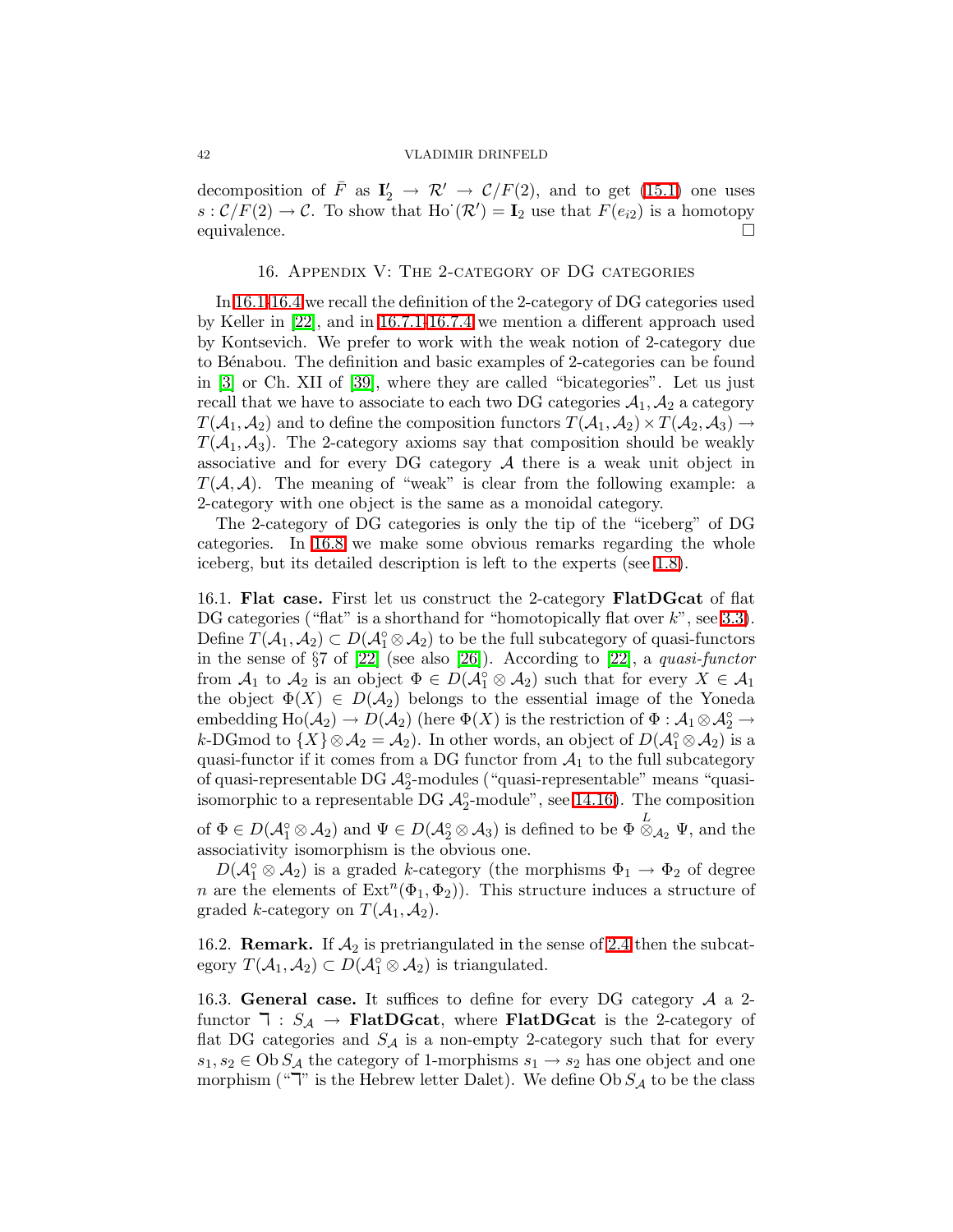of all flat resolutions of S (by [13.5,](#page-33-1) Ob  $S_A \neq \emptyset$ ).  $\exists$  sends each  $\tilde{A} \in \text{Ob } S_A$  to itself considered as an object of FlatDGcat. The unique 1-morphism from  $\tilde{\mathcal{A}}_1 \in \mathrm{Ob}\, S_{\mathcal{A}}$  to  $\tilde{\mathcal{A}}_2 \in \mathrm{Ob}\, S_{\mathcal{A}}$  is mapped by  $\mathcal{T}$  to  $\text{Hom}_{\tilde{\mathcal{A}}_1,\tilde{\mathcal{A}}_2} \in T(\tilde{\mathcal{A}}_1,\tilde{\mathcal{A}}_2) \subset$  $D(\tilde{\mathcal{A}}_1^{\circ} \otimes \tilde{\mathcal{A}}_2)$ , where the DG  $\tilde{\mathcal{A}}_1 \otimes \tilde{\mathcal{A}}_2^{\circ}$ -module  $\textbf{Hom}_{\tilde{\mathcal{A}}_1, \tilde{\mathcal{A}}_2}$  is defined by

(16.1) 
$$
(X_1, X_2) \mapsto \text{Hom}(\pi_2(X_2), \pi_1(X_1)), \quad X_i \in \tilde{\mathcal{A}}_i
$$

and  $\pi_i$  is the DG functor  $\tilde{A}_i \to A$ . To define  $\overline{\mathsf{I}}$  one also has to specify a quasi-isomorphism

(16.2) 
$$
\operatorname{Hom}_{\tilde{A}_1, \tilde{A}_2} \stackrel{L}{\otimes}_{A_2} \operatorname{Hom}_{\tilde{A}_2, \tilde{A}_3} \to \operatorname{Hom}_{\tilde{A}_1, \tilde{A}_3}
$$

for every three resolutions  $\tilde{\mathcal{A}}_i \to \mathcal{A}$ . It comes from the composition mor- $\operatorname{phism} \ \mathbf{Hom}_{\tilde{\mathcal A}_1, \tilde{\mathcal A}_2} \otimes_{\mathcal A_2} \mathbf{Hom}_{\tilde{\mathcal A}_2, \tilde{\mathcal A}_3} \to \mathbf{Hom}_{\tilde{\mathcal A}_1, \tilde{\mathcal A}_3}.$ 

<span id="page-42-2"></span>16.4. Each  $T(A_1, A_2)$  is equipped with a graded k-category structure, and if  $\mathcal{A}_2$  is pretriangulated then  $T(\mathcal{A}_1, \mathcal{A}_2)$  is equipped with a triangulated structure. We already know this if  $\mathcal{A}_1$  and  $\mathcal{A}_2$  are flat (see [16.1](#page-41-1)[-16.2\)](#page-41-2), and in the general case we get it by transport of structure via the equivalence  $T(\tilde{A}_1, \tilde{A}_2) \to T(A_1, A_2)$  corresponding to flat resolutions  $\tilde{A}_1 \to A_1$  and  $\mathcal{\tilde{A}}_1 \rightarrow \mathcal{A}_2.$ 

<span id="page-42-0"></span>16.5. **Remarks.** (i)  $T(A_1, A_2)$  is a full subcategory of the following triangulated category  $D(\mathcal{A}_1^{\circ})$  $\stackrel{L}{\otimes} \mathcal{A}_2)$  equipped with a triangulated functor  $R$  :  $D(\mathcal{A}_1^{\circ} \otimes$  $\mathcal{A}_2$ )  $\rightarrow D(\mathcal{A}_1^{\circ})$  $\stackrel{L}{\otimes}$  A<sub>2</sub>), which is an equivalence if  $A_1$  or  $A_2$  is flat. The objects of  $D(\mathcal{A}_1^\circ)$  $\stackrel{L}{\otimes}$  A<sub>2</sub>) are triples  $(\tilde{A}_1, \tilde{A}_2, M)$ , where  $\tilde{A}_i$  is a flat resolution of  $A_i$  and  $M \in D(\tilde{\mathcal{A}}_1^{\circ} \otimes \tilde{\mathcal{A}}_2)$ . Morphisms of degree n from  $(\tilde{\mathcal{A}}_1, \tilde{\mathcal{A}}_2, M)$  to  $(\tilde{\mathcal{A}}'_1, \tilde{\mathcal{A}}'_2, M')$ are elements of  $\mathrm{Ext}^n_{\tilde{\mathcal{A}}'_1\otimes (\tilde{\mathcal{A}}'_2)^{\circ}}((\mathbf{Hom}_{\tilde{\mathcal{A}}'_1, \tilde{\mathcal{A}}_1}\otimes \mathbf{Hom}_{\tilde{\mathcal{A}}_2, \tilde{\mathcal{A}}'_2})\otimes_{\tilde{\mathcal{A}}_1\otimes \tilde{\mathcal{A}}_2^{\circ}} M, M').$  One defines composition in  $D(\mathcal{A}_{1}^{\circ})$  $\stackrel{L}{\otimes}$  A<sub>2</sub>) and  $R: D(\mathcal{A}_{1}^{\circ} \otimes \mathcal{A}_{2}) \rightarrow D(\mathcal{A}_{1}^{\circ})$  $\stackrel{L}{\otimes} \mathcal{A}_2)$  in the obvious way.

(ii)  $D(\mathcal{A}^{\circ} \overset{L}{\otimes} \mathcal{A})$  equipped with the functor  $\overset{L}{\otimes}_{\mathcal{A}}$  is a monoidal category.  $\mathbf{Hom}_{\mathcal{A}} := \mathbf{Hom}_{\mathcal{A},\mathcal{A}}$  viewed as an object of  $D(\mathcal{A}^{\circ} \overset{L}{\otimes} \mathcal{A})$  is a unit object.

<span id="page-42-1"></span>16.6. Ind-version and duality. We are going to define an involution  $\circ$ of the 2-category DGcat which preserves the composition of 1-morphisms, reverses that of 2-morphisms, and sends each  $A \in \mathbf{DGcat}$  to  $\mathcal{A}^{\circ}$ .

To define it at the level of 1-morphisms and 2-morphisms consider the 2-category  $DGcat_{ind}$  whose objects are DG categories, as before, but the category  $T(\mathcal{A}, \mathcal{K})$  of 1-morphisms from a DG category  $\mathcal A$  to a DG category K equals  $D(\mathcal{A}^{\circ} \overset{L}{\otimes} \mathcal{K})$  (1-morphisms are composed in the obvious way). Clearly  $DGcat \subset DGcat_{ind}$ . The DG category  $DGcat_{ind}$  has a canonical involution • which reverses the composition of 1-morphisms and preserves that of 2-morphisms: at the level of objects one has  $\mathcal{A}^{\bullet} := \mathcal{A}^{\circ}$ , and to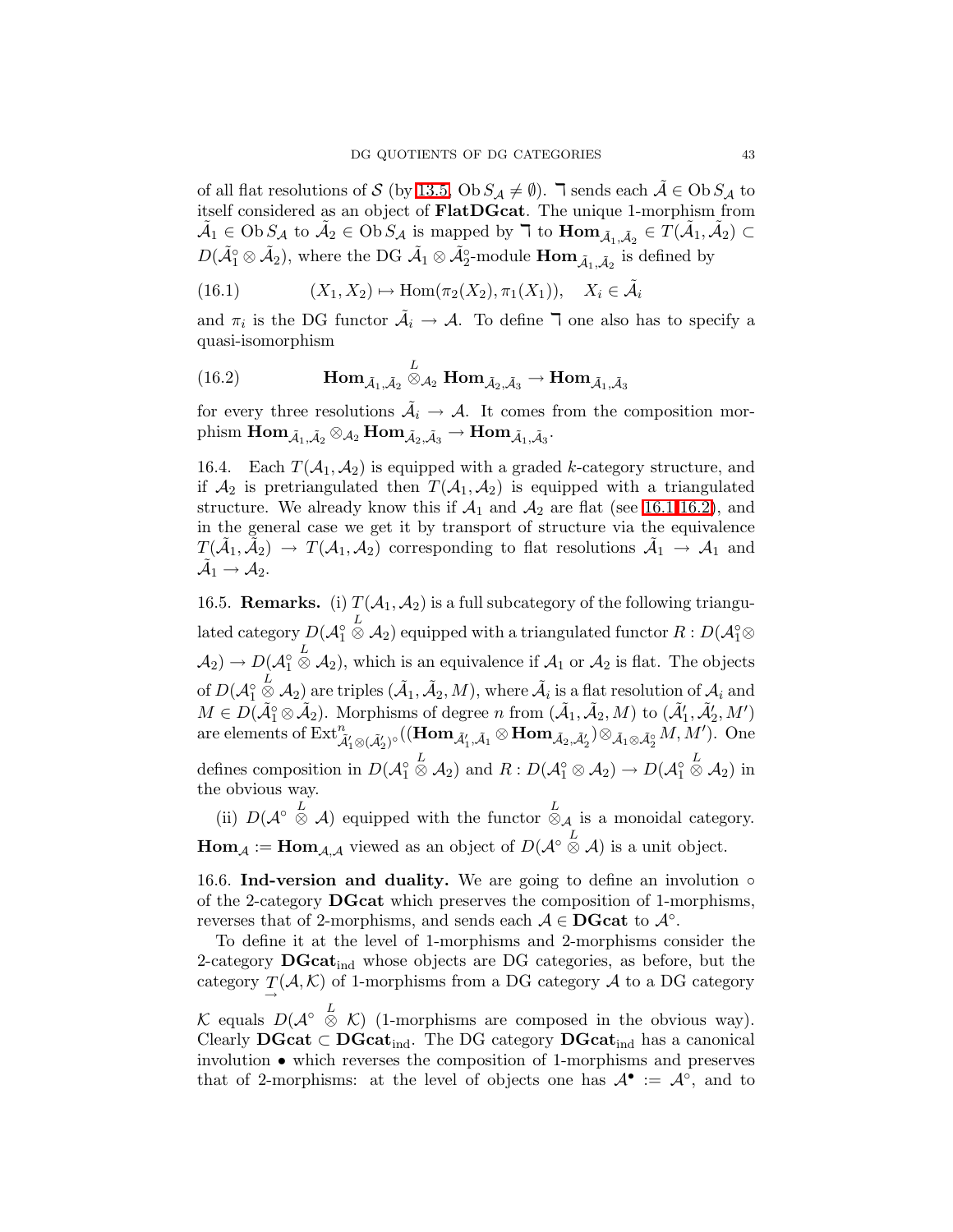define • at the level of 1-morphisms and 2-morphisms one uses the obvious equivalence between  $T(A, K)$  and  $T(K^{\circ}, A^{\circ})$ . → →

Now it is easy to see that each  $F \in T(A, \mathcal{K}) \subset T(A, \mathcal{K})$  has a right adjoint →  $F^* \in T(\mathcal{K}, \mathcal{A})$  and  $(F^*)^{\bullet} \in T(\mathcal{A}^{\circ}, \mathcal{K}^{\circ}) \subset T(\mathcal{A}^{\circ}, \mathcal{K}^{\circ})$ . So putting  $F^{\circ} := (F^*)^{\bullet}$ one gets the promised involution of DGcat.

**Remarks.** (i) It is easy to show that if  $K \in \mathbf{DGcat}$  is pretriangulated and  $\text{Ho}(\mathcal{K})$  is Karoubian then  $F \in \mathcal{T}(\mathcal{A}, \mathcal{K})$  has a right adjoint if and only if  $F \in T(A, \mathcal{K}).$ 

(ii) At the 2-category level the definitions of the right derived DG functor from [5.2](#page-18-0) and [7.3](#page-22-5) amount to the following one. Suppose that in the situation of [1.6.2](#page-4-0) we are given  $F \in T(A, A')$ . Then  $RF \in T(\mathcal{C}, A')$  is the composition of  $F \in T(\mathcal{A}, \mathcal{A}') \subset T(\mathcal{C}, \mathcal{A}')$  and the right adjoint  $\xi^* \in T(\mathcal{C}, \mathcal{A})$  of  $\xi \in$  $T(A, C)$ .

### <span id="page-43-0"></span>16.7. Relation with Kontsevich's approach.

16.7.1. Let  $A, K$  be DG categories and suppose that A is flat. Given a DG functor  $F: \mathcal{A} \to \mathcal{K}$  denote by  $\Phi_F$  the DG  $\mathcal{A} \otimes \mathcal{K}^{\circ}\text{-module } (X, Y) \mapsto$ Hom $(Y, F(X))$ . Clearly  $\Phi_F \in D(\mathcal{A}^{\circ} \otimes \mathcal{K})$  belongs to  $T(\mathcal{A}, \mathcal{K})$ . Let us describe the full subcategory of  $T(A, \mathcal{K})$  formed by the DG  $\mathcal{A} \otimes \mathcal{K}^{\circ}$ -modules  $\Phi_F$ . One has  $\Phi_F = \text{Ind}_{\text{id}_A \otimes F^{\circ}}(\text{Hom}_A)$ , where  $F^{\circ}$  is the DG functor  $\mathcal{A}^{\circ} \to \mathcal{K}^{\circ}$  corresponding to  $\widehat{F} : \mathcal{A} \to \mathcal{K}$  and  $\text{Hom}_{\mathcal{A}}$  is the  $\mathcal{A}^{\circ} \otimes \mathcal{A}$ -module  $(X,Y) \mapsto \text{Hom}(X,Y)$ . As A is homotopically flat over k the morphism  $L\operatorname{Ind}_{\mathrm{id}_{\mathcal{A}}\otimes F^{\circ}}(\mathrm{Hom}_{\mathcal{A}})\to \mathrm{Ind}_{\mathrm{id}_{\mathcal{A}}\otimes F^{\circ}}(\mathrm{Hom}_{\mathcal{A}})$  is a quasi-isomorphism. Therefore the adjunction between derived induction and restriction yields a canonical isomorphism

<span id="page-43-2"></span> $(16.3) \quad \text{Ext}^n(\Phi_F, \Phi_G) = \text{Ext}^n(L \operatorname{Ind}_{\text{id}_{\mathcal{A}}} \otimes F\circ (\text{Hom}_{\mathcal{A}}), \Phi_G) \stackrel{\sim}{\longrightarrow} \text{Ext}^n(F, G),$ 

where  $\text{Ext}^n(F, G) := \text{Ext}^n_{\mathcal{A}\otimes\mathcal{A}^\circ}(\text{Hom}_{\mathcal{A}}, \mathcal{H}om(F, G))$  and  $\mathcal{H}om(F, G) :=$  $\text{Res}_{\text{id}_{\mathcal{A}} \otimes F^{\circ}}(\Phi_G)$ , i.e.,  $\text{Hom}(F, G)$  is the DG  $\mathcal{A} \otimes \mathcal{A}^{\circ}\text{-module } (X, Y) \mapsto$  $\text{Hom}(F(Y), G(X)), X, Y \in \mathcal{A}$ . The morphism  $\text{Ext}^m(F_2, F_3) \otimes \text{Ext}^n(F_1, F_2)$  $F_2$   $\rightarrow$  Ext<sup>m+n</sup>( $F_1, F_3$ ) coming from [\(16.3\)](#page-43-2) is, in fact, induced by the morphism  $\mathcal{H}om(F_2,F_3)\otimes\mathcal{H}om(F_1,F_2)\rightarrow\mathcal{H}om(F_1,F_3)$  and the quasi-isomomorphism  $(Hom_A) \otimes_A (Hom_A) \rightarrow Hom_A$ . So we have described the full subcategory of  $T(A,\mathcal{K})$  formed by the DG  $\mathcal{A} \otimes \mathcal{K}^{\circ}$ -modules  $\Phi_F$ . The next statement shows that it essentially equals  $T(A, \mathcal{K})$  if A is semi-free.

<span id="page-43-1"></span>16.7.2. Proposition. If A is semi-free over k then every object of  $T(A, K)$ is isomorphic to  $\Phi_F$  for some  $F : A \to \mathcal{K}$ .

*Proof.* An object  $\Phi \in T(A, \mathcal{K})$  is a DG  $\mathcal{A} \otimes \mathcal{K}^{\circ}$ -module. Consider  $\Phi$  as a DG functor  $\mathcal{A} \to \mathcal{K}' \subset \mathcal{K}^{\circ}\text{-}\mathrm{DGmod}$ , where  $\mathcal{K}'$  is the full DG subcategory of quasi-representable DG modules. We have the DG functors  $\mathcal{K} \leftarrow \mathcal{K}'' \stackrel{\pi}{\longrightarrow} \mathcal{K}',$ where  $\mathcal{K}''$  is the DG category whose objects are triples consisting of an object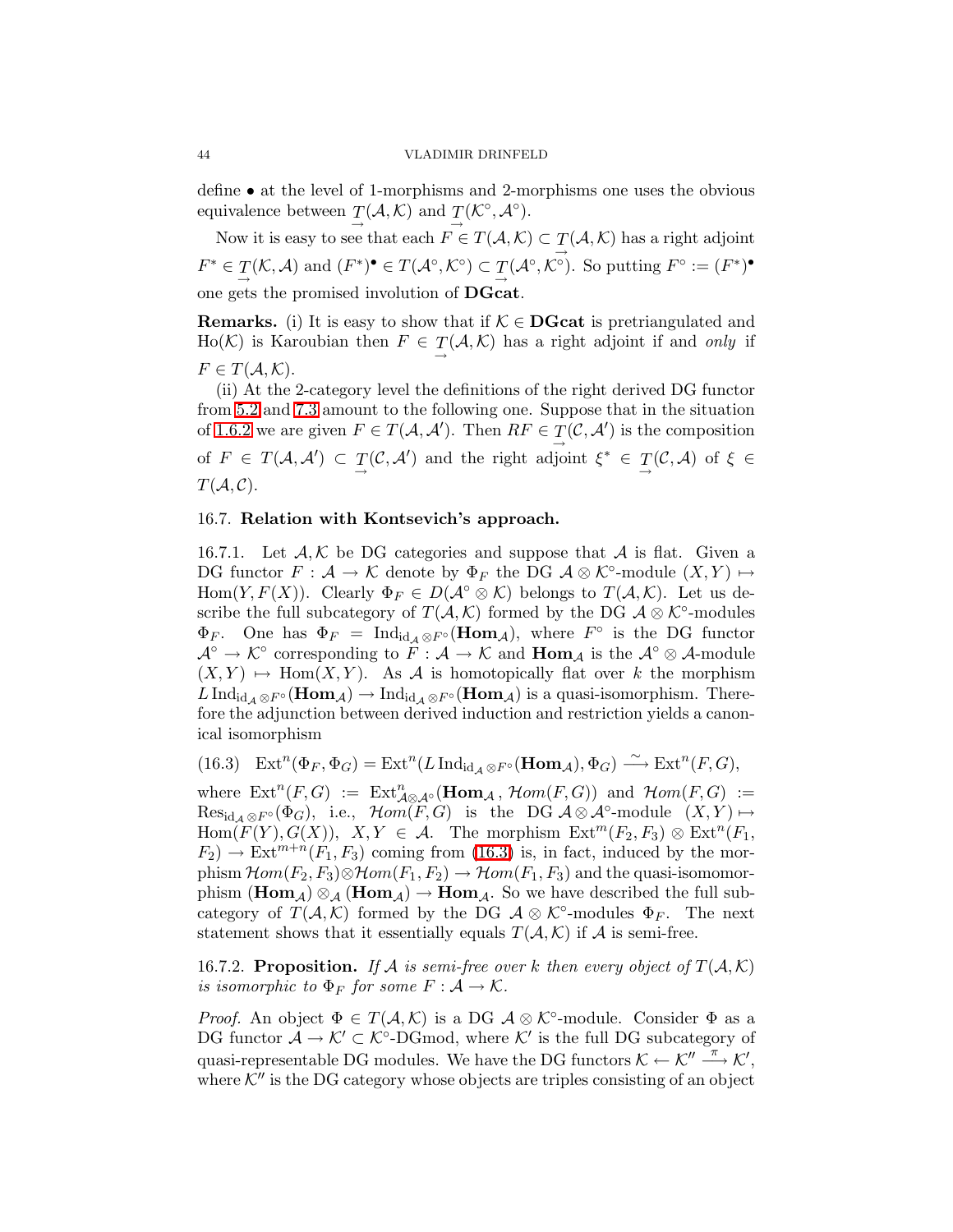$Y \in \mathcal{K}$ , a DG  $\mathcal{A} \otimes \mathcal{K}^{\circ}$ -module  $\Psi$ , and a quasi-isomorphism  $f : h_Y \to \Psi$  (see [14.16.3](#page-38-1) for a precise definition of  $K''$ ). We also have a canonical DG functor Cone:  $\mathcal{K}'' \to \mathcal{K}^{\circ}\text{-}\mathrm{DGmod}$ , which sends  $(Y, \Psi, f)$  to  $\mathrm{Cone}(f)$  (the definition of the Cone functor on morphisms is clear from [2.9\)](#page-9-2). A is semi-free and  $\pi$  is a surjective quasi-equivalence, so by [13.6](#page-33-2) our DG functor  $\mathcal{A} \to \mathcal{K}'$  lifts to a DG functor  $\mathcal{A} \to \mathcal{K}''$ . Let  $F : \mathcal{A} \to \mathcal{K}$  be the composition  $\mathcal{A} \to \mathcal{K}'' \to \mathcal{K}$ . One has an exact sequence of DG  $(\mathcal{A} \otimes \mathcal{K}^{\circ})$ -modules  $0 \to \Phi \to M \to \Phi_F[1] \to 0$ , where M corresponds to the composition  $\mathcal{A} \to \mathcal{K}' \xrightarrow{\text{Cone}} \mathcal{K}^{\circ}\text{-DGmod.}$  As M is acyclic we get a  $T(A, \mathcal{K})$ -isomorphism  $\Phi_F \stackrel{\sim}{\longrightarrow} \Phi$ .

<span id="page-44-0"></span>16.7.3. The standard resolution. Consider the category DGalg of (nonunital) associative DG algebras and the category DGcoalg of (non-counital) cocomplete coassociative coalgebras  $(a \ncoalgebra U)$  is *cocomplete* if for every  $u \in U$  there exists  $n \in \mathbb{N}$  such that u is annihilated by the n-fold coproduct  $\Delta_n: U \to U^{\otimes n}$ . If  $U \in \text{DGcoalg}$  and  $A \in \text{DGalg}$  then  $\text{Hom}(U, A) \in$ DGalg (the product of  $f: U \to A$  and  $g: U \to A$  is defined to be the composition of the coproduct  $U \to U \otimes U$ , the map  $f \otimes g : U \otimes U \to A \otimes A$ , and the product  $m : A \otimes A \rightarrow A$ . Define the *Maurer–Cartan functor*  $MC : DGcoalg<sup>o</sup> \times DGalg \rightarrow Sets$  as follows:  $MC(U, A)$  is the set of elements  $\omega \in \text{Hom}(U, A)$  of degree 1 such that  $d\omega + \omega^2 = 0$ . There exist functors  $B : DGalg \to DGcoalg$  and  $\Omega : DGcoalg \to DGalg$  such that  $MC(U, A) =$  $\text{Mor}(U,BA) = \text{Mor}(\Omega U, A)$  (they are called "bar construction" and "cobar construction"). As  $\Omega$  is left adjoint to B we have the adjunction morphisms  $\Omega BA \to A$  and  $U \to B\Omega U$ . In fact, they are quasi-isomorphisms. The above statements are classical (references will be given in [16.9\)](#page-46-5).

Caution: while  $B$  sends quasi-isomorphisms to quasi-isomorphisms this is not true for  $\Omega$ . Indeed, consider the morphism  $\varphi: 0 \to k$ , where k is equipped with the obvious DG algebra structure. Then  $B(\varphi)$  is a quasiisomorphism but  $\Omega B(\varphi)$  is not.

It is easy to see that if A is a semi-free DG k-module then  $\Omega BA$  is a semifree DG algebra (in the non-unital sense), so  $\Omega BA$  is a semi-free resolution of A.  $\Omega BA$  is non-unital even if A is unital. The DG algebra one gets by adding the unit to a DG algebra B will be denoted by  $u(B)$ . If A is unital then  $u(A)$  is the Cartesian product of DG algebras A and k, so we get a quasi-isomorphism  $u(\Omega BA) \to u(A) = A \times k$ . Let us call it the *standard* resolution of  $A \times k$ . It is semi-free (in the unital sense) if A is a semi-free DG  $k$ -module.

As explained in [\[31,](#page-48-2) [24,](#page-47-4) [33,](#page-48-3) [36\]](#page-48-4), there is a similar construction in the more general setting of DG categories. Given a DG category  $A$  let  $A_{discr}$ denote the DG category with  $\text{Ob }\mathcal{A}_{\text{discr}} = \text{Ob }\mathcal{A}$  such that the endomorphism DG algebra of each object of  $\mathcal{A}_{\text{discr}}$  equals k and  $\text{Hom}_{\mathcal{A}_{\text{discr}}}(X, Y) = 0$  if X, Y are different objects of  $\mathcal{A}_{discr}$ . Let  $u(\mathcal{A}) \subset \mathcal{A} \times \mathcal{A}_{discr}$  be the full DG subcategory formed by objects  $(a, a)$ ,  $a \in Ob \mathcal{A} = Ob \mathcal{A}_{discr}$ . There is a standard resolution Stand(A)  $\rightarrow u(A)$ . If all Hom complexes of A are semi-free over k then  $\text{Stand}(\mathcal{A})$  is semi-free.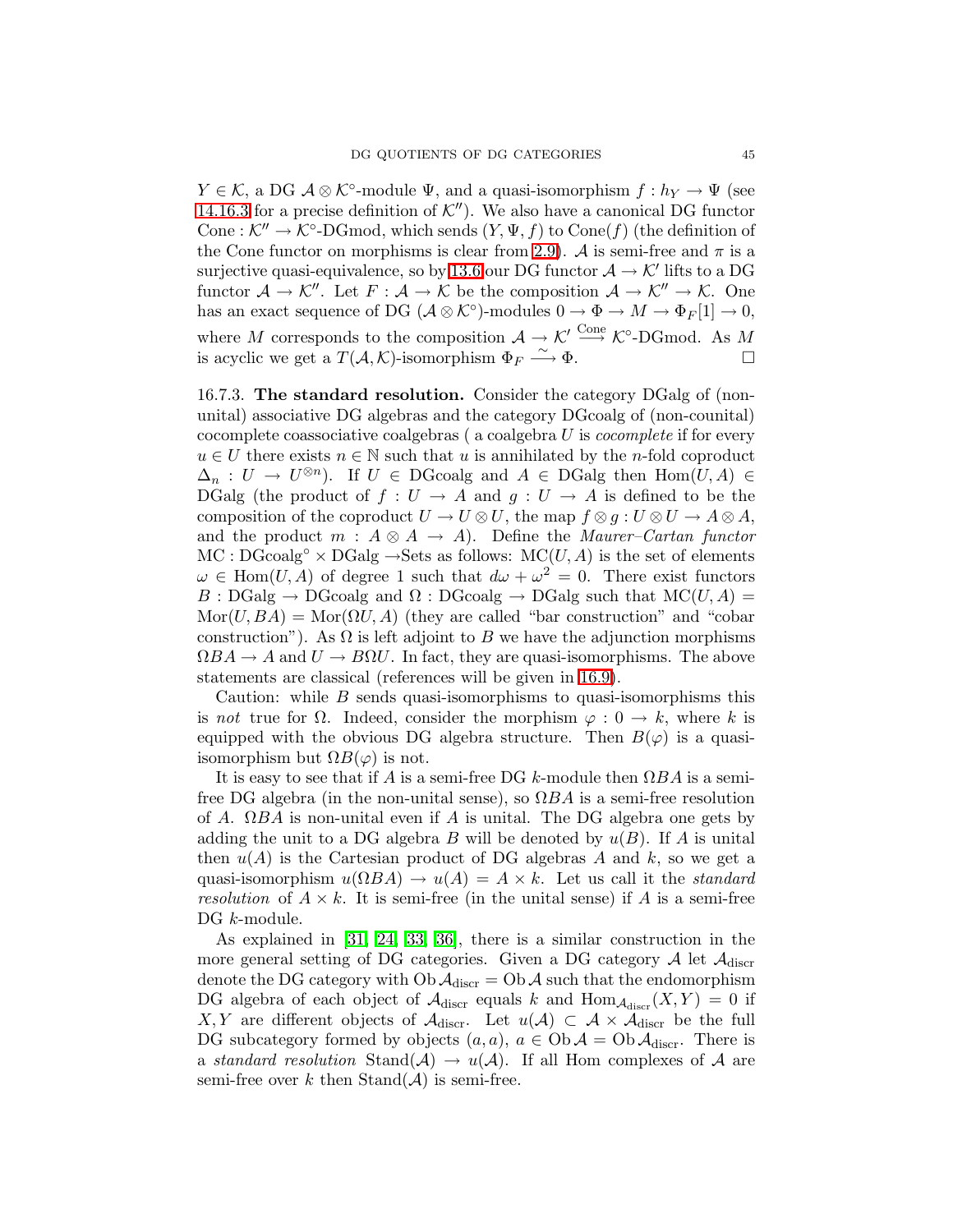<span id="page-45-1"></span>16.7.4.  $A_{\infty}$ -functors. If A is any DG category and  $\tilde{A}$  is a semi-free resolution of A then  $T(A, \mathcal{K}) = T(A, \mathcal{K})$ , so [16.7.1-](#page-43-0)[16.7.2](#page-43-1) give a graded k-category equivalent to  $T(A, \mathcal{K})$  whose objects are DG functors  $\tilde{\mathcal{A}} \to \mathcal{K}$ . In particular, if all Hom complexes of  $A$  are semi-free (or, more generally, homotopically projective) over k we get a category equivalent to  $T(u(A), K)$  whose objects are DG functors Stand( $\mathcal{A}$ )  $\rightarrow \mathcal{K}$ . Notice that if k is a field (and if you believe in the axiom of choice, which ensures that modules over a field are free) then every DG k-module is semi-free. The functor  $T(A, \mathcal{K}) \to T(u(\mathcal{A}), \mathcal{K})$  corresponding to the canonical projection  $u(A) \to A$  is fully faithful (this follows from the decomposition  $D(u(\mathcal{A})^{\circ} \otimes \mathcal{K}) = D(\mathcal{A}^{\circ} \otimes \mathcal{K}) \oplus D(\mathcal{A}_{\text{discr}}^{\circ} \otimes \mathcal{K})$ . DG functors Stand( $A$ )  $\rightarrow$  K such that the corresponding object of  $T(u(A), K)$ is in  $T(A, \mathcal{K}) \subset T(u(\mathcal{A}), \mathcal{K})$  are called  $A_{\infty}$ -functors. More precisely, this is one of the versions of the notion of  $A_{\infty}$ -functor  $A \to \mathcal{K}$ . They differ on how an  $A_{\infty}$  analog of the axiom  $F(\text{id}) = \text{id}$  in the definition of usual functor is formulated (the difference is inessential from the homotopy viewpoint). The above notion is as "weak" as possible.

According to Kontsevich, the structure of graded k-category on  $T(A, K)$ comes from a canonical DG category  $A_{\infty}$ -funct $(A, K)$  whose objects are  $A_{\infty}$ -functors  $A \to \mathcal{K}$ . Here is its definition if A and K have one object (the general case is similar). Let  $A, K$  be the endomorphism DG algebras of these objects. Then an  $A_{\infty}$ -functor  $\mathcal{A} \to \mathcal{K}$  is a DG algebra morphism  $\Omega BA \to K$ satisfying a certain condition (see [16.7.3\)](#page-44-0). So it remains to construct a DG category whose objects are elements of  $\text{Mor}(\Omega BA, K) = \text{MC}(BA, K),$ i.e., elements  $\omega$  of the DG algebra  $R := \text{Hom}(BA, K)$  such that  $\deg \omega = 1$ and  $d\omega + \omega^2 = 0$ . Such  $\omega$  defines a DG  $R^{\circ}$ -module  $N_{\omega}$ : it equals R as a graded R<sup>°</sup>-module, and the differential in  $N_{\omega}$  maps r to  $\nabla r := dr + \omega r$ . Now put  $\text{Hom}(\omega, \omega') := \text{Hom}(N_{\omega}, N_{\omega'})$  and define the composition map  $\text{Hom}(\omega,\omega')\times\text{Hom}(\omega',\omega'')\to\text{Hom}(\omega,\omega'')$  in the obvious way.

**Remark.** According to [\[33,](#page-48-3) [36\]](#page-48-4), in the more general case that K is an  $A_{\infty}$ category  $A_{\infty}$ -functors  $A \to \mathcal{K}$  form an  $A_{\infty}$ -category. Kontsevich informed me that if K is a DG category then the  $A_{\infty}$ -category of  $A_{\infty}$ -functors  $\mathcal{A} \to \mathcal{K}$ is a DG category. I do not know if this DG category equals the above DG category  $A_{\infty}$ -funct $(\mathcal{A}, \mathcal{K})$ .

<span id="page-45-0"></span>16.8. DG models of  $T(A_1, A_2)$ . *Kontsevich's model* has already been mentioned in [16.7.4:](#page-45-1) if the Hom complexes of  $A_1$  are semi-free (or, more generally, homotopically projective) over k then  $T(A_1, A_2)$  is the graded homotopy category of the DG category  $A_{\infty}$ -funct $(A_1, A_2)$ .

Keller's model is easier to define. If  $\mathcal{A}_1$  or  $\mathcal{A}_2$  is flat then  $D(\mathcal{A}_1^{\circ})$  $\stackrel{L}{\otimes} {\cal A}_2) =$  $D(\mathcal{A}_{1}^{\circ}\otimes\mathcal{A}_{2})=\text{Ho}^{'}(\mathcal{R})$ , where  $\mathcal{R}:=\mathcal{A}_{1}^{\circ}\otimes\mathcal{A}_{2}$  and  $\mathcal{R}$  is the DG category of semi-free DG  $\mathcal{R}^{\circ}$ -modules. This identifies  $T(A_1, A_2) \subset D(\mathcal{A}_1^{\circ} \otimes A_2)$  with the graded homotopy category of a certain full DG subcategory  $\text{DG}(\mathcal{A}_1, \mathcal{A}_2) \subset$  $\mathcal{R}$ , which will be called *Keller's model*.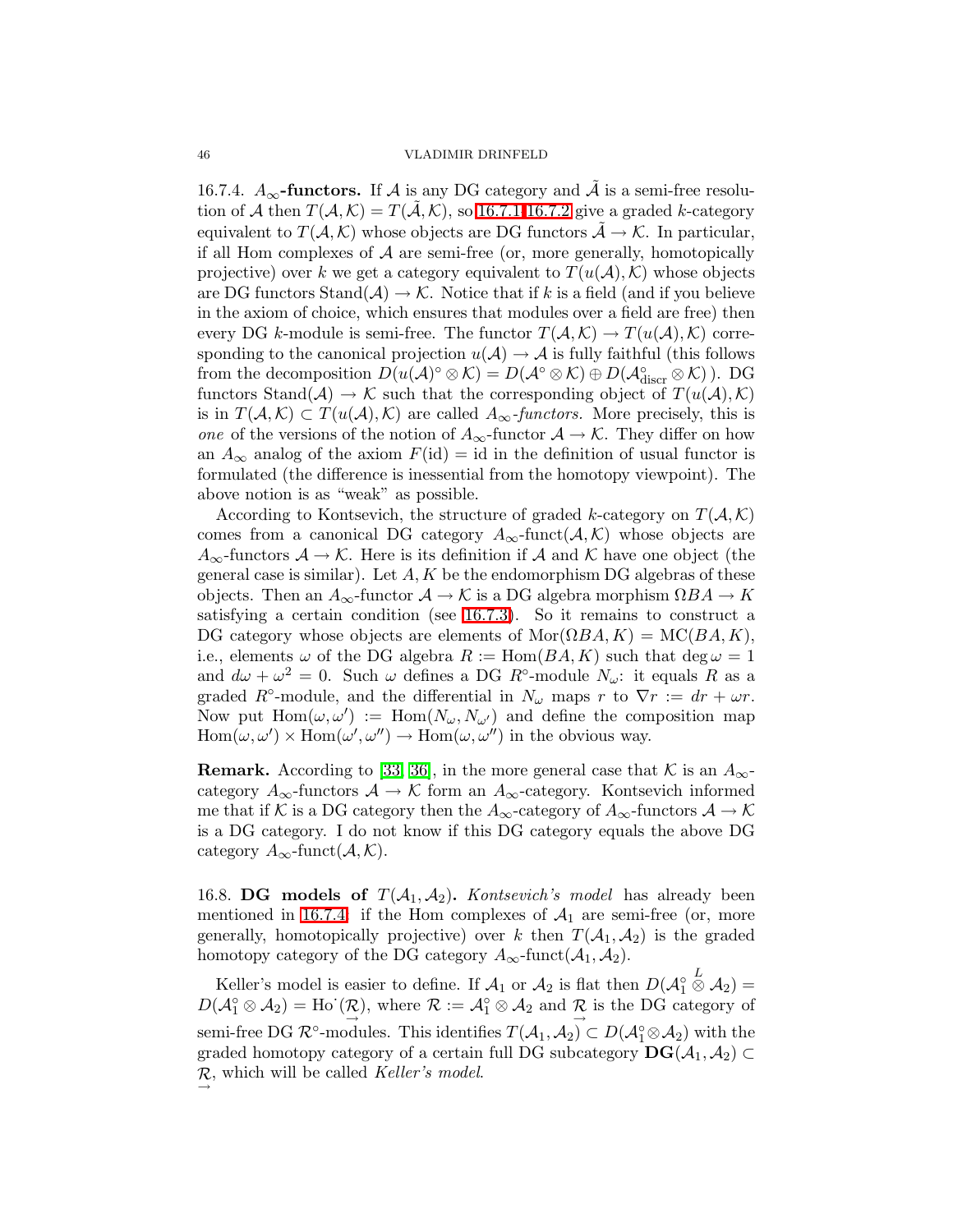One also has the *dual Keller model*  $(DG(\mathcal{A}_1^{\circ}, \mathcal{A}_2^{\circ}))^{\circ}$ : its graded homotopy category is  $T(A_1^{\circ}, A_2^{\circ})^{\circ} = T(A_1, A_2)$ . The equality  $T(A_1, A_2) = T(A_1^{\circ}, A_2^{\circ})^{\circ}$ identifes  $T(A_1, A_2)$  with the graded homotopy category of the DG category  $(DG(\mathcal{A}_1^{\circ}, \mathcal{A}_2^{\circ}))^{\circ}$ , which is a full DG subcategory of the DG category  $\mathcal{R} :=$ {the

dual of the DG category of semi-free DG  $R$ -modules $\}$ .

If the Hom complexes of  $A_1$  are homotopically projective over k there is a canonical quasi-equivalence  $A_{\infty}$ -funct $(\mathcal{A}_1, \mathcal{A}_2) \to \mathbf{DG}(\mathcal{A}_1, \mathcal{A}_2)$ , which is not discussed here.

**Remark.** Let  $A, C_1, C_2$  be DG categories and suppose that  $C_1, C_2$  are flat. Then  $\textbf{DG}(\mathcal{A}, \mathcal{C}_1)$ ,  $\textbf{DG}(\mathcal{C}_1, \mathcal{C}_2)$ , and  $\textbf{DG}(\mathcal{A}, \mathcal{C}_2)$  are defined, but in general (if  $C_1$  is not semi-free) the image of

<span id="page-46-1"></span>
$$
\otimes_{\mathcal{C}_1} : \mathbf{DG}(\mathcal{A},\mathcal{C}_1) \otimes \mathbf{DG}(\mathcal{C}_1,\mathcal{C}_2) \rightarrow (\mathcal{A} \otimes \mathcal{C}_2^\circ)\text{-}\mathrm{DGmod}
$$

is not contained in  $\mathbf{DG}(\mathcal{A}, \mathcal{C}_2)$  or even in  $\mathcal{R}$ , where  $\mathcal{R} := \mathcal{A}^{\circ} \otimes \mathcal{C}_2$ . So we do not get a composition DG functor  $\textbf{DG}(\mathcal{A}, \mathcal{C}_1) \otimes \textbf{DG}(\mathcal{C}_1, \mathcal{C}_2) \to \textbf{DG}(\mathcal{A}, \mathcal{C}_2)$ but rather a DG functor

(16.4) 
$$
\Psi : \mathbf{DG}(\mathcal{A}, \mathcal{C}_1) \times \mathbf{DG}(\mathcal{C}_1, \mathcal{C}_2) \times \mathbf{DG}(\mathcal{A}, \mathcal{C}_2)^\circ \to k\text{-DGmod},
$$

which lifts the graded functor

$$
T(A, C_1) \times T(C_1, C_2) \times T(A, C_2)^\circ \to \{ \text{Graded } k\text{-modules} \}
$$

defined by  $(F_1, G, F_2) \mapsto \bigoplus_n \text{Ext}^n(F_2, GF_1)$ . One defines [\(16.4\)](#page-46-1) by

$$
(M_1, N, M_2) \mapsto \text{Hom}(M_2, M_1 \otimes_{\mathcal{C}_1} N).
$$

<span id="page-46-5"></span>16.9. Some historical remarks. As explained in [\[44\]](#page-48-23), the functors B and  $\Omega$  from [16.7.3](#page-44-0) go back to Eilenberg – MacLane and J. F. Adams. It was E. H. Brown [\[7\]](#page-47-23) who introduced  $MC(U, A)$ ; he called its elements "twisting cochains". The fact that the morphism  $\Omega BA \to A$  is a quasi-isomorphism appears as Theorem 6.2 on p. 7-28 of [\[43\]](#page-48-24). All the properties of B and  $\Omega$ from [16.7.3](#page-44-0) were formulated in [\[44\]](#page-48-23) and proved in [\[21\]](#page-47-24); their analogs for Lie algebras and commutative coalgebras were proved in §7 of Appendix B of [\[48\]](#page-48-25). In these works DG algebras and DG coalgebras were assumed to satisfy certain boundedness conditions. The general case was treated in [\[20,](#page-47-25) [36\]](#page-48-4).

### **REFERENCES**

- <span id="page-46-3"></span><span id="page-46-2"></span>[1] L. Avramov, H.-B. Foxby, and S. Halperin, Differential graded homological algebra, in preparation (manuscript of June 6, 1991).
- [2] L. Avramov and S. Halperin, Through the looking glass: a dictionary between rational homotopy theory and local algebra. In: Algebra, algebraic topology and their interactions, 1–27, (Lecture Notes in Math., vol. 1183). Springer-Verlag, Berlin, 1986.
- <span id="page-46-4"></span><span id="page-46-0"></span>[3] J. Bénabou, Introduction to bicategories. In: Reports of the Midwest Category Seminar (1967), 1–77, (Lecture Notes in Math., vol. 47). Springer-Verlag, Berlin, 1967.
- [4] A. I. Bondal and M. M. Kapranov, Enhanced triangulated categories. Math. USSR-Sbornik, vol. 70 (1991), no. 1, 93–107. (Russian original: vol. 181 (1990), no. 5).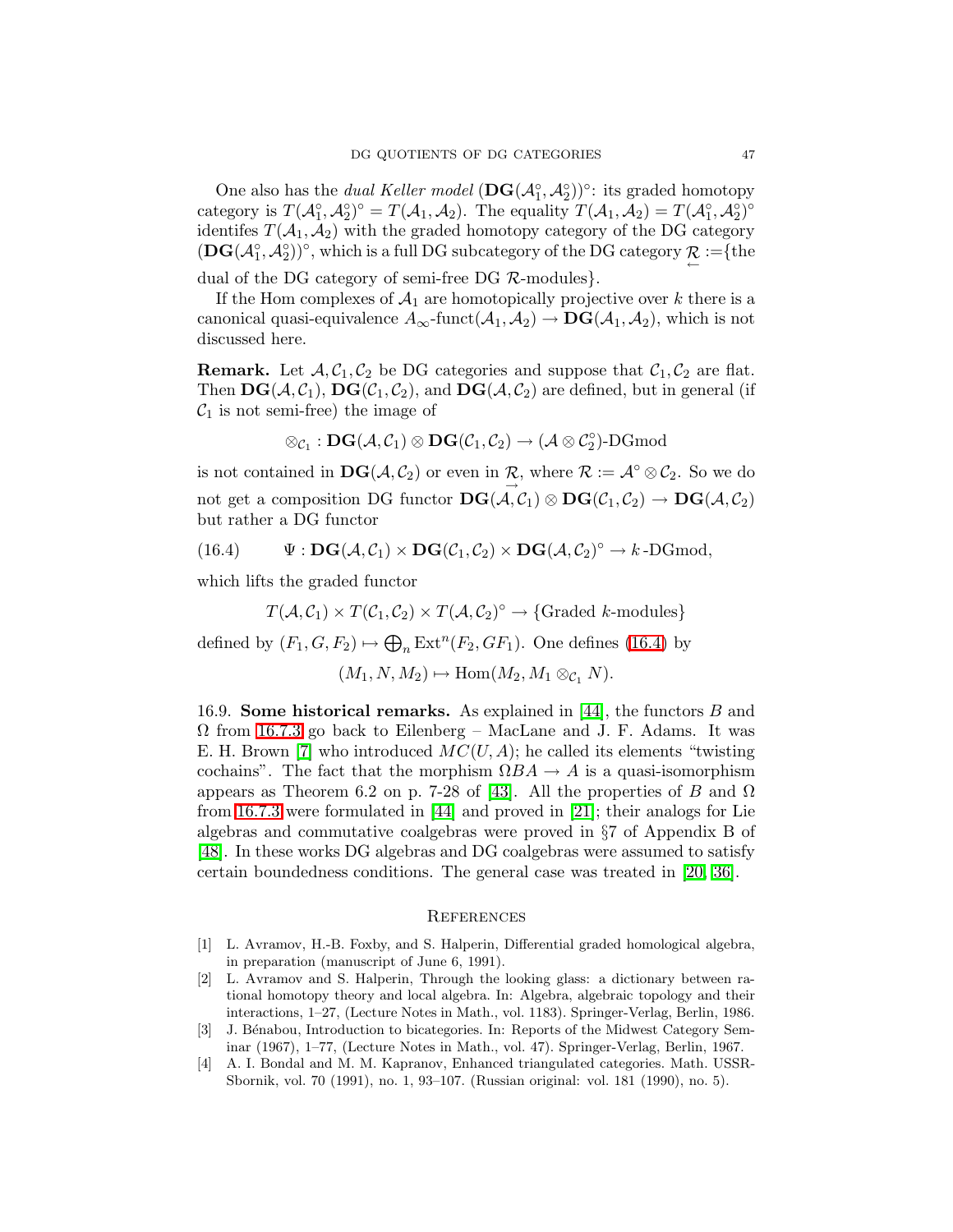- [5] A. I. Bondal and M. M. Kapranov, Representable functors, Serre functors, and reconstructions. Math. USSR-Izvestiya, vol. 35 (1990), no. 3, 519–541. (Russian original: vol. 53 (1989), no. 6).
- <span id="page-47-23"></span><span id="page-47-13"></span>[6] J. Bernstein and V. Lunts, Equivariant sheaves and functors. Lecture notes in Math., vol. 1578. Springer-Verlag, Berlin, 1994.
- <span id="page-47-17"></span><span id="page-47-16"></span>[7] E. H. Brown, Twisted tensor products I. Ann. of Math., vol. 69 (1959), no. 1, 223–246.
- E. H. Brown, Cohomology theories. Ann. of Math., vol. 75 (1962), no. 3, 467–484.
- <span id="page-47-15"></span>[9] E. H. Brown, Abstract homotopy theory. Trans. Amer. Math. Soc., vol. 119 (1965), no. 1, 79–85.
- <span id="page-47-7"></span>[10] P. Deligne, Cohomologie a supports propres. In: SGA 4, tome 3 (Lecture Notes in Math., vol. 305), p. 250–480. Springer-Verlag, 1977.
- <span id="page-47-8"></span>[11] W. Dwyer and D. Kan. Simplicial localizations of categories. J. Pure and Appl. Algebra, vol. 17 (1980), no. 3, 267-284.
- <span id="page-47-9"></span>[12] W. Dwyer and D. Kan. Calculating simplicial localizations. J. Pure and Appl. Algebra, vol. 18 (1980), no. 1, 17-35.
- <span id="page-47-1"></span>[13] W. Dwyer and D. Kan. Function complexes in homotopical algebra. Topology vol. 19 (1980), no. 4, 427-440.
- [14] K. Fukaya, Morse homotopy,  $A^{\infty}$ -category, and Floer homologies. In: Proceedings of GARC Workshop on Geometry and Topology '93 (Lecture Notes Series, vol. 18), p. 1–102. Seoul Nat. Univ., Seoul, 1993.
- <span id="page-47-2"></span>[15] K. Fukaya and P. Seidel, Floer homology,  $A_{\infty}$ -categories and topological field theory. Geometry and physics, Aarhus,1995 (Lecture Notes in Pure and Appl. Math., vol. 184), p. 9–32. Dekker, New York, 1997.
- <span id="page-47-20"></span><span id="page-47-0"></span>[16] V. K. A .M. Gugenheim and J. P. May, On the theory and applications of differential torsion products. Memoirs of the A.M.S., No. 142 , 1974.
- <span id="page-47-14"></span>[17] A. Grothendieck, Les D´erivateurs. Manuscript a part of which is available at [http://www.math.jussieu.fr/˜](http://www.math.jussieu.fr/)maltsin/groth/Derivateurs.html
- <span id="page-47-21"></span>[18] A. Grothendieck et J. L. Verdier, Préfaisceaux. In: SGA 4, tome 1, Lecture Notes in Mathematics, vol. 269, 1–217. Springer-Verlag, 1972.
- <span id="page-47-25"></span>[19] V. Hinich, Homological algebra of homotopy algebras. Comm. Algebra, vol. 25 (1997), no. 10, 3291–3323.
- <span id="page-47-24"></span>[20] V. Hinich, DG coalgebras as formal stacks. J. Pure Appl. Algebra, vol. 162 (2001), no. 2-3, 209–250.
- [21] D. Husemoller, J. C. Moore, and J. Stasheff, Differential homological algebra and homogeneous spaces. J. Pure and Appl. Algebra, vol. 5 (1974), 113–185.
- <span id="page-47-10"></span><span id="page-47-6"></span>[22] B. Keller, Deriving DG categories. Ann. Sci. École Norm. Sup., série 4, vol. 27 (1994), no. 1, 63–102.
- <span id="page-47-4"></span>[23] B. Keller, On the cyclic homology category of exact categories, J. Pure Appl. Algebra, vol. 136 (1999), no. 1, 1–56.
- <span id="page-47-5"></span>[24] B. Keller, Introduction to A-infinity algebras and modules. Homology, Homotopy and Applications, vol. 3 (2001), no. 1, 1–35.
- <span id="page-47-22"></span>[25] B. Keller, Addendum to "Introduction to A-infinity algebras and modules". Homology, Homotopy and Applications, vol. 4 (2001), no. 1, 25–28.
- <span id="page-47-19"></span>[26] B. Keller, Corrections to [\[22\]](#page-47-10) and [\[23\]](#page-47-6), www.math.jussieu.fr/˜keller/publ/
- <span id="page-47-12"></span>[27] B. Keller and D. Vossieck, Sous les catégories dérivées. C. R. Acad. Sci. Paris Sér. I Math., vol. 305 (1987), no. 6, 225–228.
- <span id="page-47-11"></span>[28] G. M. Kelly, Complete functors in homology. II. The exact homology sequence. Proc. Cambridge Philos. Soc., vol. 60 (1964), 737–749.
- <span id="page-47-3"></span>[29] G. M. Kelly, Chain maps inducing zero homology maps. Proc. Cambridge Philos. Soc., vol. 61 (1965), 847–854.
- [30] M. Kontsevich, Homological algebra of Mirror Symmetry. Proceedings of the International Congress of Mathematicians, Zürich, 1994, vol. 1, p. 120–139. Birkhäuser, 1995.

<span id="page-47-18"></span>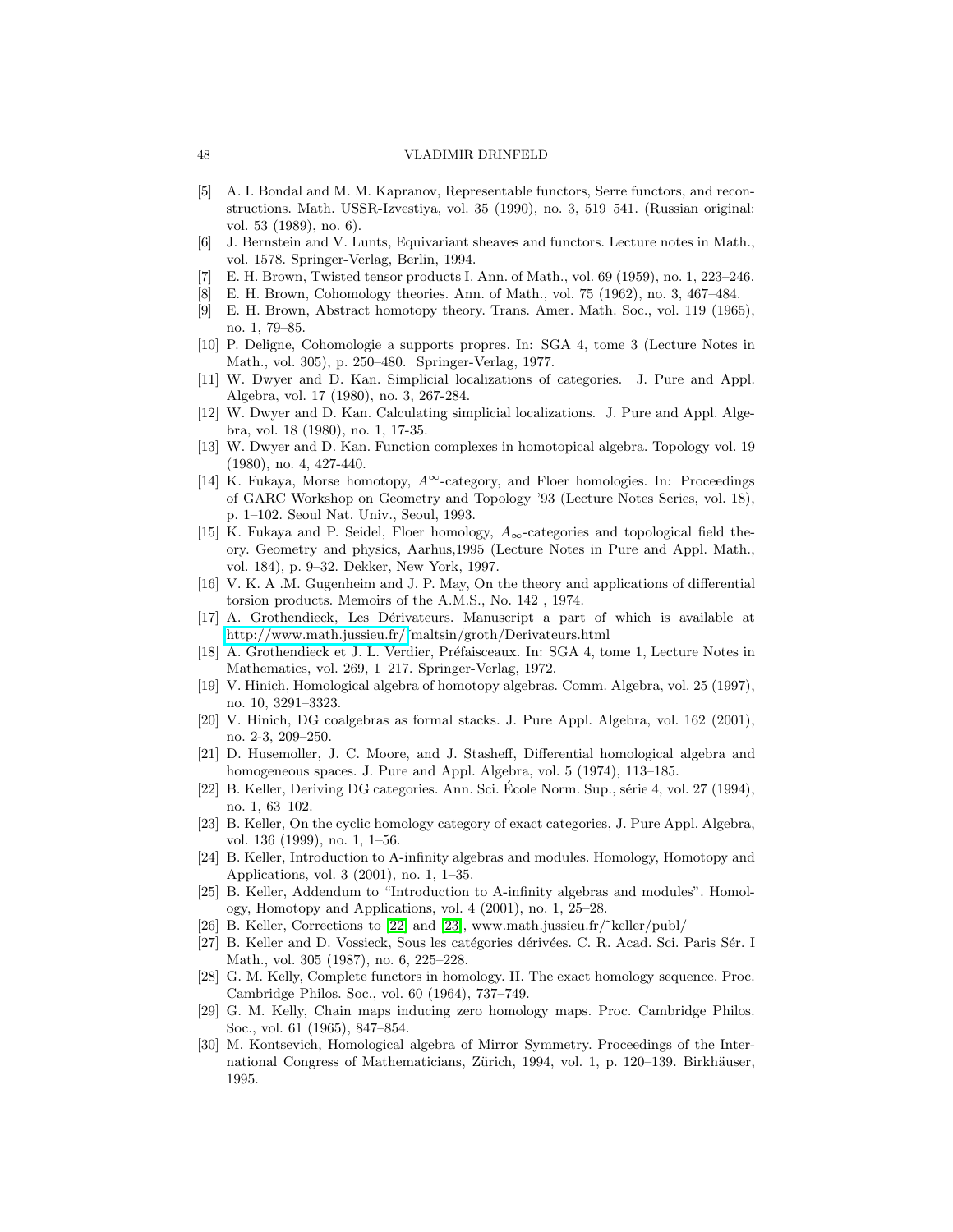- <span id="page-48-10"></span><span id="page-48-2"></span>[31] M. Kontsevich, Notes du cours à l' École Normale Supérieure lors du premier trimestre 1998, version de 16/09/1998.
- <span id="page-48-3"></span>[32] M. Kontsevich and Y. Soibelman, Deformations of algebras over operads and Deligne conjecture, [math.QA/0001151,](http://lanl.arXiv.org/abs/math/0001151) published in Lett. Math. Phys. 21:1 (2000), 255-307.
- <span id="page-48-9"></span>[33] M. Kontsevich and Y. Soibelman,  $A_{\infty}$ -categories and non-commutative geometry. In preparation.
- <span id="page-48-16"></span>[34] M. Kontsevich and Y. Soibelman, Homotopy n-categories and Deligne conjecture.
- <span id="page-48-4"></span>[35] I. Kriz and J. P. May, Operads, algebras, modules, and motives. Astérisque, vol. 233. Société mathématique de France, 1995.
- <span id="page-48-5"></span>[36] K. Lefèvre-Hasegawa, Sur les  $A_{\infty}$ -catégories. Ph.D. thesis. See www.math.jussieu.fr/˜lefevre/publ.html
- <span id="page-48-8"></span>[37] V. Lyubashenko, Category of  $A_{\infty}$ -categories. e-print [math.CT/0210047](http://lanl.arXiv.org/abs/math/0210047) at xxx.lanl.gov.
- <span id="page-48-22"></span>[38] V. Lyubashenko and S. Ovsienko, A construction of an  $A_{\infty}$ -category. e-print [math.CT/0211037](http://lanl.arXiv.org/abs/math/0211037) at xxx.lanl.gov.
- <span id="page-48-1"></span>[39] S. Mac Lane, Categories for the working mathematician. Graduate Texts in Mathematics, 5. Springer-Verlag, 1998.
- <span id="page-48-21"></span>[40] G. Maltsiniotis, Introduction à la théorie des dérivateurs. E-print available at [http://www.math.jussieu.fr/˜](http://www.math.jussieu.fr/)maltsin/Gtder.html
- <span id="page-48-20"></span>[41] B. Mitchell, Rings with several objects. Advances in Math., vol. 8 (1972), 1–161.
- <span id="page-48-24"></span>[42] B. Mitchell, Some applications of module theory to functor categories. Bull. Amer. Math. Soc., vol. 84 (1978), no. 5, 867–885.
- [43] J. C. Moore, Algèbre homologique et homologie des espaces classifiants. Exposé 7 in: Séminaire Henri Cartan, 12e année (1959/60), Périodicité des groupes d'homotopie stables des groupes classiques, d'après Bott, fascicule 1 (exposés 1–9). Secrétariat mathématique, Paris, 1961.
- <span id="page-48-23"></span><span id="page-48-15"></span>[44] J. C. Moore, Differential homological algebra. Actes du Congrès International des Mathématiciens (Nice, 1970), Tome 1, p. 335–339. Gauthier-Villars, Paris, 1971.
- <span id="page-48-13"></span>[45] A. Neeman, The derived category of an exact category. J. Algebra, vol. 135 (1990), 388–394.
- <span id="page-48-12"></span>[46] A. Neeman, Triangulated categories. Annals of Mathematics Studies, vol. 148. Princeton University Press, 2001.
- [47] A. Neeman, The connection between the K-theory localization theorem of Thomason, Trobaugh and Yao and the smashing subcategories of Bousfield and Ravenel. Ann. Sci. École Norm. Sup., série 4, vol. 25 (1992), no. 5, 547–566.
- <span id="page-48-25"></span><span id="page-48-14"></span>[48] D. Quillen, Rational HomotopyTheory. Annals of Math., Second Series, vol. 90, no. 2 (1969), 205–295.
- <span id="page-48-11"></span>[49] J. Rickard, Derived categories and stable equivalence. J. Pure and Appl. Algebra, vol. 61 (1989), 303–317.
- <span id="page-48-6"></span>[50] N. Spaltenstein, Resolutions of unbounded complexes. Compositio Mathematica, vol. 65 (1988), no. 2, 121–154.
- <span id="page-48-7"></span>[51] J. D. Stasheff, Homotopy associativity of H-spaces. I. Trans. Amer. Math. Soc., vol. 108 (1963), 275-292.
- <span id="page-48-18"></span>[52] J. D. Stasheff, Homotopy associativity of H-spaces. II. Trans. Amer. Math. Soc., vol. 108 (1963), 293-312.
- <span id="page-48-19"></span>[53] D. Sullivan, Differential forms and the topology of manifolds. In: Proc. Internat. Conf. on Manifolds, (Tokyo, 1973), pp. 37–49. Univ. of Tokyo Press, Tokyo, 1975.
- <span id="page-48-17"></span>[54] D. Sullivan, Infinitesimal computations in topology. Publ.Math.IHES, vol. 47 (1978), 269–331.
- <span id="page-48-0"></span>[55] J. Tate, Homology of Noetherian rings and local rings. Illinois J. Math. vol. 1 (1957), 14–27.
- [56] J. L. Verdier, Catégories dérivées, état 0. In: SGA  $4\frac{1}{2}$  (Lecture Notes in Math., vol. 569), p. 262–312. Springer-Verlag, 1977.